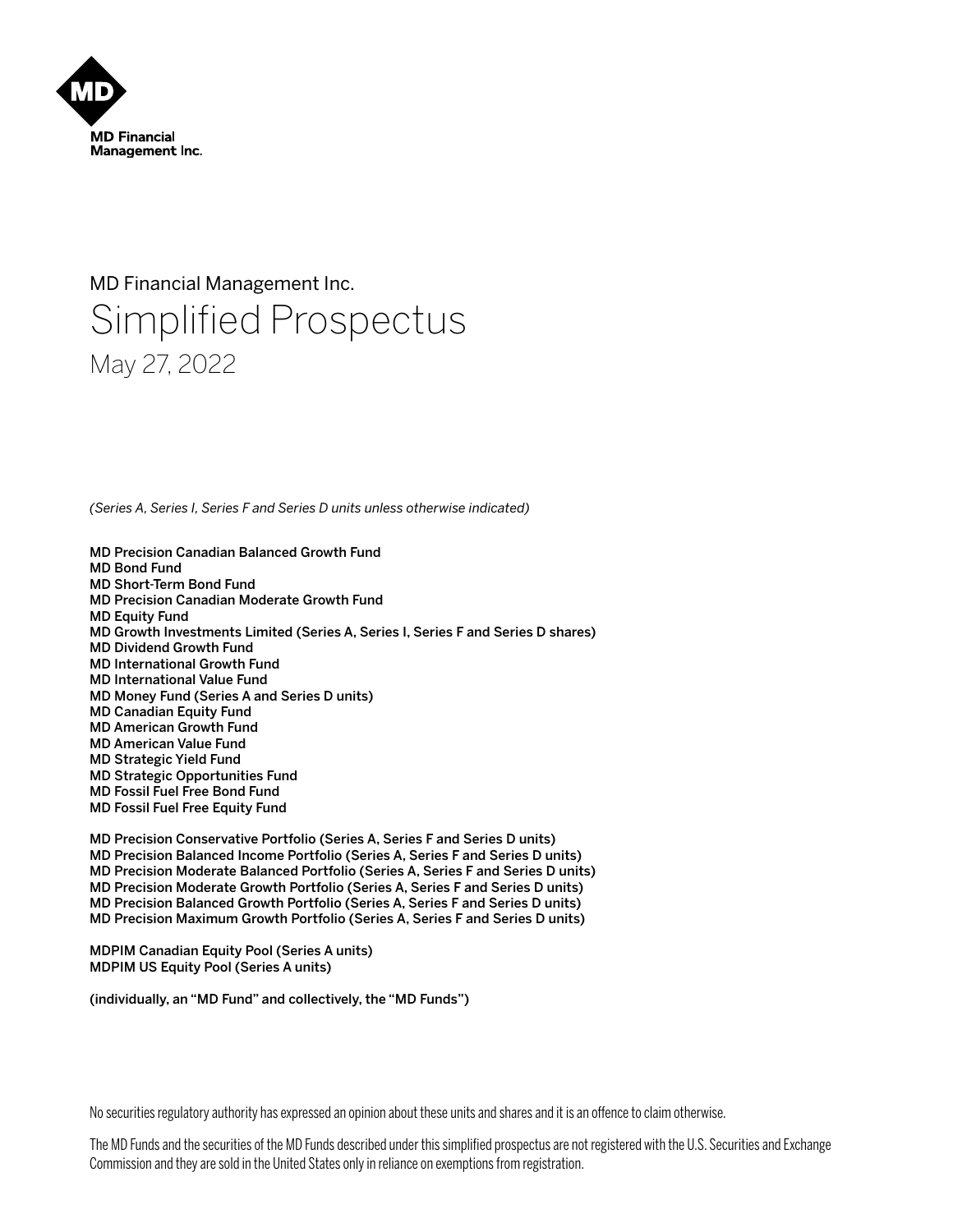# **Contents**

| <b>RESPONSIBILITY FOR MUTUAL FUND ADMINISTRATION1</b>     |  |
|-----------------------------------------------------------|--|
|                                                           |  |
|                                                           |  |
|                                                           |  |
|                                                           |  |
|                                                           |  |
| Directors, Executive Officers and Trustee  8              |  |
|                                                           |  |
|                                                           |  |
|                                                           |  |
|                                                           |  |
| Independent Review Committee and Fund Governance10        |  |
|                                                           |  |
|                                                           |  |
|                                                           |  |
| Remuneration of Directors, Officers and Trustees13        |  |
|                                                           |  |
|                                                           |  |
|                                                           |  |
|                                                           |  |
| VALUATION OF PORTFOLIO SECURITIES 14                      |  |
| Fair Valuation of the MD Funds and the Securities 15      |  |
| CALCULATION OF NET ASSET VALUE16                          |  |
| PURCHASES, SWITCHES, AND REDEMPTIONS16                    |  |
|                                                           |  |
|                                                           |  |
|                                                           |  |
|                                                           |  |
|                                                           |  |
|                                                           |  |
|                                                           |  |
|                                                           |  |
|                                                           |  |
|                                                           |  |
|                                                           |  |
|                                                           |  |
|                                                           |  |
|                                                           |  |
|                                                           |  |
|                                                           |  |
| Income Tax Considerations for the Mutual Fund Trusts 22   |  |
| Income Tax Considerations for Investors of                |  |
| Income Tax Considerations for MD Growth                   |  |
|                                                           |  |
| Income Tax Considerations for Investors of MD Growth      |  |
|                                                           |  |
| Disposition of Securities of, and Series I fees paid in   |  |
| connection with, Mutual Fund Trusts or MD Growth          |  |
| Investments Limited Held Outside Registered Tax Plans  23 |  |
| Eligibility for Investment by Registered Tax Plans  24    |  |
|                                                           |  |

| CERTIFICATE OF THE FUNDS, THE MANAGER                                                                                                                                                                                                                |  |
|------------------------------------------------------------------------------------------------------------------------------------------------------------------------------------------------------------------------------------------------------|--|
| CERTIFICATE OF MD GROWTH INVESTMENTS LIMITED  26                                                                                                                                                                                                     |  |
| CERTIFICATE OF THE PRINCIPAL DISTRIBUTOR  27                                                                                                                                                                                                         |  |
| SPECIFIC INFORMATION ABOUT EACH OF THE<br>MUTUAL FUNDS DESCRIBED IN THIS DOCUMENT28<br>What is a Mutual Fund and What Are the Risks<br>Descriptions of Securities Offered by the Mutual Funds 34<br>MD Growth Investments Limited and Description of |  |
| Name, Formation and History of the MD Funds  36<br>Investment Risk Classification Methodology 38                                                                                                                                                     |  |
| MD PRECISION CANADIAN BALANCED GROWTH FUND40                                                                                                                                                                                                         |  |
|                                                                                                                                                                                                                                                      |  |
|                                                                                                                                                                                                                                                      |  |
| <b>MD PRECISION CANADIAN MODERATE</b>                                                                                                                                                                                                                |  |
|                                                                                                                                                                                                                                                      |  |
| MD GROWTH INVESTMENTS LIMITED  50                                                                                                                                                                                                                    |  |
|                                                                                                                                                                                                                                                      |  |
| MD INTERNATIONAL GROWTH FUND 54                                                                                                                                                                                                                      |  |
|                                                                                                                                                                                                                                                      |  |
|                                                                                                                                                                                                                                                      |  |
|                                                                                                                                                                                                                                                      |  |
|                                                                                                                                                                                                                                                      |  |
|                                                                                                                                                                                                                                                      |  |
|                                                                                                                                                                                                                                                      |  |
| MD STRATEGIC OPPORTUNITIES FUND  68                                                                                                                                                                                                                  |  |
|                                                                                                                                                                                                                                                      |  |
|                                                                                                                                                                                                                                                      |  |
| MD PRECISION CONSERVATIVE PORTFOLIO74                                                                                                                                                                                                                |  |
| MD PRECISION BALANCED INCOME PORTFOLIO  76                                                                                                                                                                                                           |  |
| MD PRECISION MODERATE GROWTH PORTFOLIO 80                                                                                                                                                                                                            |  |
| MD PRECISION BALANCED GROWTH PORTFOLIO 82                                                                                                                                                                                                            |  |
| MD PRECISION MAXIMUM GROWTH PORTFOLIO84                                                                                                                                                                                                              |  |
|                                                                                                                                                                                                                                                      |  |
|                                                                                                                                                                                                                                                      |  |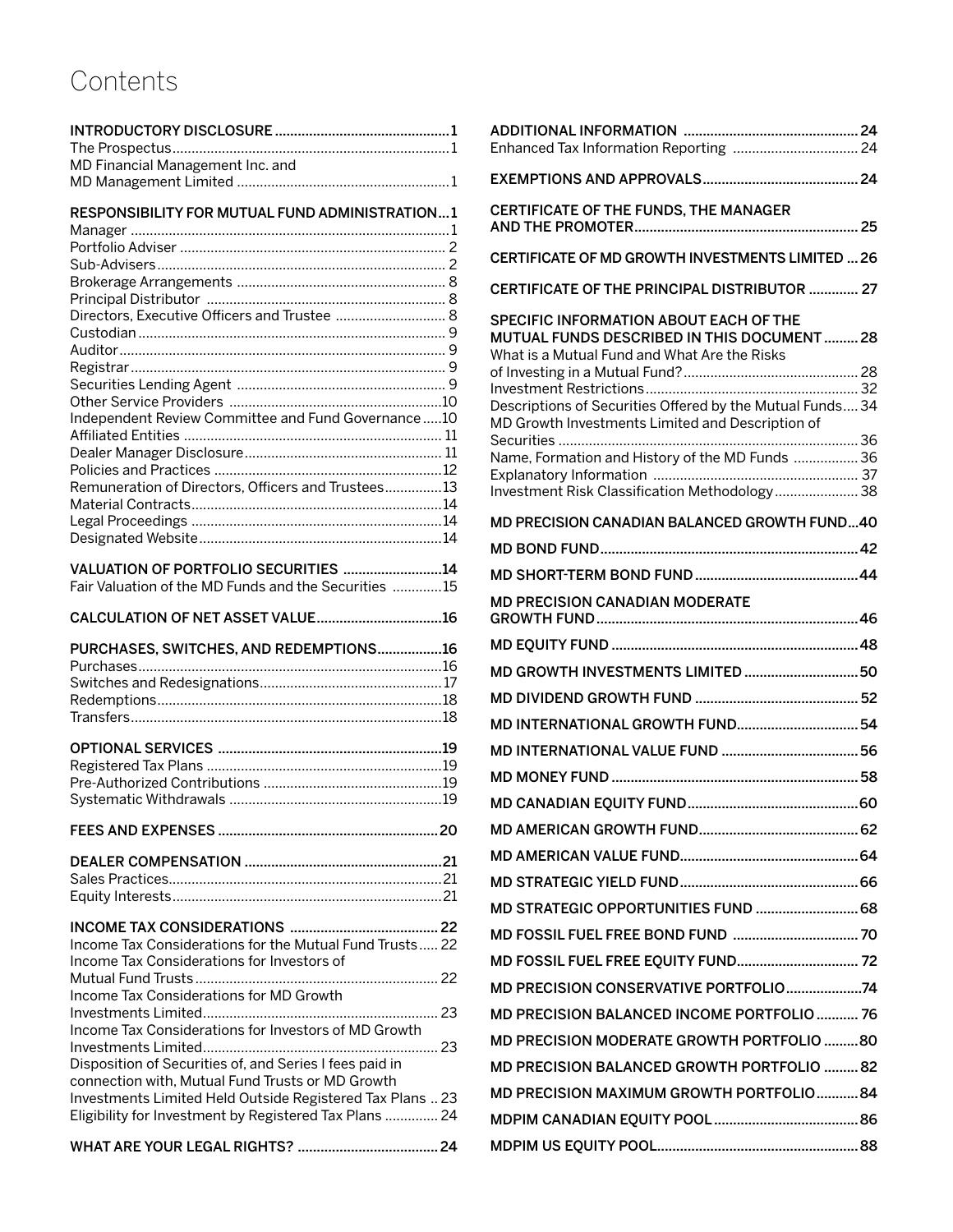## <span id="page-2-0"></span>Introductory Disclosure

## THE PROSPECTUS

This document contains selected important information to help you make an informed investment decision and to help you understand your rights as an investor.

This document is divided into two parts. The first part, from pages 1 through 27, contains general information applicable to all of the MD Funds. The second part, from pages 28 through 89 contains specific information about each of the MD Funds described in this document.

Additional information about each MD Fund is available in the following documents:

- the most recently filed Fund Facts document;
- the most recently filed annual financial statements;
- any interim financial report filed after those annual financial statements;
- the most recently filed annual management report of fund performance;
- any interim management report of fund performance filed after that annual management report of fund performance.

These documents are incorporated by reference into this document, which means that they legally form part of this document just as if they were printed as a part of this document. You can get a copy of these documents, at your request, and at no cost, by calling toll-free 1 800 267-2332, or from your MD Management Advisor.

These documents are available on the MD Funds' designated website at mdm.ca, or by contacting us at MDFunds.SimplifiedProspectus@md.ca.

These documents and other information about the MD Funds are available at www.sedar.com.

### MD FINANCIAL MANAGEMENT INC. AND MD MANAGEMENT LIMITED

In this prospectus, "we," "us," and "our" mean MD Financial Management Inc. and MD Management Limited. "MD Financial Management" and "Manager" mean MD Financial Management Inc., and "MD Management" means MD Management Limited. "You" means purchasers of MD Funds.

## Responsibility for Mutual Fund **Administration**

### MANAGER

Pursuant to an agreement between MD Financial Management and the MD Funds dated February 3, 2011, as amended from time to time, MD Financial Management has been appointed as the manager of each MD Fund (the "Management Agreement").

MD Financial Management manages the overall business of the MD Funds, including setting investment objectives and strategies, selecting and monitoring the portfolio manager, providing fund accounting and administration services and promoting sales of the MD Funds' units/shares.

MD Financial Management performs various functions relating to the operation of the MD Funds under the Management Agreement, including but not limited to:

- a. the management and administration of the MD Funds, including the maintenance of the books and records of the MD Funds and perform administrative functions such as the valuation services, and maintenance of securityholder records in connection with the issuance, registration and redemption of securities;
- b. managing the portfolio of the MD Funds which may include obtaining the services of a portfolio manager (who may be an affiliate of the Manager) who would be responsible for management of the investment portfolio, providing investment analysis and recommendations, making investment decisions, the purchase and sale of the investment portfolio and brokerage arrangements;
- c. obtaining the services of one or more custodians of the MD Funds' portfolio securities;
- d. acting as registrar of the securityholders; and
- e. supplying the clerical, accounting and administrative staff and services required for the efficient day-to-day functioning of the MD Fund.

The Management Agreement has an initial term of three years and is renewable every second year at the option of MD Financial Management. The Management Agreement is non-assignable except by consent of the parties to it. The Management Agreement may be terminated with respect to a MD Fund upon at least 60 days written notice in the event of the commission by MD Financial Management of any fraudulent act or deliberate misrepresentation thereunder, the persistent failure of MD Financial Management to perform its duties and discharge its obligations thereunder or the continuing malfeasance or misfeasance of MD Financial Management in the performance of its duties thereunder, or if MD Financial Management becomes bankrupt or insolvent, makes a resolution for its winding-up or dissolution, is ordered dissolved or makes a general assignment for the benefit of its creditors. MD Financial Management may not terminate the Management Agreement during its term (except that it may be terminated by MD Financial Management upon not less than 60 days written notice in the event that the distribution agreement is terminated by the MD Funds) and must give the MD Funds at least six months' notice of its intention not to renew the Management Agreement.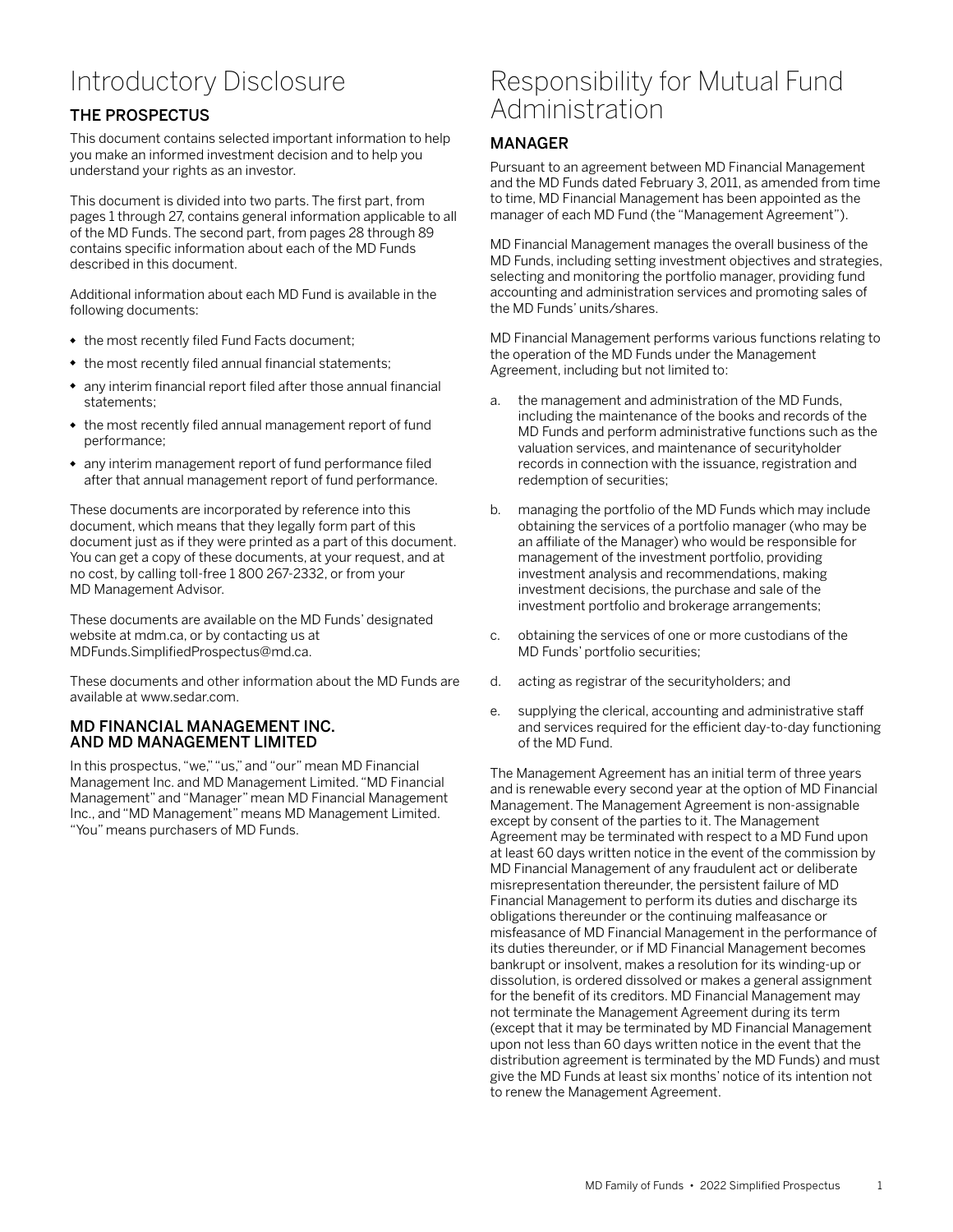### <span id="page-3-0"></span>Directors and Officers of MD Financial Management

MD Financial Management is located at 1870 Alta Vista Drive, Ottawa, Ontario K1G 6R7, www.mdm.ca, and can be reached at 1 800 267-2332 or MDFunds.SimplifiedProspectus@md.ca.

The names, municipalities of residence, and current positions and offices of the directors and executive officers of MD Financial Management are as follows:

| <b>NAME AND MUNICIPALITY</b><br>OF RESIDENCE | <b>CURRENT POSITION(S)</b><br>AND OFFICE(S) HELD<br><b>WITH THE MANAGER</b>       |
|----------------------------------------------|-----------------------------------------------------------------------------------|
| Daniel Labonté<br>Gatineau, Québec           | President, Chief Executive Officer,<br>Ultimate Designated Person<br>and Director |
| <b>Rob Charters</b><br>Toronto. Ontario      | <b>Chief Financial Officer</b>                                                    |
| David Reeder<br>Mississauga, Ontario         | <b>Chief Compliance Officer</b>                                                   |
| Alex Besharat<br>Toronto, Ontario            | Director, Chair                                                                   |
| <b>Frin Griffiths</b><br>Toronto, Ontario    | Director                                                                          |
| <b>Brent Currie</b><br>Milton, Ontario       | Director                                                                          |
| Pamela Allen<br>Richmond, British Columbia   | Director and VP, Client Value<br>Delivery                                         |
| Andy Nasr<br>Richmond Hill, Ontario          | Director                                                                          |
| Laurence Levy<br>Montréal, Québec            | Director                                                                          |
| Shilpa Verma<br>Brampton, Ontario            | Corporate Secretary and Legal<br>Counsel, Subsidiary Governance                   |

### Fund of Funds

Pursuant to the requirements of securities legislation, the Manager, on behalf of an MD Fund, will not vote any of the securities an MD Fund holds in underlying funds managed by the Manager or any of its affiliates or associates (as such terms are defined in the *Securities Act* (Ontario)). However, the Manager, in its sole discretion, may arrange for securityholders of an MD Fund to vote their share of those securities of the underlying fund.

## PORTFOLIO ADVISER

Pursuant to a portfolio management services agreement dated January 1, 2022 (the "Portfolio Management Agreement"), the Manager has appointed the Multi-Asset Management Team within 1832 Asset Management L.P. (the "Portfolio Manager") with its head office in Toronto, Ontario as the portfolio manager of each MD Fund. The Portfolio Manager and the Manager are affiliated companies, both being part of The Bank of Nova Scotia group. As portfolio manager of the MD Funds, the Portfolio Manager is responsible for providing investment management services to the MD Funds by managing or arranging to manage through sub-advisers, on a fully discretionary basis, such assets of the investment portfolio of the MD Funds. The Portfolio Management Agreement may be terminated by either party upon ninety days written notice to the other party.

## SUB-ADVISERS

The sub-adviser(s) of a MD Fund carry out the investment activities and research for the MD Fund's portfolio pursuant to investment management agreements (the "Investment Management Agreements"). The Portfolio Manager selects one or more sub-advisers to manage an MD Fund. Each sub-adviser has complete discretion to purchase and sell portfolio securities for its segment of an MD Fund, although each sub-adviser must operate within each MD Fund's investment objectives, restrictions and policies. The Manager and the Portfolio Manager may also set specific constraints within which a sub-adviser must operate. The Portfolio Manager monitors all sub-advisers on an on-going basis, and has the right to direct the individual security selections, although this is done only in unique circumstances. The Portfolio Manager may hire or terminate sub-advisers at any time. The Investment Management Agreements may be terminated by either party, typically upon 30 days written notice to the other party, though this notice period may be longer in certain cases. Although most of the decisions relating to the purchasing and selling of securities for the MD Funds are done by the subadvisers, there are times in which the Portfolio Manager may be directing the purchasing or selling of securities for the MD Funds. For example, but not limited to such situations as when a sub-adviser is terminated, the Portfolio Manager may manage the transition from the previous sub-adviser to the new subadviser(s) and if necessary, manage the portfolio on an interim or continuous basis. The Portfolio Manager may also purchase or sell securities directly on behalf of the MD Funds.

The name of each sub-adviser that has been retained to provide management and investment advisory services to the applicable MD Fund, including making investment decisions and carrying out portfolio transactions, date of the Investment Management Agreement, and municipality of the sub-adviser's head office are set out below. None of the sub-advisers, except for 1832 Asset Management L.P. and Jarislowsky, Fraser Limited are affiliates of the Manager. 1832 Asset Management L.P. and Jarislowsky, Fraser Limited are affiliates of the Manager, as each are part of The Bank of Nova Scotia group.

### *MD Precision Canadian Balanced Growth Fund*

- Pursuant to an agreement dated June 13, 2019, Hillsdale Investment Management Inc. (Toronto, Ontario)
- Pursuant to an agreement dated June 13, 2019, J arislowsky, Fraser Limited (Toronto, Ontario)
- Pursuant to an agreement dated June 13, 2019, Manulife Investment Management Limited (Toronto, Ontario), Manulife Investment Management (US) LLC (Boston, MA, USA), and Manulife Investment Management (Hong Kong) Limited (Causeway Bay, Hong Kong)
- Pursuant to an agreement dated June 13, 2019, 1832 Asset Management L.P. (Toronto, Ontario)
- Pursuant to an agreement dated June 13, 2019, Triasima Portfolio Management Inc. (Montréal, Québec)
- Pursuant to an agreement dated June 2, 2010, Walter Scott & Partners Limited (Edinburgh, Scotland)

### *MD Bond Fund*

- Pursuant to an agreement dated May 10, 2018, Manulife Investment Management Limited (Toronto, Ontario), Manulife Investment Management (US) LLC (Boston, MA, USA), and Manulife Investment Management (Hong Kong) Limited (Causeway Bay, Hong Kong)
- Pursuant to an agreement dated June 13, 2019, 1832 Asset Management L.P. (Toronto, Ontario)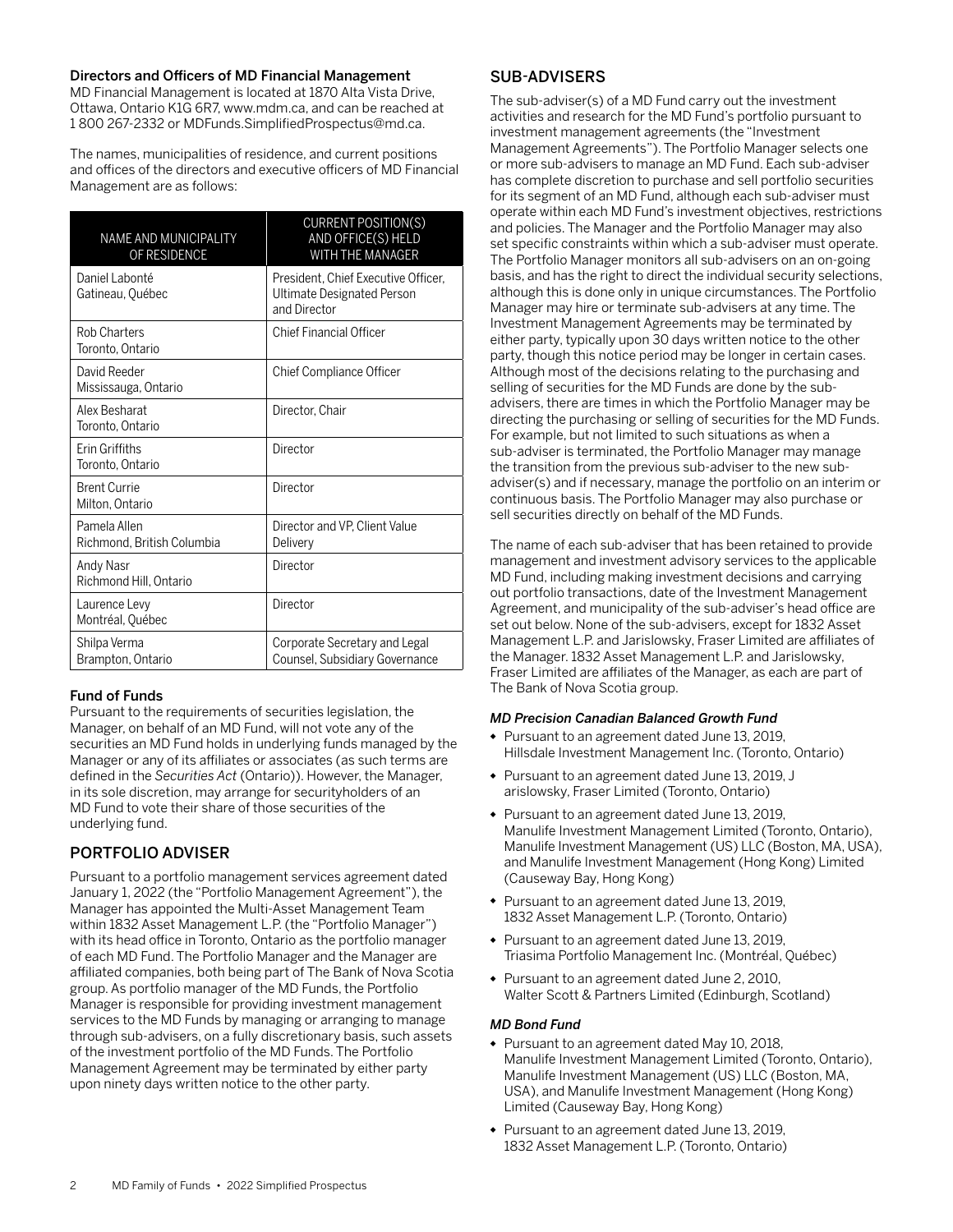### *MD Short-Term Bond Fund*

- Pursuant to an agreement dated June 13, 2019, 1832 Asset Management L.P. (Toronto, Ontario)
- Pursuant to an agreement dated May 10, 2018, Manulife Investment Management Limited (Toronto, Ontario), Manulife Investment Management (US) LLC (Boston, MA, USA), and Manulife Investment Management (Hong Kong) Limited (Causeway Bay, Hong Kong)

### *MD Precision Canadian Moderate Growth Fund*

- Pursuant to an agreement dated June 13, 2019, 1832 Asset Management L.P. (Toronto, Ontario)
- Pursuant to an agreement dated June 13, 2019, Montrusco Bolton Investments Inc. (Montréal, Québec)
- Pursuant to an agreement dated June 13, 2019, Manulife Investment Management Limited (Toronto, Ontario), Manulife Investment Management (US) LLC (Boston, MA, USA), and Manulife Investment Management (Hong Kong) Limited (Causeway Bay, Hong Kong)

### *MD Equity Fund*

- Pursuant to an agreement dated June 13, 2019, Hillsdale Investment Management Inc. (Toronto, Ontario)
- Pursuant to an agreement dated June 13, 2019, Triasima Portfolio Management Inc. (Montréal, Québec)
- Pursuant to an agreement dated January 1, 2022, Columbia Management Investment Advisers, LLC (Boston, Massachusetts, USA)
- Pursuant to an agreement dated January 1, 2022, Janus Henderson Investors US LLC (Denver, Colorado, USA)
- Pursuant to an agreement dated January 1, 2022, Jensen Investment Management Inc. (Lake Oswego, Oregon, USA)
- Pursuant to an agreement dated June 13, 2019, Jarislowsky, Fraser Limited (Toronto, Ontario)
- Pursuant to an agreement dated September 16, 2011, Fiduciary Management Inc. (Milwaukee, Wisconsin USA)

### *MD Growth Investments Limited*

- Pursuant to an agreement dated June 13, 2019, Jarislowsky, Fraser Limited (Toronto, Ontario)
- Pursuant to an agreement dated August 27, 2003, Walter Scott & Partners Limited (Edinburgh, Scotland)

### *MD Dividend Growth Fund*

- Pursuant to an agreement dated June 13, 2019, 1832 Asset Management L.P. (Toronto, Ontario)
- Pursuant to an agreement dated March 23, 2016, Montrusco Bolton Investments Inc. (Montréal, Québec)

### *MD International Growth Fund*

- Pursuant to an agreement dated November 26, 2015, Mawer Investment Management Ltd. (Calgary, Alberta)
- Pursuant to an agreement dated November 27, 2015, Walter Scott & Partners Limited (Edinburgh, Scotland)

### *MD International Value Fund*

- Pursuant to an agreement dated June 13, 2019, Jarislowsky, Fraser Limited (Toronto, Ontario)
- Pursuant to an agreement dated September 19, 2011, EARNEST Partners LLC (Atlanta, Georgia, USA)

• Pursuant to an agreement dated September 19, 2011, LSV Asset Management, (Chicago, Illinois, USA)

### *MD Money Fund*

• Pursuant to an agreement dated June 13, 2019, 1832 Asset Management L.P. (Toronto, Ontario)

### *MD Canadian Equity Fund*

- Pursuant to an agreement dated June 13, 2019, Jarislowsky, Fraser Limited (Toronto, Ontario)
- Pursuant to an agreement dated June 13, 2019, Triasima Portfolio Management Inc. (Montréal, Québec)
- Pursuant to an agreement dated July 12, 2012, Hillsdale Investment Management Inc. (Toronto, Ontario)

### *MD American Growth Fund*

- Pursuant to an agreement dated April 21, 2016, Janus Henderson Investors US LLC (Denver, Colorado, USA)
- Pursuant to an agreement dated as of July 12, 2012, Jensen Investment Management Inc. (Lake Oswego, Oregon, USA)

### *MD American Value Fund*

- Pursuant to an agreement dated September 16, 2011, Fiduciary Management Inc. (Milwaukee, Wisconsin USA)
- Pursuant to an agreement dated May 28, 2021, Columbia Management Investment Advisers, LLC (Boston, Massachusetts, USA)

### *MD Fossil Fuel Free Bond Fund*

• Pursuant to an agreement dated June 13, 2019, 1832 Asset Management L.P. (Toronto, Ontario)

### *MD Fossil Fuel Free Equity Fund*

- Pursuant to an agreement dated June 13, 2019, Jarislowsky, Fraser Limited (Toronto, Ontario)
- Pursuant to an agreement dated May 26, 2016, Comgest Asset Management International Limited (Dublin, Ireland)

### *MDPIM Canadian Equity Pool*

- Pursuant to an agreement dated June 13, 2019, Jarislowsky, Fraser Limited (Toronto, Ontario)
- Pursuant to an agreement dated June 13, 2019, Triasima Portfolio Management Inc. (Montréal, Québec)
- Pursuant to an agreement dated July 12, 2012, Hillsdale Investment Management Inc. (Toronto, Ontario)

### *MDPIM US Equity Pool*

- Pursuant to an agreement dated April 21, 2016, Janus Henderson Investors US LLC (Denver, Colorado, USA)
- Pursuant to an agreement dated June 2, 2010, Jensen Investment Management Inc. (Lake Oswego, Oregon, USA)
- Pursuant to an agreement dated September 16, 2011, Fiduciary Management Inc. (Milwaukee, Wisconsin USA)
- Pursuant to an agreement dated May 28, 2021, Columbia Management Investment Advisers, LLC (Boston, Massachusetts, USA)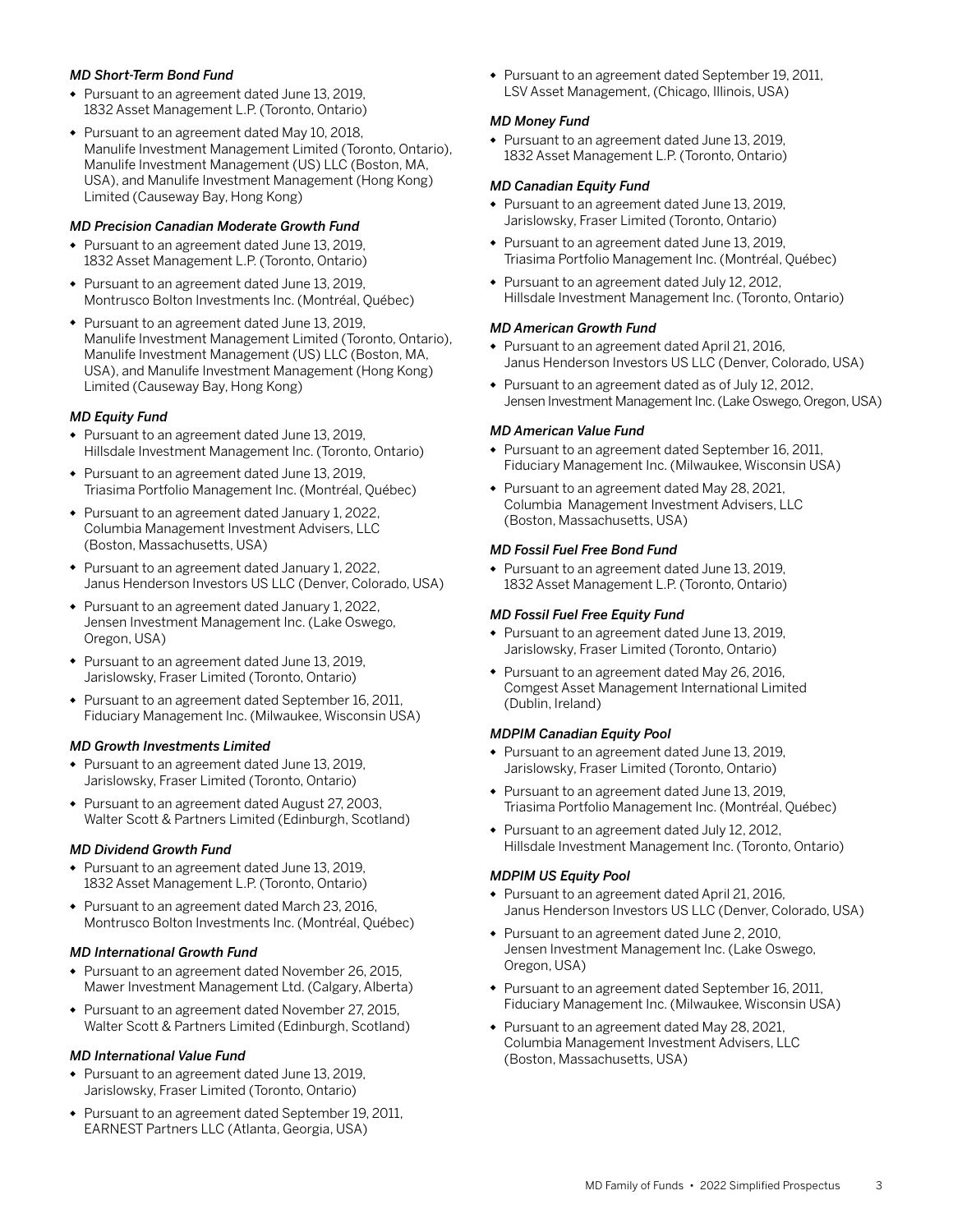### Other Information About the Sub-Advisers

Some of the sub-advisers are corporate residents outside of Canada. By virtue of their residency status, these sub-advisers are not subject to a variety of requirements contained in the *Securities Act* (Ontario) applicable to advisers resident in the Province of Ontario. The name and address of the agent for service of process for each of these sub-advisers are as follows:

| SUB-ADVISER                                              | <b>AGENT FOR SERVICE</b>                                                                                      |
|----------------------------------------------------------|---------------------------------------------------------------------------------------------------------------|
| Walter Scott &<br>Partners IIP                           | Borden Ladner Gervais LLP<br>Bay Adelaide Centre, East Tower<br>22 Adelaide St. W.<br>Toronto Ontario M5H 4E3 |
| Jensen Investment<br>Management Inc.                     | Borden Ladner Gervais LLP<br>Bay Adelaide Centre, East Tower<br>22 Adelaide St. W.<br>Toronto Ontario M5H 4E3 |
| Janus Henderson<br>Investors US LLC                      | Borden Ladner Gervais LLP<br>Bay Adelaide Centre, East Tower<br>22 Adelaide St. W.<br>Toronto Ontario M5H 4E3 |
| <b>Fiduciary Management</b><br>Inc.                      | Borden Ladner Gervais LLP<br>Bay Adelaide Centre, East Tower<br>22 Adelaide St. W.<br>Toronto Ontario M5H 4E3 |
| LSV Asset Management                                     | Gowling Lafleur Henderson LLP<br>1600-100 King St. W.<br>Toronto Ontario M5X 1G5                              |
| <b>FARNEST Partners IIC</b>                              | Davis LLP<br>6000–1 First Canadian Place<br>P.O. Box 367, 100 King St. W.<br>Toronto Ontario M5X 1E2          |
| Manulife Investment<br>Management (US) LLC               | Manulife Investment Management Limited<br>200 Bloor St. E., NT-5<br>Toronto Ontario M4W 1E5                   |
| Manulife Investment<br>Management<br>(Hong Kong) Limited | Manulife Investment Management Limited<br>200 Bloor St. E., NT-5<br>Toronto Ontario M4W 1E5                   |
| Comgest Asset<br>Management<br>International Limited     | Borden Ladner Gervais LLP<br>Bay Adelaide Centre, East Tower<br>22 Adelaide St. W.<br>Toronto Ontario M5H 4E3 |
| Columbia Management<br><b>Investment Advisers, LLC</b>   | Osler, Hoskin & Harcourt LLP<br>6100-100 King St. W.<br>Toronto Ontario M5X 1B8                               |

The enforcement of legal rights against a sub-adviser resident outside of Canada may be impaired due to such foreign residency and the fact that a substantial portion of such adviser's assets may be situated outside of Canada.

Under each of the Investment Management Agreements, the sub-adviser is responsible for the management of the investment portfolio of the relevant MD Fund (or a portion thereof), providing investment analysis and recommendations, making investment decisions, and for the purchase and sale of the investment portfolio and brokerage arrangements. The day to day investment decisions made by the sub-advisers are not subject to the approval of the Manager, nor the oversight, approval or ratification of a committee. The Portfolio Manager receives a fee for its services, which fee is paid by the Manager rather than the relevant MD Fund, and each sub-adviser receives a fee for its services, which is paid by the Portfolio Manager. The services so provided are reviewed periodically by the Portfolio Manager. However, the Portfolio Manager remains wholly responsible for the management of the MD Funds' investment portfolios and advice provided by the sub-advisers.

The names and titles of the persons employed or associated with the investment teams who make investment decisions for the applicable Funds, and their roles in the investment decisionmaking process are set out below.

| <b>NAME</b>                            | <b>TITLE</b>                                                                                | ROLE IN INVESTMENT<br><b>DECISION-MAKING</b><br><b>PROCESS</b>                                    |
|----------------------------------------|---------------------------------------------------------------------------------------------|---------------------------------------------------------------------------------------------------|
| Craig Maddock<br>CFA, CFP, MBA         | Vice-President,<br>Senior Portfolio<br>Manager and<br><b>Head Multi-Asset</b><br>Management | Leader of the portfolio<br>management team with<br>full investment decision-<br>making authority. |
| lan Taylor<br>CFA                      | Portfolio Manager                                                                           | Member of the portfolio<br>management team with<br>full investment decision-<br>making authority. |
| <b>Wesley Blight</b><br>CFA, CIM, FCSI | Portfolio Manager                                                                           | Member of the portfolio<br>management team with<br>full investment decision-<br>making authority. |
| Mark Fairbairn<br>CFA                  | Portfolio Manager                                                                           | Member of the portfolio<br>management team with<br>full investment decision-<br>making authority. |
| <b>Richard Schmidt</b><br>CFA          | Associate Portfolio<br>Manager                                                              | Member of the portfolio<br>management team with<br>full investment decision-<br>making authority. |

| Portfolio Manager – Multi-Asset Management Team within |
|--------------------------------------------------------|
| 1832 Asset Management L.P.                             |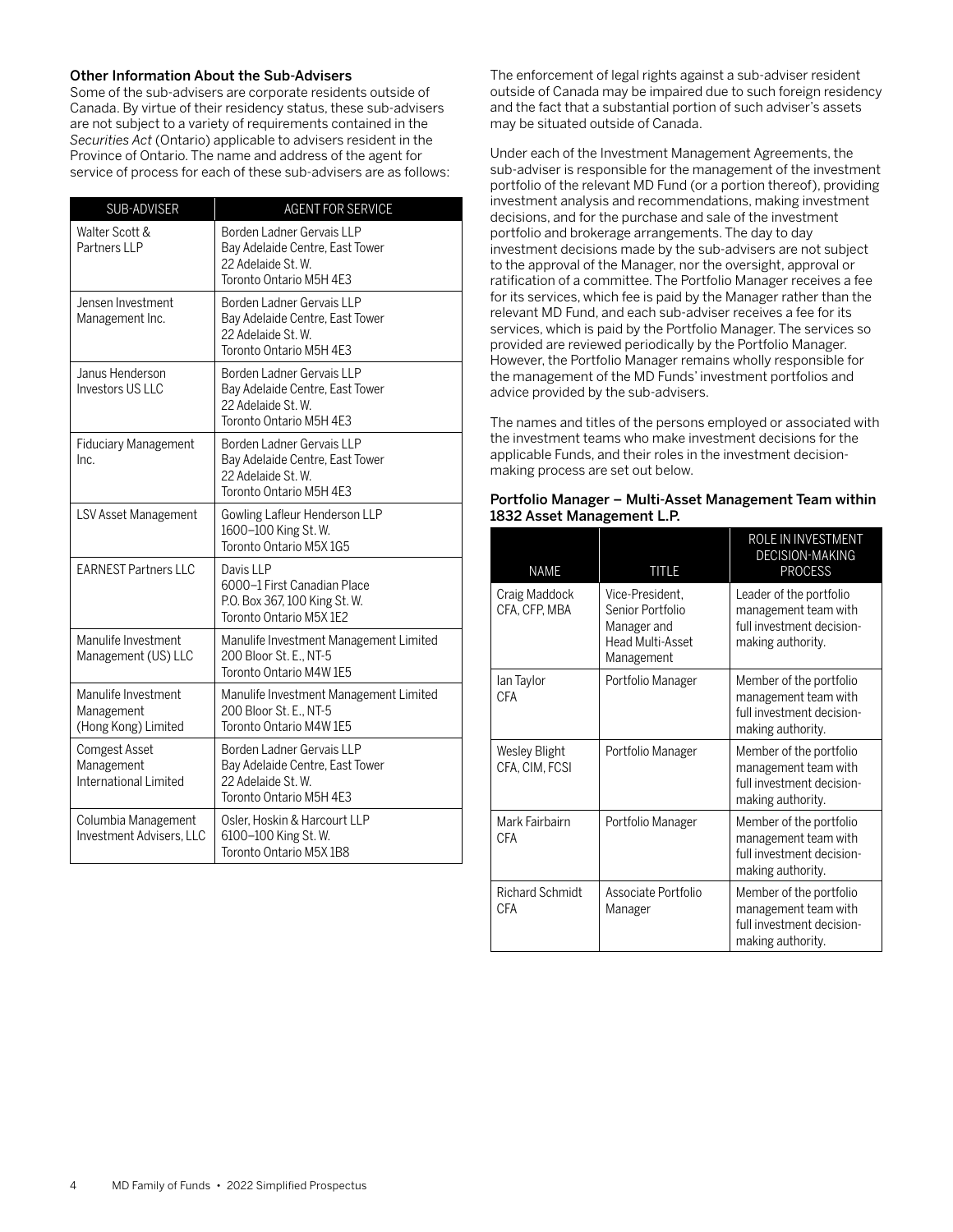### Sub-Advisers

| <b>NAME</b>                                           | <b>TITLE</b>                                                                | ROLE IN INVESTMENT DECISION-MAKING PROCESS                                                                                                                                                                                                       |  |
|-------------------------------------------------------|-----------------------------------------------------------------------------|--------------------------------------------------------------------------------------------------------------------------------------------------------------------------------------------------------------------------------------------------|--|
| Fiduciary Management Inc.                             |                                                                             |                                                                                                                                                                                                                                                  |  |
| Patrick J. English<br><b>CFA</b>                      | Chairman, Chief Executive<br>Officer and Chief Investment<br>Officer        | Leader of the investment team, working closely with the Director of Research on strategy,<br>portfolio and equity investment decisions. Reviews investment ideas and recommendations<br>and interacts with the analysts in the research process. |  |
| Jonathan T. Bloom<br><b>CFA</b>                       | Director of Research                                                        | Works closely with the CIO evaluating strategy, portfolio and equity investment decisions.<br>Reviews investment ideas and recommendations and interacts with the analysts in the<br>research process.                                           |  |
| <b>LSV Asset Management</b>                           |                                                                             |                                                                                                                                                                                                                                                  |  |
| Josef Lakonishok<br>Ph.D.                             | CEO, Chief Investment Officer,<br>Founding Partner and Portfolio<br>Manager | Responsible for the day-to-day management of the mandate. Investment decisions are<br>generally made based on whether a buy or sell signal is received from the proprietary<br>quantitative investment model.                                    |  |
| Menno Vermeulen<br>CFA                                | Partner, Portfolio Manager and<br>Senior Systems Development                | Responsible for the day-to-day management of the mandate. Investment decisions are<br>generally made based on whether a buy or sell signal is received from the proprietary<br>quantitative investment model.                                    |  |
| Puneet Mansharamani<br><b>CFA</b>                     | Partner and Portfolio Manager                                               | Responsible for the day-to-day management of the mandate. Investment decisions are<br>generally made based on whether a buy or sell signal is received from the proprietary<br>quantitative investment model.                                    |  |
| Jason Karceski<br>Ph.D.                               | Partner and Portfolio Manager                                               | Responsible for the day-to-day management of the mandate. Investment decisions are<br>generally made based on whether a buy or sell signal is received from the proprietary<br>quantitative investment model.                                    |  |
| <b>Greg Sleight</b>                                   | Partner and Portfolio Manager                                               | Responsible for the day-to-day management of the mandate. Investment decisions are<br>generally made based on whether a buy or sell signal is received from the proprietary<br>quantitative investment model.                                    |  |
| Guy Lakonishok<br><b>CFA</b>                          | Partner and Portfolio Manager                                               | Responsible for the day-to-day management of the mandate. Investment decisions are<br>generally made based on whether a buy or sell signal is received from the proprietary<br>quantitative investment model.                                    |  |
| <b>EARNEST Partners LLC</b>                           |                                                                             |                                                                                                                                                                                                                                                  |  |
| Paul E. Viera                                         | Chief Investment Officer                                                    | Member of the investment team. Responsible for strategy and fundamental research on the<br>equity portfolio.                                                                                                                                     |  |
| <b>Comgest Asset Management International Limited</b> |                                                                             |                                                                                                                                                                                                                                                  |  |
| Laure Négiar                                          | Portfolio Manager/Analyst                                                   | Member of the portfolio management team with full investment decision-making authority.                                                                                                                                                          |  |
| Zak Smerczak                                          | Portfolio Manager/Analyst                                                   | Member of the portfolio management team with full investment decision-making authority.                                                                                                                                                          |  |
| Alexandre Narboni                                     | Portfolio Manager/Analyst                                                   | Member of the portfolio management team with full investment decision-making authority.                                                                                                                                                          |  |
| Richard Mercado                                       | Portfolio Manager                                                           | Member of the portfolio management team with full investment decision-making authority.                                                                                                                                                          |  |
| Jensen Investment Management Inc.                     |                                                                             |                                                                                                                                                                                                                                                  |  |
| Rob McIver                                            | President; Managing<br>Director - President and<br>Portfolio Manager        | Generalist/Business Responsibility for Private Clients.                                                                                                                                                                                          |  |
| Eric Schoenstein                                      | Managing Director, Chief<br>Investment Officer and<br>Portfolio Manager     | Chief Investment Officer/Generalist/Business Responsibility for Institutional and<br>RIA Clients.                                                                                                                                                |  |
| Kurt Havnaer                                          | Portfolio Manager                                                           | Generalist and responsible for strategy and research of Consumer Staples and Industrials                                                                                                                                                         |  |
| Kevin Walkush                                         | Portfolio Manager and Head<br>of ESG                                        | Head of ESG/Generalist and responsible for strategy and research of Information<br>Technology                                                                                                                                                    |  |
| Adam Calamar                                          | Portfolio Manager                                                           | Generalist and responsible for strategy and research of Consumer Discretionary                                                                                                                                                                   |  |
| Allen Bond                                            | Managing Director, Head<br>of Research and Portfolio<br>Manager             | Head of Research/Generalist and responsible for strategy and research of Healthcare                                                                                                                                                              |  |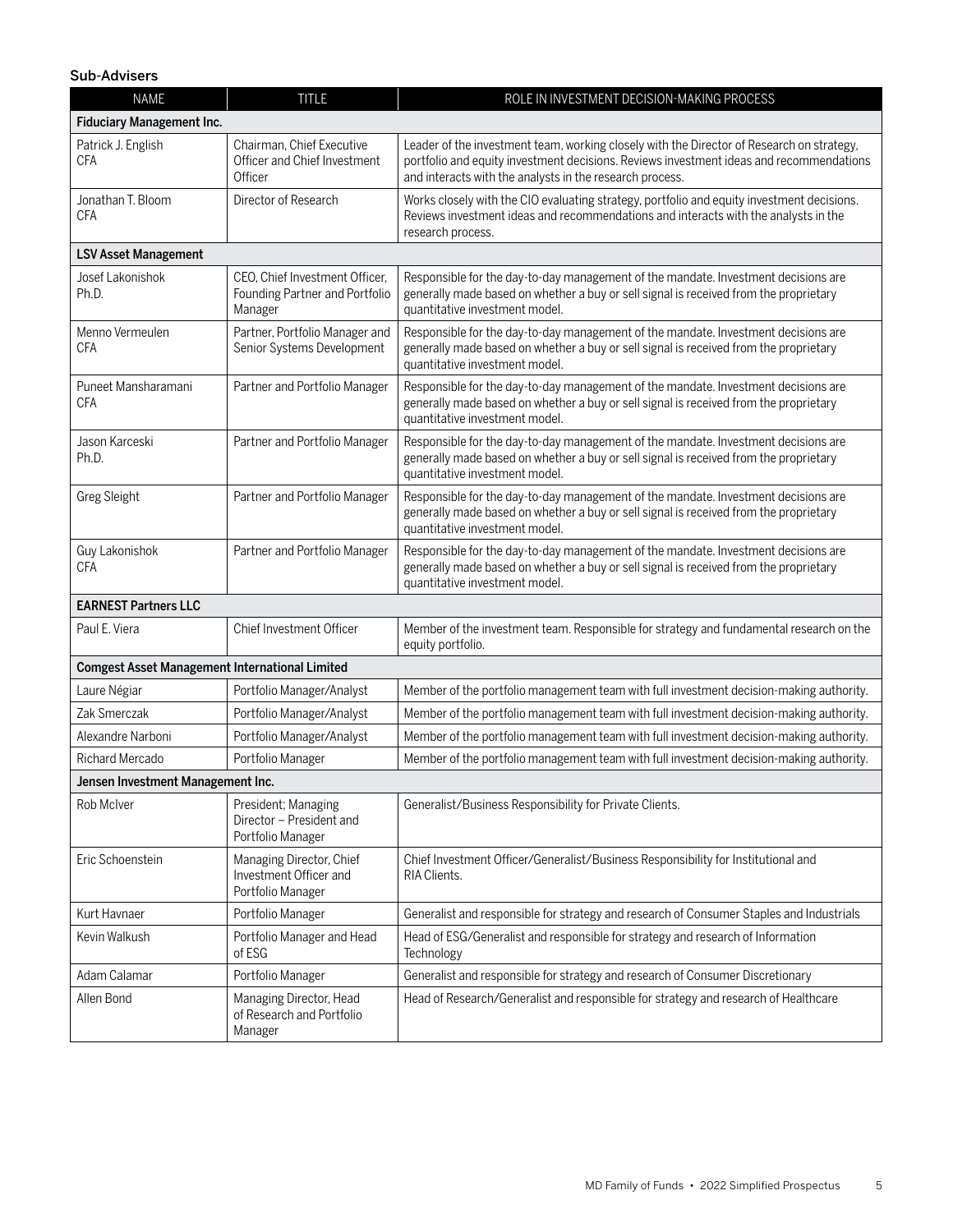| <b>NAME</b>                                        | <b>TITLE</b>                                                       | ROLE IN INVESTMENT DECISION-MAKING PROCESS                                                                                                                                                                                                                |  |
|----------------------------------------------------|--------------------------------------------------------------------|-----------------------------------------------------------------------------------------------------------------------------------------------------------------------------------------------------------------------------------------------------------|--|
| Janus Henderson Investors US LLC                   |                                                                    |                                                                                                                                                                                                                                                           |  |
| Doug Rao                                           | Portfolio Manager                                                  | Member of the portfolio management team with full investment decision-making authority.                                                                                                                                                                   |  |
| Nick Schommer                                      | Portfolio Manager                                                  | Member of the portfolio management team with full investment decision-making authority.                                                                                                                                                                   |  |
| <b>Brian Recht</b>                                 | Portfolio Manager/Research<br>Analyst                              | Member of the portfolio management team with full investment decision-making authority<br>and research analyst that covers the communication and consumer sectors.                                                                                        |  |
| Manulife Investment Management Limited             |                                                                    |                                                                                                                                                                                                                                                           |  |
| Roshan Thiru                                       | Head of Canadian Fixed<br>Income and Senior Portfolio<br>Manager   | Head of Fixed Income team with full investment decision-making authority.                                                                                                                                                                                 |  |
| Sivan Nair                                         | Senior Portfolio Manager                                           | Member of the portfolio management team with full investment decision-making authority.                                                                                                                                                                   |  |
| Altaf Nanji                                        | Senior Portfolio Manager                                           | Member of the portfolio management team with full investment decision-making authority.                                                                                                                                                                   |  |
| Manulife Investment Management (US) LLC            |                                                                    |                                                                                                                                                                                                                                                           |  |
| Dan Janis                                          | Senior Managing Director and<br>Senior Portfolio Manager           | Co-Head of Fixed Income team with full investment decision-making authority.                                                                                                                                                                              |  |
| Tom Goggins                                        | Senior Managing Director and<br>Senior Portfolio Manager           | Member of the portfolio management team with full investment decision-making authority.                                                                                                                                                                   |  |
| Christopher Chapman                                | Senior Portfolio Manager                                           | Co-Head of Fixed Income team with full investment decision-making authority.                                                                                                                                                                              |  |
| Manulife Investment Management (Hong Kong) Limited |                                                                    |                                                                                                                                                                                                                                                           |  |
| Kisoo Park                                         | Managing Director and<br>Portfolio Manager                         | Member of the portfolio management team with full investment decision-making authority.                                                                                                                                                                   |  |
| <b>Walter Scott &amp; Partners Limited</b>         |                                                                    |                                                                                                                                                                                                                                                           |  |
| Jane Henderson                                     | Managing Director                                                  | Member of the Investment Executive (IE). Investment decisions reached by the Research<br>team are presented to the IE. The IE ratifies all new purchase decisions and determines<br>portfolio allocations.                                                |  |
| Roy Leckie                                         | Executive Director -<br>Investment & Client Service                | Member of the Investment Executive (IE). Investment decisions reached by the Research<br>team are presented to the IE. The IE ratifies all new purchase decisions and determines<br>portfolio allocations. Roy is also a member of the Research team.     |  |
| Charles Macquaker                                  | Executive Director -<br>Investment                                 | Member of the Investment Executive (IE). Investment decisions reached by the Research<br>team are presented to the IE. The IE ratifies all new purchase decisions and determines<br>portfolio allocations. Charles is also a member of the Research team. |  |
| Hillsdale Investment Management Inc.               |                                                                    |                                                                                                                                                                                                                                                           |  |
| Christopher Guthrie                                | President, Chief Executive<br>Officer, Chief Investment<br>Officer | Responsible for Portfolio Construction and Security Selection.                                                                                                                                                                                            |  |
| Alex Etsell                                        | Senior Portfolio Manager                                           | Responsible for Portfolio Construction and Security Selection.                                                                                                                                                                                            |  |
| Harry Marmer                                       | <b>Executive Vice-President</b>                                    | Does not directly participate in the investment decision-making process.                                                                                                                                                                                  |  |
| Columbia Management Investment Advisers, LLC       |                                                                    |                                                                                                                                                                                                                                                           |  |
| <b>Rich Rosen</b>                                  | Senior Portfolio Manager                                           | Member of the equity team, responsible for fundamental research and analysis with<br>generalist research responsibilities and ultimate decision making authority.                                                                                         |  |
| <b>Rick Taft</b>                                   | Senior Portfolio Manager                                           | Member of the equity team, responsible for fundamental research and analysis with<br>generalist research responsibilities.                                                                                                                                |  |
| Mawer Investment Management Ltd.                   |                                                                    |                                                                                                                                                                                                                                                           |  |
| David Ragan                                        | Portfolio Manager<br>Director                                      | Member of the portfolio management team with shared investment decision-making<br>authority                                                                                                                                                               |  |
| Peter Lampert                                      | Portfolio Manager                                                  | Member of the portfolio management team with full investment decision-making authority                                                                                                                                                                    |  |
| <b>Montrusco Bolton Investments Inc.</b>           |                                                                    |                                                                                                                                                                                                                                                           |  |
| John Goldsmith                                     | Head of Canadian Equities                                          | Lead member of the portfolio management & equity research team with full investment<br>decision-making authority.                                                                                                                                         |  |
| Kimberly Cheong                                    | Portfolio Manager                                                  | Member of the portfolio management & equity research team with full investment decision-<br>making authority.                                                                                                                                             |  |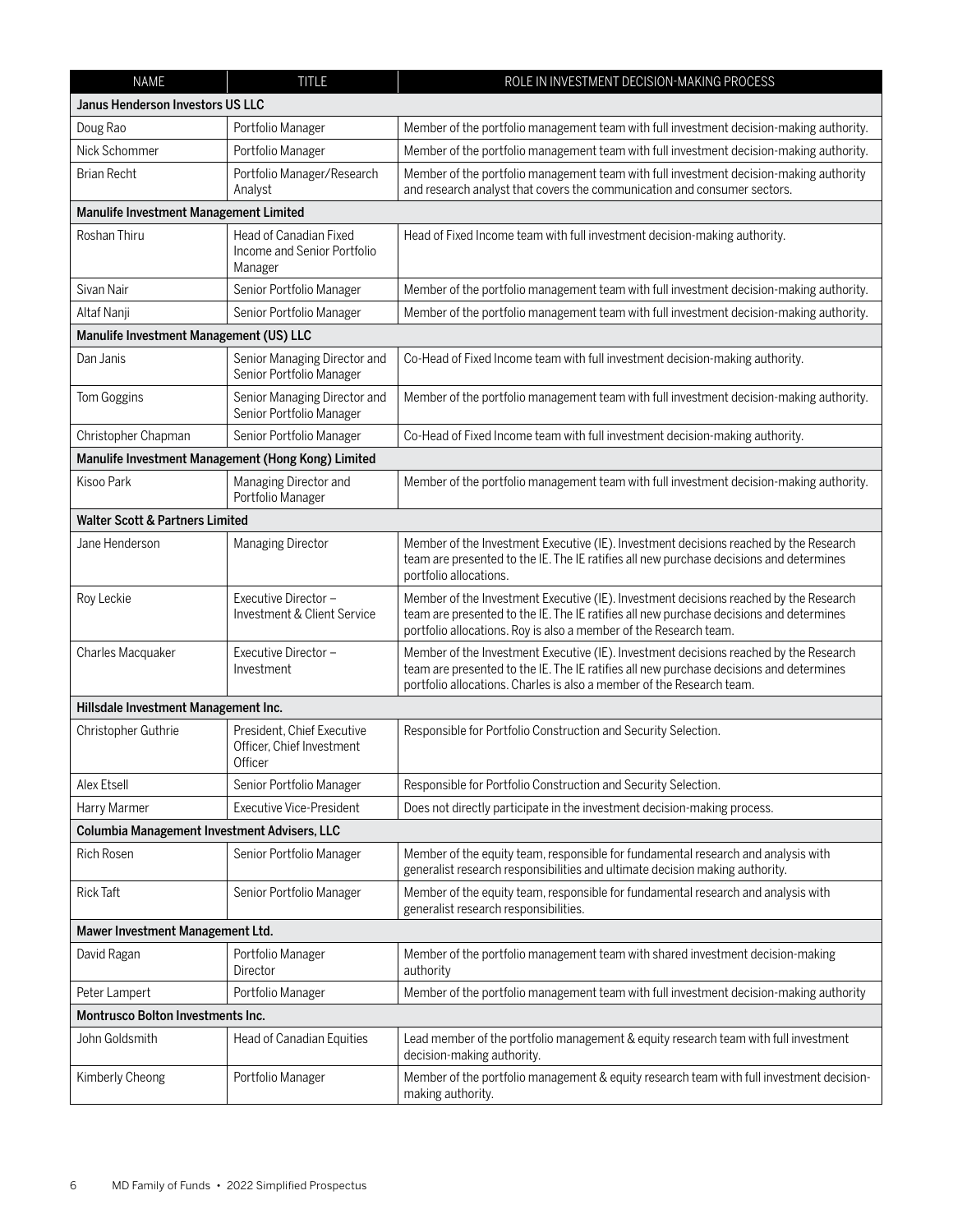| <b>NAME</b>                        | <b>TITLE</b>                                                                                                          | ROLE IN INVESTMENT DECISION-MAKING PROCESS                                                                                                                                                                                       |
|------------------------------------|-----------------------------------------------------------------------------------------------------------------------|----------------------------------------------------------------------------------------------------------------------------------------------------------------------------------------------------------------------------------|
| 1832 Asset Management L.P.         |                                                                                                                       |                                                                                                                                                                                                                                  |
| Romas Budd, MBA                    | Vice-President and Senior<br>Portfolio Manager                                                                        | Contributes to portfolio oversight. Develops and implements duration, yield curve, and<br>sector positioning strategies.                                                                                                         |
| Bill Girard, MBA, CFA              | Vice-President and Portfolio<br>Manager                                                                               | Develops and implements credit selection strategies.                                                                                                                                                                             |
| Kevin Pye, MA CFA                  | Vice-President and Portfolio<br>Manager                                                                               | Develops and implements credit selection strategies.                                                                                                                                                                             |
| Oscar Belaiche, CFA                | Senior Vice-President and<br>Portfolio Manager                                                                        | Member of the portfolio management team with an oversight role.                                                                                                                                                                  |
| Jason Gibbs, CFA                   | Vice-President and Senior<br>Portfolio Manager                                                                        | Member of the portfolio management team with an oversight role.                                                                                                                                                                  |
| Thomas Dicker, CFA                 | Vice-President and Portfolio<br>Manager                                                                               | Member of the portfolio management team with full investment decision-making authority.                                                                                                                                          |
| William McLeod, MBA, CFA           | Vice-President and Portfolio<br>Manager                                                                               | Member of the portfolio management team with full investment decision-making authority.                                                                                                                                          |
| Jarislowsky, Fraser Limited        |                                                                                                                       |                                                                                                                                                                                                                                  |
| <b>Charles Nadim</b>               | Head of Equities & Portfolio<br>Manager - Canadian<br>Equities; Investment Strategy<br>Committee member               | Member of the Investment Strategy Committee and portfolio management team with<br>investment decision-making authority and member of the equity team, responsible for<br>fundamental research and analysis in equity portfolios. |
| <b>Bernard Gauthier</b>            | Managing Director & Portfolio<br>Manager - Canadian<br>Equities; Investment Strategy<br>Committee member              | Member of the Investment Strategy Committee and portfolio management team with<br>investment decision-making authority and member of the equity team, responsible for<br>fundamental research and analysis in equity portfolios. |
| Kelly Patrick                      | Head of Equities & Portfolio<br>Manager - International &<br>Global Equities; Investment<br>Strategy Committee member | Member of the Investment Strategy Committee and portfolio management team with<br>investment decision-making authority and member of the equity team, responsible for<br>fundamental research and analysis in equity portfolios. |
| Jeremy Schaal                      | Managing Director & Portfolio<br>Manager, U.S. & Global<br>Equities; Investment Strategy<br>Committee member          | Member of the Investment Strategy Committee and portfolio management team with<br>investment decision-making authority and member of the equity team, responsible for<br>fundamental research and analysis in equity portfolios. |
| Chad Van Norman                    | Managing Director (Institutional<br>Portfolio Manager) & Co-Head,<br>Institutional Management -<br>Canada             | Directly responsible for the day to day portfolio oversight and overall client relationship.                                                                                                                                     |
| Chad Paparoni                      | Senior Portfolio Manager -<br>Institutional Management                                                                | Directly responsible for the day to day portfolio oversight and overall client relationship.                                                                                                                                     |
| Triasima Portfolio Management Inc. |                                                                                                                       |                                                                                                                                                                                                                                  |
| André R. Chabot, CFA               | Founder and CIO                                                                                                       | Member of the portfolio management team with full investment decision-making authority.                                                                                                                                          |
| Edward Antczak, CFA                | Portfolio Manager                                                                                                     | Member of the equity team, responsible for fundamental research and analysis in Canadian<br>equity portfolios; has decision-making authority over the Fund's investments.                                                        |
| Scott Collins, CFA                 | Founding Partner and Deputy<br>CIO                                                                                    | Member of the portfolio management team with full investment decision-making authority.                                                                                                                                          |
| Redouane Khireddine, CFA           | Founding Partner and Portfolio<br>Manager                                                                             | Contributes to the quantitative and trend analysis. Does not have decision-making authority<br>over the Fund.                                                                                                                    |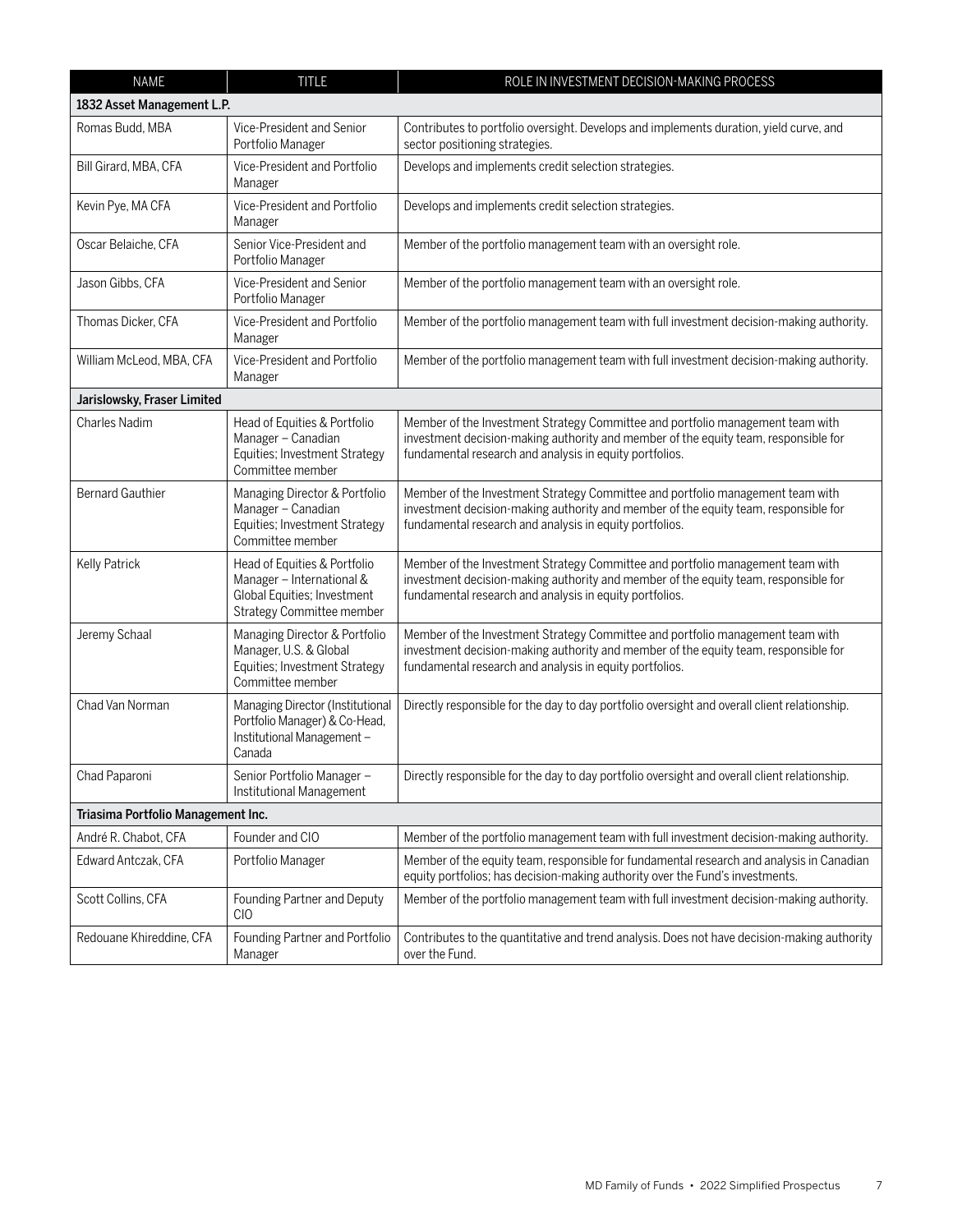## <span id="page-9-0"></span>BROKERAGE ARRANGEMENTS

MD Financial Management, as manager of the MD Funds, may instruct the Portfolio Manager or the sub-advisers retained for the MD Funds to direct brokerage transactions to a particular entity.

Decisions as to the purchase and sale of portfolio securities and decisions as to the execution of portfolio transactions, including selection of market, dealer or broker and the negotiation, where applicable, of commissions called "order execution goods and services", are made by the Portfolio Manager or each individual sub-adviser. In effecting portfolio transactions, the Portfolio Manager or the sub-adviser has a duty to seek best execution. To the extent that the executions and prices offered by more than one dealer or broker are comparable, the Portfolio Manager or the sub-adviser may, in its discretion, choose to effect portfolio transactions with dealers and brokers who provide investment decision-making services to the MD Funds through the Portfolio Manager or the sub-adviser.

In addition to order execution goods and services, dealers or third parties may provide research goods and services to the Portfolio Manager or the sub-adviser, which include: (i) advice as to the value of the securities and the advisability of effecting transactions in securities; and (ii) analyses and reports concerning securities, issuers, industries, portfolio strategy or economic or political factors and trends that may have an impact on the value of securities. Such research goods and services may be provided by the executing dealer directly (known as proprietary research) or by a party other than the executing dealer (known as third party research).

In the event of the provision of a good or service that contains an element that is neither research goods and services nor order execution goods and services ("mixed-use goods and services"), such as data analysis, software applications and data feeds, brokerage commissions will only be used to pay for the portion of such goods and services which would qualify as either research goods and services or order execution goods and services.

The Portfolio Manager or the sub-adviser makes a good faith determination that the MD Fund, on whose behalf it directs to a dealer any brokerage transactions involving client brokerage commissions, in return for research and order execution goods and services from such dealer or third party, receives reasonable benefit, considering both the use of the goods or services and the amount of the client brokerage commissions paid.

Since the date of the last simplified prospectus, the Portfolio Manager and the sub-advisers for the MD Funds have received order execution and research services from brokers, dealers or third parties in connection with the execution of brokerage transactions on behalf of the MD Funds. In addition to the Portfolio Manager and the sub-advisers for the MD Funds, as of the date of this simplified prospectus, the Manager may also receive order execution and research services from brokers, dealers or third parties in connection with the execution of brokerage transactions on behalf of the MD Funds.

Where brokerage transactions involving client brokerage commissions of the MD Funds have been or might be directed to a dealer in return for the provision of any good or service by the dealer or third party other than order execution, the names of such dealers or third parties will be provided upon request by contacting the Manager at 1 800 267-2332 or by email at MDFunds.SimplifiedProspectus@md.ca.

Where the investment objectives and policies of an MD Fund and other clients for which the Portfolio Manager or the sub-adviser provides its services are substantially similar and the Portfolio Manager or the sub-adviser has determined to buy or sell the same security for an MD Fund and for one or more other entities, the orders for all securities will be placed for execution by methods determined by the Portfolio Manager or the sub-adviser to be impartial and fair in order to seek favourable results for all of its clients. Generally, the Portfolio Manager or the sub-adviser pro-rates each client's participation in an investment opportunity based upon the amount each client otherwise would have invested, taking into consideration each client's investment portfolio and other factors present at the time.

## PRINCIPAL DISTRIBUTOR

Pursuant to a distribution agreement dated June 27, 2007, as amended from time to time, between the MD Funds and MD Management, MD Management has been appointed the sole and exclusive distributor of the securities of the MD Funds (the "Distribution Agreement"). The Distribution Agreement is non-assignable except by consent of both parties to it. The Distribution Agreement may be terminated by mutual consent of both parties at any time, or unilaterally by any party upon giving at least 90 days written notice to the other party. The term of the appointment is for a period of three years from the date of the original appointment and will thereafter be renewed automatically for periods of two years. The principal office of MD Management is located at 1870 Alta Vista Drive, Ottawa, Ontario K1G 6R7.

As principal distributor, MD Management markets units of the MD Funds through its offices throughout Canada to Qualified Investors as defined in any account opening documentation. MD Management is a wholly owned subsidiary of MD Financial Management.

## DIRECTORS, EXECUTIVE OFFICERS AND TRUSTEE

### Directors and Officers of MD Growth Investments Limited

The affairs of MD Growth Investments Limited are the responsibility of the directors and executive officers. Pursuant to the Management Agreement, MD Financial Management which provides all the general management and administrative services required by MD Growth Investments Limited. The directors oversee these management and administrative services. The names, municipalities of residence, current positions and offices, and the relationship to the Manager, of the directors and executive officers of MD Growth Investments Limited are as follows:

| NAME AND<br><b>MUNICIPALITY OF</b><br><b>RESIDENCE</b> | POSITION(S)<br>AND OFFICE(S)<br><b>HELD WITH</b><br><b>MD GROWTH</b><br>INVESTMENTS<br>LIMITED | RELATIONSHIP TO THE<br>MANAGER                                                                                                                     |
|--------------------------------------------------------|------------------------------------------------------------------------------------------------|----------------------------------------------------------------------------------------------------------------------------------------------------|
| Craig Maddock<br>Ottawa. Ontario                       | President, Chief<br>Executive Officer<br>and Director                                          | Vice-President. Senior<br>Portfolio Manager and<br>Head - Multi-Asset<br>Management of 1832 Asset<br>Management L.P. (affiliate<br>of the Manager) |
| Katie Shulha<br>Greely, Ontario                        | Chief Financial<br>Officer                                                                     | Senior Manager, Financial<br>Reporting of the Manager                                                                                              |
| Neil Macdonald<br>Toronto. Ontario                     | Director                                                                                       | Managing Director, Canadian<br>Asset Management, Global<br>Wealth Management, The<br>Bank of Nova Scotia (parent<br>of the Manager)                |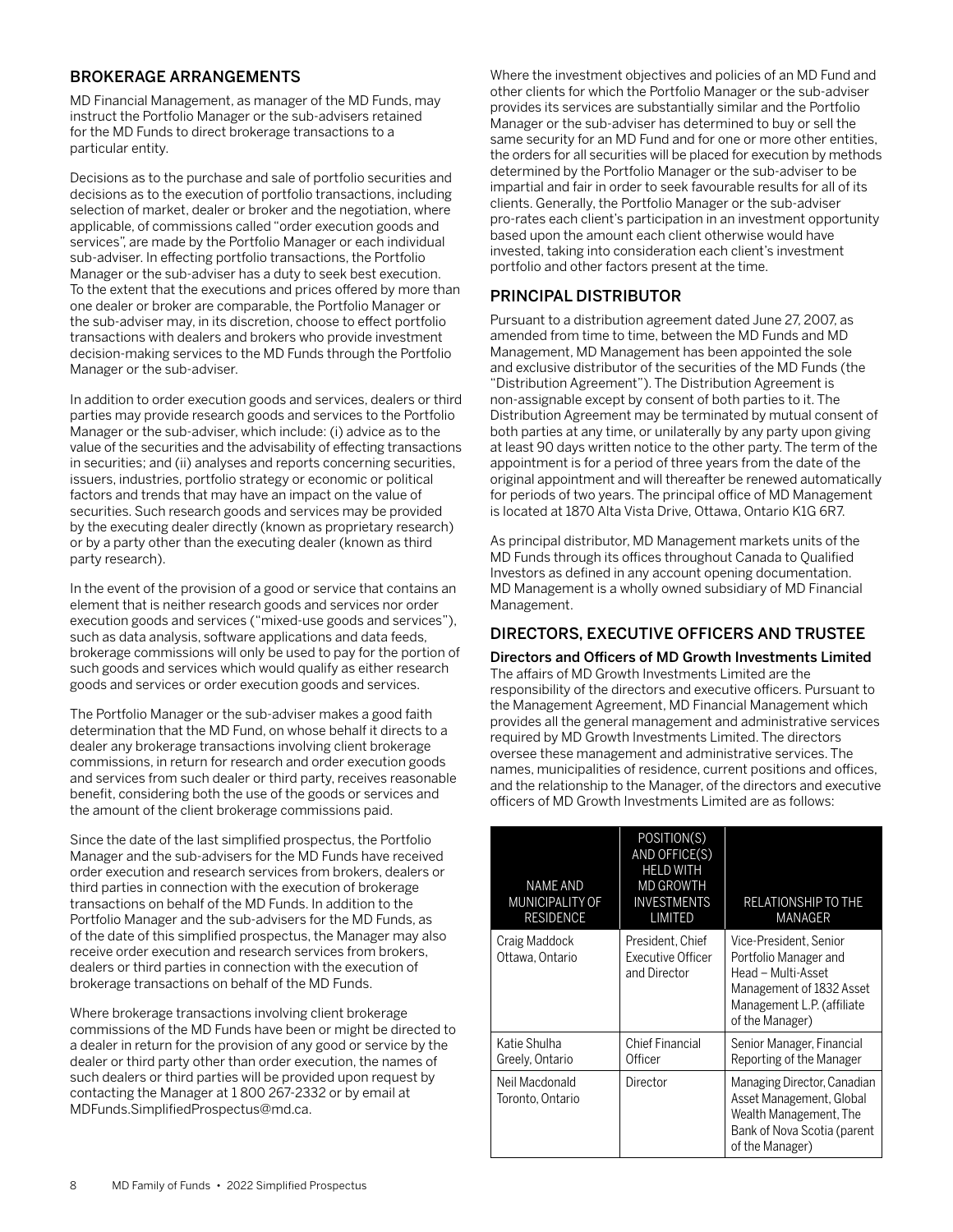<span id="page-10-0"></span>

| <b>NAME AND</b><br>MUNICIPALITY OF<br><b>RESIDENCE</b> | POSITION(S)<br>AND OFFICE(S)<br><b>HELD WITH</b><br><b>MD GROWTH</b><br><b>INVESTMENTS</b><br>LIMITED | <b>RELATIONSHIP TO THE</b><br><b>MANAGER</b>                             |
|--------------------------------------------------------|-------------------------------------------------------------------------------------------------------|--------------------------------------------------------------------------|
| George Vasic<br>Toronto, Ontario                       | Director and<br>Chair                                                                                 | None                                                                     |
| Frank Penny<br>Toronto, Ontario                        | Director                                                                                              | None                                                                     |
| Andy Nasr<br>Richmond Hill, Ontario                    | Director                                                                                              | Chief Investment Officer.<br>Scotia Wealth (affiliate of<br>the Manager) |
| Shilpa Verma<br>Brampton, Ontario                      | Corporate<br>Secretary                                                                                | Legal Counsel, Subsidiary<br>Governance of the Manager                   |

### Trustee of MD Funds

Other than MD Growth Investments Limited, which is organized as a corporation, the MD Funds are organized as trusts. When you invest in these MD Funds you purchase units of these trusts. MD Financial Management is the trustee of the MD Funds and receives compensation from the MD Funds under the Management Agreement. The trustee holds actual title to the property in the MD Funds – the cash and securities that the MD Funds invest in – on your behalf.

## CUSTODIAN

State Street Trust Company Canada ("State Street"), a Canadian trust company, located in Toronto, Ontario, acts as the custodian of each MD Fund's portfolio securities pursuant to a custodial agreement dated December 31, 2009 (the "Custodian Agreement"). The Custodian Agreement may be terminated on 90 days prior notice. All of the portfolio securities will be held by the Custodian in the Province of Ontario or an approved subcustodian or in an approved book-based system. All fees and expenses in connection with custodial services rendered to the MD Funds will be paid by the Manager.

The custodian has physical custody of the securities that make up the MD Funds' portfolios. The custodian is authorized to act in all matters in accordance with the written instructions received from two officers of MD Financial Management. The custodian pays for and receives securities or other evidence of ownership for the account of an MD Fund and makes or causes delivery of securities which an MD Fund has sold or exchanged. For these services, the MD Funds pay those fees and charges prevailing from time to time and normally charged for such services, together with all expenses paid or incurred by the custodian on behalf of such MD Funds. The custodian is independent of the Manager.

## AUDITOR

The auditors of the MD Funds are KPMG LLP of Toronto, Ontario. Effective April 1, 2022, KPMG LLP replaced PricewaterhouseCoopers LLP as the MD Funds' auditor. PricewaterhouseCoopers LLP audited each MD Fund's 2021 annual financial statements in accordance with Canadian generally accepted auditing standards, and expressed an opinion thereon.

## REGISTRAR

Pursuant to the Management Agreement, MD Financial Management acts as registrar and transfer agent of the securityholders of each MD Fund. The securityholders' register for the MD Funds is located at the head office of MD Financial Management, 1870 Alta Vista Drive, Ottawa, Ontario K1G 6R7. MD Financial Management acts as transfer agent for the MD Funds.

The registrar keeps track of the owners of units of the MD Funds and processes purchase, transfer and redemption orders, issues investor account statements and issues annual tax reporting information.

## SECURITIES LENDING AGENT

MD Financial Management in its capacity as manager of MD Growth Investments Limited and as trustee and manager of the other applicable MD Funds has entered into a written securities lending agreement with State Street, who acts as the securities lending agent on behalf of the MD Funds. State Street is not affiliated with MD Financial Management. State Street's head office is located in Toronto, Ontario.

State Street operates an established securities lending program wherein for a fee certain brokers/dealers and financial institutions borrow securities owned, or held on behalf of clients, by State Street. In exchange for the lending of securities to Canadian or foreign broker/dealers and financial institutions State Street receives acceptable collateral for the loaned securities as per the regulatory guidelines applicable to securities lending by federally regulated trust companies as well as the Canadian Securities Administrators requirements applicable to securities lending by mutual funds as set out in National Instrument 81-102 *Investment Funds* ("NI-81-102").

Under the securities lending agreement for the MD Funds, State Street assesses the creditworthiness of, and approves, each borrower to which it will permit the MD Funds' securities to be lent. Securities of the MD Funds will be lent from time to time subject to the availability of willing and qualified borrowers in a manner considered appropriate to achieving the particular MD Fund's investment objectives. The securities lending agreement provides for the indemnification of an MD Fund by State Street, through the purchase of replacement securities or by providing an amount equal to the market value of the loaned securities, in the event of the default by a borrower which has not returned the loaned securities to the MD Fund.

State Street is responsible for ensuring its lending activities on behalf of MD Funds are in compliance with the restrictions and limits described in the section entitled "Securities Lending" as well as any additional restrictions established by MD Financial Management. State Street regularly provides to MD Financial Management a list of approved borrowers and MD Financial Management has the right upon receipt of the updated listing to delete any borrower appearing on the approved list upon written notification to State Street. State Street also provides MD Financial Management a periodic accounting of the securities lending activity of each MD Fund, to establish the market value of the collateral held for the loaned securities and to pursue any request for additional collateral should the value of the collateral drop below 102% of the value of the loaned securities.

State Street's securities lending program for the MD Funds is operated independently from State Street's own securities lending activities. State Street has agreed to the control of credit loss through the application of strict lending criteria and limits on exposure to individual securities dealers and financial institutions.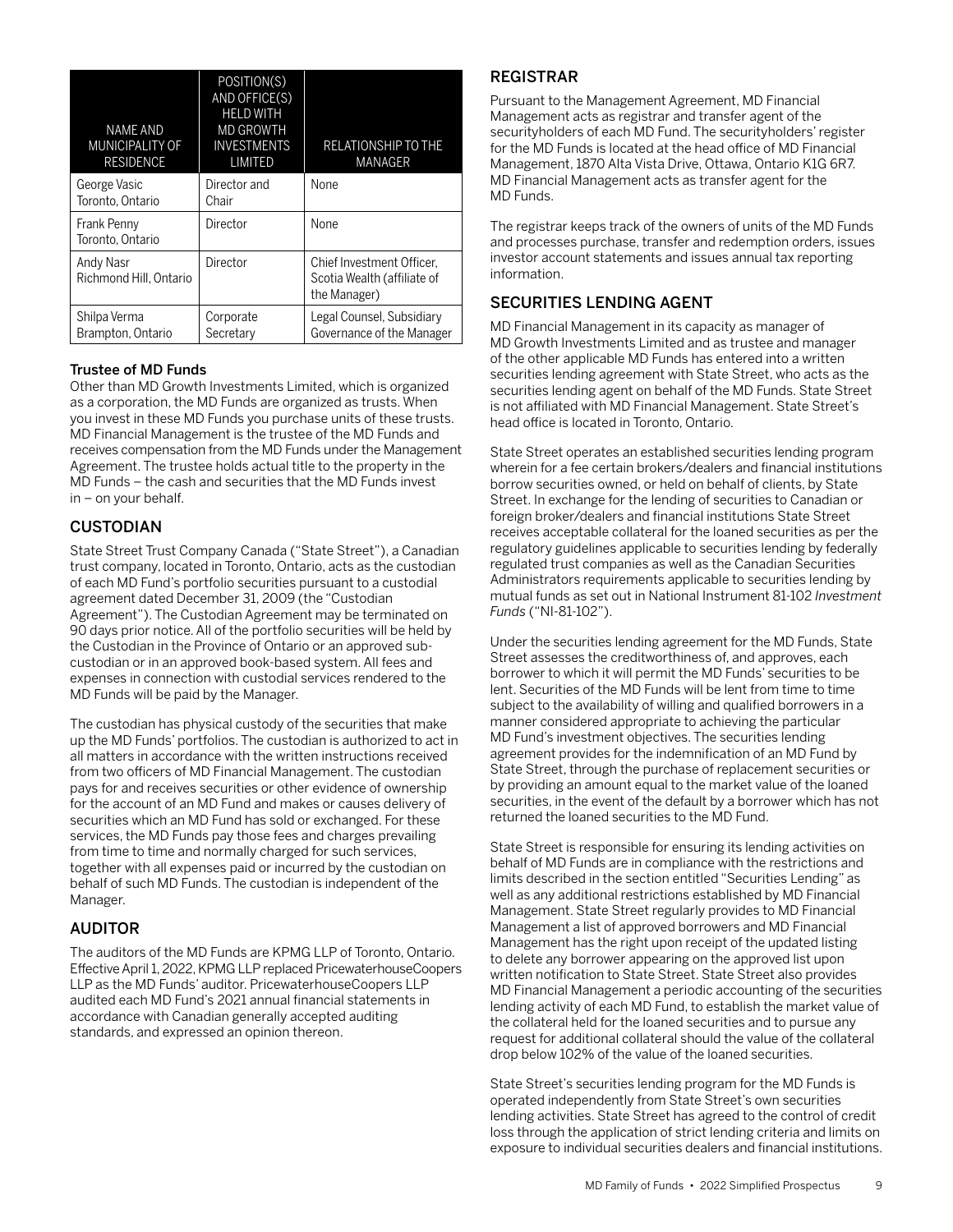<span id="page-11-0"></span>MD Financial Management has the right to terminate the securities lending arrangement with respect to one or more of the MD Funds upon thirty days' notice of termination, upon receipt of which State Street shall terminate all outstanding loans relating to the applicable MD Fund pursuant to the loan agreement and upon repayment thereunder to MD Financial Management the securities lending agreement with respect to the applicable MD Fund shall be deemed terminated. MD Financial Management shall also have the right to terminate any particular loan to any borrower in accordance with the applicable loan agreement.

### OTHER SERVICE PROVIDERS

### Promoter of the MD Funds

MD Financial Management is the entity that is responsible for the ongoing management and administration of the MD Funds and, accordingly, may reasonably be considered as being the "promoter" of the MD Funds for the purposes of securities legislation in certain provinces of Canada. MD Financial Management is the trustee and manager of the MD Funds and receives compensation from the MD Funds under the Management Agreement.

### INDEPENDENT REVIEW COMMITTEE AND FUND GOVERNANCE

### The Independent Review Committee

The Independent Review Committee ("IRC") is currently composed of five persons who are independent of the Manager, the MD Funds and entities related to the Manager. The current members of the IRC are, Stephen Griggs (Chair), Simon Hitzig, Jennifer L. Witterick, Heather Hunter and Steven Donald.

The IRC has been established to oversee certain investments, with a view to ensuring that each MD Fund's investment decisions are based on the best interests of the MD Fund and are made free from any influence by a related underwriter, related party, or associates or affiliates of the Manager. In fulfilling their responsibilities, each member of the IRC is required to act honestly, in good faith and in the best interest of the MD Funds. In so doing, each IRC member must exercise the degree of care, diligence and skill that a reasonably prudent person would exercise in the circumstances.

Before proceeding with a conflict of interest matter or any other matter that securities legislation requires the Manager to refer to the IRC, the Manager is required to establish policies and procedures that it must follow on that matter or on that type of matter, having regard to its duties under securities legislation and refer such policies and procedures to the IRC for its review and input. The Manager has developed written policies and procedures relating to investments by the mutual funds it manages, including the MD Funds, in securities involving related parties, such as The Bank of Nova Scotia, an affiliate of the Manager, and Scotia Capital Inc., a related underwriter to the Manager. These policies and procedures were prepared and reviewed by senior management of the Manager, and were further reviewed and approved by the IRC, including, where applicable, to ensure compliance with the conditions of any exemptive relief. Subject to the oversight by the IRC, the decision by an MD Fund to trade securities of, or involving a related party, is made by senior portfolio managers of the Manager or, as applicable, the sub-advisers to the MD Funds, and reviewed and monitored as part of the Manager's ongoing compliance procedures and risk control measures.

The IRC reviews conflict of interest matters related to the operations of the MD Funds. The Manager may not proceed with any of the following proposed transactions without IRC approval:

- the purchase or sale of a security of any issuer from or to another investment fund managed by the Manager or an affiliate of the Manager;
- the making or holding of an investment in a security of an issuer related to the MD Fund, the Manager or an entity related to the Manager;
- an investment in a class of securities of an issuer underwritten by an entity related to the Manager;
- a change in the auditors of the MD Fund;
- the reorganization of the MD Fund with or the transfer of its assets to another mutual fund.

Before the Manager may proceed with a matter related to the MD Fund giving rise to a conflict of interest (other than those noted above) the IRC must provide a recommendation to the Manager as to whether the proposed action provides a fair and reasonable result for the MD Funds. The Manager must consider the recommendation of the IRC and in the event that the Manager intends to proceed with the matter, in circumstances where the IRC has not given a favourable recommendation, the Manager must notify the IRC in writing of this intention before proceeding with the action. In such circumstances the IRC can require the Manager to notify the MD Fund's securityholders of its decision.

For recurring conflict of interest matters the IRC can provide the Manager with standing instructions. On an annual basis the Manager must report to the IRC describing each instance that it acted in reliance on a standing instruction. In addition, the IRC will review and assess, at least once every calendar quarter, the adequacy and effectiveness of: (a) any standing approvals granted by it for the mutual funds managed by the Manager; and (b) the Manager's written policies and procedures to ensure compliance with applicable laws for related party transactions and the conditions of any exemptive relief.

No member of the IRC has a direct or indirect material relationship with the Manager, the MD Funds, or any of their affiliates or associates, and they each meet the independence requirements set forth in National Instrument 81-107 *Independent Review Committee for Investment Funds* ("NI 81-107"). The members and any substitute member(s) of the IRC receive an annual retainer and additional compensation for attending meetings as a member of the IRC. Compensation is paid from the assets of the MD Funds, and is allocated among the MD Funds and the other mutual funds managed by the Manager in a manner considered by the IRC to be fair and reasonable.

The IRC has adopted a written charter that includes its mandate, responsibilities and functions, and the policies and procedures it will follow when performing its functions.

The IRC prepares, at least annually, a report of its activities for securityholders and makes such reports available on the MD Funds' designated website at mdm.ca, or at a securityholder's request at no cost by contacting the Manager at MDFunds.SimplifiedProspectus@md.ca.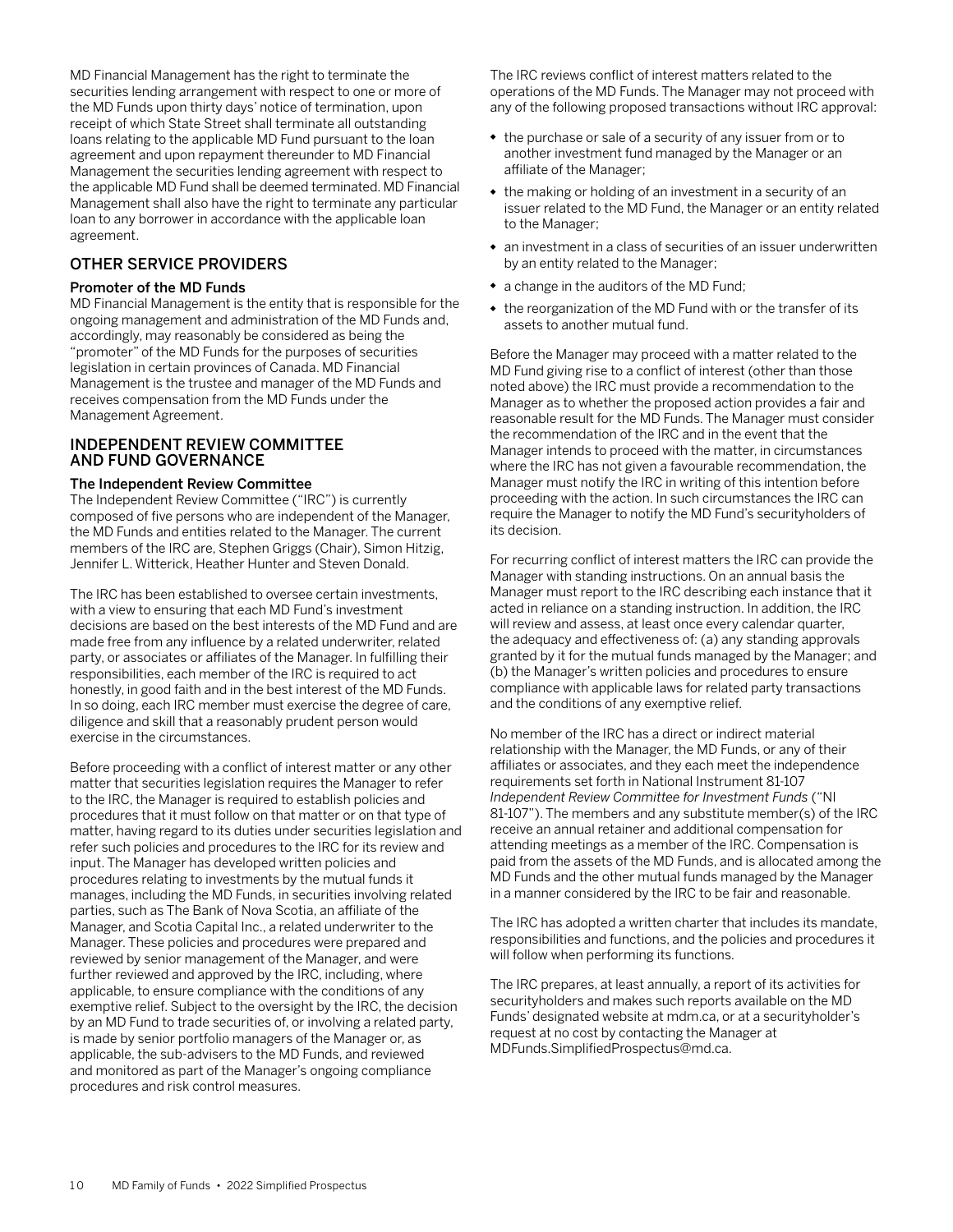### <span id="page-12-0"></span>Fund Governance

Responsibility for fund governance rests with the board of directors of the Manager (See "Directors and Officers of MD Financial Management"). A Business Conduct Review Committee of the board of the Manager reviews the activities of the directors' particularly with respect to conflicts of interest, related party transactions, corporate governance, and business ethics and policy initiatives. In addition, the Manager has an Audit Committee which reviews any public disclosure documents and regulatory filings. As well, an Investment Oversight Committee ("IOC") reviews the investment policies of the MD Funds and to ensure compliance with these policies.

The Manager does not have a separate policy related to liquidity risk management, however, the Manager does have a robust risk management process in place pertaining to liquidity risks within the MD Funds. Each MD Fund has an investment guideline that ensures proper diversification, and the Manager preforms regular risk reviews for each fund and monitors the exposure and investment risk which ultimately addresses the ongoing need for liquidity.

## AFFILIATED ENTITIES

The following diagram shows the relationship between the Manager and affiliated entities that provide services to the MD Funds and/or to the Manager. All entities below are wholly owned by The Bank of Nova Scotia, directly or indirectly, unless otherwise indicated. Management fees received from the MD Funds by the below noted companies are disclosed in the audited financial statements of the MD Funds.

## DEALER MANAGER DISCLOSURE

The MD Funds are "dealer managed" mutual funds. Each MD Fund is subject to certain investment restrictions and practices contained in securities legislation, including that set out in Section 4.1 of NI 81-102 which are applicable to all dealermanaged funds.

As such the MD Funds cannot knowingly make an investment (other than those issued or fully and unconditionally guaranteed by the government of Canada or the government of a jurisdiction in Canada) during, or for 60 days after, the period in which an affiliate or associate of the Manager, such as Scotia Capital Inc., acts as an underwriter or agent in an offering of equity securities, unless the offering is being made under a prospectus or under an exemption from the prospectus requirement and such purchases are made in compliance with the approval requirements of NI 81-107.

An MD Fund may also not knowingly make an investment in any series of securities of any issuer (other than those issued or fully and unconditionally guaranteed by the government of Canada or the government of a jurisdiction in Canada) of which a partner, director, officer or employee of MD Management or of any affiliate or associate of MD Management is a director or officer, provided that the prohibition shall not apply where any such partner, director, officer or employee does not:

- a. participate in the formulation of investment decisions on behalf of the MD Fund;
- b. have access, prior to implementation, to investment decisions made on behalf of the MD Fund; and
- c. influence (other than through research, statistical and other reports generally available to clients) the investment decisions made on behalf of the MD Fund.

As described under "Investment Restrictions", each MD Fund may, in certain circumstances, invest in securities offerings where a related underwriter is involved or trade securities of related parties or trade with related parties.

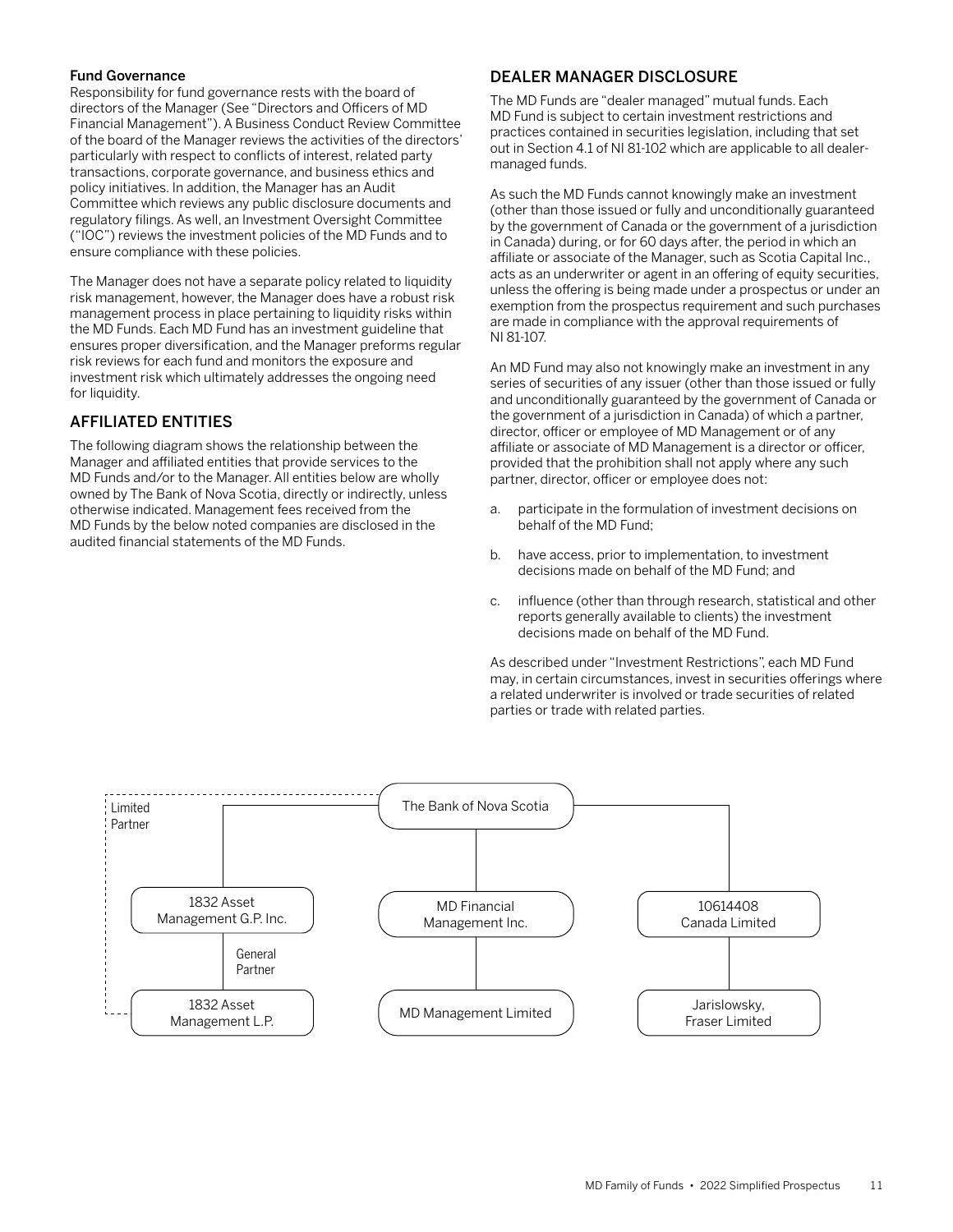### <span id="page-13-0"></span>POLICIES AND PRACTICES

### Use of Derivatives

All the MD Funds may invest in or use derivative instruments that are consistent with the investment objectives of the particular MD Fund to the extent and for the purposes permitted by the Canadian Securities Administrators. These MD Funds may only make use of "specified derivatives" within the meaning of NI 81-102. The objectives and goals of derivatives used are described for the MD Funds in this simplified prospectus.

The MD Funds may use derivatives rather than direct investments to reduce transaction costs, reduce risks associated with an investment or group of investments, achieve greater liquidity, create effective exposure to international financial markets or increase speed and flexibility in making portfolio changes. Derivatives may be used to position the relevant investment portfolio so that it may profit from declines in financial and currency markets. Derivatives will not be used to create a portfolio with excess leverage, and cash equivalents will be held to fully support all futures positions. The MD Fund's ability to trade in specified derivatives is subject to the Portfolio Manager or the relevant sub-adviser to the MD Fund meeting and maintaining applicable registration and proficiency requirements for advising with respect to such trading. The Portfolio Manager and all sub-advisers to the MD Funds, currently satisfy such requirements.

In the case of futures and forward contracts, or other derivative instruments, there can be no assurance that a liquid exchange or over-the-counter market will exist to permit the MD Funds from realizing profits or limiting losses when buying or selling the contracts. The MD Funds will be subject to the credit risk that its counterparty (whether a clearing corporation in the case of exchange traded instruments, or other third party in the case of over-the-counter instruments) may be unable to meet its obligations. In addition, there is the risk of loss by the MD Funds of margin deposits in the event of bankruptcy of a dealer with whom the MD Funds have an open position in an option or futures or forward contract. Derivative instruments traded in foreign markets may offer less liquidity and greater credit risk than comparable instruments traded in North American markets. The ability of the MD Funds to close out positions may also be affected by exchange-imposed daily trading limits on futures contracts. If the MD Funds are unable to close out a position, it will be unable to realize its profits or limit its losses until such time as the futures or forward contract terminates, as the case may be. The inability to close out futures and forward positions also could have an adverse impact on the MD Funds' ability to use derivative instruments to effectively hedge its portfolio or implement its investment strategy. Derivatives can decline in value similar to other investments; the decline in value may be greater than the decline in the value of the underlying security. A derivatives price can be impacted by factors other than its underlying security. These factors, such as speculative investing by other parties, may negatively impact the value of an MD Fund.

While there are no specific trading limits, the Manager, through the Derivatives Committee, which is a sub-committee of the IOC, sets and reviews the investment policies and procedures for the MD Funds relating to the use of derivatives and short selling, and has controls to monitor the trading of derivatives and short selling. The Portfolio Manager is responsible for authorizing all the trading and ensuring appropriate controls are in place, so that any derivative trading and short selling is aligned with the applicable MD Fund's Investment Guidelines. The Derivatives Committee is comprised of at least two individuals from the Manager's finance and compliance team and members of the Portfolio Manager. The policies and procedures, including the

MD Fund Investment Guidelines are reviewed periodically by the senior management of the Manager. Risk measurements or simulations are not used to test the portfolio under stress conditions.

### Short Selling

Each of the MD Funds may, from time to time, engage in short selling as permitted by applicable securities regulation. Where an MD Fund engages in short selling, it will sell securities short and provide a security interest over fund assets with dealers as security in connection with such transactions, subject to certain conditions including:

- a. the securities are sold short only for cash;
- b. the securities sold short will not be:
	- i. a security that an MD Fund is otherwise not permitted by securities legislation to purchase at the time of the transaction,
	- ii. "illiquid assets" as such term is defined in NI 81-102; or
	- iii. a security of an investment fund (other than an index participation unit);
- c. at the time an MD Fund sells the security short:
	- i. the MD Fund has pre-arranged to borrow the securities from a lender for the purpose of such short sale;
	- ii. the aggregate market value of all securities of the issuer of the securities sold short by an MD Fund does not exceed 5% of the total net assets of the MD Fund; and
	- iii. the aggregate market value of all securities sold short by an MD Fund does not exceed 20% of the total net assets of the MD Fund;
- d. the MD Fund will hold cash cover (as defined in NI 81-102) in an amount, including the MD Fund assets deposited with dealers as security in connection with the short sale, that is at least 150% of the aggregate market value of all securities sold short by the MD Fund on a daily marked-to-market basis; and
- e. no proceeds from any short sale by the MD Fund will be used by the MD Fund to purchase long positions in securities other than cash cover.

### Securities Lending

Mutual funds may lend their securities as permitted by Canadian securities regulatory authorities. All of the MD Funds other than MD Precision Conservative Portfolio, MD Precision Balanced Income Portfolio, MD Precision Moderate Balanced Portfolio, MD Precision Moderate Growth Portfolio, MD Precision Balanced Growth Portfolio and MD Precision Maximum Growth Portfolio (the "MD Portfolios"), are authorized to engage in securities lending. The mutual funds in which the MD Portfolios invest are authorized to engage in securities lending. In securities lending transactions, MD Funds will, for a fee, lend securities they hold for a set period of time to borrowers who post acceptable collateral.

The Manager has a written Securities Lending Policy with an objective of overseeing and monitoring the security lending activities of the securities lending agent. While the Manager retains overall accountability for the Policy, the Portfolio Manager establishes and maintains securities lending parameters and guidelines commensurate with the level of risk outlined within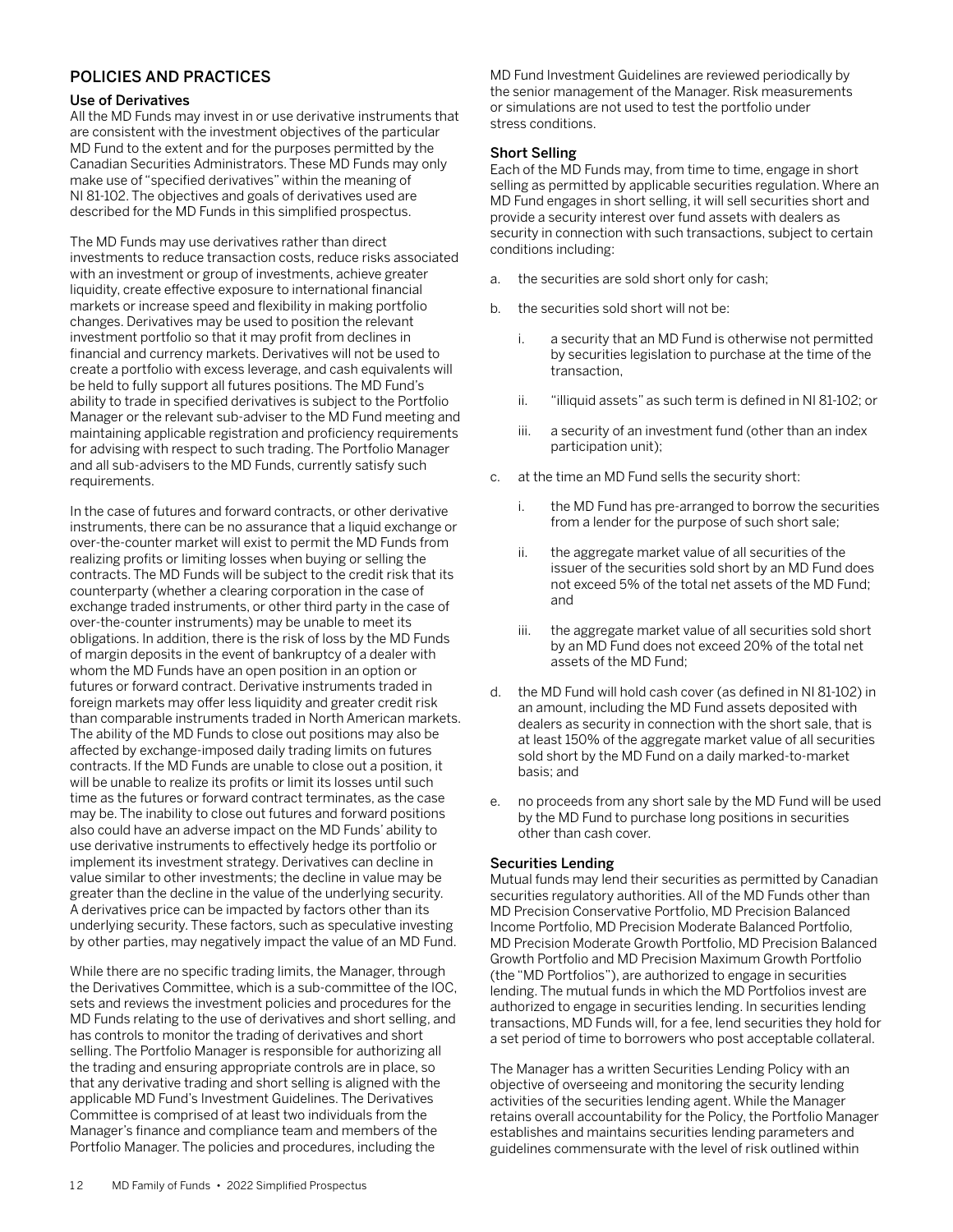<span id="page-14-0"></span>the Policy and aligned with the Investment Guidelines for the MD Funds. The Portfolio Manager provides the Manager with reports on a semi-annual basis of their compliance with the Policy and applicable MD Fund Investment Guidelines.

To engage in securities lending, MD Financial Management as manager of the MD Funds has appointed a qualified agent under a written agreement which addresses, among other requirements, the responsibility for administration and supervision of the securities lending program.

There is a risk that the other party in the securities lending transaction may not live up to its part of the transaction leaving the MD Fund holding collateral which could be worth less than the loaned securities if the value of the loaned securities increases relative to the value of the cash or other collateral, resulting in a loss to the MD Fund. To limit this risk:

- a. an MD Fund will hold collateral equal to no less than 102% of the value of the loaned securities (where the amount of the collateral is adjusted each trading day to make sure that the value of the collateral does not go below the 102% minimum level);
- b. the collateral to be held may only consist of cash, qualified securities and securities that can be immediately converted into securities identical to those securities that are on loan;
- c. an MD Fund cannot loan more than 50% of the net asset value of the MD Fund (not including the collateral held by the MD Fund) through securities lending transactions.

At this time, MD Financial Management does not mathematically measure the risk or test the investment portfolio of an MD Fund in relation to that MD Fund's securities lending activities. Rather, the Portfolio Manager establishes and applies conservative investment guidelines for all investment activities including securities lending. These guidelines may include additional restrictions to those stated above, such as higher minimum credit rating or capitalization thresholds for entities to be considered acceptable borrowers.

The securities lending agreement between State Street and MD Financial Management with respect to State Street's securities lending operations shall be reviewed at least annually by MD Financial Management, to ensure compliance with all applicable restrictions and limits noted above, the adequacy of State Street's internal controls and compliance with applicable securities legislation generally.

### Proxy Voting Policy

### *Policies and Procedures*

The Manager has delegated the right to vote proxies to the Portfolio Manager, and the Portfolio Manager may, in certain circumstances, further delegate the right to vote proxies to the Fund's appointed sub-adviser as part of such sub-adviser's discretionary authority to manage the MD Fund's assets. Proxies provide shareholders voting rights on proposals brought forth by the issuer or other groups associated with the issuer. Proxies may include proposals on routine matters, such as the election of the board of directors and the approval of stock and compensation plans, as well as non-routine matters, such as mergers and acquisitions and certain ESG related issues.

In many cases, the issuer's management provides a voting recommendation for each proxy proposal. The Manager has retained the services of an independent firm to provide further analysis and recommendation on the proxies received from the issuers held by the MD Funds, and to provide such analysis and recommendation to the Manager or its delegate. The Manager, the Portfolio Manager or other sub-adviser, as applicable, assess the recommendations of the independent proxy provider and votes such proxies in the best interests of the MD Funds.

On occasion, the Manager, the Portfolio Manager or other sub-adviser may abstain from voting a proxy or a specific proxy item when it is concluded that the potential benefit of voting the proxy of that issuer is outweighed by the cost of voting the proxy. In addition, the Manager, the Portfolio Manager and sub-advisers will not vote proxies received for issuers of portfolio securities which are no longer held in an MD Fund's account.

As part of the Portfolio Manager's active management approach, it believes that it is important to engage with sub-advisers and issuers on relevant ESG factors, which includes engagement through proxy voting. Accordingly, special or non-routine matters related to ESG issues are brought to the attention of portfolio manager(s) of the applicable MD Fund. Portfolio managers assess such matters within the context of their overall investment process and take appropriate action that they believe to be in the best interests of the MD Fund.

### *Proxy Voting Conflicts of Interest*

In some cases proxy voting could give rise to a conflict of interest or perceived conflict of interest between the interests of securityholders of an MD Fund and the interests of the Manager, the Portfolio Manager, the sub-adviser or any affiliate or associate of the MD Fund. In those cases, the Manager, the Portfolio Manager or the sub-adviser, in order to balance the interest of an MD Fund in voting proxies with the desire to avoid the perception of a conflict of interest, has instituted procedures to help ensure that an MD Fund's proxy is voted in accordance with the business judgment of the person exercising the voting rights on behalf of the MD Fund, uninfluenced by considerations other than the best interests of the MD Fund.

The procedures for voting issuers' proxies where there may be a conflict of interest include escalation of the issue to members of the IRC, all of whom are independent of the Manager, for its consideration and advice, although the responsibility for deciding how to vote an MD Fund's proxies and for exercising the vote remains with the Manager.

### *Disclosure of Proxy Voting Guidelines and Record*

A copy of the policies and procedures that the MD Funds follow when voting proxies relating to portfolio securities is available on request, at no cost, by calling us toll-free at 1 800 267-2332 or emailing us at MDFunds.SimplifiedProspectus@md.ca. An MD Fund's most recent proxy voting record for the period ended June 30 of each year will be available at any time after August 31st of that year on the MD Fund's designated website (www.mdm.ca) or will be sent, at no cost, upon request.

### REMUNERATION OF DIRECTORS, OFFICERS AND TRUSTEES

### Trustee Compensation

The directors and officers of the Manager, in its capacity as manager and trustee of the MD Funds, are not paid or otherwise compensated directly by the MD Funds.

#### Employee Compensation

The management functions of each MD Fund are carried out by employees of the Manager. The MD Funds do not have employees.

### Director Compensation

The directors of MD Growth Investments Limited do not receive compensation from MD Growth Investments Limited.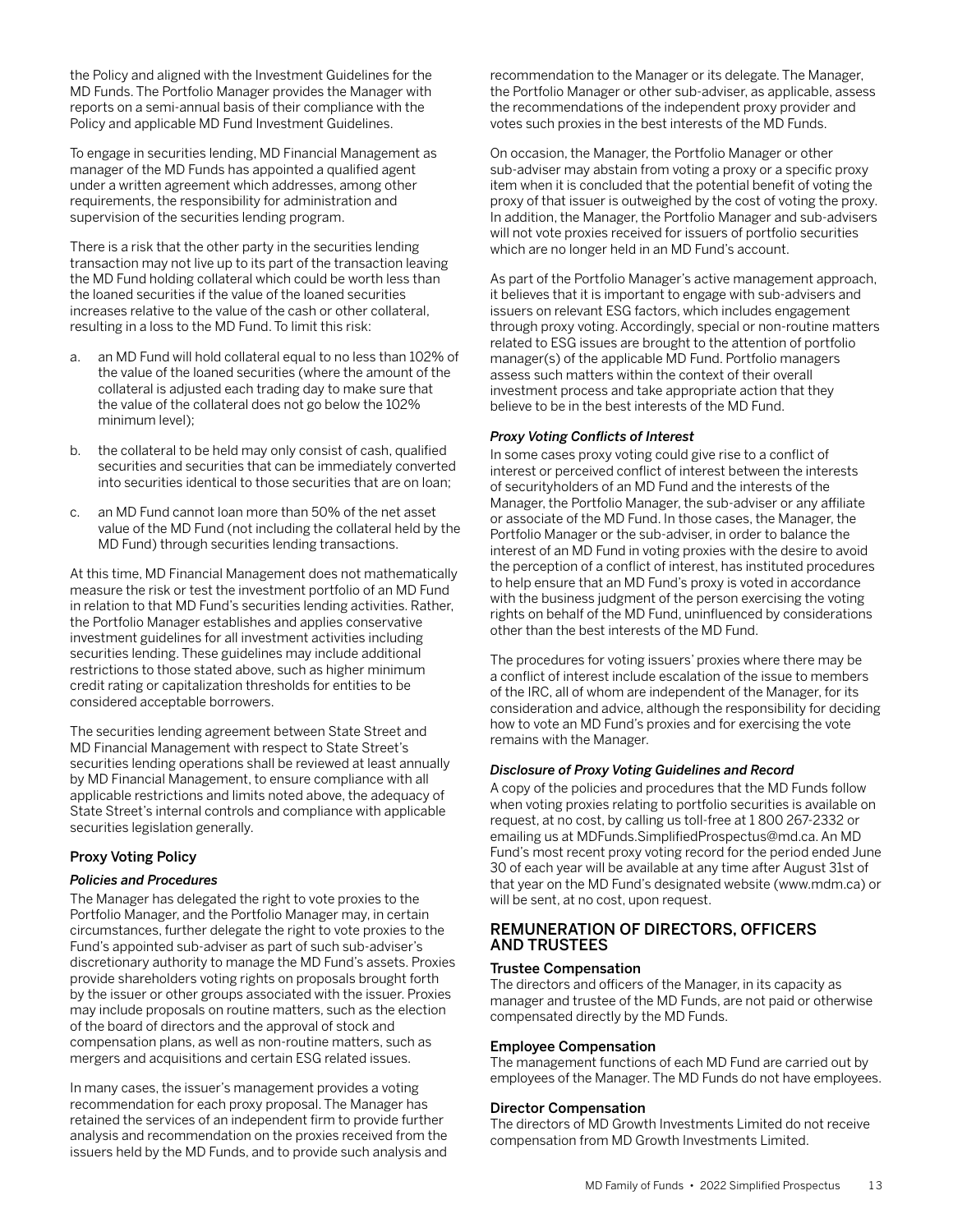### <span id="page-15-0"></span>Independent Review Committee Compensation

The MD Funds do compensate the IRC members directly for their services. The compensation paid to the IRC is shared amongst all of the funds managed by MD Financial Management. Each member of the IRC receives an annual flat fee, and is reimbursed for reasonable expenses incurred. For the financial year ended December 31, 2021 members of the IRC were paid the following amounts:

| NAME                   | AMOUNT      |
|------------------------|-------------|
| Simon Hitzig           | \$23,500.67 |
| Jennifer L. Witterick  | \$23,500.67 |
| Stephen Griggs (Chair) | \$28,501,00 |
| <b>Heather Hunter</b>  | \$23,500.67 |
| Steven Donald          | \$23,500.67 |

### MATERIAL CONTRACTS

The following are the only contracts entered into by the MD Funds which can reasonably be regarded as material to purchasers of securities:

- a. the Declarations of Trust for the MD Funds (see "Descriptions of the Securities Offered by the MD Funds");
- b. the Letters Patent for MD Growth Investments Limited and the Articles of Amendment (see "MD Growth Investments Limited and Description of Securities");
- c. the Management Agreement for the MD Funds (see "Manager");
- d. the Portfolio Management Agreement for the MD Funds (see "Portfolio Adviser");
- e. the Investment Management Agreements for each MD Fund (see "Sub-Advisers");
- f. the Distribution Agreement for the MD Funds (see "Principal Distributor"); and
- g. the Custodian Agreement for the MD Funds (see "Custodian").

A copy of the said agreements may be obtained during normal business hours at the offices of MD Financial Management, 1870 Alta Vista Drive, Ottawa, Ontario.

### LEGAL PROCEEDINGS

The Manager is not aware of any material legal proceedings outstanding, threatened or pending by or against the MD Funds, the Manager or the Principal Distributor.

### DESIGNATED WEBSITE

A mutual fund is required to post certain regulatory disclosure documents on a designated website. The designated website of the mutual funds this document pertains to can be found at www.mdm.ca.

## Valuation of Portfolio Securities

The following principles are applied in the determination of the value of the assets of an MD Fund for the purposes of determining the net asset value of such MD Fund. Except as is set out under the heading "Fair Valuation of the MD Funds and the Securities", neither the MD Funds nor MD Financial Management have the discretion to deviate from these principles:

- a. the value of cash on hand or on deposit, bills and demand note and accounts receivable, prepaid expenses, cash dividends or distributions received (or to be received and declared to unitholders of record on a date before the date as of which the net asset value of a Fund and any series net asset value are being determined) and interest, accrued and not yet received, shall be deemed to be the full amount thereof:
- b. the value of any security which is listed on a stock exchange will be the official closing sale price or if there is no such sale price, the average of the bid and the ask price at that time by the close of any trading of the Toronto Stock Exchange, generally 4:00 p.m. (Toronto time), all as reported by any report in common use or authorized as official by the stock exchange, provided that if such official closing sale price is not within the latest available bid and ask quotations on the Valuation Date (as defined below) then the Manager has the discretion to determine a value which it considers to be fair and reasonable (the "fair value") for the security based on market quotations the Manager believers most closely reflects the fair value of the investment. The trading hours for foreign securities that trade in foreign markets may end prior to 4:00 p.m. (Toronto time) and therefore may not take into account, among other things, events that occur after the close of the foreign market. In these circumstances, the Manager may determine what it considers to be a fair value for the foreign securities which may differ from such securities' most recent closing market prices. These adjustments are intended to minimize the potential for market timing strategies which are largely focused on mutual funds with significant holdings in foreign securities;
- c. the value of foreign cash and securities quoted in foreign currencies are translated to Canadian dollars at the 4:00 pm rate (Toronto time) on the relevant Valuation Date as determined by customary banking sources;
- d. units of each underlying mutual fund will be valued at their most recent net asset value quoted by the trustee or manager of each underlying mutual fund on the valuation date;
- e. each transaction of purchase or sale of portfolio securities effected by the MD Fund will be reflected in the computation of the net asset value of the MD Fund not later than the first computation of such net asset value made after the date on which such transaction becomes binding;
- the issue or redemption of securities will be reflected in the computation of the net asset value of the MD Fund not later than the next computation of such net asset value made after the time as at which the net asset value per security is determined for the purpose of the issue or redemption of the securities of the MD Fund; and
- g. the value of any security which is traded on an over-the-counter market will be the closing sale price on the Valuation Date or, if there is no such sale price, the average of the bid and the ask prices at that time, all as reported by the financial press;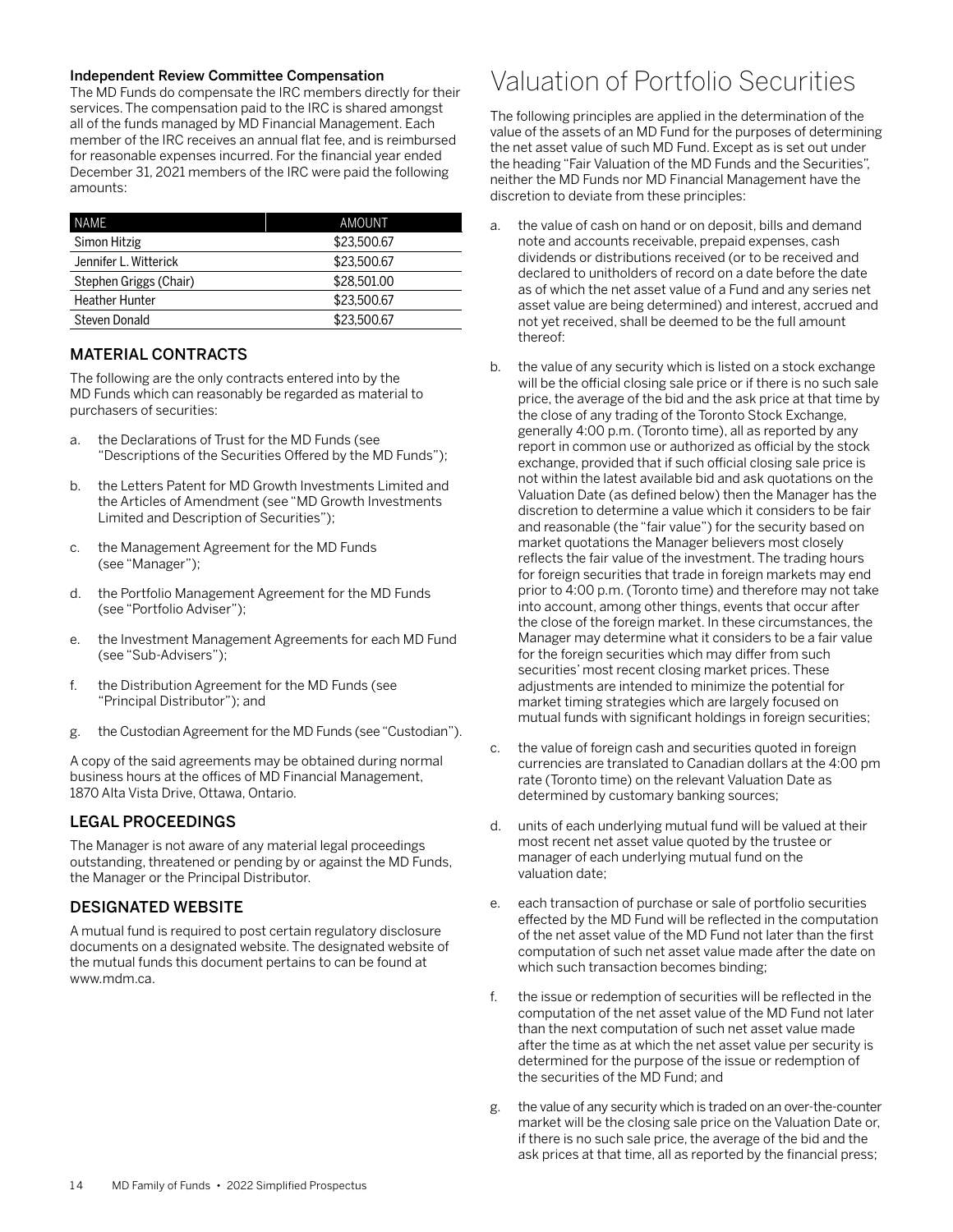- <span id="page-16-0"></span>h. the value of long positions and short positions in clearing corporation options is based on the mid-price and the value of long positions and short positions in debtlike securities and warrants that are traded on a stock exchange or other markets will be the closing sale price on the Valuation Date or, if there is no such sale price, the average of the bid and ask prices at that time, all as reported by any report in common use or authorized as official by the stock exchange or, if no bid or ask price is available, the last reported closing sale price of such security;
- i. the value of long positions and short positions in clearing corporation options on futures is based on the daily settlement price determined by the respective exchange (if available); if no settlement price is available, the last reported closing sale price on the Valuation Date; or, if no closing sale price is available, the last reported settlement price of such security;
- j. where a covered clearing corporation option or over-thecounter option is written by the MD Fund the premium received by the MD Fund will be reflected as a deferred credit which will be valued at an amount equal to the value of the clearing corporation option or over-the-counter option which would have the effect of closing the position; any difference resulting from revaluation shall be treated as an unrealized gain or loss on investment; the deferred credit shall be deducted in arriving at the net asset value of the MD Fund; the securities, if any, which are the subject of a written clearing corporation option or over-the-counter option will be valued in a manner listed above for listed securities in paragraph (h) above;
- k. the value of any standardized futures contract or forward contract shall be the gain or loss, if any, that would arise as a result of closing the position in the standardized futures contract or forward contract, as applicable, on the Valuation Date, unless "daily limits" are in effect, in which case fair market value shall be based on the value of the underlying interest on the Valuation Date as determined in a manner by the Manager in its discretion;
- l. over-the-counter swap contracts are valued at the amount that the MD Fund would receive or pay to terminate the swap, based on the current value of the underlying interest on the Valuation Date; centrally cleared swaps listed or traded on a multilateral or trade facility platform, such as a registered exchange, are valued at the daily settlement price determined by the respective exchange (if available);
- m. forward currency contracts and currency futures contracts shall be valued on a marked to market basis on the Valuation Day based on reported quotations in common use provided cash is to be settled on maturity of the contracts;
- n. the value of any security or other asset for which a market quotation is not readily available or to which, in the opinion of the Manager, the above principles cannot be applied, will be its fair value on the Valuation Date determined in a manner by the Manager in its discretion;
- o. other assets of the MD Fund shall be valued in such manner as MD Financial Management considers proper;
- p. the liabilities of each MD Fund shall be deemed to include:
	- i. all bills and accounts payable;
	- ii. all administrative expenses payable and/or accrued;
	- iii. all contractual obligations for the payment of money or property, including the amount of any unpaid dividend or distribution credited to the securityholders on or before the day as of which the net asset value of the MD Fund is being determined;
	- iv. all allowances authorized or approved for taxes or contingencies; and
	- v. all other liabilities of the MD Fund of whatever kind and nature, except liabilities represented by outstanding Securities.

## FAIR VALUATION OF THE MD FUNDS AND THE SECURITIES

In addition to the principles applied in the determination of the value of the assets of an MD Fund for the purposes of determining the net asset value of such MD Fund, MD Financial Management may, directly or through its agent retained for this purpose, in its sole discretion and judgment fair value securities held by the MD Funds where:

- a. there is a halt on trading a security which is normally traded on an exchange;
- b. securities which trade on a market which has closed prior to the time of calculation of the net asset value of an MD Fund and for which there is sufficient evidence that the closing price on that market is not the most appropriate value at the time of the valuation of the MD Fund; or
- c. where there are investment or currency restrictions imposed by a country which affects the MD Fund's ability to liquidate the assets held in that market.

An example of when the closing market price of a security may not be appropriate would be when the exchanges are closed by the local respective governments or regulators. In this circumstance due regard may be given to the available evidence of value of these securities in North American markets and make an adjustment where appropriate. Whenever MD Financial Management considers any of the valuation principles are inappropriate, or it cannot value an investment according to these rules, it will determine a value which it considers fair and reasonable given the circumstances.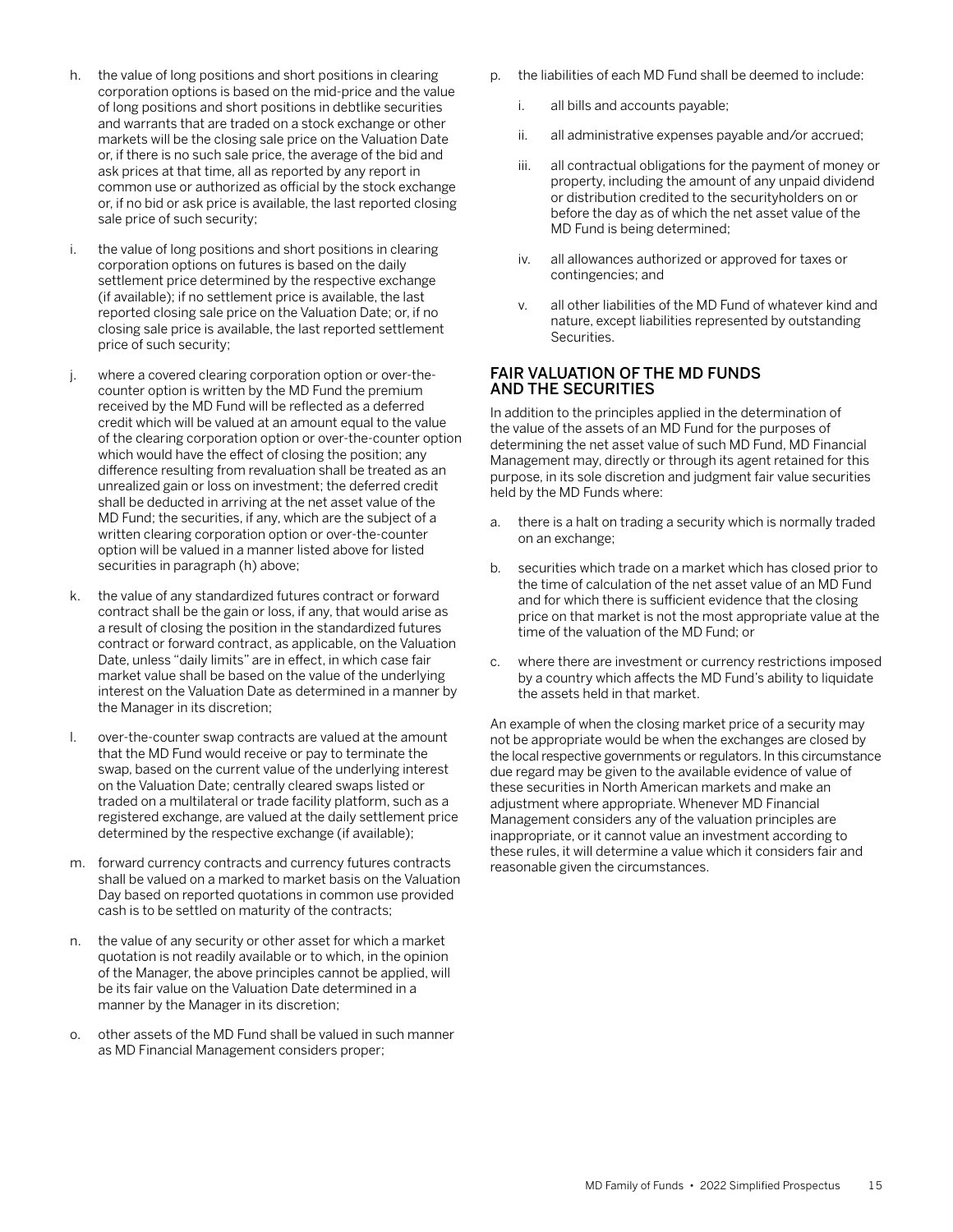# <span id="page-17-0"></span>Calculation of Net Asset Value

The net asset value of each series of units of each MD Fund (or series of shares in the case of MD Growth Investments Limited), or of an MD Fund where a single series of units is offered, (in either case the "Series Net Asset Value" or "Series NAV") is determined at 4:00 p.m. (Toronto time) on each day of the week on which the Toronto Stock Exchange is open (each such date being referred to herein as a "Valuation Date"). Series Net Asset Value is calculated by subtracting the liabilities of the MD Fund allocated to such series from that series' proportionate share of the assets of the particular MD Fund. To determine the Series NAV per unit, the Series Net Asset Value is divided by the total number of outstanding securities of the particular series of the fund, on the particular Valuation Date. For valuation purposes, the number of units of a particular series of an MD Fund, on a Valuation Date does not include securities of such series to be issued or redesignated as units of such series as at such date, but does include securities of such series for which the amounts payable for redemption are to be determined as at such date.

In the case of MD Money Fund, a money market fund, the Fund intends to maintain a constant Series Net Asset Value per security by crediting the income earned in the Fund to securityholders on each Valuation Date and distributing such income to securityholders monthly.

The Series NAV per unit is the price (adjusted to the nearest cent in Canadian dollars) at which securities of a particular MD Fund may be purchased or redeemed and will be determined by MD Financial Management based on the Series Net Asset Value of the particular MD Fund next determined after a purchase or redemption order is received.

MD Financial Management will make available the Series NAV per unit of the MD Funds on the MD Funds' website at www.mdm.ca. Such information will also be available on request, free of charge, by calling MD Financial Management toll free at 1 800 267-2332, by sending an email to MDFunds.SimplifiedProspectus@md.ca or by mailing MD Financial Management Inc. at 1870 Alta Vista Drive, Ottawa, Ontario K1G 6R7.

## Purchases, Switches, and Redemptions

## PURCHASES

### Opening an Account

Each MD Fund has an agreement with MD Management appointing it the sole distributor of its securities. Before you can buy any MD Fund, you must open an account with MD Management. For an account opening package, call us at 1 800 267-2332 or pick one up at one of the MD Management branch offices.

### Qualified Investors

Securities of the MD Funds may generally only be purchased by "Qualified Investors" as defined from time to time by MD Financial Management, and as set out in any Account opening agreement or documents related thereto.

Series A securities are available to all Qualified Investors without sales or redemption charges.

Series I securities are available to certain investors at our discretion, including:

- discretionary managed account clients of MD Private Investment Counsel, a division of MD Financial Management Inc. who have appointed MD Private Investment Counsel to provide discretionary portfolio management services and advice (referred to as "managed account clients").
- certain institutional investors as approved by MD Financial Management who enter into institutional investment agreements and negotiate a management fee directly with the Manager.\*
- other mutual funds managed by MD Financial Management that use a fund on fund structure.

\*For Institutional Investors to qualify to purchase Series I securities, you must also have entered into an institutional investment agreement with the Manager. We reserve the right to apply minimum investment requirements for the purchase of any Series of the MD Funds.

Series F securities are available to Qualified Investors who have a fee based account with MD Management.

Series D securities are available to Qualified Investors who acquire securities through an order execution only trading platform approved by MD Management Limited.

Private Trust Series units which may only be purchased by Qualified Investors who are clients of MD Private Trust Company or MD Private Investment Counsel, a division of MD Financial Management Inc. and who have appointed MD Private Investment Counsel to provide discretionary portfolio management services and advice.

### Minimum Investment

Your first investment in any MD Fund must be at least \$3,000. After your first investment, the minimum investment you can make in an MD Fund is \$1,000. We may waive these minimum investment amounts or change these requirements at any time and in any single instance.

You must keep a minimum of \$1,000 invested in any MD Fund. If your investment falls below the minimum, MD Financial Management as Manager of the MD Funds may redeem the securities and pay the proceeds to you.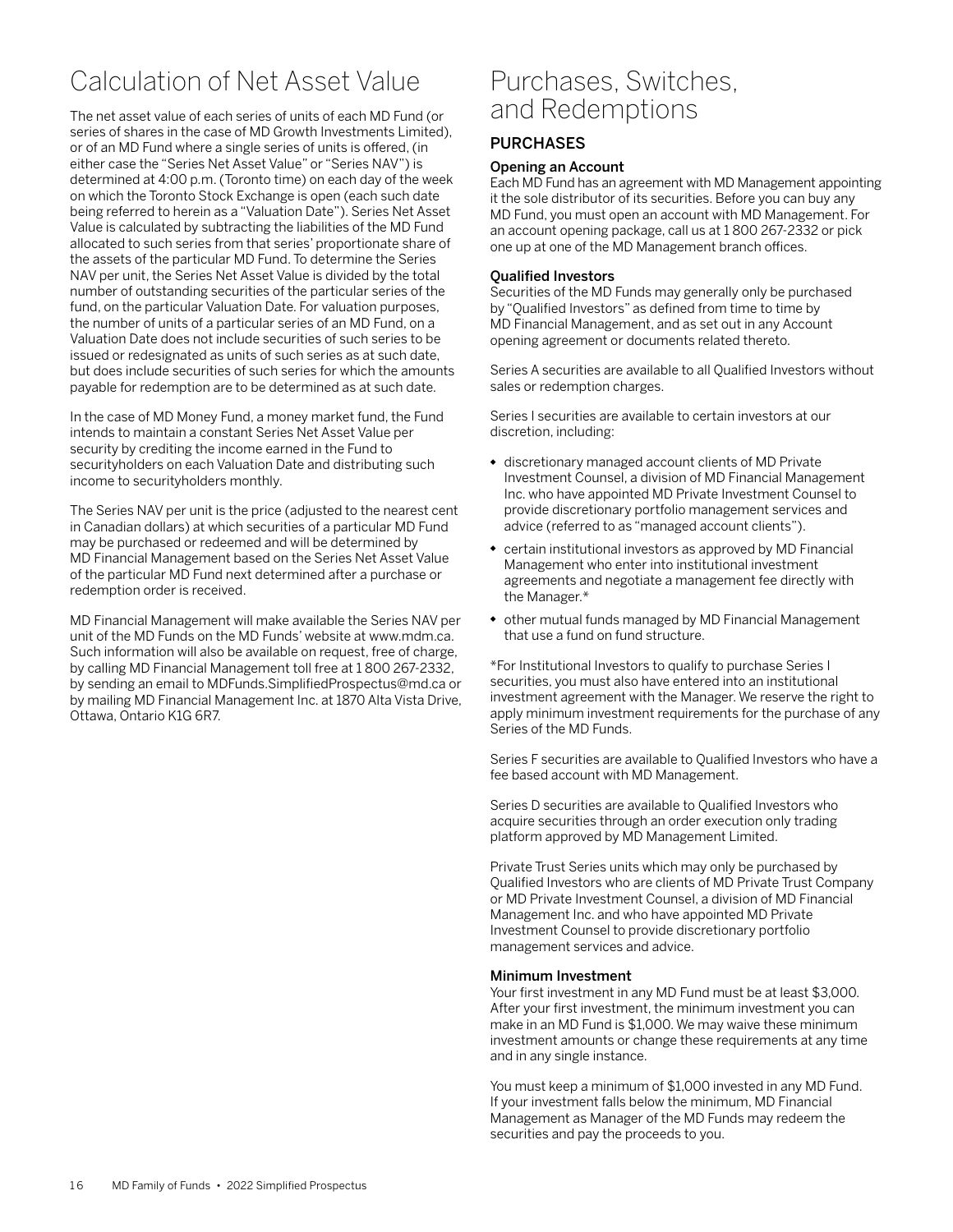### <span id="page-18-0"></span>Purchasing Securities

You can buy MD mutual fund securities by calling the MD Trade Centre at 1 800 267-2332, purchasing on-line at mdm.ca, mailing us your instructions and payment, or attending one of our offices.

The number of securities of an MD Fund to be issued for a given subscription will be determined on the next Valuation Date following receipt of the subscription by MD Management at its principal office. Subscriptions received at the principal office of MD Management in Ottawa prior to 4:00 p.m. (Eastern Time) on a Valuation Date are generally processed as at that Valuation Date. The offering price per security is the Series NAV per unit of the particular series on such Valuation Date. There is no acquisition charge payable with respect to subscriptions for securities of an MD Fund.

If payment of the total amount of the purchase order and all necessary documents are not received by the Manager within two business days of the date on which the issue price of the security is determined for the purchase order, the MD Fund, the securities of which are being purchased, will be deemed to have received and accepted on the next Valuation Date a redemption request for an equivalent number of securities purchased. The amount of the redemption proceeds will be used to reduce any amount owing to the MD Fund. Any excess proceeds will belong to the MD Fund. Any shortfall will initially be paid to the MD Fund by the Manager but the Manager will be entitled to collect such amount together with the charges or expenses incurred in so doing and interest thereon from the investor who placed the order.

Following the relevant Valuation Date when the securities of an MD Fund are issued, other than pursuant to a pre-authorized contribution plan, MD Management will provide the securityholder with a written statement showing the number of securities issued on the Valuation Date, the subscription price therefor and the total number of securities then beneficially owned by the securityholder. A certificate evidencing beneficial ownership of Securities of an MD Fund will only be issued by MD Financial Management upon the written request of the securityholder.

The money you and other investors pay to buy units of the Fund are tracked on a series-by-series basis in each MD Fund's records; however the assets of all series of an MD Fund are combined into a single pool to create one portfolio for investment purposes.

Pursuant to an agreement between MD Management Limited and each of the MD Funds, MD Management has been appointed principal distributor of the securities of each MD Fund to use its best efforts to effect the distribution and sale of the securities of each MD Fund. Securities of each MD Fund may be purchased through MD Management in jurisdictions where it is qualified to effect such sale. Securities of each MD Fund may currently be purchased in all provinces and territories of Canada.

MD Management retains the right not to sell you securities of any MD Fund. If we decide not to sell securities to you, we will make this decision within one business day of receiving your order at our office in Ottawa, and we will return any money you have given us for the order immediately.

All sales of securities are made through employees of MD Management. MD Management may pay yearly incentives, in varying amounts, as disclosed under "Dealer Compensation" to selected employees and/or teams of employees. Such incentives are based on the overall performance of the employee or team during the past year (which includes consideration of an employee's or team's sales activities), but they are not based on the sales of securities of any particular mutual fund distributed

by MD Management. Such performance is evaluated on several factors, which include the development of new client relationships and the maximization of assets maintained in MD Management accounts by clients allocated to a particular employee or team.

If you own units of the MD Funds, and you no longer qualify as a Qualified Investor, you will be restricted in purchasing additional units.

#### Early Redemption Fee

An investment in the Funds is intended to be a long-term investment. Short-term trading can harm an MD Fund's performance and the value of other investors' holdings in an MD Fund because such trading can increase brokerage and other administrative costs of an MD Fund and interfere with the investment decision making of the MD Fund's portfolio manager.

Subject to the exceptions described below, clients who redeem or switch units or shares of an MD Fund will be charged an early redemption fee equal to 2% of the amount redeemed or switched if the redemption or switch occurs within thirty (30) days of the date that the units or shares were purchased or switched. Please refer to "Fees and Expenses Payable Directly by You" in the table under the heading "Fees and Expenses"

The early redemption fee may not apply to redemptions or switches:

- of units of MD Money Fund;
- made in connection with any systematic and scheduled withdrawal program;
- where the amount of the redemption or switch is less than \$10,000;
- made as a result of the recommendation of your MD Financial Advisor related to a financial plan; and
- made as a result of converting units from one series to another series of the same MD Fund.

MD Financial Management may reimburse you the early redemption fee in our discretion at any time.

Despite these restrictions and our procedures to detect and deter short-term trading, we cannot ensure that such trading will be completely eliminated.

## SWITCHES AND REDESIGNATIONS

You can switch among MD Funds by calling the MD Trade Centre at 1 800 267-2332 or alternatively online at mdm.ca. You can also contact your MD Financial Advisor or mail your instructions to MD Management's head office in Ottawa. There is no charge for switching between MD Funds, other than in circumstances where the early redemption fee described above applies.

When you switch, you are redeeming securities of one MD Fund and using the proceeds to buy securities of another.

Switching may thus trigger either a capital gain or loss, which could have tax implications. This is discussed in more detail in "Income Tax Considerations" at page 22 of this simplified prospectus.

#### Re-designations by you

You may, at any time, re-designate your units in one series of a MD Fund to another series of the same MD Fund, provided that you are eligible to invest in the series of units into which you are converting. See "Qualified Investors".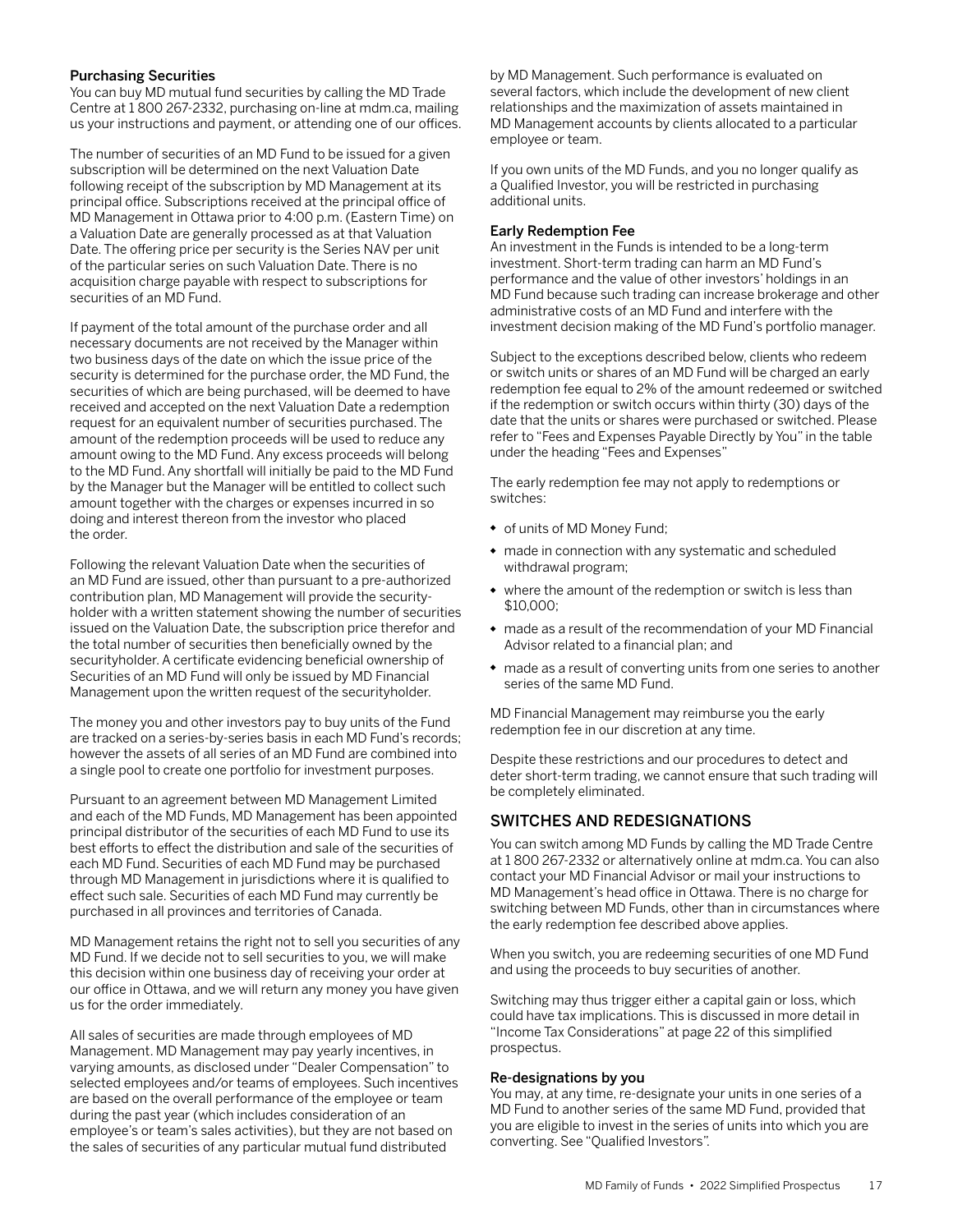<span id="page-19-0"></span>If you own Series A units of MDPIM Canadian Equity Pool or MDPIM US Equity Pool, and you are either a client of MD Private Trust Company or a managed account client of MD Private Investment Counsel, a division of MD Financial Management, you may re-designate your Series A units to Private Trust Series units. If you own Private Trust Series units of MDPIM Canadian Equity Pool or MDPIM US Equity Pool, you may re-designate your Private Trust Series units to Series A units.

### Re-designations by us

If you own Series I, Series F or Series D units of an MD Fund and cease to qualify to hold Series I, Series F or Series D units, respectively, MD Financial Management may at our option re-designate your Series I, Series F or Series D units, respectively, to Series A units. See "Qualified Investors".

If you own Private Trust Series units of MDPIM Canadian Equity Pool or MDPIM US Equity Pool, and you cease to be a managed account client of MD Private Investment Counsel, a division of MD Financial Management, MD Financial Management may, at its option, re-designate your Private Trust Series units to Series A units.

Re-designations are made at the relative Series Net Asset Values per unit of the series involved in the re-designation. A re-designation of units of one series to units of another series of the same MD Fund will not, in itself, result in a capital gain or capital loss.

## REDEMPTIONS

You can redeem your MD Fund securities at any time. You can call the MD Trade Centre at 1 800 267-2332 or alternatively online at mdm.ca to initiate the redemption process. You can also contact your MD Financial Advisor or mail us your instructions. Redeemed securities will be valued on the first Valuation Date occurring on or after MD Management has received at its principal office a request for the redemption of such Securities, together with any certificates that may have been issued in respect of such Securities duly endorsed for redemption. Redemption requests received at the principal office of MD Management in Ottawa prior to 4:00 p.m. (Eastern time) on a Valuation Date are generally processed as at that Valuation Date. Securities will be redeemed at the Series NAV per unit of the particular series as determined on such Valuation Date. The redemption price so determined will be paid in Canadian funds to the registered holder of Securities by cheque, or direct deposit where authorized, which will be mailed or deposited within two business days following such Valuation Date. Following such payments MD Management will mail to the securityholder a written statement showing the number of Securities redeemed on the Valuation Date, the redemption price therefor and the total number of Securities then beneficially owned by the securityholder. Upon the valuation of redeemed securities, the securityholder shall thereafter cease to have any rights with respect to such securities (other than the right to receive payment therefor), including the right to receive any distributions or dividends. Upon such payment, the MD Fund shall be discharged from all liability to the securityholder with respect to the Securities so redeemed and paid, other than any liability arising by reason of a breach by MD Financial Management of its duty of care as trustee or manager of the MD Fund. Redeeming may trigger either a capital gain or loss, which could have tax implications. Please see "Income Tax Considerations" for more detail.

There are no fees or charges applicable when you redeem your MD Fund securities, other than in circumstances where the early redemption fee described above applies.

If all necessary documents required to process the redemption request are not received by the Manager within two business days of the date on which the price of the Security is determined for the redemption order, the MD Fund, the Securities of which are being redeemed, will be deemed to have received and accepted on the next Valuation Date a purchase request for an equivalent number of Securities purchased. The amount of the redemption proceeds will be used to purchase Securities of the MD Fund which was redeemed. Any excess proceeds will belong to the MD Fund. Any shortfall will initially be paid to the MD Fund by the Manager but the Manager will be entitled to collect such amount together with the charges or expenses incurred in so doing and interest thereon from the investor who placed the order.

In extraordinary circumstances, we may suspend your right to redeem securities, suspend payment, or delay the date of payment. MD Financial Management may, in its sole discretion and judgment, suspend your right to redeem securities, suspend the payment of, or from time to time delay the date fixed for payment with respect to redeemed securities, of an MD Fund where:

- a. normal trading is suspended on any stock exchange, options exchange or futures exchange within or outside of Canada on which securities are listed and traded, or on which specified derivatives are traded if those securities or specified derivatives represent more than 50% by value, or underlying market exposure, of the total assets of such MD Fund, without allowance for liabilities and if those securities or specified derivatives are not traded on any other exchange that represents a reasonably alternative for the mutual fund; or
- b. the Ontario Securities Commission consents to such suspension or delay.

In addition, in the above-mentioned circumstances, MD Financial Management may cause an MD Fund to pay for redeemed securities pro rata from among those securityholders from whom requests for redemption have been received and delay or suspend the payment for their remaining securities.

If MD Financial Management decides to suspend or delay payment for redeemed securities of an MD Fund, MD Financial Management shall promptly send notice of the decision to the securities commissions or similar authority in each province and territory of Canada and, within 10 days after such decision, shall send notice of the decision to every securityholder of such MD Fund who has requested redemption.

## **TRANSFERS**

MD Management charges a transfer-out fee for each registered or non-registered MD Management Account that is transferred in whole or in part to another financial institution. (Please refer to "Fees and Expenses Payable Directly by You" in the table under the heading "Fees and Expenses").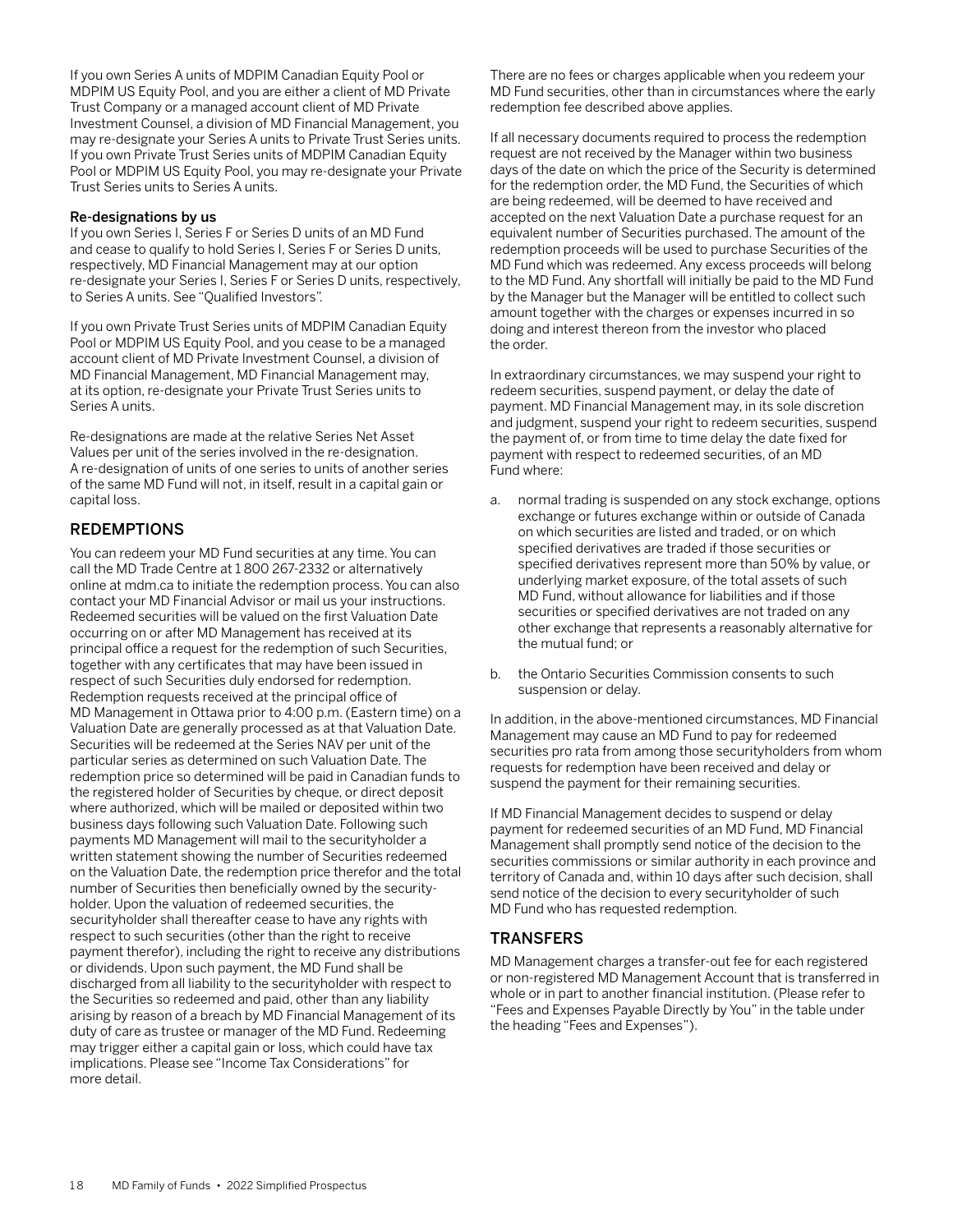## <span id="page-20-0"></span>Optional Services

## REGISTERED TAX PLANS

You can set up a registered retirement savings plan ("RRSP"), a registered retirement income fund ("RRIF"), registered education savings plan ("RESP"), or tax free savings account ("TFSA") through us by opening a MD Retirement Savings Plan ("MDRSP"), a MD Retirement Income Fund ("MDRIF"), an MD Registered Education Savings Plan ("MD RESP") or an MD Tax Free Savings Account ("MD TFSA"). MD Management acts as the promoter of the MDRSP, MDRIF, MD RESP and MD TFSA and as such is responsible for the day to day administration and the tax reporting requirements under *Income Tax Act* (Canada) (the "Act"). We have arranged for The Bank of Nova Scotia Trust Company ("Scotiatrust") to act as trustee and to register the plans under the provisions of the Act and, where applicable, the Taxation Act (Québec). We pay Scotiatrust a fee for these services. There is no charge for setting up or ending a MDRSP, MDRIF, MD RESP, or MD TFSA. Scotiatrust has retained us to administer and manage these plans.

Securities of the MD Funds are qualified investments for other tax-deferred income plans, such as Registered Disability Savings Plans ("RDSPs"), Deferred Profit Sharing Plans ("DPSPs"), Locked-In Retirement Accounts, Life Income Funds and Locked-In Retirement Income Funds.

## PRE-AUTHORIZED CONTRIBUTIONS

You can set up a pre-authorized contribution plan ("PAC plan") to make regular, automatic withdrawals from your bank account to buy securities of one or more MD Funds. The PAC provides for regular equal monthly, bi-monthly or quarterly withdrawals to be made from a securityholder's bank account to purchase securities of one or more Funds. You can end your PAC plan at any time by notifying us in writing or by calling the MD Trade Centre at 1 800 267-2332. A securityholder wishing to subscribe to an MD Fund using a PAC can do so by completing and providing the appropriate pre-authorized contribution plan form to MD Management. There is no charge for setting up, modifying or ending a PAC plan. The PAC will take effect for the month following the month in which the form is received by MD Management. An acknowledgement of the PAC effective date and the amount and frequency of each debit will be mailed to the securityholder by MD Management. A PAC may be amended or terminated by delivery to MD Management of written instructions to do so in the month prior to the next Plan Debit Date (as defined below). You may make a maximum of two contributions per month to a PAC plan. Contributions can be made on any day of the month as chosen by you (a "Plan Debit Date"). PAC plans can also be established for quarterly contributions. If the Plan Debit Date falls on a weekend or bank holiday, the contribution will be made on the next business day following the Plan Debit Date. PAC subscriptions are invested on a business date as described in the section titled "Purchases" and coinciding with or immediately following the Plan Debit Date. The minimum contributions that can be made through a PAC are subject to the minimum purchase requirements as set out in the section titled "Purchases".

Securityholders will receive at least quarterly a statement describing all purchase transactions made pursuant to a PAC during such quarter (unless a transaction, other than a PAC deposit, has been processed in the securityholder's account between quarterly statements, in which case, a statement will be mailed describing transactions processed since the last account statement was issued).

## SYSTEMATIC WITHDRAWALS

You can set up, free of charge, a systematic withdrawal plan to redeem enough securities monthly, bi-monthly or quarterly to provide you with fixed regular payments. We will pay you in Canadian funds either by cheque or direct deposit, depending on your instructions, and we will issue payment by cheque or via direct deposit within two business days of the date we determine the NAV of the securities you are redeeming for each payment. There is no fee charged for withdrawals to be made under such a plan. A systematic withdrawal plan may be amended or terminated at any time without charge upon request to MD Management.

You should be aware that, if the payments are higher than the income and net capital appreciation of the MD Fund or MD Funds from which the withdrawals are coming, you may deplete and ultimately exhaust your original investment.

Following any withdrawal under a systematic withdrawal plan, MD Management will mail to the securityholder a written statement showing the number of securities redeemed on the Valuation Date, the redemption price thereof and the total number of Securities beneficially owned by the securityholder. Regular withdrawals under a systematic withdrawal plan in excess of dividends or other distributions and net capital appreciation may result in encroachment on or ultimately exhaustion of a securityholder's original capital.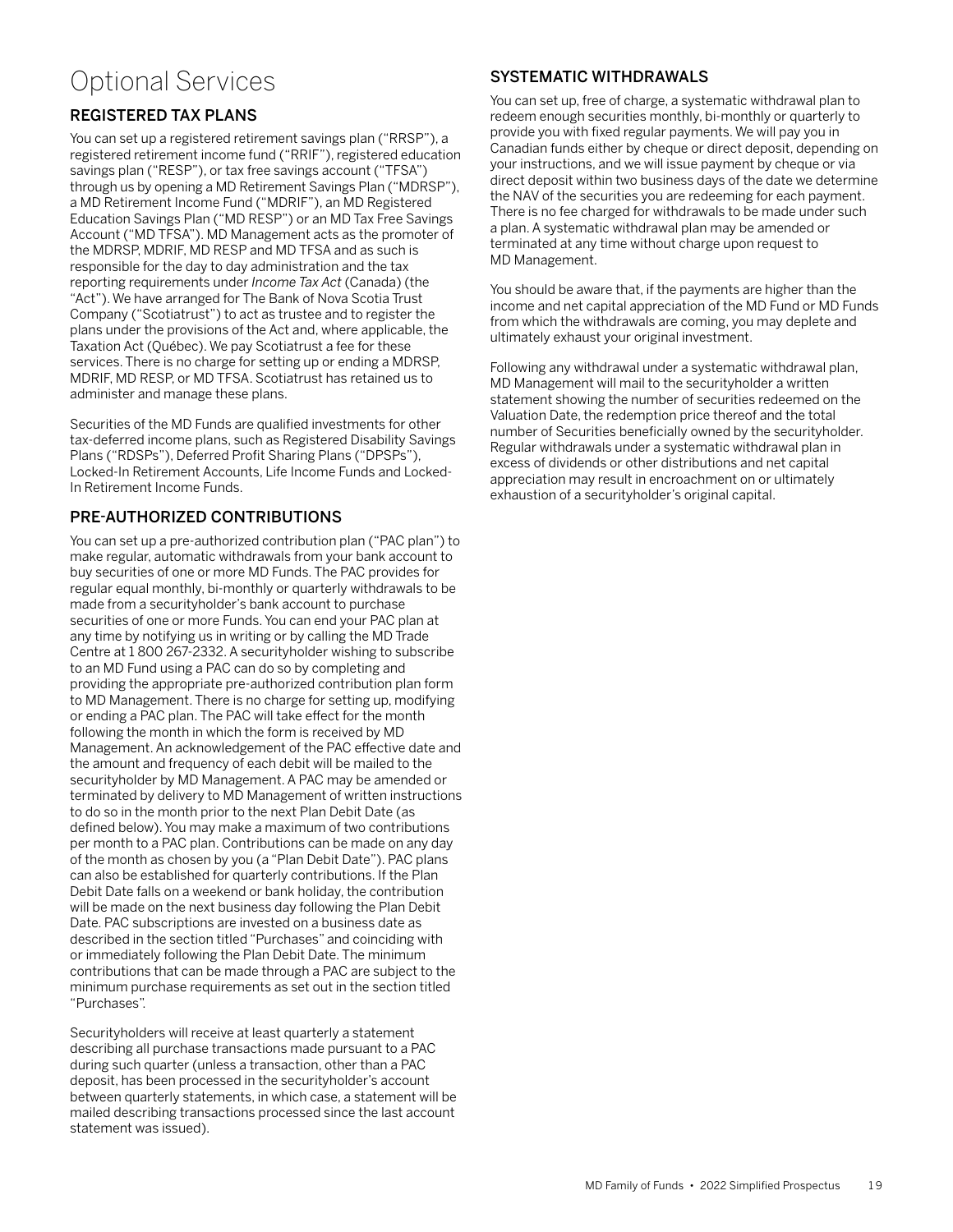## <span id="page-21-0"></span>Fees and Expenses

The following illustrates the fees and expenses that you may have to pay if you invest in the MD Funds. You may have to pay some of these fees and expenses directly. The MD Funds may have to pay some of these fees and expenses, which will therefore reduce the value of your investment in the MD Funds. Other than as described below, securityholders will be sent a written notice at least 60 days before the effective date of a change which could result in an increase in management fee or administration fee charges to an MD Fund. In some circumstances we may waive all or a portion of a fee or expense that is otherwise payable by an MD Fund. In these circumstances, we may cease to waive such a fee or expense at any time and without notice to securityholders.

When an MD Fund invests in another investment fund, including exchange-traded funds ("ETFs"), (an "underlying fund"), the underlying fund may pay a management and incentive fee and other expenses in addition to the fees and expenses payable by the MD Fund. However, the MD Fund will not pay a management or incentive fee that, to a reasonable person would duplicate a fee payable by the underlying fund(s) for the same service. The MD Fund will not pay any sales charges or redemption fees for its purchase or redemption of securities of any underlying fund that, to a reasonable person, would duplicate a fee payable by an investor in any underlying fund. In addition, in calculating the management expense ratio ("MER") of each series of such an MD Fund, the proportional MER for the underlying funds in which the MD Fund invests, is included in the MER calculation.

|                           | FEES AND EXPENSES PAYABLE BY THE MD FUNDS                                                                                                                                                                                                                                                                                                                                                                                                                                                                                            |                                                                                                          |                                                                                                                                                                                                                                                                                                                                                                                                                                                                                                                                                                                                                                                                                 |                                                                                                 |  |  |
|---------------------------|--------------------------------------------------------------------------------------------------------------------------------------------------------------------------------------------------------------------------------------------------------------------------------------------------------------------------------------------------------------------------------------------------------------------------------------------------------------------------------------------------------------------------------------|----------------------------------------------------------------------------------------------------------|---------------------------------------------------------------------------------------------------------------------------------------------------------------------------------------------------------------------------------------------------------------------------------------------------------------------------------------------------------------------------------------------------------------------------------------------------------------------------------------------------------------------------------------------------------------------------------------------------------------------------------------------------------------------------------|-------------------------------------------------------------------------------------------------|--|--|
| <b>MANAGEMENT FEES</b>    | Each MD Fund pays MD Financial Management an annual management fee based on a fixed percentage of the weekly average<br>of the daily Series NAV of an MD Fund. In exchange for management fees, MD Financial Management manages the business<br>of the MD Funds, which includes providing the following services:                                                                                                                                                                                                                    |                                                                                                          |                                                                                                                                                                                                                                                                                                                                                                                                                                                                                                                                                                                                                                                                                 |                                                                                                 |  |  |
|                           | • Processing orders for subscriptions and redemptions of units of the MD Funds,                                                                                                                                                                                                                                                                                                                                                                                                                                                      |                                                                                                          |                                                                                                                                                                                                                                                                                                                                                                                                                                                                                                                                                                                                                                                                                 |                                                                                                 |  |  |
|                           | Setting the investment objectives and strategies of the MD Funds;<br>٠                                                                                                                                                                                                                                                                                                                                                                                                                                                               |                                                                                                          |                                                                                                                                                                                                                                                                                                                                                                                                                                                                                                                                                                                                                                                                                 |                                                                                                 |  |  |
|                           | • Appointing and monitoring a portfolio manager for the MD Funds to manage the investment portfolios of the MD Funds,<br>Funds including brokerage arrangements;                                                                                                                                                                                                                                                                                                                                                                     |                                                                                                          | including investment analysis and recommendations, making investment decisions (subject to the ability of MD Financial<br>Management to veto any investment decision), and effecting the purchase and sale of the investment portfolios of the MD                                                                                                                                                                                                                                                                                                                                                                                                                               |                                                                                                 |  |  |
|                           | • Arranging for custodial services; and                                                                                                                                                                                                                                                                                                                                                                                                                                                                                              |                                                                                                          |                                                                                                                                                                                                                                                                                                                                                                                                                                                                                                                                                                                                                                                                                 |                                                                                                 |  |  |
|                           | • Ensuring the MD Funds are operating in compliance with all applicable legislation and regulatory requirements.                                                                                                                                                                                                                                                                                                                                                                                                                     |                                                                                                          |                                                                                                                                                                                                                                                                                                                                                                                                                                                                                                                                                                                                                                                                                 |                                                                                                 |  |  |
|                           | specific to each MD Fund included in Part B of this Simplified Prospectus.                                                                                                                                                                                                                                                                                                                                                                                                                                                           |                                                                                                          | The management fees are unique to each MD Fund and to each series of units of each such MD Fund. See the information                                                                                                                                                                                                                                                                                                                                                                                                                                                                                                                                                            |                                                                                                 |  |  |
| <b>OPERATING EXPENSES</b> | MD Financial Management will pay certain operating expenses of the MD Funds, except for MDPIM Canadian Equity Pool and<br>MDPIM US Equity Pool, such as fees paid to the Securities Commissions, audit fees, custodial fees, all expenses related to<br>the prospectus and to meetings of securityholders, expenses related to investment fund accounting and fund valuation, and<br>securityholder servicing costs including securityholder reporting, record-keeping, IRC fees and expenses as well as MD Fund<br>servicing costs. |                                                                                                          |                                                                                                                                                                                                                                                                                                                                                                                                                                                                                                                                                                                                                                                                                 |                                                                                                 |  |  |
|                           | The IRC fees and expenses are described under "Independent Review Committee Compensation".                                                                                                                                                                                                                                                                                                                                                                                                                                           |                                                                                                          |                                                                                                                                                                                                                                                                                                                                                                                                                                                                                                                                                                                                                                                                                 |                                                                                                 |  |  |
|                           | In return each of the series of securities issued by the MD Funds, except for the Series I securities*, and MDPIM Canadian<br>Equity Pool and MDPIM US Equity Pool as noted below, will pay MD Financial Management the following administration fee,<br>which is subject to applicable taxes, including HST, determined as a percentage of an MD Fund's Series NAV instead of paying<br>certain operating expenses:                                                                                                                 |                                                                                                          |                                                                                                                                                                                                                                                                                                                                                                                                                                                                                                                                                                                                                                                                                 |                                                                                                 |  |  |
|                           | MD Precision Canadian Balanced Growth Fund<br>MD Bond Fund<br>MD Short-Term Bond Fund<br>MD Precision Canadian Moderate Growth Fund<br><b>MD Equity Fund</b><br>MD Growth Investments Limited<br>MD Dividend Growth Fund<br>MD International Growth Fund<br>MD International Value Fund<br>MD Money Fund<br>MD Canadian Equity Fund<br>MD American Growth Fund<br>*Series I securityholders pay a separate negotiated administration fee directly to MD Financial Management.<br>60 days advance notice.                             | 0.13%<br>0.07%<br>0.07%<br>0.13%<br>0.15%<br>0.20%<br>0.15%<br>0.20%<br>0.20%<br>0.05%<br>0.15%<br>0.15% | MD American Value Fund<br>MD Strategic Yield Fund<br>MD Strategic Opportunities Fund<br>MD Fossil Fuel Free Bond Fund<br>MD Fossil Fuel Free Equity Fund<br><b>MD Precision Conservative Portfolio</b><br>MD Precision Balanced Income Portfolio<br>MD Precision Moderate Balanced Portfolio<br>MD Precision Moderate Growth Portfolio<br>MD Precision Balanced Growth Portfolio<br>MD Precision Maximum Growth Portfolio<br>MD Financial Management reserves the right to waive some or all of the administration fee as it deems appropriate. The<br>administration fee may be modified at the sole discretion of MD Financial Management upon providing securityholders with | 0.15%<br>0.10%<br>0.10%<br>0.07%<br>0.20%<br>0.13%<br>0.13%<br>0.13%<br>0.13%<br>0.13%<br>0.13% |  |  |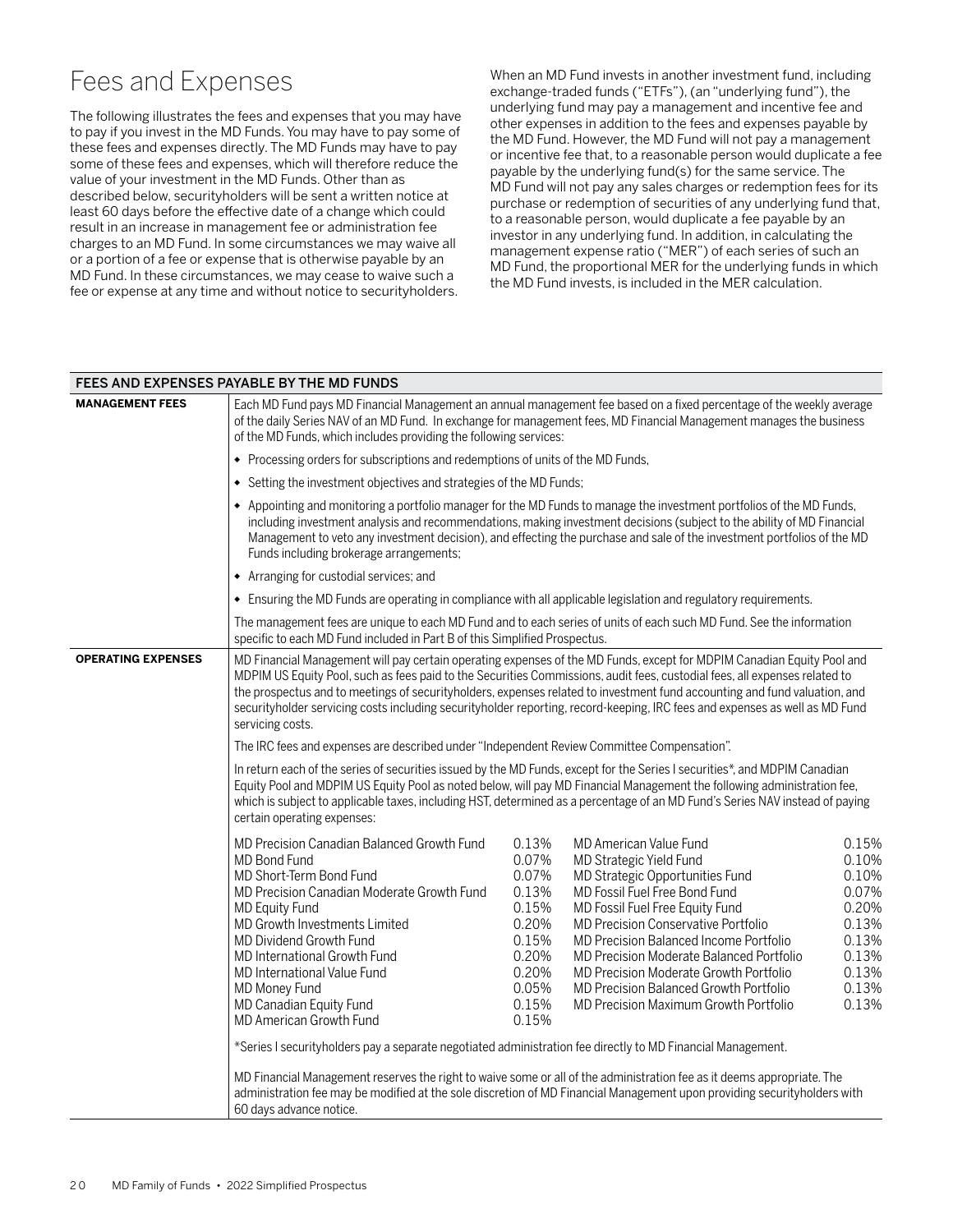<span id="page-22-0"></span>

|                                                                                   | Each of the series of securities issued by the MD Funds also pays certain operating expenses directly, including, brokerage<br>fees on the buying and selling of securities within the MD Fund portfolio, and transaction costs associated with futures<br>and other permitted derivatives used by the MD Fund, interest and borrowing costs incurred by the MD Funds from time<br>to time, taxes of all kinds to which an MD Fund is or might be subject and costs associated with compliance with any new<br>governmental or regulatory requirement.                                                                                                                      |  |  |
|-----------------------------------------------------------------------------------|-----------------------------------------------------------------------------------------------------------------------------------------------------------------------------------------------------------------------------------------------------------------------------------------------------------------------------------------------------------------------------------------------------------------------------------------------------------------------------------------------------------------------------------------------------------------------------------------------------------------------------------------------------------------------------|--|--|
|                                                                                   | The administration fee is included in the calculation of the MER of each MD Fund, as defined on page 37 of this simplified<br>prospectus.                                                                                                                                                                                                                                                                                                                                                                                                                                                                                                                                   |  |  |
|                                                                                   | MDPIM Canadian Equity Pool and MDPIM US Equity Pool each pays all operating expenses, as allowed by securities regulators,<br>which relate to it. Operating expenses include, but are not limited to, brokerage fees on the buying and selling of securities,<br>securities commission fees, transaction costs associated with futures and other permitted derivatives, audit fees, sales<br>taxes, custodial fees, IRC fees and expenses, taxes, issue costs, all expenses related to the prospectus and to meetings of<br>securityholders and securityholder servicing costs including securityholder reporting and record-keeping as well as MD Fund<br>servicing costs. |  |  |
|                                                                                   | Operating expenses relate to MDPIM Canadian Equity Pool and MDPIM US Equity Pool as a whole and they are allocated on<br>a pro-rata basis among the series of units to which they relate. The Manager may at any time waive or absorb any operating<br>expense for which MDPIM Canadian Equity Pool or MDPIM US Equity Pool is responsible. The decision to absorb or waive<br>expenses is reviewed annually and determined at the discretion of the Manager, without notice to securityholders.                                                                                                                                                                            |  |  |
| FEES AND EXPENSES PAYABLE DIRECTLY BY YOU                                         |                                                                                                                                                                                                                                                                                                                                                                                                                                                                                                                                                                                                                                                                             |  |  |
| <b>SALES CHARGES</b>                                                              | Not applicable                                                                                                                                                                                                                                                                                                                                                                                                                                                                                                                                                                                                                                                              |  |  |
| <b>EARLY REDEMPTION FEE</b>                                                       | 2% of the amount redeemed or switched if the redemption or switch occurs within thirty (30) days of the date that the units<br>or shares were purchased or switched. See section titled "Early Redemption Fee".                                                                                                                                                                                                                                                                                                                                                                                                                                                             |  |  |
| <b>SWITCH FEES</b>                                                                | Not applicable                                                                                                                                                                                                                                                                                                                                                                                                                                                                                                                                                                                                                                                              |  |  |
| <b>REDEMPTION FEES</b>                                                            | Not applicable                                                                                                                                                                                                                                                                                                                                                                                                                                                                                                                                                                                                                                                              |  |  |
| <b>REGISTERED TAX PLAN</b><br>(RRSP, RRIF, DPSP, RESP,<br><b>RDSP, TFSA) FEES</b> | If your units or shares are held in an RRSP, RRIF, DPSP, RESP, RDSP or TFSA established through us, we pay the plan trustee's<br>administration fees for you. You pay an annual trustee administration fee only if you hold units or shares of the MD Fund in a<br>RRSP, RRIF, DPSP, RESP, RDSP or TFSA that you did not set up through us.                                                                                                                                                                                                                                                                                                                                 |  |  |
| <b>TRANSFER OUT FEES</b>                                                          | Transfer-out fee \$135 (plus HST). Applicable to both registered tax plans and non-registered MD Management account that is<br>transferred in whole or in part to another financial institution.                                                                                                                                                                                                                                                                                                                                                                                                                                                                            |  |  |
| <b>OTHER FEES AND</b><br><b>EXPENSES</b>                                          | Series I unitholders that are managed account clients, pay a scaled managed account fee to MD Private Investment Counsel,<br><b>CARLO PERSONAL COMPANY AND RELEASED AT A RELEASED FOR A PARTICULAR CONTROL CONTROL CONTROL CONTROL CONTROL CONTROL CONTROL CONTROL CONTROL CONTROL CONTROL CONTROL CONTROL CONTROL CONTROL CONTROL CONTROL CONTROL CONTROL CO</b>                                                                                                                                                                                                                                                                                                           |  |  |

Series I unitholders that are managed account clients, pay a scaled managed account fee to MD Private Investment Counsel, a division of MD Financial Management Inc., as set out in the discretionary investment counselling agreement entered into between such unitholders and MD Private Investment Counsel, a division of MD Financial Management Inc. Securityholders of Series F units of the MD Funds pay a scaled managed account fee to MD Management, as set out in the fee agreement entered into between such securityholders and MD Management.

## Dealer Compensation

## SALES PRACTICES

Series I securities of the MD Funds are sold to discretionary managed account clients of MD Private Investment Counsel, and are also sold by MD Management. The remaining series of the MD Funds are sold only by MD Management. MD Management receives no sales commissions, trailing commissions or other compensation for selling the MD Funds. MD Financial Management pays a fee to MD Management for the financial planning services MD Management provides to investors in Series A units of the MD Funds. This fee is paid to MD Management on all assets invested in the Series A units of MD Funds by MD Management clients.

MD Management may pay short-term incentives to MD Financial Advisors who are its salaried employees, based on their overall performance. Performance is evaluated by several criteria, including the development of new client relationships and the retention of assets in clients' accounts. For the year ended October 31, 2021, MD Management paid incentives of between 0% and 255% of an MD Financial Advisor's salary.

## EQUITY INTERESTS

MD Financial Management owns all the issued and outstanding Common Shares of MD Management. The Bank of Nova Scotia owns all the issued and outstanding Common Shares of MD Financial Management.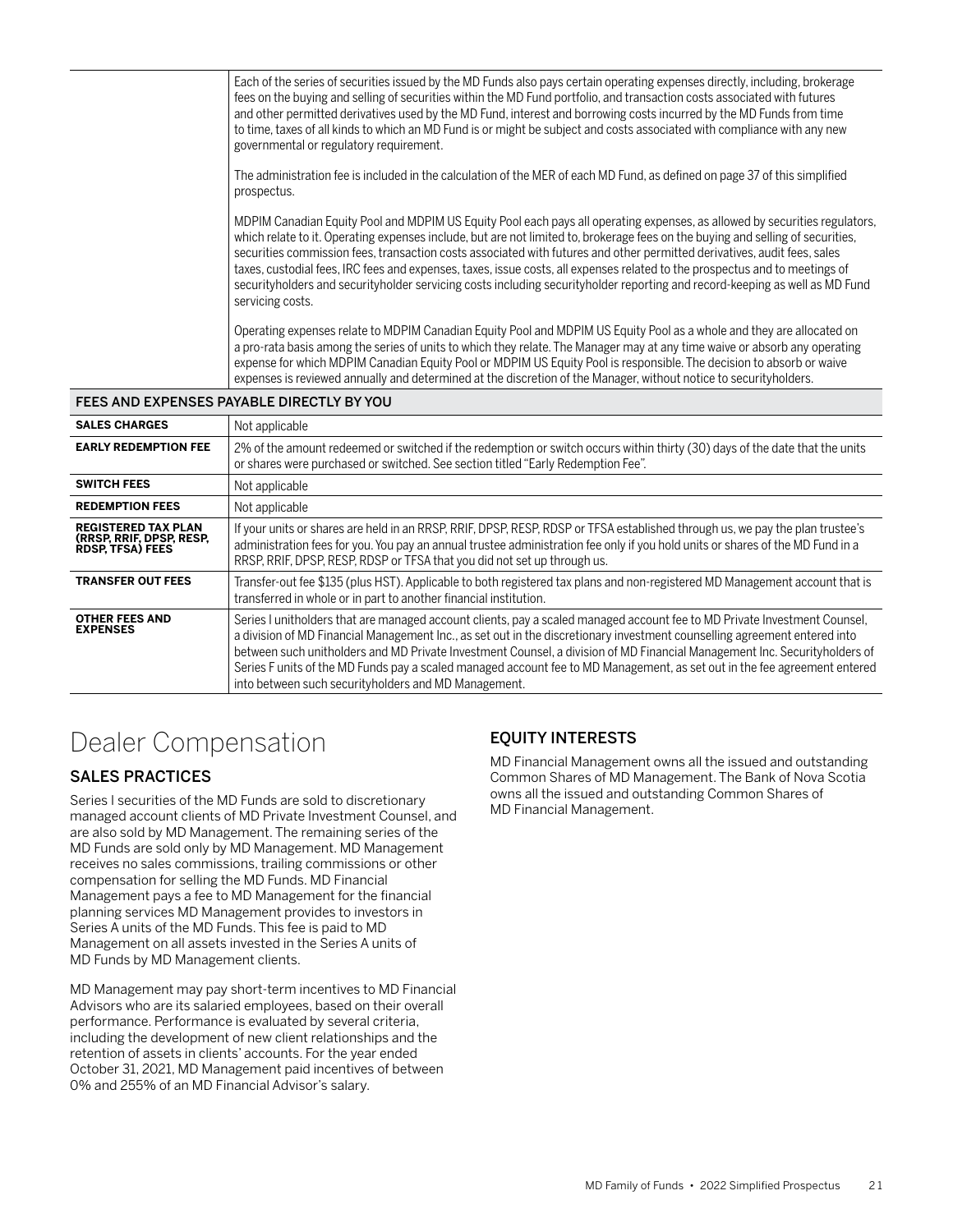## <span id="page-23-0"></span>Income Tax Considerations

The following general summary fairly presents the principal Canadian federal income tax considerations under the Act, as of the date hereof, for a securityholder who is an individual (other than a trust) and who, for the purposes of the Act, is resident in Canada, holds Securities of an MD Fund as capital property and deals at arm's length with the MD Fund. This summary is based upon the current provisions of the Act, the regulations thereunder, all specific proposals to amend the Act and such regulations publicly announced by the Minister of Finance prior to the date hereof (the "Tax Proposals") and the current administrative and assessing policies of the Canada Revenue Agency. This summary does not take into account or anticipate any other changes in the law whether by way of legislative, regulatory, administrative or judicial action nor does it take into account or anticipate any provincial, territorial or foreign tax considerations.

This summary is not exhaustive of all possible income tax considerations and is not intended to be, nor should it be considered to be, legal or tax advice to any particular investor. Accordingly, investors are advised to consult their own legal or tax advisers about their individual circumstances.

Each of the MD Funds, other than MD Growth Investments Limited, has qualified as a "mutual fund trust" under the Act at all material times and the Manager expects that these MD Funds will continue to so qualify. This summary assumes that each of the MD Funds, other than MD Growth Investments Limited, currently qualifies and will continue to qualify as a "mutual fund trust" under the Act at all material times.

MD Growth Investments Limited has qualified as a "mutual fund corporation" under the Act at all material times and the Manager expects MD Growth Investments Limited to continue to so qualify. This summary assumes that MD Growth Investments Limited currently qualifies and will continue to qualify as a "mutual fund corporation" under the Act at all material times.

### INCOME TAX CONSIDERATIONS FOR THE MUTUAL FUND TRUSTS

Each MD Fund that is a "mutual fund trust" under the Act will distribute to securityholders in each calendar year sufficient of its net income and net realized capital gains so that the MD Fund will not be liable for income tax, under Part I of the Act, after taking into account any available capital gains refunds and losses carried forward. In certain circumstances (which may be more prevalent for the MD Portfolios) losses realized by an MD Fund may be suspended or restricted and therefore would be unavailable to shelter capital gains or income.

The MD Funds are required to compute their net income and net realized capital gains in Canadian dollars for purposes of the Act and may, as a consequence, realize income or capital gains by virtue of changes in the value of foreign currencies relative to the Canadian dollar. Therefore, distributions made by certain of the MD Funds may include amounts in respect of foreign exchange gains realized by such MD Funds.

Fees received by an MD Fund with respect to a securities lending arrangement under the Act will be included in the income of the MD Fund as ordinary income. Generally, compensation payments received by an MD Fund from Canadian resident securities borrowers with respect to dividends that the MD Fund would have received on shares of a Canadian resident corporation, or interest that the MD Fund would have received on other securities, that are the subject of a securities lending arrangement under the Act will be treated for tax purposes as dividends received by

the MD Fund on the shares or interest received by the MD Fund, as the case may be. Gains and losses realized from derivatives used for non-hedging purposes will be treated for tax purposes as ordinary income, rather than capital gains and capital losses. Gains and losses realized from derivatives used for hedging purposes may be treated as income or capital, depending on the circumstances. The MD Funds may have to include amounts in computing their income with respect to investments in non-Canadian ETFs notwithstanding that the MD Funds did not receive any corresponding distribution from the ETF or realize a capital gain in the disposition of an interest in the ETF.

### Calculation of Fund Net Income

In the case of an MD Fund with more than one series of units, all of such MD Fund's revenues, deductible expenses, capital gains and capital losses in connection with all of such MD Fund's investment portfolios, and other items relevant to the tax position of such MD Fund (including the tax attributes of all of such MD Fund's assets), will be taken into account in determining the income or loss of such MD Fund and applicable taxes payable by such MD Fund as a whole including refundable capital gains taxes payable. For example, all deductible expenses of such MD Fund, both expenses common to all series of units of such MD Fund and expenses attributable to a particular series of units, will be taken into account in computing the income or loss of such MD Fund as a whole. Similarly, capital losses of such MD Fund in respect of any segment of such MD Fund's investment portfolio referable to a particular series may be applied against capital gains of such MD Fund in respect of any segment of such MD Fund's investment portfolio referable to another series in determining any refundable capital gains taxes payable by such MD Fund as a whole. In addition, any ordinary operating losses of such MD Fund (whether from the current or carried forward from prior years) attributable to a particular series may be applied against income or taxable income of such MD Fund attributable to the other series.

### INCOME TAX CONSIDERATIONS FOR INVESTORS OF MUTUAL FUND TRUSTS

Securityholders will be required to include in their income for tax purposes for a particular year the amount (computed in Canadian dollars) of net income and the taxable portion of the net capital gains of an MD Fund, if any, paid or payable to them in the year, whether or not such amounts are paid in cash, or reinvested in additional Securities of such MD Fund. To the extent that appropriate designations are made by an MD Fund, net taxable capital gains, taxable dividends (including eligible dividends) on shares of taxable Canadian corporations and income earned from sources in a foreign country paid or payable to securityholders will be included in the securityholders' income as if such income had been received by them directly. The dividend gross-up and the tax credit treatment normally applicable to taxable dividends (including eligible dividends) paid by a taxable Canadian corporation will apply to amounts designated as taxable dividends.

To the extent that distributions to a securityholder by an MD Fund in a year exceed the securityholder's share of the net income and net capital gains of the MD Fund allocated to the securityholder for the year, generally those distributions (except to the extent that they are proceeds of disposition) will be a return of capital and will not be taxable to the investor but will reduce the adjusted cost base of the securityholder's Securities in the MD Fund. If the adjusted cost base of a securityholder's Securities is reduced to less than zero, the securityholder will be deemed to have realized a capital gain equal to the negative amount, and the adjusted cost base will be reset to nil.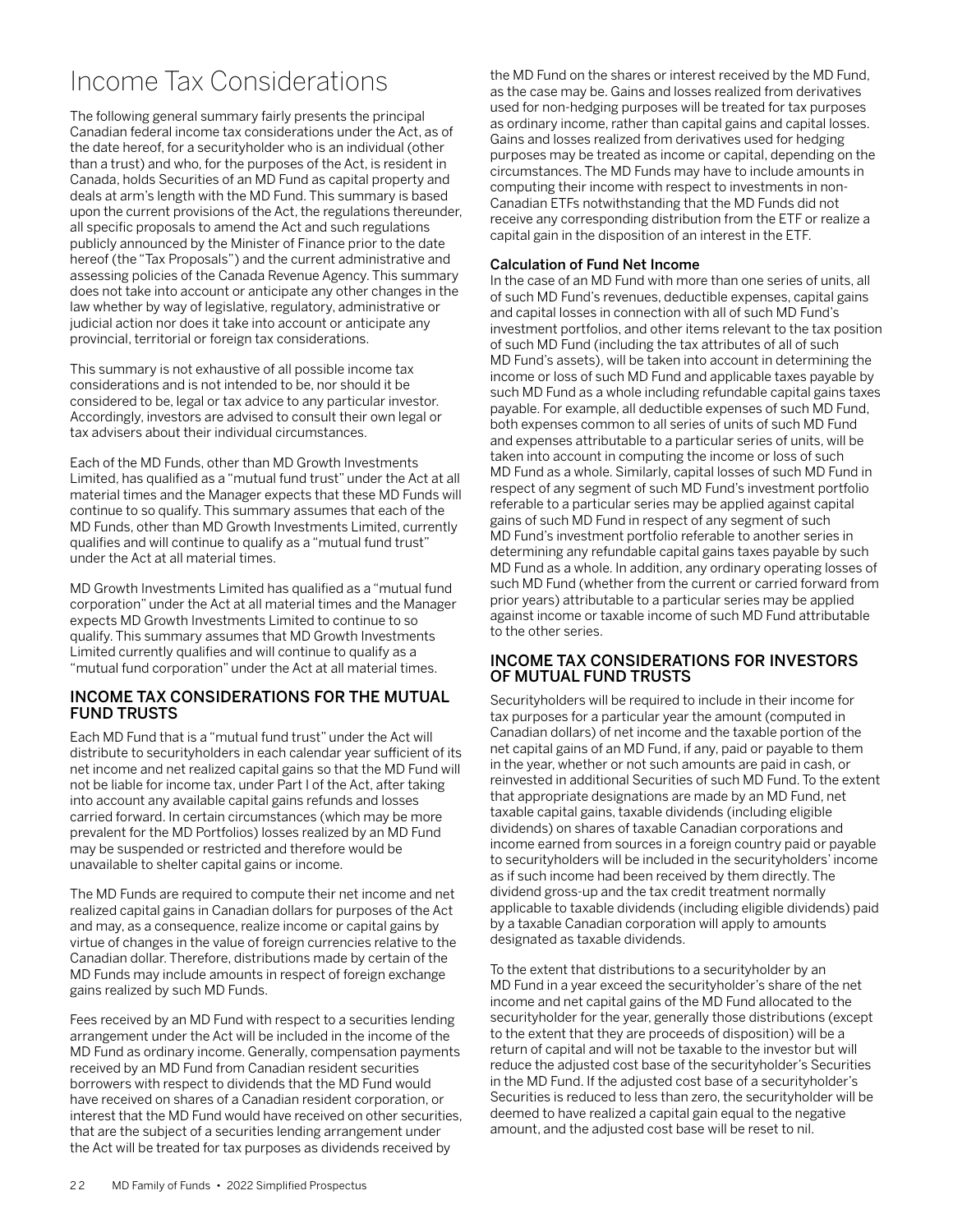<span id="page-24-0"></span>A securityholder will be taxed on distributions of income and capital gains, even if the distributions relate to income and capital gains accrued to the MD Fund or were realized by the MD Fund before the securityholder acquired the securities and were reflected in the purchase price of the securities. Any distributions of capital gains made by an MD Fund, other than MD Money Fund, will generally be made after December 15, and income distributions may be made several times a year. However, distributions can be made at any time in the calendar year at the discretion of the Manager. Securityholders should consider how this tax cost might affect them when they buy a fund.

### Alternative Minimum Tax

Individuals and certain trusts and estates are subject to an alternative minimum tax. Such persons may be liable for this alternative minimum tax in respect of realized capital gains and/ or certain distributions derived from an MD Fund.

### INCOME TAX CONSIDERATIONS FOR MD GROWTH INVESTMENTS LIMITED

MD Growth Investments Limited will generally be subject to tax at rates applicable to a mutual fund corporation on its taxable income. MD Growth Investments Limited may be entitled to tax credits in respect of foreign taxes paid on dividends from non-resident corporations. The taxable portion of realized capital gains (net of capital losses) are included in MD Growth Investments Limited's taxable income. However, taxes paid by MD Growth Investments Limited on realized capital gains will be refundable on a formula basis when Securities are redeemed or when MD Growth Investments Limited pays capital gains dividends. Taxable dividends received by MD Growth Investments Limited from taxable Canadian corporations will generally be subject to tax under Part IV of the Act in an amount equal to 38 1/3% of such dividends, which tax is refundable on a formula basis when dividends are paid by MD Growth Investments Limited to securityholders. MD Growth Investments Limited is required to compute its taxable income in Canadian dollars for the purposes of the Act and may, as a consequence, realize income by virtue of changes in the value of foreign currencies relative to the Canadian dollar.

Fees received by MD Growth Investments Limited with respect to a securities lending arrangement under the Act will be included in the income of MD Growth Investments Limited. Generally, compensation payments received by MD Growth Investments Limited from Canadian resident securities borrowers with respect to dividends that MD Growth Investments Limited would have received on shares of a Canadian resident corporation, or interest that MD Growth Investments Limited would have received on other securities, that are the subject of a securities lending arrangement under the Act will be treated for tax purposes as dividends received by MD Growth Investments Limited on the shares or interest received by MD Growth Investments Limited, as the case may be.

### INCOME TAX CONSIDERATIONS FOR INVESTORS OF MD GROWTH INVESTMENTS LIMITED

Dividends paid by MD Growth Investments Limited to a securityholder, other than capital gains dividends, must generally be included in computing such securityholder's income, whether or not such amounts are paid in cash or re-invested in additional Securities of the MD Fund. The dividend gross-up and tax credit treatment normally applicable to taxable dividends (including eligible dividends) paid by taxable Canadian corporations will apply.

MD Growth Investments Limited may also make distributions of realized capital gains to securityholders by way of capital gains dividends. Such dividends will be treated as realized capital gains in the hands of securityholders and will be subject to the general rules relating to the taxation of capital gains which are described below.

A securityholder will be taxed on dividends even if the dividends relate to income and capital gains that accrued to MD Growth Investments Limited before you acquired the securities and were reflected in the purchase price of the securities. Securityholders should consider how this tax cost might affect them when they buy securities of the Fund.

### Alternative Minimum Tax

Individuals and certain trusts and estates are subject to an alternative minimum tax. Such persons may be liable for this alternative minimum tax in respect of realized capital gains and/ or dividends derived from MD Growth Investments Limited.

### DISPOSITION OF SECURITIES OF, AND SERIES I FEES PAID IN CONNECTION WITH, MUTUAL FUND TRUSTS OR MD GROWTH INVESTMENTS LIMITED HELD OUTSIDE REGISTERED TAX PLANS

An MD Fund's portfolio turnover rate indicates how actively the MD Fund's Portfolio Manager or sub-adviser manages its portfolio investments. A portfolio turnover rate of 100% is equivalent to the MD Fund buying and selling all of the securities in its portfolio once in the course of the year. The higher an MD Fund's portfolio turnover rate in a year, the greater the trading costs payable by the MD Fund in the year, and the greater the chance of an investor receiving a distribution or dividend from the MD Fund in the year that must be included in determining a taxable investor's income for tax purposes. There is not necessarily a relationship between a high portfolio turnover rate and the performance of an MD Fund. The portfolio turnover rate may be unusually high during a year when the Portfolio Manager or a sub-adviser has been changed.

Upon the actual or deemed disposition of a security, including transfers (switches) and redemptions, (other than a redesignation between series of units, or a conversion between series of shares, within an MD Fund), a capital gain (or a capital loss) will generally be realized by the securityholder to the extent that the proceeds of disposition of the security exceed (or are exceeded by) the aggregate of the adjusted cost base to the securityholder of his security and any costs of disposition. The adjusted cost base of a security in an MD Fund generally will be determined by averaging the cost of all Securities in that MD Fund owned by a securityholder at a particular time.

In general, the adjusted cost base of securities of an MD Fund equals:

- the initial investment (including any sales charges paid)
- plus the cost of any additional investments (including any sales charges paid)
- plus reinvested distributions or dividends
- minus the capital returned in any distributions
- minus the adjusted cost base of any previous redemption

The adjusted cost base of a security in an MD Fund generally will be determined by averaging the cost of all Securities in that Fund owned by a securityholder at a particular time.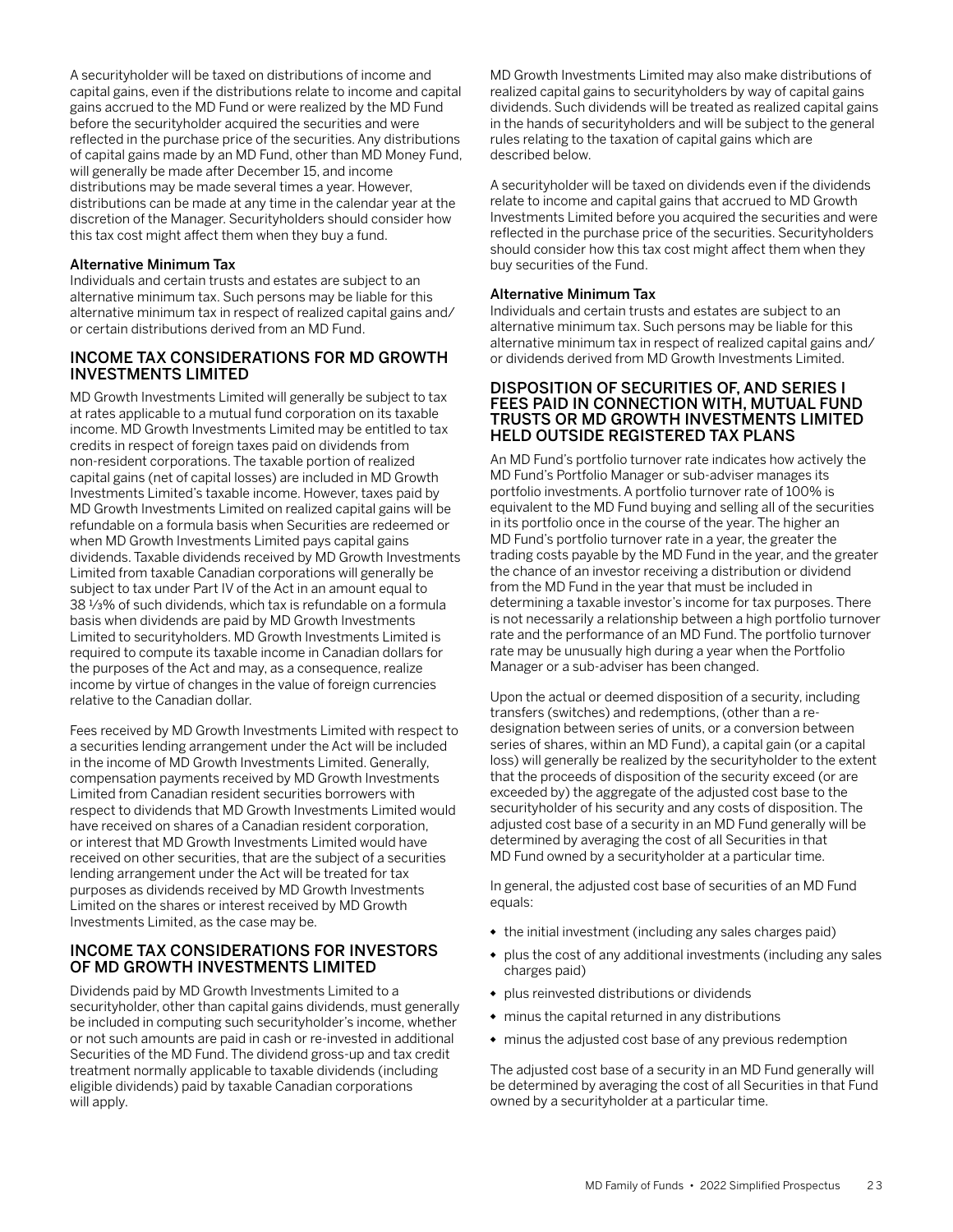<span id="page-25-0"></span>Generally, one half of a capital gain (or capital loss) is included in determining a securityholder's taxable capital gain (or allowable capital loss).

A re-designation of units, or a conversion of shares, of one series of an MD Fund as units or shares of the other series of the same MD Fund, as applicable, will not result in a disposition for tax purposes.

Securityholders should consult with their own tax advisers with respect to the deductibility of fees paid on Series I securities.

### ELIGIBILITY FOR INVESTMENT BY REGISTERED TAX PLANS

Securities of the MD Funds will be qualified investments under the Act for RRSPs, RRIFs, DPSPs, RDSPs, TFSAs and RESPs provided that the MD Funds, other than MD Growth Investments Limited, qualify as "mutual fund trusts" under the Act, and that MD Growth Investments Limited qualifies as a "mutual fund corporation" under the Act, effective at all times. Annuitants of RRSPs and RRIFs, holders of TFSAs and RDSPs, and subscribers of RESPs, should consult with their tax advisers as to whether Securities of an MD Fund would be prohibited investments under the Act in their particular circumstances. If Securities of an MD Fund are held in a RRSP, RRIF, DPSP, RDSP, TFSA or RESP, dividends and distributions from the MD Fund, and capital gains from a disposition of the Securities, are generally not subject to tax under the Act until withdrawals are made from the plan (withdrawals from TFSAs are not subject to tax, and RESPs and RDSPs are subject to special rules).

# What Are Your Legal Rights?

Under securities law in some provinces and territories, you have the right to withdraw from an agreement to buy mutual funds within two business days after your receive a simplified prospectus or Fund Facts document, or cancel your purchase within 48 hours of receiving confirmation of the purchase.

In some provinces and territories, you also have the right to cancel a purchase, or in some jurisdictions, claim damages, if the simplified prospectus, Fund Facts document or financial statements contain a misrepresentation. You must act within the time limits set by law in the applicable province or territory.

For more information, see the securities law of your province or territory or ask a lawyer.

# Additional Information

## ENHANCED TAX INFORMATION REPORTING

Pursuant to the Intergovernmental Agreement for the Enhanced Exchange of Tax Information under the Canada-United States Tax Convention entered into between Canada and the U.S. on February 5, 2014 (the "IGA"), and related Canadian legislation, the MD Funds and/or MD Management are required to report certain information (including certain financial information) with respect to securityholders who are U.S. residents and U.S. citizens (including U.S. citizens who are residents or citizens of Canada), and certain other "U.S. Persons" as defined under the IGA (excluding registered tax plans such as RRSPs), to the Canada Revenue Agency ("CRA"). The CRA exchanges this information annually with the U.S. Internal Revenue Service. In addition, to meet the objectives of the Organization for Economic Co-operation and Development Common Reporting Standard (the "CRS"), the MD Funds and/or MD Management are required under Canadian legislation to identify and report to the CRA certain information (including certain financial information) relating to securityholders in the MD Funds who are tax residents in a country outside of Canada and the U.S. (excluding registered tax plans such as RRSPs). The CRA exchanges this information annually to the relevant tax authority of any country that is a signatory of the Multilateral Competent Authority Agreement on Automatic Exchange of Financial Account Information or that has otherwise agreed to a bilateral information exchange with Canada under the CRS.

## Exemptions and Approvals

Please see "Investment Restrictions" below for a description of all exemptions from, or approvals in relation to, NI 81-102, obtained by the MD Funds or the Manager that continue to be relied on by the MD Funds or the Manager.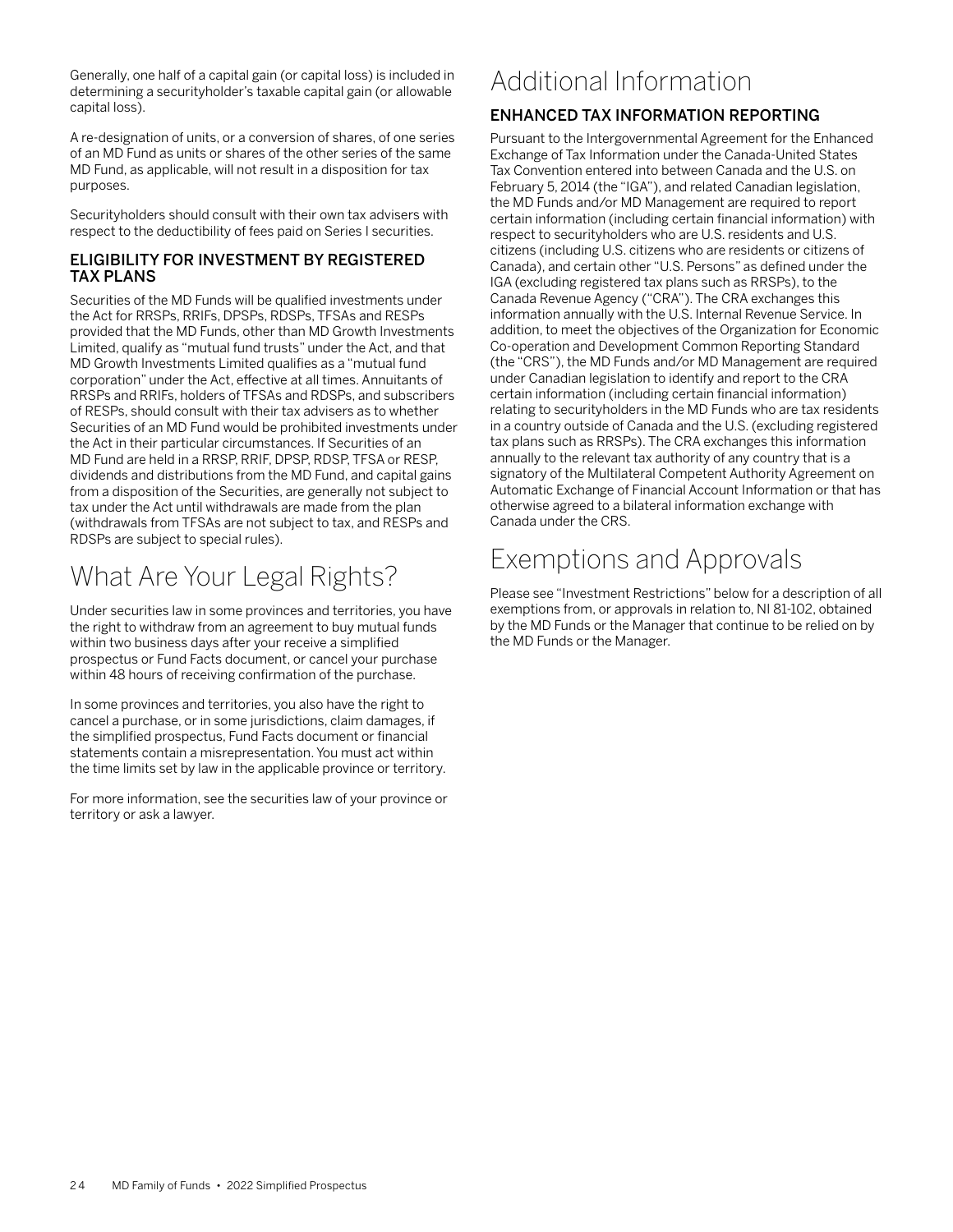## <span id="page-26-0"></span>Certificate of the Funds, the Manager and the Promoter

of

MD Precision Canadian Balanced Growth Fund, MD Bond Fund, MD Short-Term Bond Fund, MD Precision Canadian Moderate Growth Fund, MD Equity Fund, MD Growth Investments Limited, MD Dividend Growth Fund, MD International Growth Fund, MD International Value Fund, MD Money Fund, MD Canadian Equity Fund, MD American Growth Fund, MD American Value Fund, MD Strategic Yield Fund, MD Strategic Opportunities Fund, MD Fossil Fuel Free Bond Fund, MD Fossil Fuel Free Equity Fund, MD Precision Conservative Portfolio, MD Precision Balanced Income Portfolio, MD Precision Moderate Balanced Portfolio, MD Precision Balanced Growth Portfolio, MD Precision Moderate Growth Portfolio, MD Precision Maximum Growth Portfolio, MDPIM Canadian Equity Pool and MDPIM US Equity Pool

### (the "Funds")

This simplified prospectus and the documents incorporated by reference into the simplified prospectus, constitute full, true and plain disclosure of all material facts relating to the securities offered by the simplified prospectus, as required by the securities legislation of each of the Provinces and Territories of Canada, and do not contain any misrepresentations.

DATED: May 27, 2022

(signed) "Daniel Labonté" (signed) "Rob Charters"

Daniel Labonté **Rob Charters** Chief Executive Officer Chief Financial Officer

MD Financial Management Inc. **In the Contract Contract Management Inc.** MD Financial Management Inc.

#### On behalf of the Board of Directors of MD Financial Management Inc. as trustee, manager and promoter of the Funds

(signed) "Alex Besharat" (signed) "Brent Currie"

Alex Besharat **Brent Currie** Brent Currie Director Director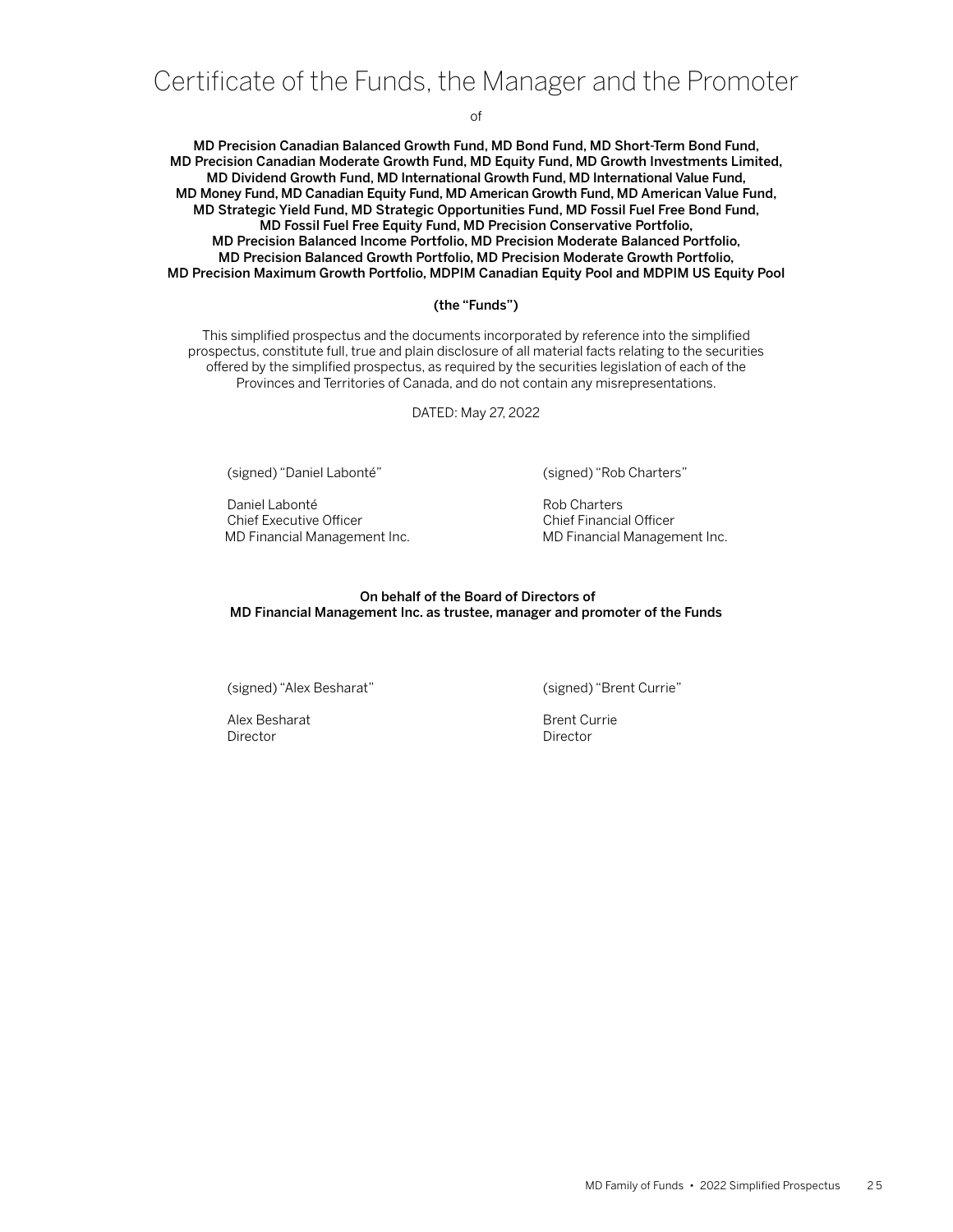## Certificate of MD Growth Investments Limited

<span id="page-27-0"></span>This simplified prospectus and the documents incorporated by reference into the simplified prospectus, constitute full, true and plain disclosure of all material facts relating to the securities offered by the simplified prospectus, as required by the securities legislation of each of the Provinces and Territories of Canada, and do not contain any misrepresentations.

DATED: May 27, 2022

(signed) "Craig Maddock" (signed) "Katie Shulha"

Craig Maddock<br>
Chief Executive Officer<br>
Chief Financi MD Growth Investments Limited

Chief Financial Officer<br>MD Growth Investments Limited

### On behalf of the Board of Directors of MD Growth Investments Limited

(signed) "Neil Macdonald" (signed) "George Vasic"

Neil Macdonald George Vasic Director **Director** Director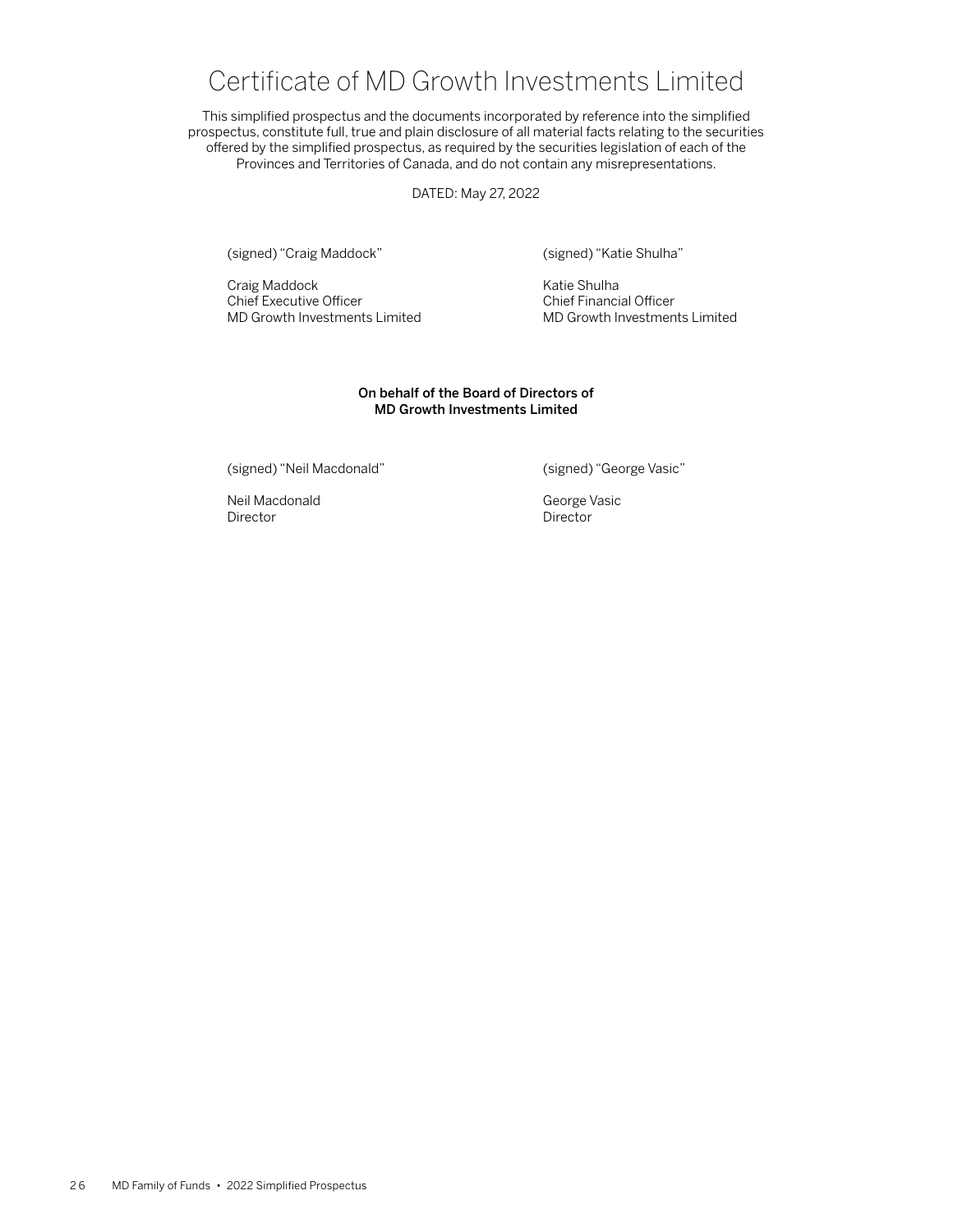## Certificate of the Principal Distributor

of

<span id="page-28-0"></span>MD Precision Canadian Balanced Growth Fund, MD Bond Fund, MD Short-Term Bond Fund, MD Precision Canadian Moderate Growth Fund, MD Equity Fund, MD Growth Investments Limited, MD Dividend Growth Fund, MD International Growth Fund, MD International Value Fund, MD Money Fund, MD Canadian Equity Fund, MD American Growth Fund, MD American Value Fund, MD Strategic Yield Fund, MD Strategic Opportunities Fund, MD Fossil Fuel Free Bond Fund, MD Fossil Fuel Free Equity Fund, MD Precision Conservative Portfolio, MD Precision Balanced Income Portfolio, MD Precision Moderate Balanced Portfolio, MD Precision Balanced Growth Portfolio, MD Precision Moderate Growth Portfolio, MD Precision Maximum Growth Portfolio, MDPIM Canadian Equity Pool and MDPIM US Equity Pool

### (the "Funds")

To the best of our knowledge, information and belief, this simplified prospectus and the documents incorporated by reference into the simplified prospectus, constitute full, true and plain disclosure of all material facts relating to the securities offered by the simplified prospectus, as required by the securities legislation of each of the Provinces and Territories of Canada, and do not contain any misrepresentations.

#### DATED: May 27, 2022

### On behalf of MD Management Limited, the Principal Distributor of the Funds

(signed) "Daniel Labonté"

Daniel Labonté Chief Executive Officer MD Management Limited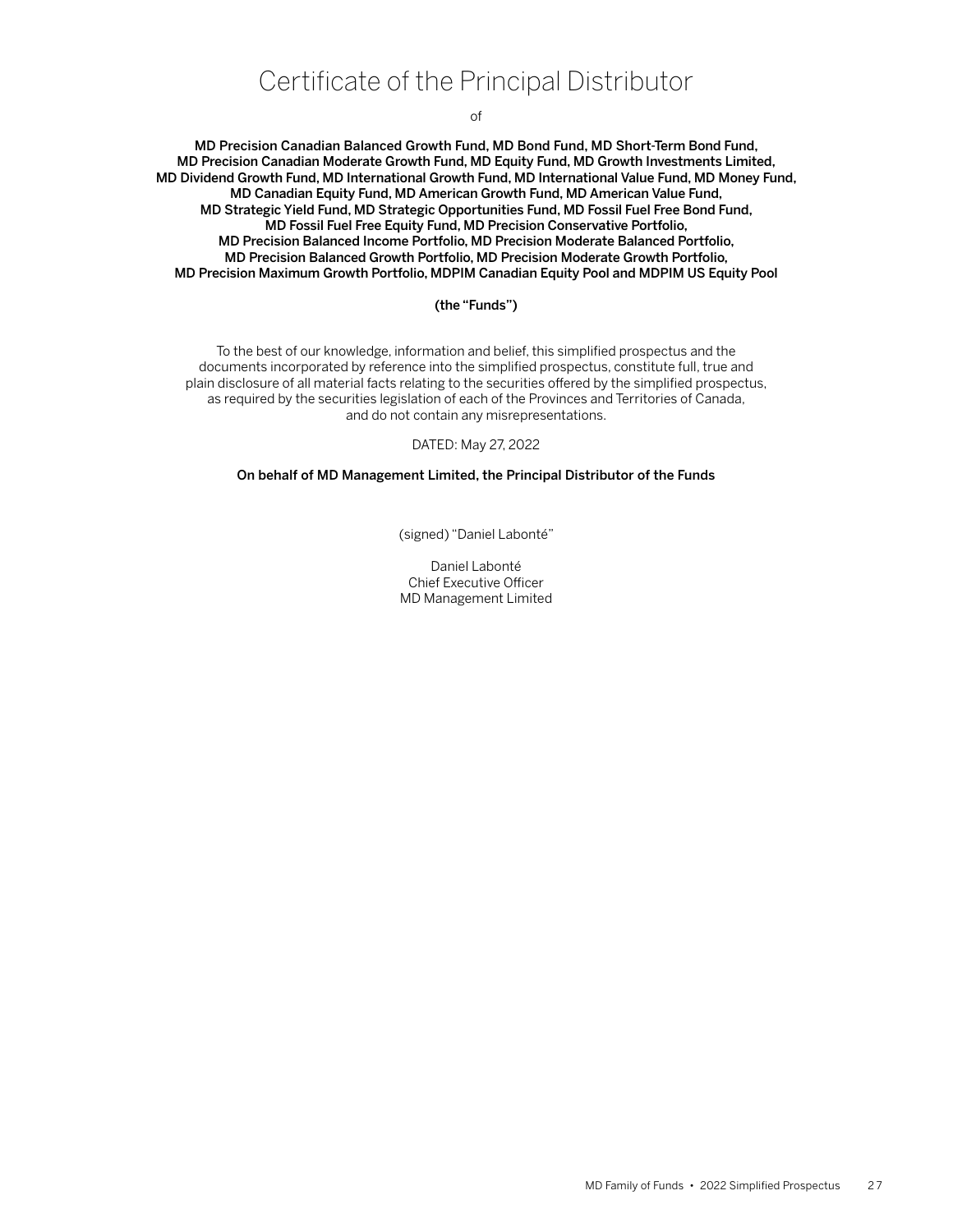## <span id="page-29-0"></span>Specific Information about Each of the Mutual Funds Described in this Document

## WHAT IS A MUTUAL FUND AND WHAT ARE THE RISKS OF INVESTING IN A MUTUAL FUND?

When you invest in a mutual fund, you're investing in a pool of investments. Mutual funds offer people with similar investment goals the advantage of professional management and diversification not normally available to them as individuals.

Mutual funds offer choice and flexibility. With MD Funds, you can choose from among several funds, each with different objectives, risks, and management strategies. You can easily switch among MD Funds when your financial objectives and circumstances change.

On occasion a mutual fund may be reorganized with or its assets may be transferred to another mutual fund. The MD Funds may undertake such a transaction with another mutual fund managed by MD Financial Management, as the Manager or an affiliate of the Manager, provided that the MD Fund's securityholders are sent a written notice at least 60 days before the effective date of the transaction. In addition, the MD Fund's independent review committee must approve the change and the transaction must comply with certain other requirements of applicable securities legislation.

### General Investment Risks

Mutual funds own different types of investments, depending upon the fund's investment objectives. The value of these investments will change from day to day, reflecting changes in interest rates, economic and financial conditions (whether as a result of global or regional political, economic, health and banking crises or otherwise), and market and company news. In addition, unexpected and unpredictable events such as war, a widespread health crisis or global pandemic, terrorism and related geopolitical risks may lead to increased market volatility in the short-term and may have adverse more general long-term effects on world economies and markets, including U.S., Canadian and other economies and securities markets. As a result, the value of a mutual fund's units or shares may go up and down, and the value of your investment in a mutual fund may be more or less when you redeem it than when you purchased it.

The full amount of your investment in any MD Fund is not guaranteed.

Unlike bank accounts or GICs, mutual fund units and shares are not covered by the Canada Deposit Insurance Corporation or any other government deposit insurer.

Under extraordinary circumstances, an MD Fund may suspend redemptions. Please see page 18 for details.

To help you make your choice, the MD Funds may be grouped into the following categories:

- Money Market funds
- Fixed Income funds
- Balanced funds
- Canadian equity funds
- US equity funds<br>• Global equity fur
- Global equity funds
- International equity funds
- Tactical balanced funds

All mutual funds entail risk, but some funds are less risky than others. Please see below for details on the particular MD Funds you are interested in.

In general, the value of less risky funds varies less widely from day to day and from week to week than the value of more risky funds. For example, the value of income funds usually varies less than the value of equity funds. Income funds usually provide more conservative but more stable returns than equity funds. In the short term, equities can expose an investor to lower returns and even losses because of dramatic fluctuations in value. But even though funds that invest in equities are riskier – their value changes more often and more dramatically than income funds – equities have historically provided higher returns over the long term.

Please speak with your MD Management Advisor to determine which types of MD Funds are appropriate for your investment portfolio.

### Specific Investment Risks *Commodities risk*

Certain MD Funds may invest indirectly in commodities or commodity sectors, including gold, silver, energy, grains, industrial metals, livestock, precious metals and softs (e.g., cocoa, cotton, coffee and sugar) through exposure to these commodities using ETFs.

"Gold/Silver ETFs" are ETFs traded on a stock exchange in Canada or the United States that seek to replicate the performance of either gold and/or silver or an index that seeks to replicate the performance of gold and/or silver, whether on a leveraged (multiple of 200%) or unlevered basis. Gold/Silver ETFs may invest directly or indirectly in gold, silver or derivatives, the underlying interest of which is gold and/or silver.

"Other Physical Commodity ETFs" are ETFs traded on a stock exchange in Canada or the United States that seek to replicate the performance of either one or more physical commodities other than gold or silver on an index that seeks to replicate the performance of such physical commodities, but only on an unlevered basis. These physical commodities may include, without limitation, precious metals commodities (such as platinum, platinum certificates, palladium and palladium certificates), energy commodities (such as crude oil, gasoline, heating oil and natural gas), industrials and/or metals commodities (such as aluminum, copper, nickel and zinc) and agricultural commodities (such as coffee, corn, cotton, lean hogs, live cattle, soybeans, soybean oil, sugar and wheat).

Other Physical Commodity ETFs may invest directly or indirectly in the physical commodities or derivatives, the underlying interests of which are such physical commodities. As the MD Funds will be exposed to these commodities, they will be affected by changes in the prices of the commodities, which can fluctuate significantly in short time periods, causing volatility in the MD Funds' net asset value.

Commodity prices can change as a result of a number of factors, including supply and demand, speculation, central bank and international monetary activities, political or economic instability, changes in interest rates and currency values, new discoveries or changes in government regulations affecting commodities.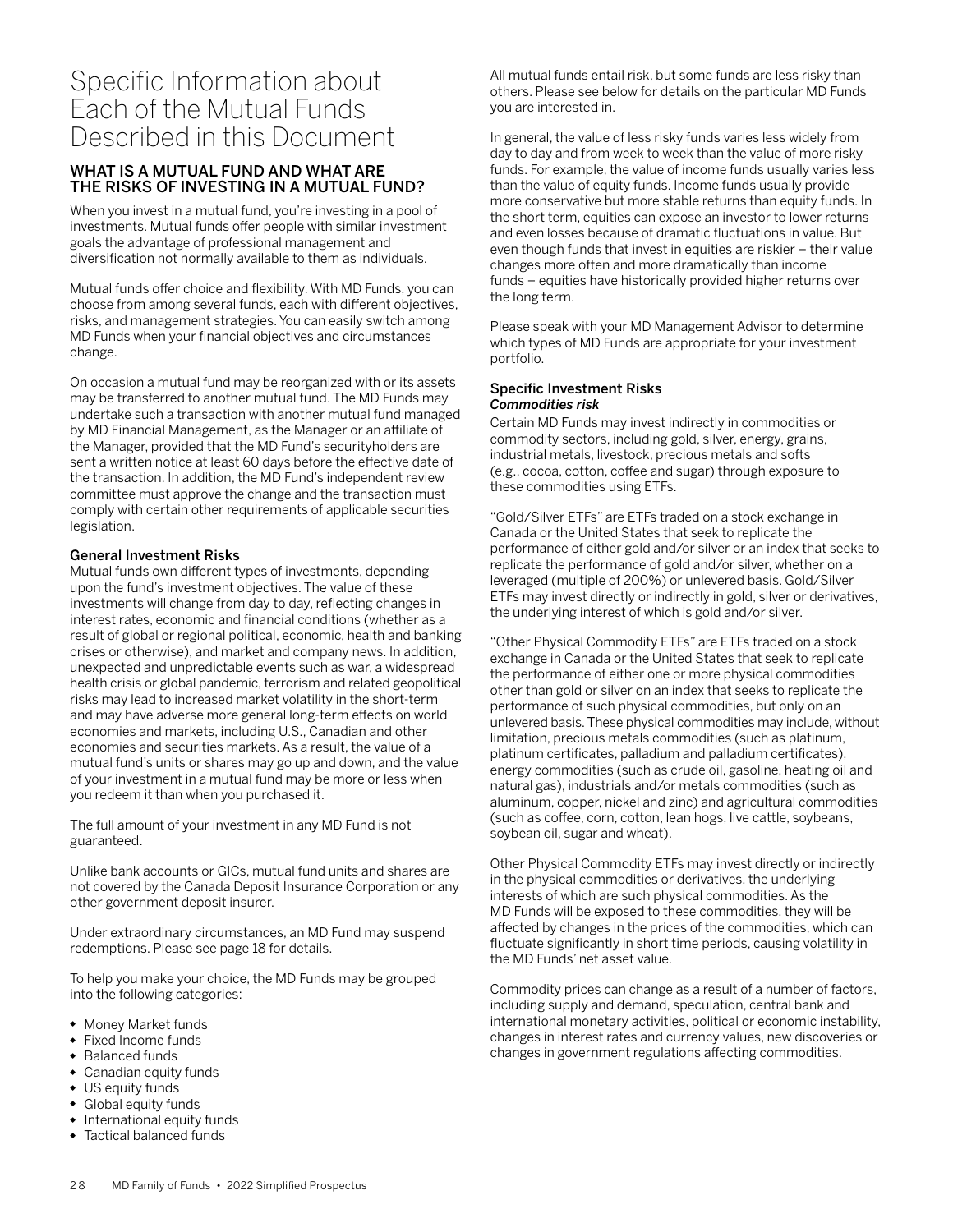### *Concentration risk*

MD Funds are typically limited to holding less than 10% of securities in any one issuer at time of purchase.

Holding more than 10% of assets in a single issuer may provide less diversification which can impact fund volatility and returns. Similarly, concentrating investments in a particular region or sector will also impact fund volatility and returns.

### *Cybersecurity risk*

With the increased use of technologies such as the Internet to conduct business, the Manager and each MD Fund has become potentially more susceptible to operational and information security risks through breaches in cybersecurity.

In general, a breach in cybersecurity can result from either a deliberate attack or an unintentional event. Cybersecurity breaches may involve, among other things, infection by computer viruses or other malicious software code or unauthorized access to the Manager's or an MD Fund's digital information systems, networks or devices through "hacking" or other means, in each case for the purpose of misappropriating assets or sensitive information (including, for example, personal securityholder information), corrupting data or causing operational disruption or failures in the physical infrastructure or operating systems that support the Manager or the MD Fund. Cybersecurity risks also include the risk of losses of service resulting from external attacks that do not require unauthorized access to the Manager's or an MD Fund's systems, networks or devices.

Any such cybersecurity breaches or losses of service may cause the Manager or an MD Fund to lose proprietary information, suffer data corruption or lose operational capacity, which, in turn, could cause the Manager or the MD Fund to incur regulatory penalties, reputational damage, additional compliance costs associated with corrective measures and/or financial loss.

While the MD Funds and the Manager have established business continuity plans and risk management systems designed to prevent or reduce the impact of cybersecurity attacks, there are inherent limitations in such plans and systems due in part to the ever changing nature of technology and cybersecurity attack tactics, and there is a possibility that certain risks have not been adequately identified or prepared for.

In addition, cybersecurity failures by or breaches of the Manager's or the MD Funds' third party service providers may disrupt the business operations of the service providers and of the Manager or the MD Fund. These disruptions may result in financial losses, the inability of MD Fund securityholders to transact business with the MD Fund and inability of the MD Fund to process transactions, the inability of the MD Fund to calculate its net asset value, violations of applicable privacy and other laws, rules and regulations, regulatory fines, penalties, reputational damage, reimbursement or other compensatory costs and/or additional compliance costs associated with implementation of any corrective measures.

An MD Fund and its securityholders could be negatively impacted as a result of any such cybersecurity breaches, and there can be no assurance that the MD Fund will not suffer losses relating to cybersecurity attacks or other informational security breaches affecting the Manager's or the MD Fund's third-party service providers in the future, particularly as the Manager and the MD Fund cannot control any cybersecurity plans or systems implemented by such service providers. Cybersecurity risks may also impact issuers of securities in which an MD Fund invests, which may cause the MD Fund's investments in such issuers to lose value.

### *Derivatives risk*

A derivative is a contract between two parties, the value of which is derived from an underlying asset such as a security or currency. Some examples of derivatives are options, futures, forward contracts and swap contracts. Options are instruments that grant owners the right, but not the obligation, to buy or sell an asset or commodity at a fixed price, either of a fixed date or up until a specific date. Futures and forward contracts represent an agreement to buy or sell an asset or commodity at a fixed price on a future date. Swap contracts are agreements between parties to exchange the returns on assets over a fixed period of time. Derivatives are used for two purposes: hedging and non-hedging purposes.

### *Hedging*

Hedging involves attempting to protect a security price, currency exchange rate, or interest rate from changes that negatively impact the value of the MD Fund.

For futures contracts, forward contracts and swap contracts, there is no guarantee that a market will exist when the MD Fund wants to buy or sell a contract. Therefore, there is a chance the MD Fund won't be able to realize its profits or limit its losses by converting its derivative investments to cash.

The other party to a derivative contract may not be able to honour its obligations under the contract.

If an MD Fund has deposited money with a derivatives dealer and that dealer goes bankrupt, the MD Fund may lose these deposits.

Derivatives used in foreign markets may be less liquid than derivatives used in Canada.

Investment exchanges can impose trading limits on derivatives which could prevent an MD Fund from carrying out the derivative contract.

There is no guarantee that an MD Fund's use of derivatives will be effective.

An MD Fund's total exposure to any issuer by direct investment or derivative transactions, other than for hedging purposes, or when an exception has been granted, is limited to 10% of the total market value of the MD Fund's assets.

### *Non-Hedging*

An MD Fund may use derivatives to gain exposure to an investment, rather than purchasing the investment directly, to provide lower transaction or custodial fees, improved liquidity, leveraged returns, or to enhance diversification. In addition to the risks detailed in the hedging section, derivatives used to gain effective exposure are also subject to the following risks:

- Derivatives can drop in value similar to other investments;
- A derivative's price may be more volatile than that of its underlying security; and
- A derivative's price can be impacted by factors, such as speculative investing, other than its underlying security.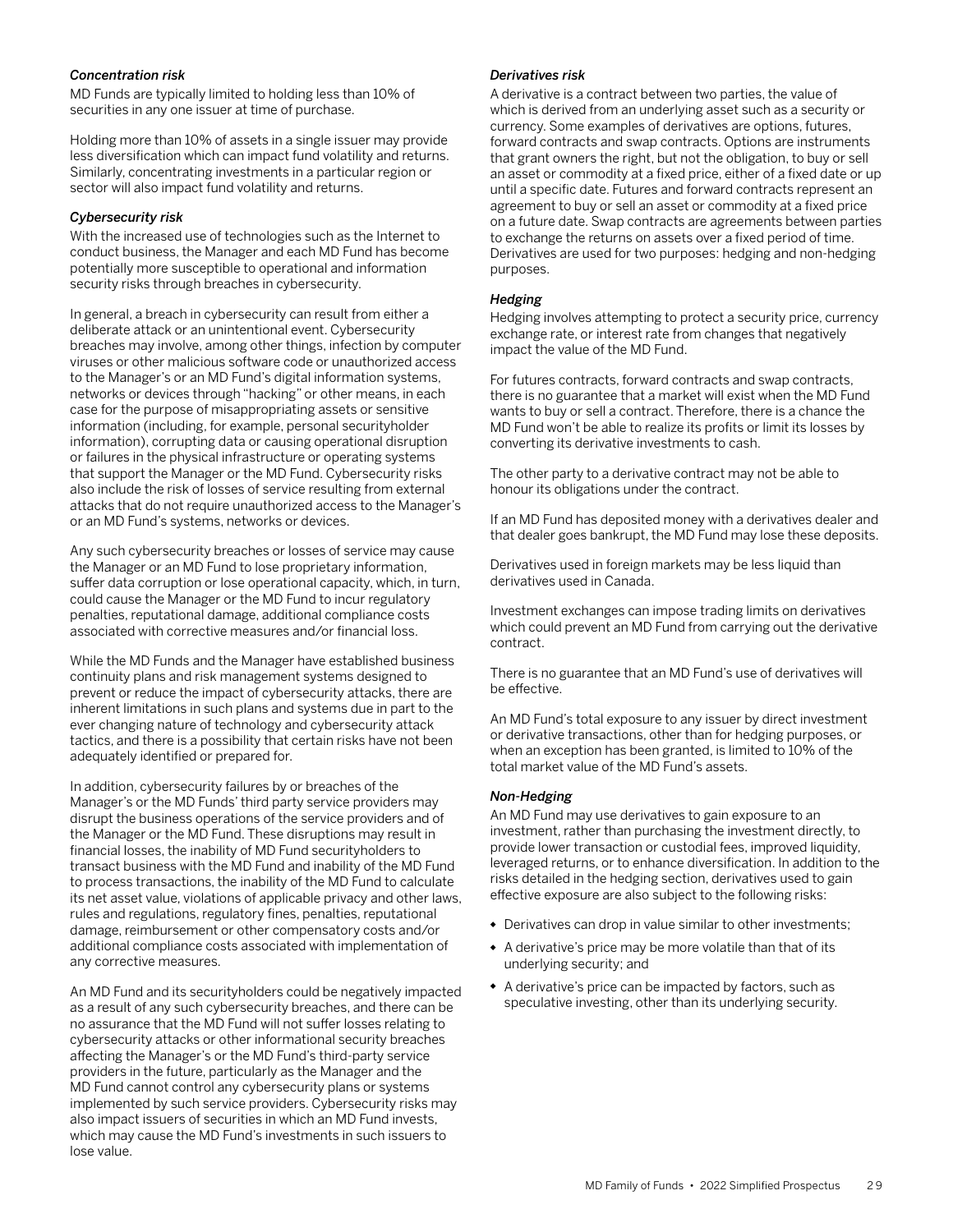### *Emerging markets risk*

In emerging market countries, securities markets may be smaller than in more developed countries, making it more difficult to sell securities in order to take profits or avoid losses. Companies in these markets may have limited product lines, markets or resources, making it difficult to measure the value of the company. Political instability and possible corruption, as well as lower standards of regulation for business practices increase the possibility of fraud and other legal problems. The value of these investments may rise and fall substantially.

### *Environmental policy risk*

MD Fossil Fuel Free Bond Fund and MD Fossil Fuel Free Equity Fund follow an environmental policy by avoiding certain types of investments, such as companies involved in the extracting, transporting, and processing of fossil fuels, as well as companies involved in the creation, manufacturing and servicing of core controversial weapons systems. Following this environmental policy may limit the type and number of investment opportunities available to the funds and may consequently result in the fund underperforming other funds that do not follow this environmental policy. Accordingly, this may result in the funds investing in securities or industry sectors that underperform the market as a whole, foregoing opportunities to buy certain securities when it might otherwise be advantageous to do so, or selling securities for environmental reasons when it might be otherwise disadvantageous to do so. In addition, investors can have differing views on what constitutes positive or negative environmental factors. As a result, a fund may invest in issuers that do not reflect the beliefs and values of any particular investor.

### *ESG factor risk*

Funds may consider environmental, social and corporate governance ("ESG") factors when making investment decisions. The ESG factors considered in a fund's investment process and the extent to which they are considered depend on the fund's particular investment objectives and strategies. Such factors are anticipated to evolve over time and one or more characteristics may not be relevant with respect to all issuers that are eligible for investment. The investment approach of the Portfolio Manager or sub-adviser, as applicable, may not eliminate the possibility of the fund having exposure to companies that exhibit perceived negative ESG characteristics. Investors can differ in their views of what constitutes positive or negative ESG factors. As a result, a fund may invest in issuers that do not reflect the beliefs and values of any particular investor.

### *Exchange-traded fund (ETF) risk*

A mutual fund may invest in an underlying fund whose securities are listed for trading on an exchange (an "exchange-traded fund" or "ETF"). ETFs aim to replicate the price movement of an index, commodity, or basket of assets. An ETF may suffer from tracking error, the difference between the price movement of the ETF and the price movement of the asset(s) it is tracking. ETFs may also be exposed to commodities risk, derivatives risk, foreign currency risk, and liquidity risk.

### *Fixed income investments risk*

In general, the value of a fixed-income investment moves inversely with interest rates. If interest rates rise, the value of a fixed-income investment will usually fall. If interest rates decline, the value of a fixed-income investment will generally increase. The magnitude of the decline will be greater for longer-term fixed-income securities than for shorter-term fixed-income securities.

In addition, to the extent that an MD Fund invests in instruments with a negative yield (e.g. where there are negative interest rates), its value could be impaired.

It is possible that some issuers of debt securities could default on their obligations under the security. Alternatively, an issuer may suffer adverse changes in financial condition that could lower the credit rating of its debt securities which can affect liquidity and make it more difficult for the MD Fund to sell the security.

Many types of debt securities are subject to prepayment risk. Prepayment risk occurs when the issuer of a security can repay principal prior to the security's maturity. Securities subject to prepayment risk can offer less potential for gains when the credit quality of the issuer improves.

If there are changes in the market's perception of the issuers of debt securities, or in the creditworthiness of the parties involved, then the value of the securities may be affected. In addition, there is a risk that there may be a mismatch in timing between the cash flow of the underlying assets backing the security and the repayment obligation of the security upon maturity.

### *Foreign currency risk*

Where an MD Fund holds securities denominated in foreign currencies, the Canadian dollar value of these securities is affected by changes in the exchange rate. If the Canadian dollar declines in value against the foreign currency, the value of your investment, expressed in Canadian dollars, will increase. If the Canadian dollar rises in value against the foreign currency, there is a negative impact on the MD Fund's return.

### *Foreign securities risk*

The performance of an MD Fund investing in foreign markets will be affected by market conditions and by general economic and financial conditions in those countries where the MD Fund's investments are traded.

There may be less information available and less stringent regulatory requirements for issuers of securities in other countries, securities trading on foreign markets may be less liquid and their prices may change more dramatically than securities that trade in Canada and the United States, and they may be exposed to the effects of political or social instability.

Portfolios of foreign securities are subject to the law and regulations of foreign countries, which can affect foreign convertibility, repatriation of assets and the trading and settlement of securities transactions.

### *Fund of funds risk*

Certain MD Funds invest directly in, or obtain exposure to, other mutual funds as part of their investment strategy. These MD Funds will be subject to the risks of the underlying mutual funds. Also, the MD Fund will be unable to value part of its portfolio and may be unable to redeem securities if an underlying mutual fund suspends redemptions.

#### *High-yield bond risk*

Issuers of high-yield bonds (typically categorized as below investment grade) may be less financially secure than issuers of higher rated fixed-income securities and have a corresponding greater chance of default, particularly in periods of economic downturn. Markets for high-yield bonds may be impacted by volatility and low liquidity.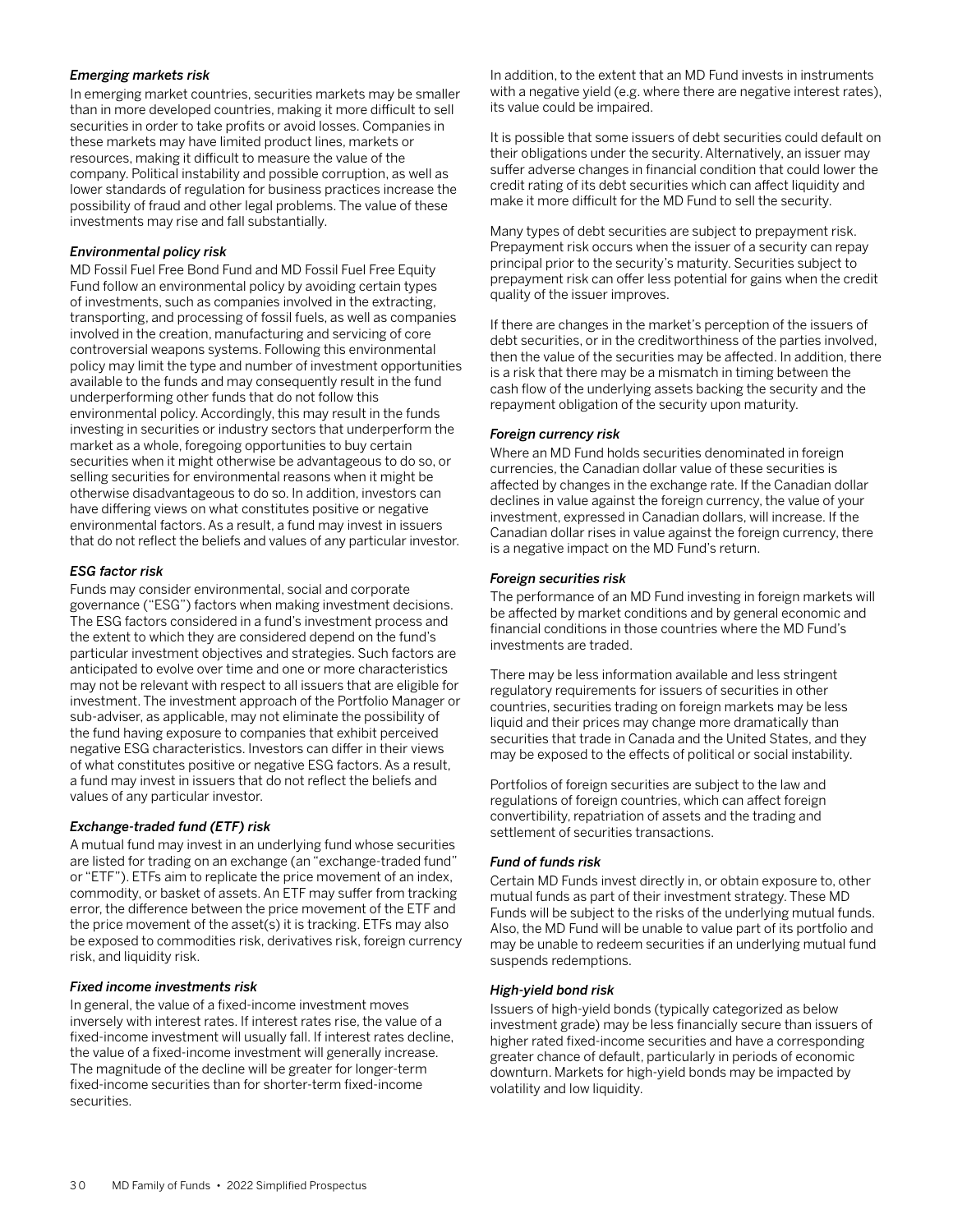### *IBOR transition risk*

Various regulators and industry bodies are working globally on transitioning from interbank offered rates ("IBORs"), including the London Interbank Offered Rate (LIBOR), to alternative rates. The effect of such a transition on an MD Fund and the securities in which it invests cannot yet be determined, and may depend on factors that include, but are not limited to: (i) existing fallback or termination provisions in individual contracts; and (ii) whether, how, and when industry participants develop and adopt new reference rates and fallbacks for both legacy and new products and instruments. Such transition may result in a reduction in the value of IBOR-based instruments held by an MD Fund and increased illiquidity and volatility in markets that currently rely on an IBOR to determine interest rates, any of which could adversely impact an MD Fund's performance.

### *Income trust risk*

Income trusts generally hold debt and/or equity securities of an underlying active business or are entitled to receive a royalty on revenues generated by such business.

Returns on income trusts are neither fixed nor guaranteed. Returns will vary based on the performance of the underlying business of the income trust.

Risks related to specific income trusts will vary depending upon the business or sector in which the income trust invests. For example, oil and gas and other commodity-based royalty trusts, real estate trust and pipeline and power trusts will have varying degrees of risk related to its sector and the underlying asset or business. These may include business developments such as a decision to expand into a new type of business, the entering into of a favourable supply contract, the cancellation by a major customer of its contract or significant litigation.

Trust units are typically more volatile than bonds (corporate and government) and preferred shares.

It is possible that to the extent that claims against an income trust are not satisfied by that trust, investors, including a mutual fund investing in such a trust, could be held responsible for such obligations. Certain but not all jurisdictions have enacted legislation to protect investors from some of this potential liability.

#### *Large capitalization companies risk*

Large capitalization companies are generally not nimble and may be unable to respond quickly to competitive challenges, such as changes in technology and consumer tastes.

#### *Large investor risk*

Securities of the MD Funds may be purchased and redeemed by large investors, such as financial institutions, members of The Bank of Nova Scotia group or other mutual funds, including those funds managed by the Manager. These investors may purchase or redeem large numbers of securities of an MD Fund at one time. The purchase or redemption of a substantial number of securities of an MD Fund may require the MD Fund's investment adviser to change the composition of a portfolio significantly or may force the investment adviser to buy or sell investments at unfavourable prices, which can affect the MD Fund's performance and may increase realized capital gains of the MD Fund.

### *Liquidity risk*

Some companies are not well known, have few shares outstanding, or can be significantly affected by political and economic events. Securities issued by these companies may be difficult to buy or sell and the value of MD Funds that buy these securities may rise and fall substantially.

For example, smaller companies may not be listed on a stock market or traded through an organized market. They may be hard to value because they are developing new products or services for which there is not yet a developed market or revenue stream. They may have few shares outstanding, so a sale or purchase of shares will have a greater impact on the share price. Small company shares generally trade less often and in smaller amounts than larger companies, making them potentially more difficult to sell.

### *Market risk*

Companies issue equities, or stocks, to help finance their operations and future growth. Mutual funds that purchase equities become part owners in these companies. The company's outlook, market activity and the larger economic picture influence the price of a stock. When the economy is expanding, the outlook for many companies will be good and the value of their stocks should rise. The opposite is also true. Usually, the greater the potential reward, the greater the risk.

For small companies, start-ups, resource companies and companies in emerging sectors, the risks and potential rewards are usually greater. Some of the products and services offered by technology companies, for example, can become obsolete as science and technology advance.

Equities (stocks) are affected by shifts in economic and financial market conditions and by changes within the industry sectors in which the MD Fund invests.

### *Securities lending risk*

All of the MD Funds other than the MD Portfolios may engage in securities-lending transactions to the extent permitted by the Canadian securities regulatory authorities from time to time. Although the MD Portfolios do not engage in securities lending the mutual funds in which they invest are authorized to engage in securities lending. In securities-lending transactions, a mutual fund lends securities it holds for a set period of time to borrowers who post acceptable collateral.

To engage in securities lending, the mutual fund appoints a qualified agent under a written agreement which addresses, among other requirements, the responsibility for administration and supervision of the securities-lending program.

There is a risk that the other party in the securities-lending transaction may not live up to its part of the transaction leaving the mutual fund holding collateral which could be worth less than the loaned securities if the value of the loaned securities increases relative to the value of the cash or other collateral, resulting in a loss to the fund.

To limit this risk:

- a. the fund must hold collateral equal to no less than 102% of the value of the loaned securities (where the amount of collateral is adjusted each trading day to make sure that the value of the collateral does not go below the 102% minimum level);
- b. the collateral to be held may consist only of cash, qualified securities or securities that can be immediately converted into identical securities to those that are on loan;
- c. a fund cannot loan more than 50% of the net asset value of the MD Fund (not including the collateral held by the fund) through securities-lending transactions.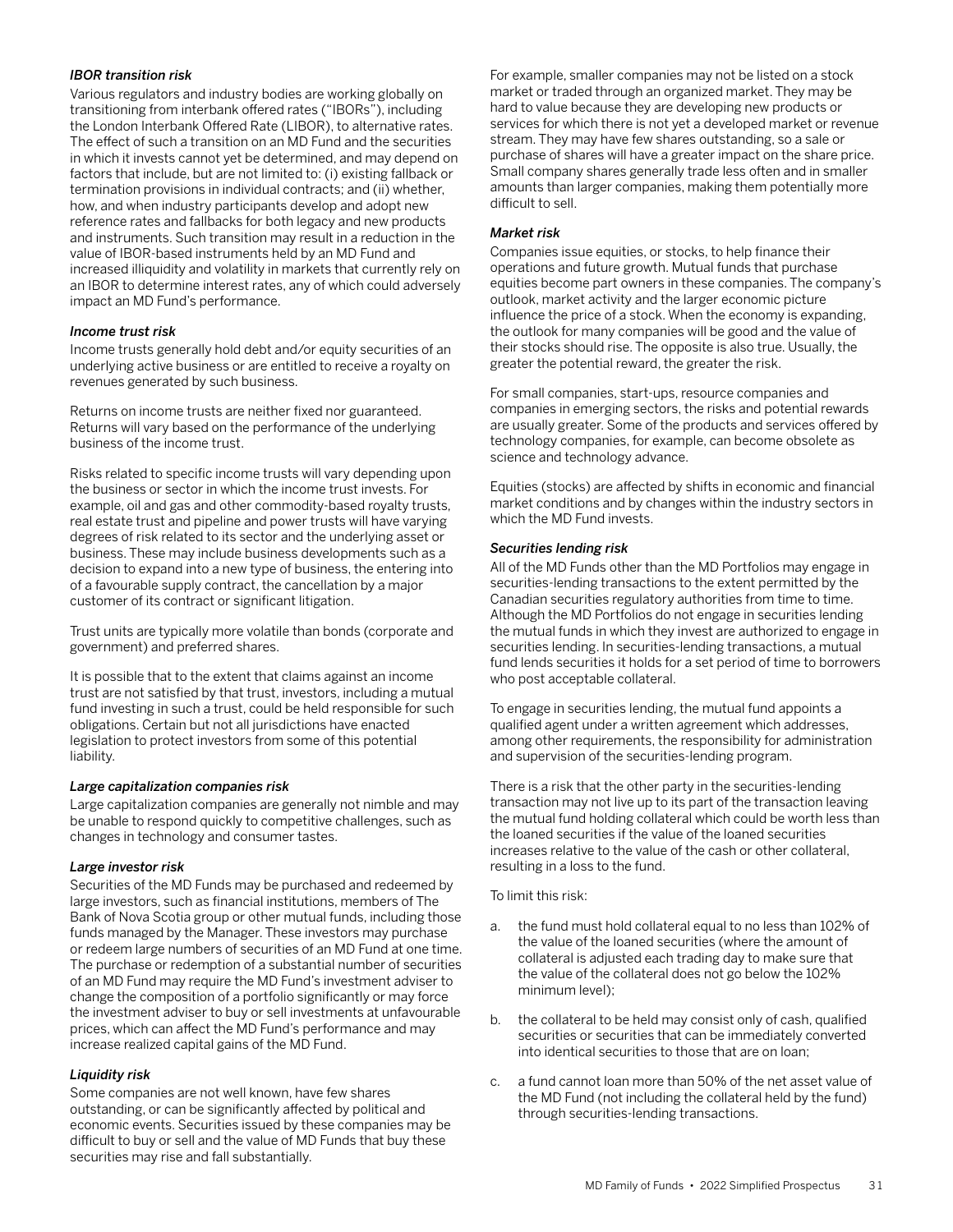### <span id="page-33-0"></span>*Series risk*

The MD Funds offer for sale more than one series of securities. Each series will have its own fees and expenses which each MD Fund tracks separately. If an MD Fund cannot pay the expenses of one series using that series' proportionate share of the MD Fund's assets, the MD Fund will have to pay those expenses out of the other series' proportionate share of the assets, which could lower the investment return of those other series. The Manager of the MD Funds may at any time, and at its discretion waive or absorb any series expense.

### *Short selling risk*

Short selling involves borrowing securities from a lender and selling them on the open market.

Borrowed securities may rise in value or not fall enough to cover transaction costs resulting in a loss.

Poor liquidity for the borrowed security could impact the sale or repurchase prices. In addition, the lender of the borrowed securities could go bankrupt resulting in the loss of deposited collateral. At a future date, the securities are repurchased by the MD Fund and returned to the lender. While the securities are borrowed, the proceeds from the sale are deposited with the lender and the MD Fund pays interest to the lender. If the value of the securities declines between the time that the MD Fund borrows the securities and the time it repurchases and returns the securities to the lender, the MD Fund makes a profit on the difference (less any interest the MD Fund is required to pay the lender).

Short selling involves risk. There is no assurance that securities will decline in value during the period of the short sale and make a profit for an MD Fund. Securities sold short may instead appreciate in value creating a loss for an MD Fund.

An MD Fund may experience difficulties repurchasing and returning the borrowed securities if a liquid market for the securities does not exist.

The lender may also recall borrowed securities at any time.

The lender from whom an MD Fund has borrowed securities may go bankrupt and an MD Fund may lose the collateral it has deposited with the lender.

The MD Funds will adhere to controls and limits that are intended to offset these risks by short selling only liquid securities and by limiting the amount of exposure for short sales to the total market value of all securities of an issuer of the securities sold short by an MD Fund to 5% of the net asset value of the MD Fund and the total market value of all securities sold short by an MD Fund to 20% of the net asset value of the MD Fund.

The MD Funds will also deposit collateral only with Canadian lenders that are regulated financial institutions or regulated dealers and only up to certain limits.

### *Sovereign debt risk*

Government entities may refuse or be unable to make interest payments, repay principal, or abide by other debt covenants. Legal or formal institutional framework related to a sovereign default may not exist or favour government interests.

#### *Tax risk*

The MD Funds may have to include amounts in computing their income with respect to investments in non-Canadian exchangetraded funds, notwithstanding that the MD Funds did not receive any corresponding distribution from the exchange-traded fund or realize a gain on the disposition of an interest in the exchangetraded fund. Such deemed income inclusions could increase taxable distributions paid by the MD Funds to unitholders.

If an MD Fund that is structured as a trust experiences a "loss restriction event" (i) the MD Fund will be deemed to have a year-end for tax purposes (which would result in an allocation of the MD Fund's taxable income at such time to unitholders so that the MD Fund is not liable for income tax on such amounts), and (ii) the MD Fund will become subject to the loss restriction rules generally applicable to corporations that experience an acquisition of control, including a deemed realization of any unrealized capital losses and restrictions on their ability to carry forward losses. Generally, an MD Fund that is structured as a trust will be subject to a loss restriction event when a person becomes a "majority-interest beneficiary" of the MD Fund, or a group of persons becomes a "majority-interest group of beneficiaries" of the MD Fund, as those terms are defined in the affiliated persons rules contained in the Act, with appropriate modifications. Generally, a majority-interest beneficiary of an MD Fund will be a beneficiary who, together with the beneficial interests of persons and partnerships with whom the beneficiary is affiliated, has a fair market value that is greater than 50% of the fair market value of all the interests in the income or capital, respectively, in the MD Fund. Generally, a person is deemed not to become a majority-interest beneficiary, and a group of persons is deemed not to become a majority-interest group of beneficiaries, of an MD Fund if the MD Fund meets the conditions to qualify as an "investment fund" under the Act, including complying with certain asset diversification requirements.

### *Underlying fund risk*

Some mutual funds are a "fund on fund" structure whereby the "top fund" invests all or a significant portion of its assets in a "bottom" or "underlying fund." Depending on the size of the investment being made by a top fund in an underlying fund and the timing of the redemption of this investment, an underlying fund could be forced to alter its portfolio assets significantly to accommodate a large redemption order. This could negatively impact the performance of an underlying fund as it may have to dispose prematurely of portfolio assets that have not yet reached a desired market value, resulting in a loss to the underlying fund.

## INVESTMENT RESTRICTIONS

### Restrictions on Activities and Investments

*a. Restrictions on Activities and Investments*  The investment practices of each MD Fund are subject to various restrictions and requirements imposed by applicable securities laws, including NI-81-102, which are designed in part to ensure that the investments of the mutual funds are diversified and relatively liquid and to ensure the proper administration of the mutual funds. Each MD Fund is managed in accordance with NI 81-102, as well as the additional restrictions and requirements set forth below. It is intended that MD Money Fund will invest its assets such that it will be a "money market mutual fund" pursuant to NI 81-102.

The MD Funds are "dealer managed" mutual funds and follow the dealer managed fund provisions by NI 81-102. As such the MD Funds cannot knowingly make an investment during, or for 60 days after, the period in which an affiliate or associate of the Manager, such as Scotia Capital Inc., acts as an underwriter or agent in an offering of equity securities, unless the offering is being made under a prospectus and such purchases are made in compliance with the approval requirements of NI 81-107.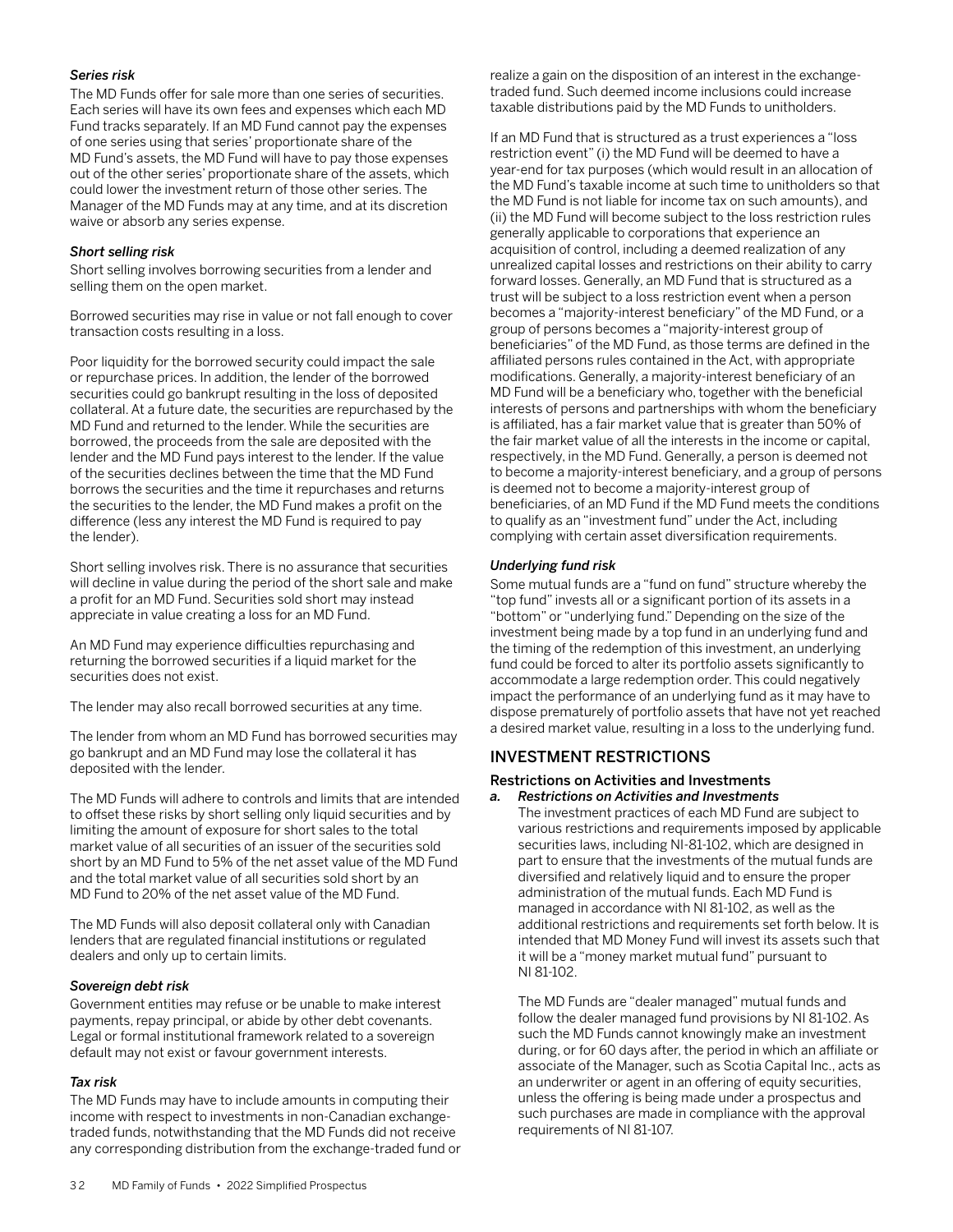The MD Funds are subject to certain restrictions when dealing with, or investing in, the Manager or parties related to the Manager.

The MD Funds have permission from securities regulatory authorities to deviate from certain provisions of NI 81-102 and from certain provisions of securities laws as described below.

### *b. Additional Restrictions*

Each MD Fund may not purchase securities of companies that manufacture tobacco or tobacco related products or whose primary business is cannabis or cannabis related products. Primary business means that 25% or more of the company's revenue comes from cannabis or cannabis related products.

*c. Additional Restrictions applicable to MD Fossil Fuel Free Bond Fund and MD Fossil Fuel Free Equity Fund* Both MD Fossil Fuel Free Bond Fund and MD Fossil Fuel Free Equity Fund will follow a fossil fuel free investment strategy.

### Regulatory Exemptions *Investments in Commodity ETFs*

The MD Funds have obtained an exemption from securities legislation that permits each MD Fund, subject to certain conditions, to invest indirectly up to 10% of its net assets, taken at market value at the time of purchase, in aggregate, in physical commodities through investments in gold and/or silver exchange-traded funds ("Gold/Silver ETFs") and/or Other Physical Commodity ETFs (collectively referred to as the "Commodity ETFs" and each, as a "Commodity ETF") (the "Commodity ETF Decision").

Gold/Silver ETFs are ETFs that seek to replicate the performance of gold and/or silver or an index that seeks to replicate the performance of gold and/or silver, whether on a leveraged (multiple of 200%) or unlevered basis. Gold/Silver ETFs may invest directly or indirectly in gold, silver or derivatives the underlying interest of which is gold and/or silver.

Other Physical Commodity ETFs are ETFs that seek to replicate the performance of either one or more physical commodities other than gold or silver or an index which seeks to replicate the performance of such physical commodities, but only on an unlevered basis. These physical commodities may include, without limitation, precious metals commodities (such as platinum, platinum certificates, palladium and palladium certificates), energy commodities (such as crude oil, gasoline, heating oil and natural gas), industrials and/or metals commodities (such as aluminum, copper, nickel and zinc) and agricultural commodities (such as coffee, corn, cotton, lean hogs, live cattle, soybeans, soybean oil, sugar and wheat). Other Physical Commodity ETFs may invest directly or indirectly in the physical commodities or derivatives, the underlying interest of which is such physical commodities.

Pursuant to the conditions of the Commodity ETF Decision:

- the MD Funds will not purchase gold, permitted gold certificates, securities of a Commodity ETF or enter into specified derivatives, the underlying interest of which is gold (the "Commodity Products"), if, immediately after the purchase, more than 10 percent of the net assets of the applicable MD Fund in aggregate, taken at market value at the time of purchase, would consist of Commodity Products;
- the MD Fund will not purchase Commodity Products if, immediately after the transaction, the market value exposure to all physical commodities (whether direct or indirect)

through the Commodity Products is more than 10 percent of the net assets of the applicable MD Fund in aggregate, taken at market value at the time of purchase;

- no more than 2.5% of the net asset value of the MD Fund may be invested in any one commodity sector, other than gold and/ or silver, taken at market value at the time of purchase. For this purpose, the relevant commodity sectors are energy, grains, industrial metals, livestock, precious metals other than gold and silver, and softs (e.g., cocoa, cotton, coffee and sugar);
- the securities of the Commodity ETFs are treated as specified derivatives for the purposes of Part 2 of NI 81-102;
- the MD Funds will not short sell securities of a Commodity ETF; and
- the securities of the Commodity ETFs are traded on a stock exchange in Canada or the United States.

### *Investments in Non-IPU ETFs*

MD Financial Management has obtained an exemption on behalf of the MD Funds from certain provisions of NI 81-102, which permit each MD Fund to invest up to 10% of its net assets in securities of ETFs that are not index participation units and are not reporting issuers in Canada, but whose securities are listed for trading on a stock exchange in the United States.

### *Offerings Involving a Related Underwriter*

The MD Funds can rely on exemptive relief from the Canadian securities regulatory authorities from the requirements related to dealer managed mutual funds to:

- a. invest in private placement offerings of equity securities of an issuer during the 60 day period (the "Restricted Period") even if Scotia Capital Inc., an affiliate of the Manager or another related dealer, acts as underwriter in offerings of securities of the same class, provided the issuer is at the time a reporting issuer in at least one Canadian jurisdiction and the IRC of the MD Funds approves of the investment in accordance with the approval requirements of NI 81-107.
- b. purchase debt securities of an issuer that do not have an approved credit rating from an approved credit rating organization during the Restricted Period in a distribution for which a dealer related to the Manager, such as Scotia Capital Inc., acts as an underwriter or agent, provided such purchases are made in compliance with the approval requirements of NI 81-107 and certain other conditions are met.
- c. invest in equity securities of an issuer that is not a reporting issuer in Canada during the Restricted Period, whether relating to a private placement of the issuer in Canada or the United States or a prospectus offering of the issuer in the United States of securities of the same class even if an affiliate of the Manager acts as underwriter in the private placement or prospectus offering, provided the issuer is at the time a registrant in the United States and the IRC of the MD Funds approves of the investment in accordance with certain other conditions.

### *Transactions with Related Parties*

The MD Funds can rely on exemptive relief from the Canadian securities regulatory authorities to:

a. purchase long-term debt securities issued by The Bank of Nova Scotia, an affiliate of the Manager, and other related issuers in the primary and secondary markets, provided such purchases are made in compliance with the approval requirements of NI 81-107 and certain other conditions.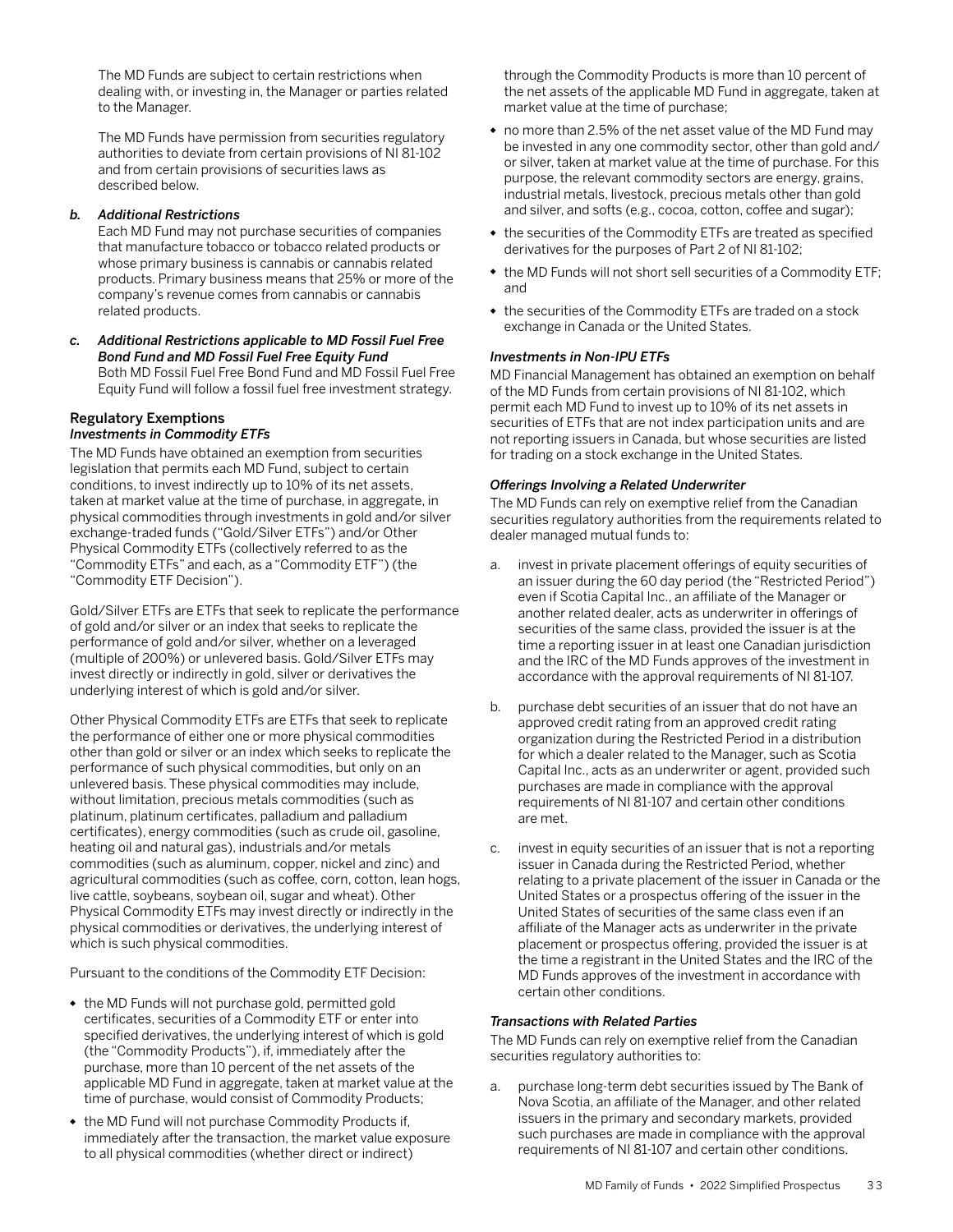<span id="page-35-0"></span>b. purchase exchange and non-exchange traded debt securities from, or sell to, the account of an affiliate or associate of the Manager, such as Scotia Capital Inc., that is a principal dealer in the Canadian debt securities market, provided such trades are made in compliance with the approval requirements of NI 81-107 and certain other conditions.

### Change of Auditor

The Manager relied on the approval of the IRC to proceed with a change of auditor of the MD Funds from PricewaterhouseCoopers LLP to KPMG LLP effective April 1, 2022.

### DESCRIPTIONS OF SECURITIES OFFERED BY THE MUTUAL FUNDS

### General

Each MD Fund, other than MD Growth Investments Limited, is an unincorporated mutual fund trust created under the laws of the Province of Ontario and governed by declarations of trust.

The MD Funds offer the following series of securities:

- MD Precision Canadian Balanced Growth Fund: Series A, Series I, Series F and Series D units
- MD Bond Fund: Series A, Series I, Series F and Series D units
- MD Short-Term Bond Fund: Series A, Series I, Series F and Series D units
- MD Precision Canadian Moderate Growth Fund: Series A, Series I, Series F and Series D units
- MD Equity Fund: Series A, Series I, Series F and Series D units
- MD Growth Investments Limited: Series A, Series I, Series F and Series D shares
- MD Dividend Growth Fund: Series A, Series I, Series F and Series D units
- MD International Growth Fund: Series A, Series I, Series F and Series D units
- MD International Value Fund: Series A, Series I, Series F and Series D units
- MD Money Fund: Series A units and Series D units
- MD Canadian Equity Fund: Series A, Series I, Series F and Series D units
- MD American Growth Fund: Series A, Series I, Series F and Series D units
- MD American Value Fund: Series A, Series I, Series F and Series D units
- MD Strategic Yield Fund: Series A, Series I, Series F and Series D units
- MD Strategic Opportunities Fund: Series A, Series I, Series F and Series D units
- MD Fossil Fuel Free Bond Fund: Series A, Series I, Series F and Series D units
- MD Fossil Fuel Free Equity Fund: Series A, Series I, Series F and Series D units
- MD Precision Conservative Portfolio: Series A units, Series F and Series D units
- MD Precision Balanced Income Portfolio: Series A units, Series F and Series D units
- MD Precision Moderate Balanced Portfolio: Series A units, Series F and Series D units
- MD Precision Moderate Growth Portfolio: Series A units, Series F and Series D units
- MD Precision Balanced Growth Portfolio: Series A units, Series F and Series D units
- MD Precision Maximum Growth Portfolio: Series A units, Series F and Series D units
- MDPIM Canadian Equity Pool: Series A units
- MDPIM US Equity Pool: Series A units

Series A units of the MDPIM Canadian Equity Pool and MDPIM US Equity Pool are available to existing clients only. Offers for sale to new subscribers are prohibited. MDPIM Canadian Equity Pool and MDPIM US Equity Pool also offer units designated as Private Trust Series units through a separate simplified prospectus. Such units are available to Qualified Investors who are either clients of MD Private Trust Company or managed account clients of MD Private Investment Counsel, a division of MD Financial Management.

MD Money Fund, MD Precision Conservative Portfolio, MD Precision Balanced Income Portfolio, MD Precision Moderate Balanced Portfolio, MD Precision Moderate Growth Portfolio, MD Precision Balanced Growth Portfolio and MD Precision Maximum Growth Portfolio also offer Series F2 units, which are not offered through a simplified prospectus. Such units are only be available to managed account clients of MD Management through MD ExO Direct.

Each of the series of units for the MD Funds and MDPIM Pools has fees and expenses separate and apart from each other within each respective fund. Units designated as Series A, I, F or D securities of the MD Funds are available to Qualified Investors.

See "Purchases" for more details on the different series of securities available.

The direct beneficiaries of the MD Funds are the registered owners of the Series A, I, F or D securities of all of the MD Funds, or, in the case of MDPIM Canadian Equity Pool and MDPIM US Equity Pool, the registered owners of the Series A units and Private Trust Series units (the "Securities"). The securityholders of each MD Fund are the registered owners of Securities, which includes the trustees of tax deferred income plans which own Securities. Securities of an MD Fund are redeemable and transferable among qualified securityholders on the records of such Fund. In addition, the securityholders of any of the series of securities issued by the MD Funds including MDPIM Canadian Equity Pool and MDPIM US Equity Pool, may redesignate such securities as securities of the other series of the same MD Fund upon meeting applicable eligibility requirements described below. The aggregate number of securities of an MD Fund which may be outstanding is unlimited. Securities of an MD Fund are issued as fully paid and non-assessable.

Other than with respect to distributions between series of Securities of the same MD Fund, no Security of an MD Fund has preference or priority over any other security. If assets of the MD Funds, including the MDPIM Canadian Equity Pool and MDPIM US Equity Pool, are distributed for the purposes of winding up its affairs, or for terminating a particular series of units, as the case may be, each registered holder of each series of units ranks equally with each other holder of the same series of units in that series' share of the assets of that MD Fund, after all of the MD Fund's liabilities allocated to each series, or the particular series being wound up, have been paid (See "Redemptions"). No registered or beneficial holder of Securities of the MD Funds shall have or shall be deemed to have individual ownership in any asset of such MD Fund.

### Voting Rights

The Declarations of Trust governing each MD Fund that is structured as a trust, and/or applicable securities legislation gives the securityholders the right to approve at a meeting of securityholders, or securityholders of a particular series of units, as the case may be, called for that purpose, and by a majority of the votes cast at such meeting, the following changes: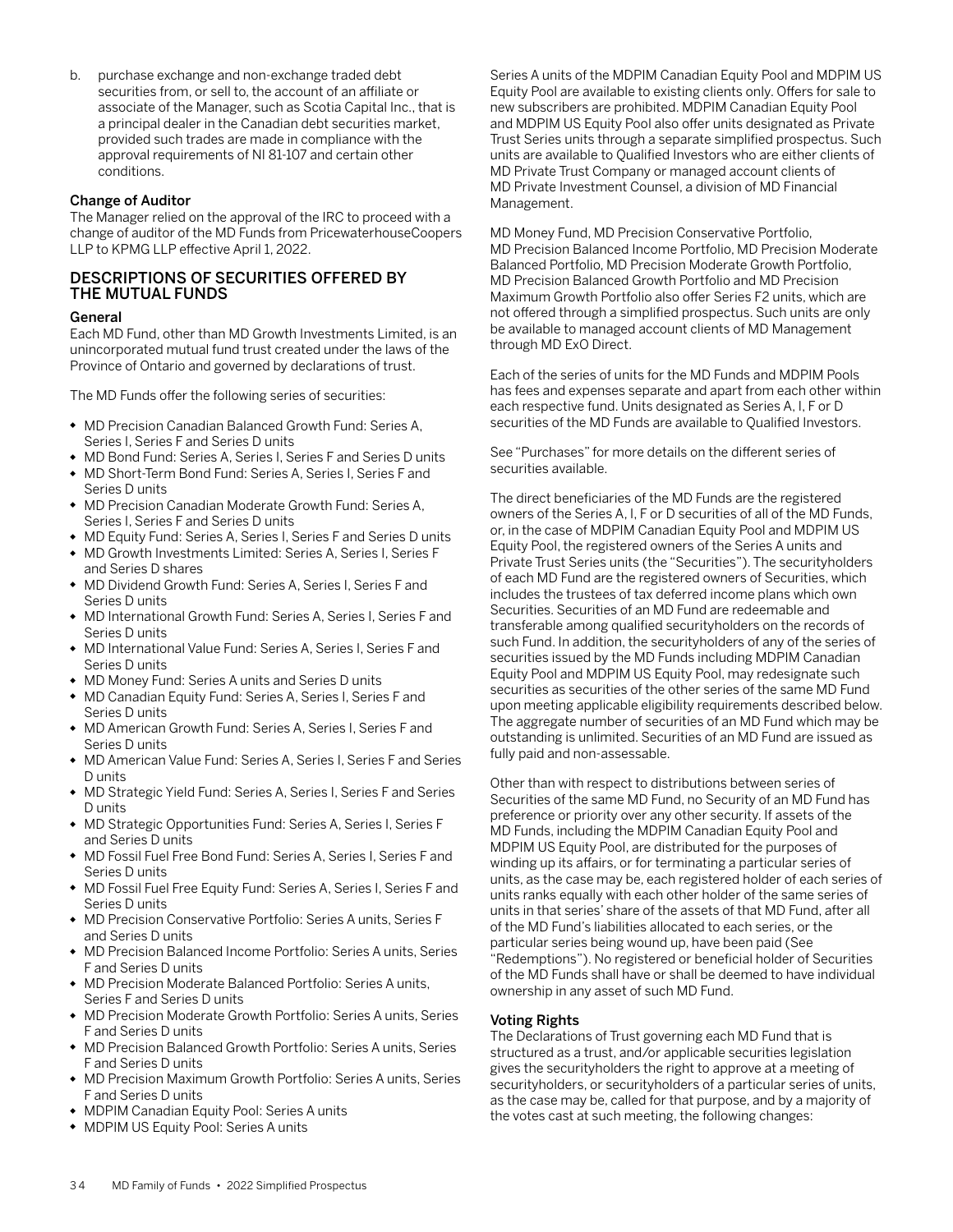- a. a change in the fundamental investment objectives of an MD Fund;
- b. a change in the Manager (other than to an associate or affiliate of the Manager);
- c. any decrease in the frequency of calculating the net asset value of an MD Fund;
- d. a material re-organization of the MD Fund; or
- e. any other matter which is required by the declaration of trust or by applicable securities legislation or by any agreement to be submitted to a vote of the securityholders of an MD Fund.

In addition to the foregoing, any change in the Manager of an MD Fund (other than to an affiliate of the present Manager) requires the prior approval of the Canadian Securities Administrators.

At all meetings of the securityholders of an MD Fund, each securityholder shall be entitled to one vote in respect of each whole security held. Except as hereinbefore provided, securityholders of an MD Fund shall not be entitled to vote on any matter relating to such MD Fund.

Under NI 81-107, the MD Funds have the ability to make the following changes with the approval of the IRC, without obtaining securityholder approval (subject to compliance with corporate law, in the case of MD Growth Investments Limited):

- a. change the auditor of the MD Fund, provided that the IRC has approved the change and securityholders are sent a written notice at least 60 days prior to the change; and
- b. undertake a reorganization of the MD Fund with, or transfer its assets to another mutual fund managed by the MD Fund's manager or its affiliate, provided that the IRC has approved the transaction, securityholders are sent a written notice at least 60 days prior to the change and certain other conditions are met.

## Fractional Securities

Each MD Fund may issue fractions of Securities (rounded down to the nearest thousandth of a Security) which shall not, except to the extent that they may represent in the aggregate one or more whole Securities, entitle the holders thereof to notice of or to attend or to vote at meetings of securityholders. Subject to the foregoing, such fractional Securities of an MD Fund shall have attached thereto the rights, restrictions, conditions and limitations attaching to whole Securities in the proportion that they bear to a whole security.

#### Distribution by Series A, Series I, Series F and Series D Securities of Income and Capital Gains

Each of the MD Funds, other than MD Growth Investments Limited, distributes its net income periodically and its net realized capital gains generally after December 15 annually. Each MD Fund, other than MD Growth Investments Limited, will distribute sufficient of its net income and net realized capital gains to ensure that the MD Fund will not be liable for tax under Part I of the Act.

MD Precision Canadian Balanced Growth Fund, MD Bond Fund, MD Short-Term Bond Fund, MD Precision Canadian Moderate Growth Fund, MD Dividend Growth Fund and MD Fossil Fuel Free Bond Fund generally distribute income on a monthly basis. Income earned by MD Equity Fund, MD Canadian Equity Fund, MD American Growth Fund, MD American Value Fund,

MD International Growth Fund, MD International Value Fund, MD Fossil Fuel Free Equity Fund, MDPIM Canadian Equity Pool and MDPIM US Equity Pool is generally distributed on a quarterly basis. Income earned within MD Money Fund is credited to securityholders on each Valuation Date and distributed to securityholders monthly.

Each of MD Strategic Yield Fund, MD Strategic Opportunities Fund, MD Precision Conservative Portfolio, MD Precision Balanced Income Portfolio, MD Precision Moderate Balanced Portfolio, MD Precision Moderate Growth Portfolio, MD Precision Balanced Growth Portfolio and MD Precision Maximum Growth Portfolio generally distribute their income and capital gains annually after December 15 in each year, however, if circumstances warrant, MD Financial Management retains the discretion to distribute income and capital gains on a more frequent basis as it determines.

Distributions made by the MD Funds will be reinvested in additional securities of such MD Fund equal in value to the amount distributed. Securityholders may elect to receive distributions in cash (payable by cheque or electronic funds transfer) subject to a minimum payment amount established from time to time by MD Financial Management.

Information concerning distributions paid by each of the MD Funds is contained in the financial statements of each such MD Fund.

## Information and Reports

Each securityholder of an MD Fund has the right to obtain a copy of the declarations of trust or Letters Patent (as the case may be) governing such MD Fund and shall have the right to inspect and, on payment of the reasonable charges, to procure a list of the securityholders for purposes connected with such MD Fund.

MD Financial Management will annually provide the securityholders of each MD Fund with the information required to be provided by a reporting issuer under the *Securities Act* (Ontario) and other jurisdictions. This information will include (except in the case of MD Fund securities held in registered tax plans) statements necessary to enable you to complete your income tax return for the preceding year.

Audited comparative financial statements as well as the most recently filed annual management report of fund performance will be provided, upon request, to securityholders of the MD Funds within 90 days after the end of the financial year reported on, or such other time as required by securities laws. Also, unaudited semi-annual financial statements will be provided, upon request, to securityholders of the MD Funds within 60 days after the end of the six-month period reported on, or such other time as required by securities laws.

## Amendments to Declaration of Trust

The declaration of trust governing an MD Fund may be amended or altered from time to time. Certain amendments, including but not limited to changes in the fundamental investment objectives of an MD Fund, require approval by a majority of the votes cast at a meeting of the securityholders of an MD Fund called for such purpose, as well as the approval of MD Financial Management. MD Financial Management may, without the approval of or notice to the securityholders, make amendments to the declaration of trust governing each MD Fund for the purpose of:

a. ensuring continued compliance with applicable laws, regulations and requirements of any governmental authorities having jurisdiction over the MD Fund or its status under the Act as a "unit trust" under Section 108(2)(a) or a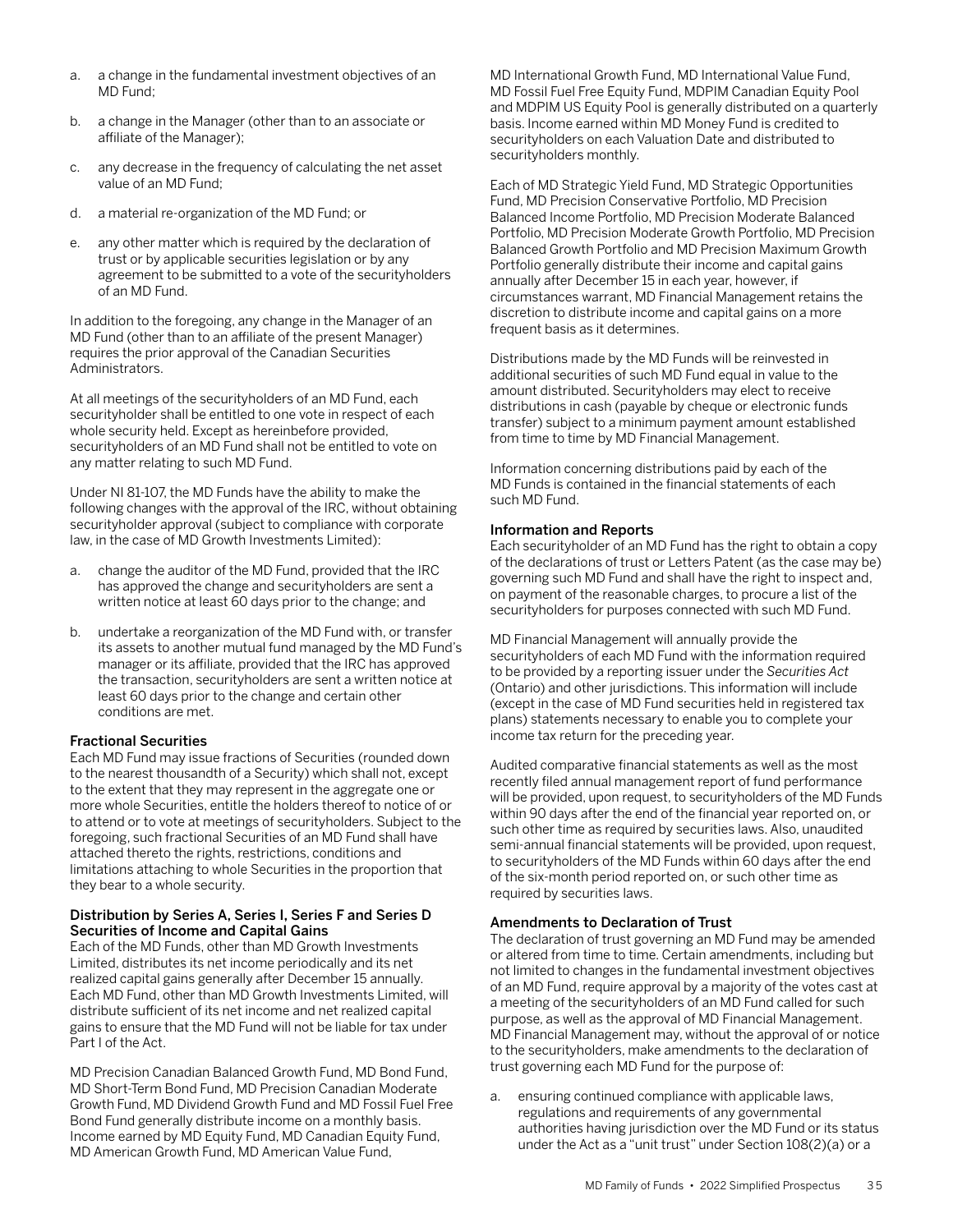"mutual fund trust" under Section 132(6) thereof or applicable provincial legislation;

- b. providing added protection for the registered or beneficial owners of Securities;
- c. removing conflicts or inconsistencies between the declaration of trust and any applicable law or regulation if in the opinion of MD Financial Management, such amendments are not prejudicial to the interests of the registered or beneficial owners of Securities; or
- d. making such changes or corrections to the declaration of trust which legal counsel for the MD Fund advise are necessary or desirable.

MD Financial Management may make any other amendment to the declaration of trust governing an MD Fund provided that any such amendment shall take effect on a Valuation Date after not less than 60 days' notice of such amendment has been given by ordinary mail to each securityholder of record of the MD Fund at the time of the giving of such notice.

## Term

Each MD Fund will continue until terminated in accordance with the terms of the declaration of trust governing such MD Fund.

## MD GROWTH INVESTMENTS LIMITED AND DESCRIPTION OF SECURITIES

## General

MD Growth Investments Limited is a mutual fund corporation incorporated pursuant to the laws of the Province of Ontario. MD Growth Investments Limited is authorized to issue an unlimited number of Class A Shares in series, of which Series A Series S, Series I, Series F and Series D have been designated. The authorized capital of MD Growth Investments Limited also consists of 2,656 Common Shares. Effective September 27, 2018, the authorized capital of MD Growth Investments Limited was increased by the creation of an unlimited number of Voting Common Shares. Series A, Series I, Series F and Series D shares are currently available for purchase. Shares may only be issued by MD Growth Investments Limited as fully paid and nonassessable, so that shareholders will not be liable to further calls or assessments with respect to shares purchased. Holders of mutual fund securities of MD Growth Investments Limited are included in the term "securityholders" for the purposes of this simplified prospectus.

The Class A Shares and the Common Shares rank equally with respect to all payments to securityholders of MD Growth Investments Limited by way of dividend. The holders of Voting Common Shares are not entitled to receive dividends. If the assets of MD Growth Investments Limited are distributed among its securityholders for the purpose of winding up its affairs, holders of Class A Shares are entitled to receive the amount paid up on the Class A Shares held by them in priority to the repayment of the amount paid up on the Common Shares to the holders thereof, and thereafter the holders of the Class A Shares and holders of Common Shares rank equally with respect to all further distributions. Securityholders are not entitled to any pre-emptive right or any right to convert securities into any other security of MD Growth Investments Limited. A holder of one or more Class A Shares may require MD Growth Investments Limited to purchase securities for cancellation as described in "Redemption of Securities".

## Voting Rights

Holders of Class A Shares are not entitled as such to receive notice of or to attend any meetings of shareholders of MD Growth Investments Limited and are not entitled to vote at any such meeting. Holders of Class A Shares are, however, entitled to receive notice of meetings of securityholders called for the purpose of authorizing the dissolution of the MD Fund or the sale of the undertaking of the MD Fund or a substantial part thereof and any modification to the rights and provisions attaching to the Class A Shares must be approved by at least two-thirds of the votes cast at a meeting of the securityholders duly called for that purpose. Holders of Common Shares and Voting Common Shares are entitled to receive notice of, attend and vote at meetings of the shareholders of MD Growth Investments Limited except those meetings where only holders of a specified class or particular series of shares are entitled to vote. In addition, MD Financial Management will convene a meeting of securityholders to consider and approve, by a majority of the votes cast at such meeting, those changes required to be approved by securityholders under applicable securities legislation as described under "Descriptions of the Securities Offered by the MD Funds Voting Rights". At all meetings of securityholders, each shareholder shall be entitled to one vote in respect of each Share held.

## Dividend Distributions

The payment of dividends to securityholders is secondary to the primary objective of MD Growth Investments Limited of providing capital growth. The present policy of this MD Fund is to pay dividends only where necessary to entitle this MD Fund to refunds of income taxes payable by this MD Fund to the extent possible. Securityholders are not required to reinvest the proceeds of dividends in Securities of this MD Fund or to re-invest in the Securities of another MD Fund, however, such dividends are automatically reinvested in additional Securities unless a securityholder requests in writing that such amount be paid in cash or re-invested in another MD Fund. Dividend reinvestments are made at the net asset value per security on the Valuation Date following the date of payment of such dividend. Information concerning dividends paid by MD Growth Investments Limited is contained in the financial statements of MD Growth Investments Limited.

## NAME, FORMATION AND HISTORY OF THE MD FUNDS

MD Financial Management Inc. is the manager and trustee of each of the MD Funds that are organized as trusts. MD Precision Canadian Balanced Growth Fund, MD Bond Fund, MD Short-Term Bond Fund, MD Precision Canadian Moderate Growth Fund, MD Equity Fund, MD Money Fund, MD Canadian Equity Fund, MD American Growth Fund, MD American Value Fund, MD International Growth Fund, MD Dividend Growth Fund, MD International Value Fund, MD Strategic Yield Fund, MD Strategic Opportunities Fund, MD Precision Conservative Portfolio, MD Precision Balanced Income Portfolio, MD Precision Moderate Balanced Portfolio, MD Precision Moderate Growth Portfolio, MD Precision Balanced Growth Portfolio, MD Fossil Fuel Free Bond Fund, MD Fossil Fuel Free Equity Fund and MD Precision Maximum Growth Portfolio were formed under various declarations of trust, but are now governed by an amended and restated master declaration of trust dated June 27, 2007, as further amended on September 14, 2007, September 21, 2007, October 17, 2007, October 26, 2009, January 6, 2019, October 25, 2010, March 27, 2012, June 9, 2012, January 30, 2014, June 21, 2014, December 15, 2014, May 11, 2016, May 10, 2017, March 19, 2018, January 2, 2019 and June 17, 2019, as may be further amended from time to time (the "MD Declaration of Trust"). MDPIM Canadian Equity Pool and MDPIM US Equity Pool were formed and are governed by an amended and restated master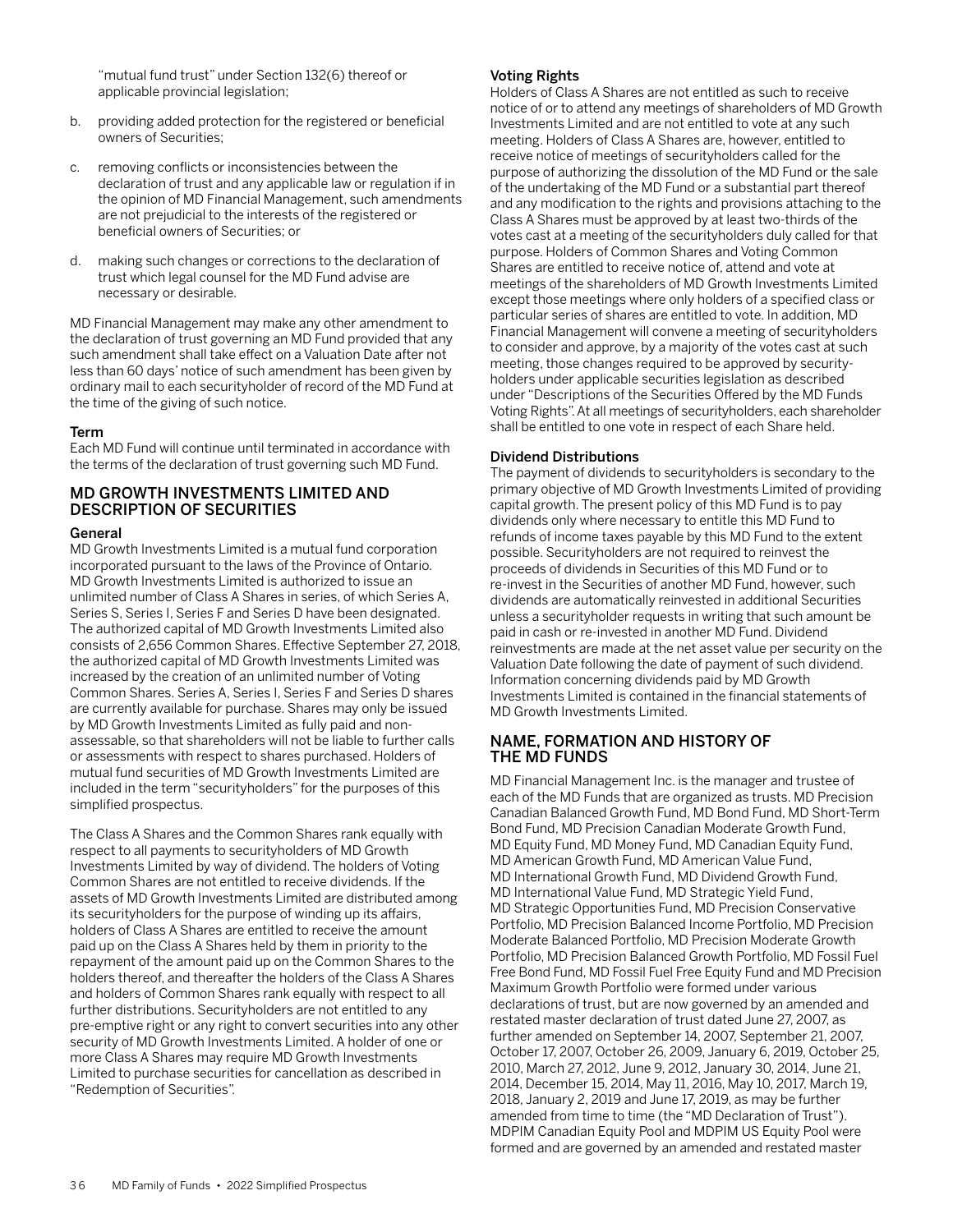declaration of trust dated December 28, 2000, as amended on February 27, 2001, October 30, 2002, and on December 12, 2002, October 25, 2010, June 21, 2014, January 13, 2015 and May 10, 2017, as may be further amended from time to time (the "MDPIM Declaration of Trust" and together with the MD Declaration of Trust, the "Declarations of Trust").

Effective June 21, 2014, the Declarations of Trust were amended to provide for fund distributions to occur on deemed taxation year ends of the MD Funds. Effective December 15, 2014, the Declarations of Trusts were amended to permit MD Financial Management Inc., in its sole discretion to treat all or a portion of redemption proceeds of an MD Fund on any redeemed Units during the fiscal year, as a distribution of realized capital gains.

Effective October 3, 2018, The Bank of Nova Scotia completed the acquisition of the Manager and all its subsidiaries, resulting in a change of control of the Manager.

Effective January 1, 2022, the Manager appointed the Multi-Asset Management Team within 1832 Asset Management L.P. as the portfolio manager of each MD Fund, resulting in a change of portfolio manager.

MD Growth Investments Limited is a mutual fund corporation incorporated pursuant to the laws of the Province of Ontario by letters patent dated July 18, 1969, as amended on July 26, 1994, September 28, 2007 to re-designate class A shares to Series A shares, October 30, 2009 to create Series I shares, March 16, 2015, May 16, 2018 to create Series D shares, May 31, 2018 to create Series F shares and September 27, 2018 to create Voting Common Shares.

Each MD Fund may use, or be referred to by, the English or French form of its name or by both forms.

The French name, any name changes in the last 10 years, and any major events affecting one MD Fund only in the last 10 years are described in the MD Fund's profile.

Each of the MD Funds are governed by the laws of the Province of Ontario. The principal office of the MD Funds and MD Financial Management is located at 1870 Alta Vista Drive, Ottawa, Ontario, K1G 6R7.

## EXPLANATORY INFORMATION

This part of the simplified prospectus provides specific information about each MD Fund, including the MD Fund's investment objectives and strategies and management fees.

The following explanations are provided to help you more easily understand the specific information about each of the MD Funds.

## **Derivatives**

A derivative is a contract between two parties the value of which is based on, or derived from an underlying asset such as a stock or currency. It is not a direct investment in the underlying asset itself. For more information on derivatives and their associated risks see "Specific Investment Risks" at page 28 in this prospectus. Some examples of derivatives are: options, futures contracts, forward contracts, and swap contracts. Options are instruments that grant owners the right, but not the obligation, to buy or sell an asset or commodity at a fixed price, either on a fixed date or up until a specific date. Futures and forward contracts represent an agreement to buy or sell an asset or commodity at a fixed price on a future date. Swap contracts are agreements between parties to exchange the returns on assets over a fixed period of time.

#### **Distributions**

These are payments of the earnings of a mutual fund to the MD Fund's securityholders. An MD Fund's earnings can be income from interest, derivatives and dividends, or capital gains from the sale of securities. Distributions are usually reinvested in additional securities in the MD Fund, unless you elect to receive your distribution in cash. Generally, you must pay income tax on them whether you are paid in cash or the distributions are reinvested in additional securities, unless you hold the securities in an RRSP, RRIF, DPSP, RESP, RDSP or TFSA.

#### ESG Considerations

The Portfolio Manager incorporates ESG factors into the investment process when making investment decisions for and monitoring the sub-advisers of certain MD Funds that indicate in their investment strategies that they consider ESG factors. ESG factors are taken into consideration when assessing the risk/reward merits of investments. All of the ESG factors listed below are considered for such MD Funds.

Environmental factors refer to issues impacting the natural environment, including climate change (a company's regulations on, or vulnerability or exposure to climate change, which is a long-term shift in temperature and weather pattern), greenhouse gas emissions, resource depletion and water scarcity, waste and pollution, biodiversity and deforestation. Social factors refer to issues centered around people and can include working conditions (including slavery and child labour), local communities (including indigenous communities), conflict (a company's exposure to broader geopolitical risk), health and safety (workplace safety and workplace safety standards in the industries and regions in which companies operate), employee relations, and diversity and inclusion (ability to ensure organization is comprised of diverse individuals where employees feel included). Governance factors refer to issues regarding how companies are managed and governed, including executive pay, bribery and corruption, political lobbying and donations, board diversity and structure, and tax strategy.

Third party research data and customized criteria used by third party providers that prioritizes ESG issues that the Portfolio Manager believes to be important are used to gain a full understanding of assets under oversight, as well as the overall contribution and impact the assets have on investment portfolios' ESG risk. Following the initial quantitative process, a qualitative review of companies that scored poorly is carried out by reviewing the companies' sustainability websites for context. It is at this point that a determination is made about the actual ESG risk exposure and how it will be considered in the investment decision making process. For example, poor employee engagement surveys may lead to a poor ESG score related to labour practices (an ESG factor), but is not evidence of actual bad practices. Instances where there is evidence of significant poor ESG practices with no apparent remedial plans to correct them would be more material, and the Portfolio Manager would actively engage with sub-advisors or directly with the companies in this instance.

Investments are not generally excluded based on ESG factors alone, with the exception of investment in companies that manufacture tobacco or tobacco-related products or whose primary business is cannabis or cannabis related products. Primary business means that 25% or more of the company's revenue comes from cannabis or cannabis related products.

#### Management Expense Ratio (MER)

A common way of comparing the fees and expenses incurred by a mutual fund is the management expense ratio (MER). The MER is the ratio, expressed as a percentage, of the expenses of the mutual fund to its average net asset value, calculated in accordance with Part 15 of National Instrument 81-106 Investment Funds Continuous Disclosure.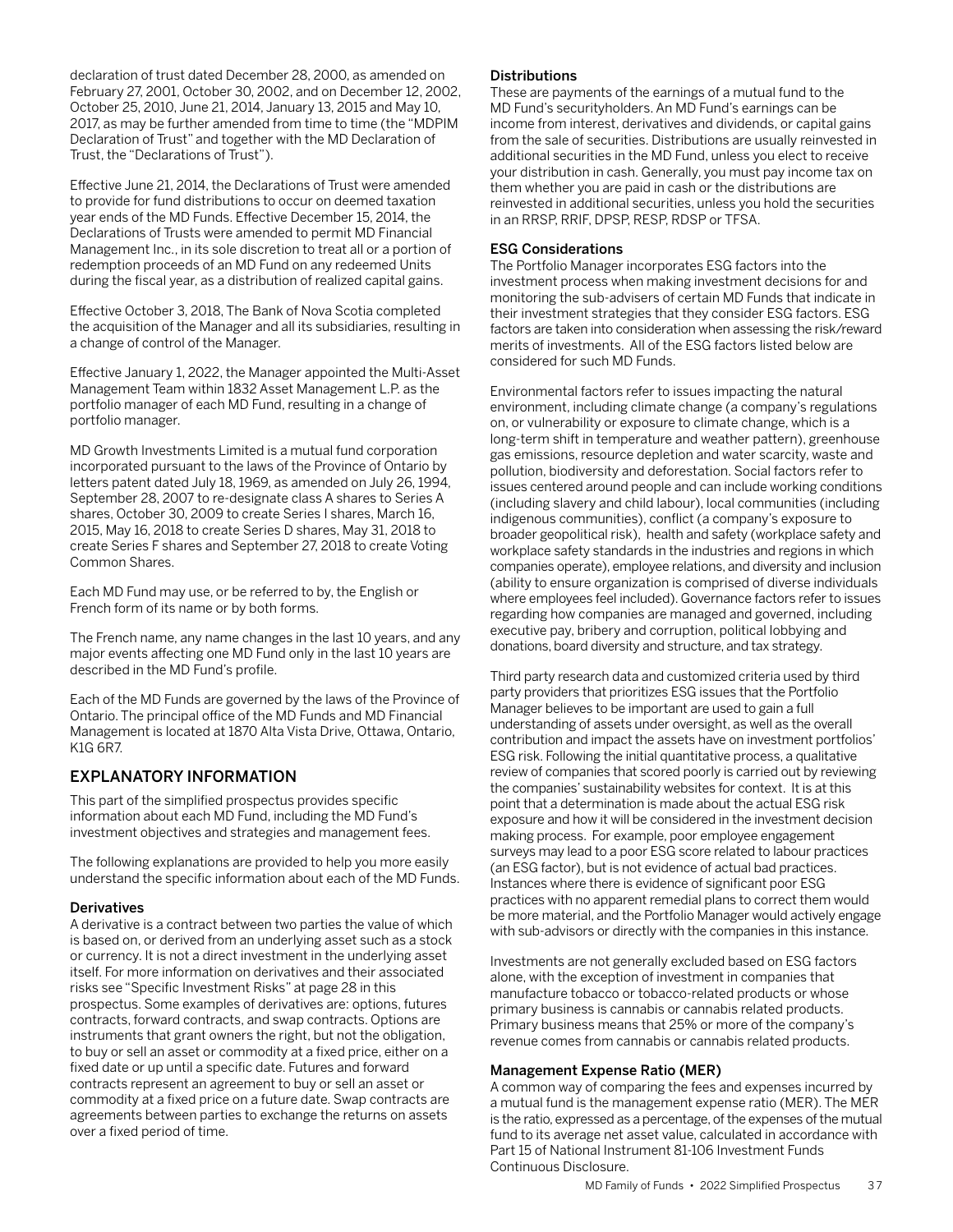#### MD Management Account

An MD Management account offers the following types of investments:

- MD Funds:
- non-MD funds;
- Guaranteed term deposits from certain Canadian financial institutions;
- Fixed-income investments such as bonds, strip bonds, treasury bills and guaranteed term deposits;
- Stocks traded on major exchanges in North America.

#### Realized Capital Gain or Loss

Generally, this is the difference between the amount you get when you redeem or sell mutual fund securities and the adjusted cost base of the securities. If the difference is positive, it is a capital gain and you have to pay tax on one half of it. If it is negative, it is a capital loss and you may be able to claim it against other capital gains.

## Redeem, Redeemable

Sell securities of a mutual fund back to the mutual fund. Mutual fund securities are redeemable at any time.

## **Securities**

Securities include stocks (also called shares or equities) which are ownership in a corporation, mutual fund trust units, rights to ownership such as options and warrants, and bonds which are loans to corporations and governments.

#### Securityholder

In this prospectus, securityholder means, an owner of units of a mutual fund trust or shares of a mutual fund corporation. In general, this is an owner of any security.

#### Securities Lending

Each of the MD Funds may engage in securities-lending transactions as permitted by the Canadian securities regulatory authorities from time to time. A securities-lending program will be serviced through the custodian and will be used in conjunction with the MD Fund's other investment strategies in a manner considered most appropriate to achieving the MD Fund's overall investment objectives, as it provides a way for the MD Fund to earn additional returns by lending portfolio securities to another person or entity (a borrower) in return for a fee. The MD Fund will also receive compensation payments from the borrower equal to all dividends paid on shares, and all interest paid on other

securities, that are the subject of any securities-lending transactions. The MD Fund will enter securities-lending transactions from time to time subject to the availability of willing and qualified borrowers. The MD Fund will hold collateral equal to not less than 102% of the value of the loaned securities and will lend no more than 50% of the net asset value of the MD Fund. There are certain risks associated with securities-lending transactions. In this regard, see "Specific Investment Risks" in Part B of this simplified prospectus.

## INVESTMENT RISK CLASSIFICATION METHODOLOGY

The investment risk level of each MD Fund is determined in accordance with the Canadian Securities Administrators standardized risk classification methodology using each MD Fund's historical volatility as measured by the 10-year standard deviation of the returns of each MD Fund. Historical volatility for any MD Fund with less than 10 years of performance history is calculated using a reference index that is expected to reasonably approximate the standard deviation of the MD Fund. Once an MD Fund has 10 years of performance history, the methodology will calculate the standard deviation of the MD Fund using the return history of the MD Fund rather than that of the reference index. In each case, the MD Funds are assigned an investment risk rating in one of the following categories: low, low to medium, medium, medium to high or high risk.

It is important to understand that other types of risk, both measurable and non-measurable, may exist. It is also important to note that an MD Fund's historical volatility may not be indicative of its future volatility.

A fund may be suitable for you as an individual component within your entire portfolio, even if the fund's risk rating is higher or lower than your personal risk tolerance level. When you choose investments, you should consider your whole portfolio, investment objectives, your time horizon, and your personal risk tolerance level.

The risk methodology used by the Manager to determine the risk level of each MD Fund is available on request, at no cost by calling toll-free 1 800 267-2332, by e-mail at MDFunds. SimplifiedProspectus@md.ca, or by writing to MD Financial Management Inc., 1870 Alta Vista Drive, Ottawa ON K1G 6R7.

The following chart describes the reference indices used for each MD Fund that has a performance history of less than 10 years.

| <b>MD FUND</b>                          | <b>REFERENCE INDEX</b>                                                                                                                                                                                                                                                                                                                                                                                                                                                                                                                                                                                                                                                                                                                                                                                                                                                                                                                                                                                                                                                                                                                                                                        |
|-----------------------------------------|-----------------------------------------------------------------------------------------------------------------------------------------------------------------------------------------------------------------------------------------------------------------------------------------------------------------------------------------------------------------------------------------------------------------------------------------------------------------------------------------------------------------------------------------------------------------------------------------------------------------------------------------------------------------------------------------------------------------------------------------------------------------------------------------------------------------------------------------------------------------------------------------------------------------------------------------------------------------------------------------------------------------------------------------------------------------------------------------------------------------------------------------------------------------------------------------------|
| MD Fossil Fuel Free<br>Equity Fund      | • MSCI World Index, which measures the aggregate common share returns of the world's largest companies                                                                                                                                                                                                                                                                                                                                                                                                                                                                                                                                                                                                                                                                                                                                                                                                                                                                                                                                                                                                                                                                                        |
| <b>MD Fossil Fuel Free</b><br>Bond Fund | • FTSE Canada Universe Bond Index, which measures the returns on Canadian bonds with greater than one<br>year to maturity                                                                                                                                                                                                                                                                                                                                                                                                                                                                                                                                                                                                                                                                                                                                                                                                                                                                                                                                                                                                                                                                     |
| MD Strategic<br>Opportunities Fund      | • 8.65% S&P Global excluding US Small Cap Index, which measures the performance of the lowest 15% of<br>float-adjusted market cap in each developed and emerging country, except the US<br>• 10.7% CRSP US Small Cap Index, which measures the performance of US small cap stocks<br>• 5.0% Russell Microcap Index, which measures the performance of US microcap stocks<br>• 1.6% Deutsche Bank DBIQ Optimum Yield Diversified Commodity Index, which measures the performance<br>of broad-based commodities contracts<br>• 1.1% Deutsche Bank DBIQ Diversified Agriculture Index, which measures the performance of agricultural<br>commodities contracts<br>• 0.8% Deutsche Bank DBIQ Optimum Yield Industrial Metals Index, which measures the performance of base<br>metals commodities contracts<br>• 2.2% Bloomberg Gold Tracker Index, which measures the performance of Gold commodity contracts<br>• 2.0% Bloomberg Silver Sub-index, which measures the performance of Silver commodity contracts<br>• 2.7% Solactive Global Silver Miners Index, which measures the performance of the largest international<br>companies active in exploration, mining and/or refining of silver |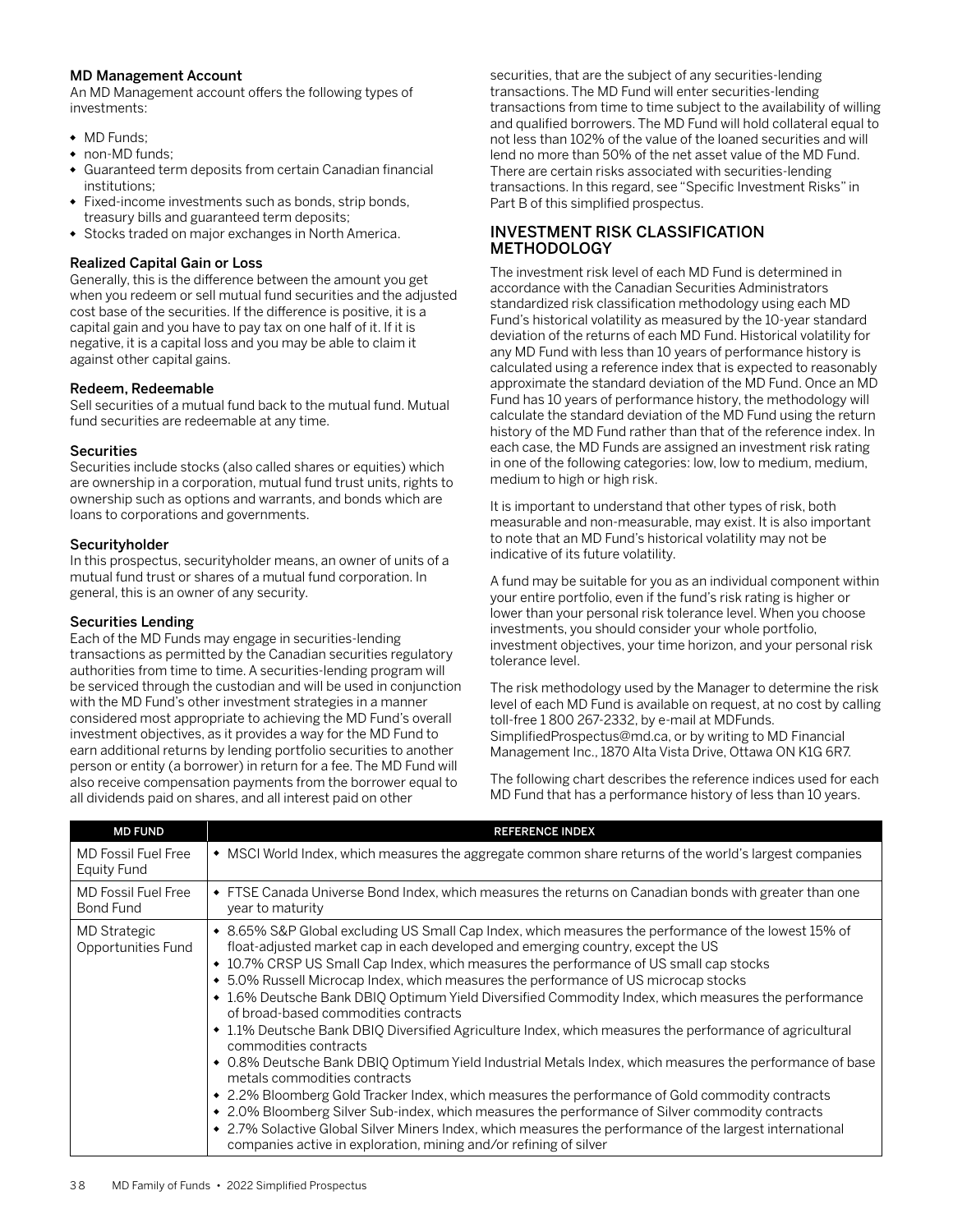| <b>MD FUND</b>                            | <b>REFERENCE INDEX</b>                                                                                                                                                                                                                                                                                  |
|-------------------------------------------|---------------------------------------------------------------------------------------------------------------------------------------------------------------------------------------------------------------------------------------------------------------------------------------------------------|
| <b>MD Strategic</b><br>Opportunities Fund | • 5.9% NYSE Arca Gold Miners Index, which measures the performance of publicly traded global companies<br>involved primarily in the mining of gold                                                                                                                                                      |
| (continued)                               | • 7.8% MSCI US REIT Index, which measures the performance of the most actively traded US real estate<br>investment trusts                                                                                                                                                                               |
|                                           | • 9.9% S&P Global Infrastructure Index, which measures the performance of global listed infrastructure stocks<br>• 1.5% S&P Global Water Index, which measures the performance of global stocks including water utilities,<br>infrastructure, equipment, instruments, and materials                     |
|                                           | • 1.2% NASDAQ OMX Global Water Index, which measures the performance of global listed companies that<br>create products designed to conserve and purify water for homes, businesses and industries                                                                                                      |
|                                           | • 2.6% NASDAQ OMX US Water Index, which measures the performance of US listed companies that create<br>products designed to conserve and purify water for homes, businesses and industries<br>• 13.1% S&P Global Natural Resources Index, which measures the performance of the largest publicly-traded |
|                                           | companies in natural resources and commodities businesses<br>• 4.8% MVIS Global Agribusiness Index, which measures the performance of the largest and most liquid                                                                                                                                       |
|                                           | companies active in the agribusiness sector<br>• 1.55% S&P Global Timber and Forestry Index, which measures the performance of global timber and                                                                                                                                                        |
|                                           | forestry stocks<br>• 6.9% MSCI World Index, which measures the performance of developed world equity markets                                                                                                                                                                                            |
|                                           | • 6.4% Dow Jones Global ex-US Select Real Estate Securities Index, which measures the performance of<br>global real estate securities, excluding the US, that serve as proxies for direct real estate investing                                                                                         |
|                                           | • 1.3% Solactive Global Lithium Index, which measures the performance of the largest and most liquid<br>companies involved in the exploration and/or mining of lithium or the production of lithium batteries                                                                                           |
|                                           | • 1.3% ISE Water Index, which measures the performance of companies engaged in water distribution, walter<br>filtration, flow technology, and other water solutions                                                                                                                                     |
|                                           | • 1.0% FTSE Canada 91 Day T-Bill Index, which measures the performance of Canadian short-term money<br>market rates                                                                                                                                                                                     |
| MD Strategic Yield<br>Fund                | • 8.5% JP Morgan EMBI Global Core Index, which measures the returns of emerging market corporate high<br>yield bonds                                                                                                                                                                                    |
|                                           | • 7.7% Bloomberg Barclays High Yield Index, which measures the returns of the liquid component of the<br>USD-denominated, high yield, fixed-rate corporate bond market                                                                                                                                  |
|                                           | • 12.2% Bloomberg Barclays US Treasury Inflation-Linked Bond Index, which measures the performance of<br>the US Treasury Inflation Protected Securities (TIPS) market                                                                                                                                   |
|                                           | • 12.2% Bloomberg Barclays US Aggregate Bond Index, which measures the returns of the investment grade,<br>US dollar-denominated, fixed-rate taxable bond market                                                                                                                                        |
|                                           | • 3.3% S&P Preferred Stock Total Return Index, which measures the performance of US preferred stocks<br>• 7.2% S&P/LSTA U.S. Leveraged Loan 100 Index, which measures the performance of the largest facilities in<br>the US leveraged loan market                                                      |
|                                           | • 10.0% Bloomberg Barclays US MBS Index, which measures the performance of US mortgaged backed<br>securities                                                                                                                                                                                            |
|                                           | • 5.5% Bloomberg Barclays U.S. Convertibles Liquid Bond Index, which measures the returns of US<br>convertible bonds                                                                                                                                                                                    |
|                                           | • 9.9% Bloomberg Barclays GLA x USD Float Adj RIC Capped Index, which measures the returns of the<br>investment grade international bonds                                                                                                                                                               |
|                                           | • 5.0% Bloomberg Barclays Global Treasury Index, which measures the returns of fixed-rate, local currency<br>government debt of investment grade countries, including both developed and emerging markets                                                                                               |
|                                           | • 1.7% FTSE International Inflation-Linked Securities Select Index, which measures the performance of<br>international inflations linked securities                                                                                                                                                     |
|                                           | • 1.0% FTSE Canada 91 Day T-Bill Index, which measures the performance of Canadian short-term money<br>market rates                                                                                                                                                                                     |
|                                           | • 0.4% ICE BofAML Global ex-US Issuers High Yield Constrained Index, which measures the returns of<br>international corporate high yield bonds                                                                                                                                                          |
|                                           | + 4.8% Bloomberg Barclays EM Local Currency Government Index, which measures the performance of local<br>currency emerging markets government debt                                                                                                                                                      |
|                                           | • 6.0% Bloomberg Barclays US FRN < 5 yrs Index, which tracks the performance of US floating-rate notes<br>with a maturity of less than 5 years                                                                                                                                                          |
|                                           | • 3.1% ICE BofAML US Corporate Index, which tracks the performance of US dollar denominated investment<br>grade corporate debt<br>• 0.6% Wells Fargo Hybrid and Preferred Securities Floating and Variable Rate Index, which measures the                                                               |
|                                           | performance of preferred and hybrid securities with a floating or variable rate<br>• 0.9% Bloomberg Barclays USD EMG Govt RIC Capped Index, which measures the returns of US dollar-                                                                                                                    |
|                                           | denominated government bonds from emerging markets<br>• 50.0% USDCAD 1 Month FX Forward Rate Index, which measures the 1-month USD/CAD forward rate at UK                                                                                                                                               |
|                                           | closing                                                                                                                                                                                                                                                                                                 |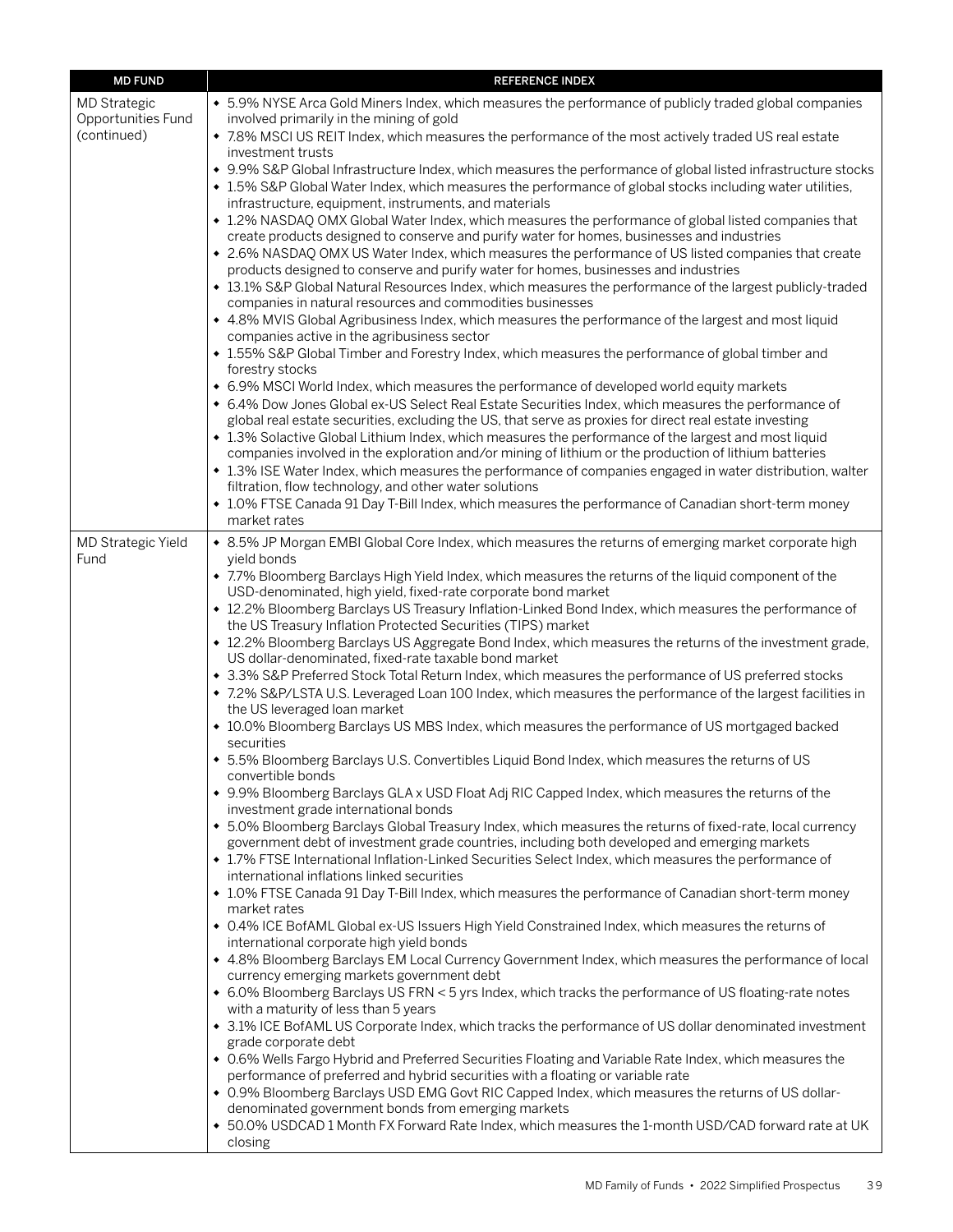# MD Precision Canadian Balanced Growth Fund

# FUND DETAILS

Type of Fund Canadian Equity Balanced

## Start Date of Fund

September 15, 1992 – Series A units

October 12, 2017 – Series I units

October 6, 2017 – Series F units

June 25, 2018 – Series D units

#### Portfolio Manager

Multi-Asset Management Team within 1832 Asset Management L.P. of Toronto, Ontario.

#### Sub-Advisers

Hillsdale Investment Management Inc. of Toronto, Ontario

Jarislowsky, Fraser Limited of Montréal, Québec

Manulife Investment Management Limited of Toronto, Ontario, Manulife Investment Management (US) LLC of Boston, Massachusetts, USA, and Manulife Investment Management (Hong Kong) Limited of Causeway Bay, Hong Kong

1832 Asset Management L.P. of Toronto, Ontario

Triasima Portfolio Management Inc. of Montréal, Québec

Walter Scott & Partners Limited of Edinburgh, Scotland

#### Securities offered

Mutual Fund Units - Series A, Series I, Series F and Series D

#### Eligibility for Registered Tax Plans

Qualified investment for RRSPs, RRIFs, DPSPs, RDSPs, TFSAs and RESPs.

#### Management Fee

Series A – 1.24%

Series I – For institutional investors, the management fee is negotiated with and is paid by the unitholder directly to the Manager. Institutional investors must enter into an Institutional Investment agreement with the Manager. The maximum fee is 1.24%. For managed account clients, the management fee is 0% – however managed account clients pay a separate scaled managed account fee based on assets under management to MD Private Investment Counsel, a division of MD Financial Management Inc. The maximum fee is 1.56%.

Series F – 0.29%

Series D – 0.89%

# WHAT DOES THE FUND INVEST IN?

#### Investment Objectives

The Fund's objectives are to achieve income and long-term capital growth in conjunction with capital conservation.

The Fund invests in a mixture of mid to large cap equities of Canadian and foreign companies as well as both corporate and government fixed-income securities.

Any departure from the fundamental investment objectives requires the approval of MD Financial Management and ultimate approval of the securityholders.

#### Investment Strategies

Investments are made primarily in Canadian and foreign equities, as well as fixed income investments. The Fund emphasizes equities for capital appreciation plus income generation and has exposure to fixed income investments for capital preservation and income generation.

The Fund employs an active, multiple sub-adviser approach to leverage the individual strengths of each sub-adviser. Fund assets are allocated to a combination of sub-advisers for the Fund, based on the Portfolio Manager's assessment of the sub-advisers' skill, the expected capital market environment, and the anticipated risk inherent in each sub-adviser's strategy.

Using quantitative and qualitative techniques, the Fund's Portfolio Manager and sub-advisers complete a top-down and a bottom-up analysis to produce a well-diversified portfolio that seeks to deliver excess return (compared to its benchmark) and to provide diversification (by avoiding overconcentration in any single style, sector or market trend).

The Fund may invest up to 30% of its net assets in foreign securities.

The Fund may invest up to 25% of the net assets into cash if market conditions warrant.

The Fund may not purchase securities of companies that manufacture tobacco or tobacco related products, or whose primary business is cannabis or cannabis related products.

The Fund may use derivatives, such as options, futures, forward contracts, swap contracts, and other similar instruments, in a manner considered appropriate to achieving the Fund's investment objectives. Derivatives may be used for hedging and non-hedging purposes or to provide exposure to securities, indices, or currencies without investing in them directly. Derivatives may be used to hedge against losses from changes in the prices of the Fund's investments and from exposure to foreign currencies. Derivatives may also be used to manage risk. For further details in this regard, see "Derivatives" in Part B at page 37 of this simplified prospectus.

The Fund may engage in securities-lending transactions. For further details in this regard, see "Securities Lending" in Part B at page 38 of this simplified prospectus.

The Fund may invest up to 10% of its assets in other public mutual funds that follow an alternative strategy, including precious metals funds, funds with exposure to real estate and funds that are considered to be "alternative mutual funds" under applicable laws. This may include other funds managed by the Manager.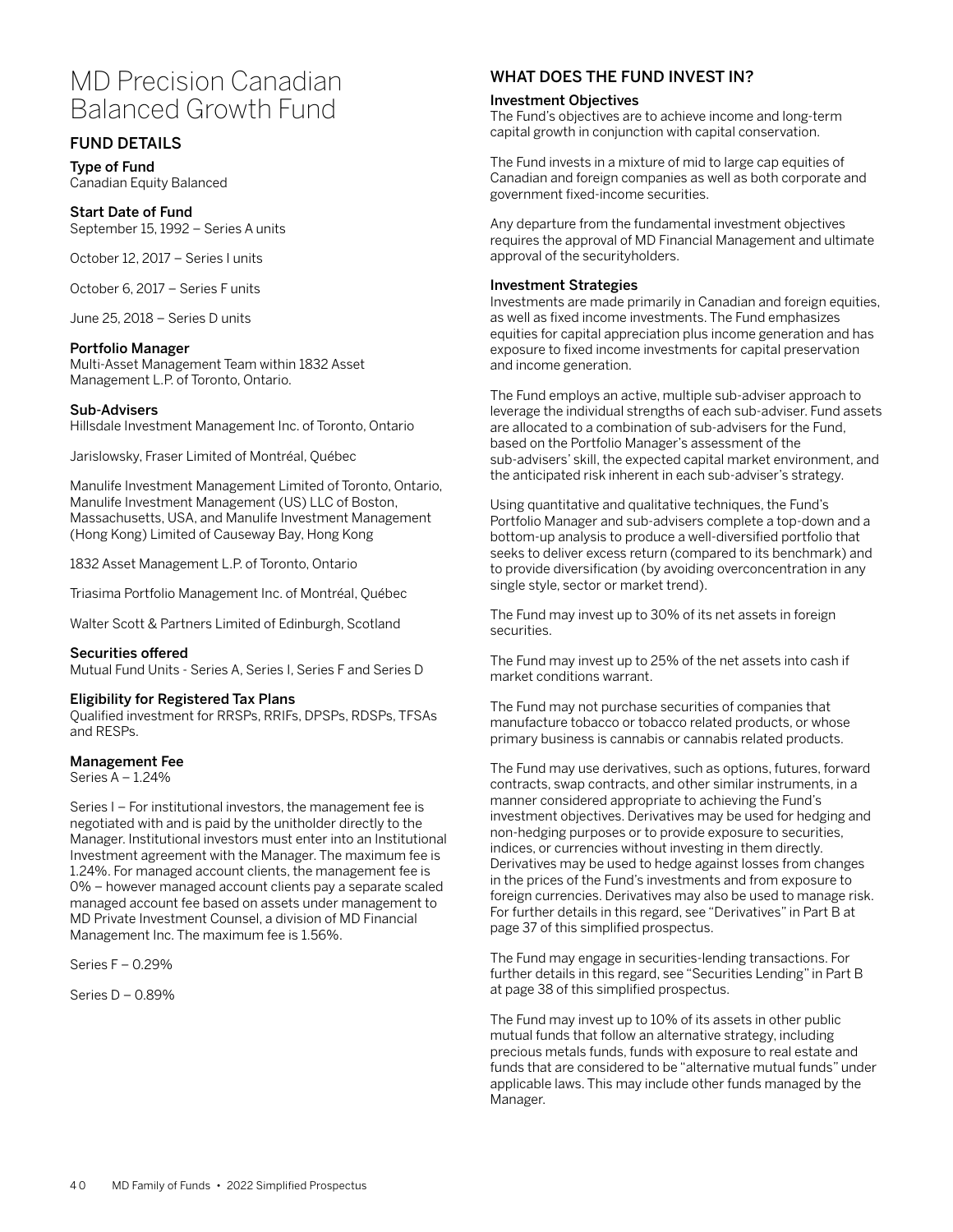ESG factors are considered when investment decisions are made for the equity portion of the assets of the Fund. For further details in this regard, see "ESG Considerations" in Part B at page 37 of this simplified prospectus.

# WHAT ARE THE RISKS OF INVESTING IN THE FUND?

The Fund is generally exposed to the following risks:

| <b>RISKS</b>                        | <b>MAIN</b><br><b>RISK</b> | SECONDARY<br><b>RISK</b> | MINIMAL<br><b>RISK</b> |
|-------------------------------------|----------------------------|--------------------------|------------------------|
| Commodities risk                    |                            |                          |                        |
| Concentration risk                  |                            |                          |                        |
| Cybersecurity risk                  |                            |                          |                        |
| Derivatives risk                    |                            |                          |                        |
| Emerging markets risk               |                            |                          |                        |
| <b>ESG factor risk</b>              |                            |                          |                        |
| Exchange-traded fund (ETF) risk     |                            | ۰                        |                        |
| Fixed income investments risk       |                            |                          |                        |
| Foreign currency risk               |                            |                          |                        |
| Foreign securities risk             |                            |                          |                        |
| Fund of funds risk                  |                            |                          |                        |
| High-yield bond risk                |                            |                          |                        |
| <b>IBOR transition risk</b>         |                            |                          |                        |
| Income trust risk                   |                            |                          |                        |
| Large capitalization companies risk |                            |                          |                        |
| Large investor risk                 |                            |                          |                        |
| Liquidity risk                      |                            |                          |                        |
| Market risk                         |                            |                          |                        |
| Securities lending risk             |                            |                          |                        |
| Series risk                         |                            |                          |                        |
| Short-selling risk                  |                            |                          |                        |
| Sovereign debt risk                 |                            |                          |                        |
| Tax risk                            |                            |                          | ۰                      |
| Underlying fund risk                |                            |                          |                        |

For the specific Fund risk-rating classification methodology used by the Manager, see the section titled "Investment Risk Classification Methodology" at page 38 of this simplified prospectus.

# DISTRIBUTION POLICY

Mutual funds earn income and capital gains. You receive these earnings through distributions. Capital gains are distributed annually after December 15 in each year. Income distributions may be made several times a year.

When any of the MD Funds makes a distribution, we automatically reinvest the distribution by issuing additional units of the MD Fund equal in value to the amount of the distribution, unless you elect to receive your distribution in cash. We will only pay cash if the distribution is at least \$15.

# NAME AND HISTORY

The name of the MD Fund was changed on March 19, 2018 from MD Balanced Fund to MD Precision Canadian Balanced Growth Fund.

The name of MD Precision Canadian Balanced Growth Fund in French is "Fonds canadien équilibré de croissance Précision MD".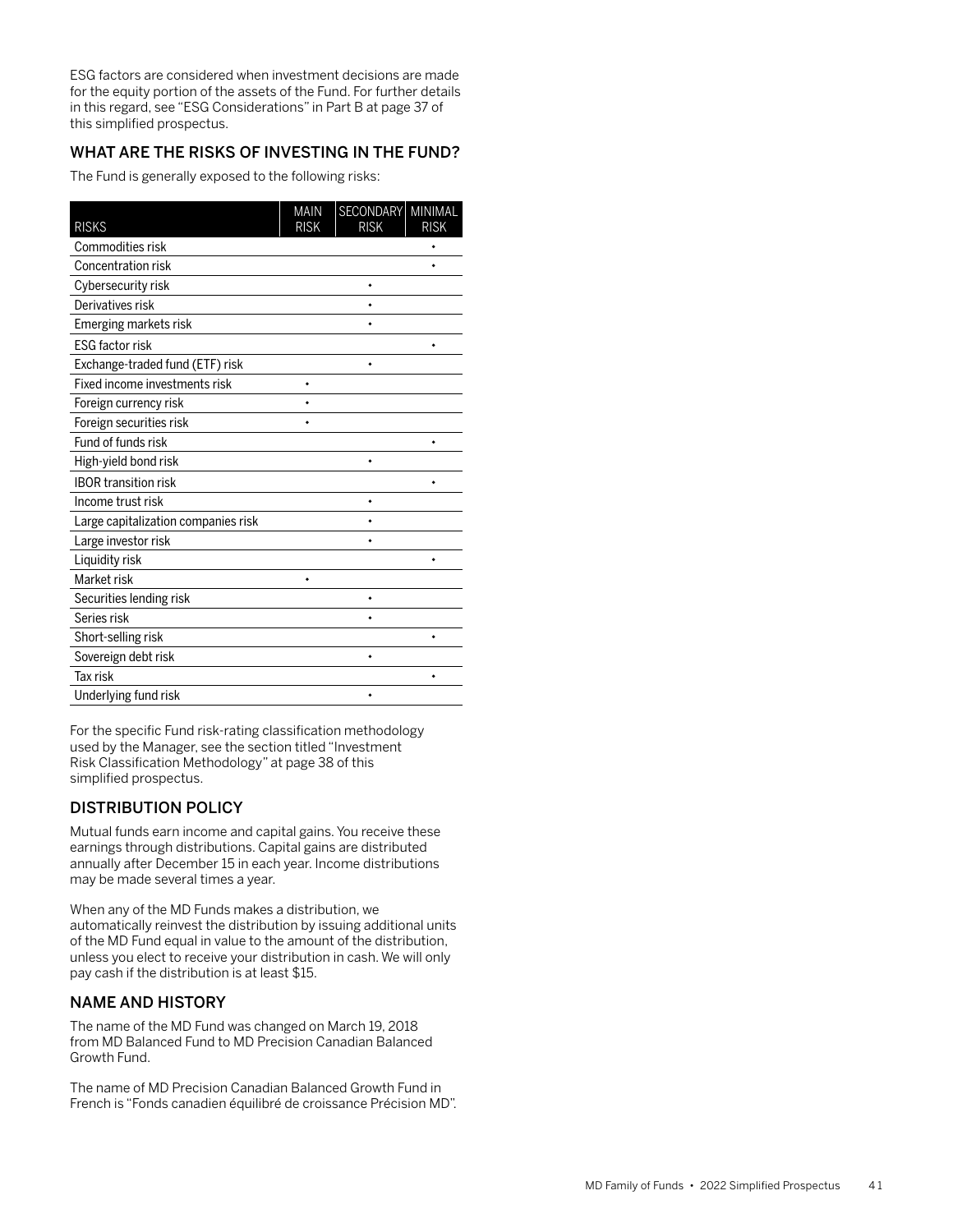# MD Bond Fund

# FUND DETAILS

Type of Fund Canadian Fixed Income Fund

Start Date of Fund July 1, 1988 – Series A units

January 15, 2010 – Series I units

October 6, 2017 – Series F units

June 25, 2018 – Series D units

#### Portfolio Manager

Multi-Asset Management Team within 1832 Asset Management L.P. of Toronto, Ontario

#### Sub-Advisers

1832 Asset Management L.P. of Toronto, Ontario

Manulife Investment Management Limited of Toronto, Ontario, Manulife Investment Management (US) LLC of Boston, Massachusetts, USA, and Manulife Investment Management (Hong Kong) Limited of Causeway Bay, Hong Kong

#### Securities offered

Mutual Fund Units – Series A, Series I, Series F and Series D

#### Eligibility for Registered Tax Plans

Qualified investment for RRSPs, RRIFs, DPSPs, RDSPs, TFSAs and RESPs.

#### Management Fee

Series A – 0.84%

Series I – For institutional investors, the management fee is negotiated with and is paid by the unitholder directly to the Manager. Institutional investors must enter into an Institutional Investment agreement with the Manager. The maximum fee is 0.84%. For managed account clients, the management fee is 0% – however managed account clients pay a separate scaled managed account fee based on assets under management to MD Private Investment Counsel, a division of MD Financial Management Inc. The maximum fee is 1.56%.

Series F – 0.04%

Series D – 0.50%

## WHAT DOES THE FUND INVEST IN?

#### Investment Objectives

The Fund's objectives are to conserve principal and produce income with capital appreciation as a secondary consideration.

The Fund invests in a variety of Government of Canada, provincial, municipal, corporate and asset-backed bonds with mid to long terms of maturity. The Fund may also invest in foreign securities.

Any departure from the fundamental investment objectives requires the approval of MD Financial Management and ultimate approval of the securityholders.

#### Investment Strategies

The Fund employs an active, multiple sub-adviser approach seeking to provide capital preservation, as well as elevated income. Using the unique strengths of each sub-adviser, the Fund seeks to deliver excess return (compared to the benchmark) via a combination of income and capital gain, as well as, diversified risk exposures. Fund assets are allocated to a combination of the sub-advisers for the Fund, based on the Portfolio Manager's assessment of the sub-advisers' skill, the expected capital market environment, and the anticipated risk inherent in each sub-adviser's strategy.

Primarily focused on Canadian investments, the Fund may invest in a wide range of fixed income securities, including, but not restricted to, high yield fixed income securities, emerging market debt, bank loans, mortgage backed securities, convertible bonds, real estate investment trusts, preferred shares and asset backed securities.

The Fund will typically not hold more than 25% of its portfolio in debt securities that are rated as non-investment grade.

The Fund will typically not hold more than 30% of its portfolio in non Canadian securities.

The Fund may invest up to 25% of the net assets into cash if market conditions warrant.

The Fund may not purchase securities of companies that manufacture tobacco or tobacco related products, or whose primary business is cannabis or cannabis related products.

The Fund may use derivatives, such as options, futures, forward contracts, swap contracts, and other similar instruments, in a manner considered appropriate to achieving the Fund's investment objectives. Derivatives may be used for hedging and non-hedging purposes or to provide exposure to securities, indices, or currencies without investing in them directly. Derivatives may be used to hedge against losses from changes in the prices of the Fund's investments and from exposure to foreign currencies. Derivatives may also be used to manage risk. For further details in this regard, see "Derivatives" in Part B at page 37 of this simplified prospectus.

The Fund may engage in securities-lending transactions. For further details in this regard, see "Securities Lending" in Part B at page 38 of this simplified prospectus.

The Fund may invest up to 10% of its assets in other public mutual funds that follow an alternative strategy, including precious metals funds, funds with exposure to real estate and funds that are considered to be "alternative mutual funds" under applicable laws. This may include other funds managed by the Manager.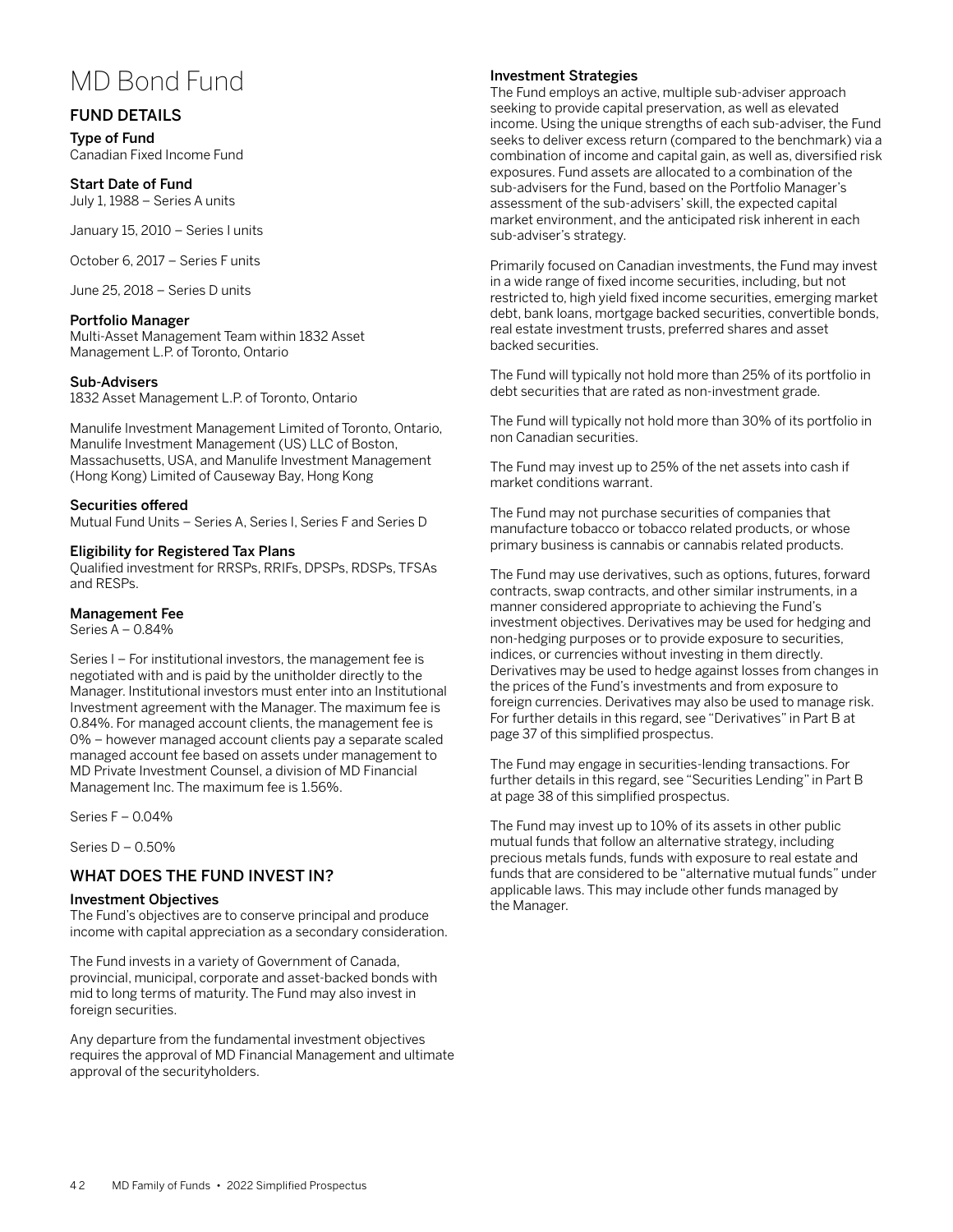The Fund is generally exposed to the following risks:

| <b>RISKS</b>                        | <b>MAIN</b><br><b>RISK</b> | SECONDARY<br><b>RISK</b> | MINIMAL<br><b>RISK</b> |
|-------------------------------------|----------------------------|--------------------------|------------------------|
| Commodities risk                    |                            |                          |                        |
| Concentration risk                  |                            |                          | ٠                      |
| Cybersecurity risk                  |                            |                          |                        |
| Derivatives risk                    |                            |                          |                        |
| Emerging markets risk               |                            |                          |                        |
| Exchange-traded fund (ETF) risk     |                            |                          |                        |
| Fixed income investments risk       |                            |                          |                        |
| Foreign currency risk               |                            | ٠                        |                        |
| Foreign securities risk             |                            |                          |                        |
| Fund of funds risk                  |                            |                          | ۰                      |
| High-yield bond risk                |                            | ۰                        |                        |
| <b>IBOR transition risk</b>         |                            |                          |                        |
| Income trust risk                   |                            |                          |                        |
| Large capitalization companies risk |                            |                          |                        |
| Large investor risk                 |                            |                          |                        |
| Liquidity risk                      |                            |                          |                        |
| Market risk                         |                            |                          |                        |
| Securities lending risk             |                            | ۰                        |                        |
| Series risk                         |                            |                          |                        |
| Short-selling risk                  |                            |                          | ٠                      |
| Sovereign debt risk                 |                            | ۰                        |                        |
| <b>Tax risk</b>                     |                            |                          | ۰                      |
| Underlying fund risk                |                            |                          |                        |

As at April 30, 2022, MD Precision Moderate Growth Portfolio, MD Precision Balanced Growth Portfolio, and MD Precision Moderate Balanced Portfolio held approximately 13.96%, 13.92% and 25.24% of the units of the Fund, respectively. Please see "Large investor risk" for a description of the risks associated with possible redemption requests by either of these investors.

For the specific Fund risk-rating classification methodology used by the Manager, see the section titled "Investment Risk Classification Methodology" at page 38 of this simplified prospectus.

# DISTRIBUTION POLICY

Mutual funds earn income and capital gains. You receive these earnngs through distributions. Capital gains are distributed annually after December 15 in each year. Income distributions may be made several times a year.

When any of the MD Funds makes a distribution, we automatically reinvest the distribution by issuing additional units of the MD Fund equal in value to the amount of the distribution, unless you elect to receive your distribution in cash. We will only pay cash if the distribution is at least \$15.

# NAME AND HISTORY

The name of MD Bond Fund in French is "Fonds d'obligations MD".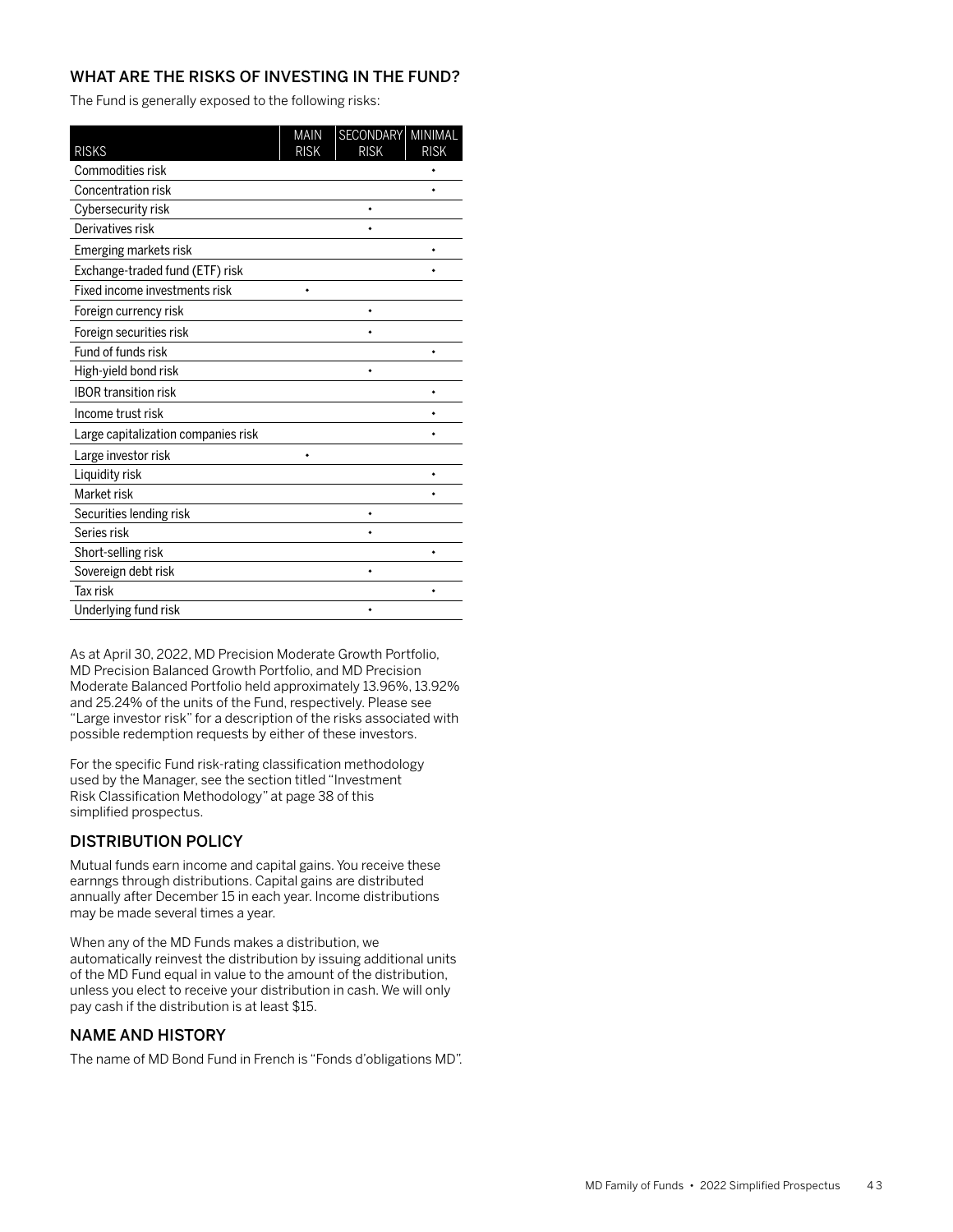# MD Short-Term Bond Fund

# FUND DETAILS

Type of Fund Canadian Fixed Income Fund

## Start Date of Fund

October 1, 1995 – Series A units

January 15, 2010 – Series I units

October 13, 2017 – Series F units

June 25, 2018 – Series D units

## Portfolio Manager

Multi-Asset Management Team within 1832 Asset Management L.P. of Toronto, Ontario

## Sub-Advisers

1832 Asset Management L.P. of Toronto, Ontario

Manulife Investment Management Limited of Toronto, Ontario, Manulife Investment Management (US) LLC of Boston, Massachusetts, USA, and Manulife Investment Management (Hong Kong) Limited of Causeway Bay, Hong Kong

## Securities offered

Mutual Fund Units – Series A, Series I, Series F and Series D

## Eligibility for Registered Tax Plans

Qualified investment for RRSPs, RRIFs, DPSPs, RDSPs, TFSAs and RESPs.

## Management Fee

Series A – 0.84%

Series I – For institutional investors, the management fee is negotiated with and is paid by the unitholder directly to the Manager. Institutional investors must enter into an Institutional Investment agreement with the Manager. The maximum fee is 0.84%. For managed account clients, the management fee is 0% – however managed account clients pay a separate scaled managed account fee based on assets under management to MD Private Investment Counsel, a division of MD Financial Management Inc. The maximum fee is 1.56%.

Series F – 0.04%

Series D – 0.45%

## WHAT DOES THE FUND INVEST IN?

#### Investment Objectives

The Fund's objectives are to conserve capital and produce income.

The Fund invests in a variety of Government of Canada, provincial or municipal government bonds, corporate bonds, bonds of government backed crown corporations, National Housing Association (NHA) mortgages, conventional residential mortgages and NHA backed mortgages. The Fund may also invest in foreign securities.

Any departure from the fundamental investment objectives requires the approval of MD Financial Management and ultimate approval of the securityholders.

## Investment Strategies

The Fund employs an active, multiple sub-adviser approach seeking to provide capital preservation, as well as elevated income. Using the unique strengths of each sub-adviser, the Fund seeks to deliver excess return (compared to the benchmark) via a combination of income and capital gain, as well as, diversified risk exposures. Fund assets are allocated to a combination of the sub-advisers for the Fund, based on the Portfolio Manager's assessment of the sub-advisers' skill, the expected capital market environment, and the anticipated risk inherent in each sub-adviser's strategy.

Primarily focused on Canadian investments, the Fund may invest in a wide range of fixed income securities including, but not restricted to, high yield fixed income securities, emerging market debt, bank loans, mortgage backed securities, convertible bonds, real estate investment trusts, preferred shares and asset backed securities.

The Fund will typically not hold more than 25% of its portfolio in debt securities that are rated as non investment grade.

The Fund will typically not hold more than 30% of its portfolio in non Canadian securities.

The sub-adviser or the Portfolio Manager may move up to 25% of the net assets of the Fund into cash if market conditions warrant.

The Fund may not purchase securities of companies that manufacture tobacco or tobacco related products, or whose primary business is cannabis or cannabis related products.

The Fund may use derivatives, such as options, futures, forward contracts, swap contracts, and other similar instruments, in a manner considered appropriate to achieving the Fund's investment objectives. Derivatives may be used for hedging and non-hedging purposes or to provide exposure to securities, indices, or currencies without investing in them directly. Derivatives may be used to hedge against losses from changes in the prices of the Fund's investments and from exposure to foreign currencies. Derivatives may also be used to manage risk. For further details in this regard, see "Derivatives" in Part B at page 37 of this simplified prospectus.

The Fund may engage in securities-lending transactions. For further details in this regard, see "Securities Lending" in Part B at page 38 of this simplified prospectus.

The Fund may invest up to 10% of its assets in other public mutual funds that follow an alternative strategy, including precious metals funds, funds with exposure to real estate and funds that are considered to be "alternative mutual funds" under applicable laws. This may include other funds managed by the Manager.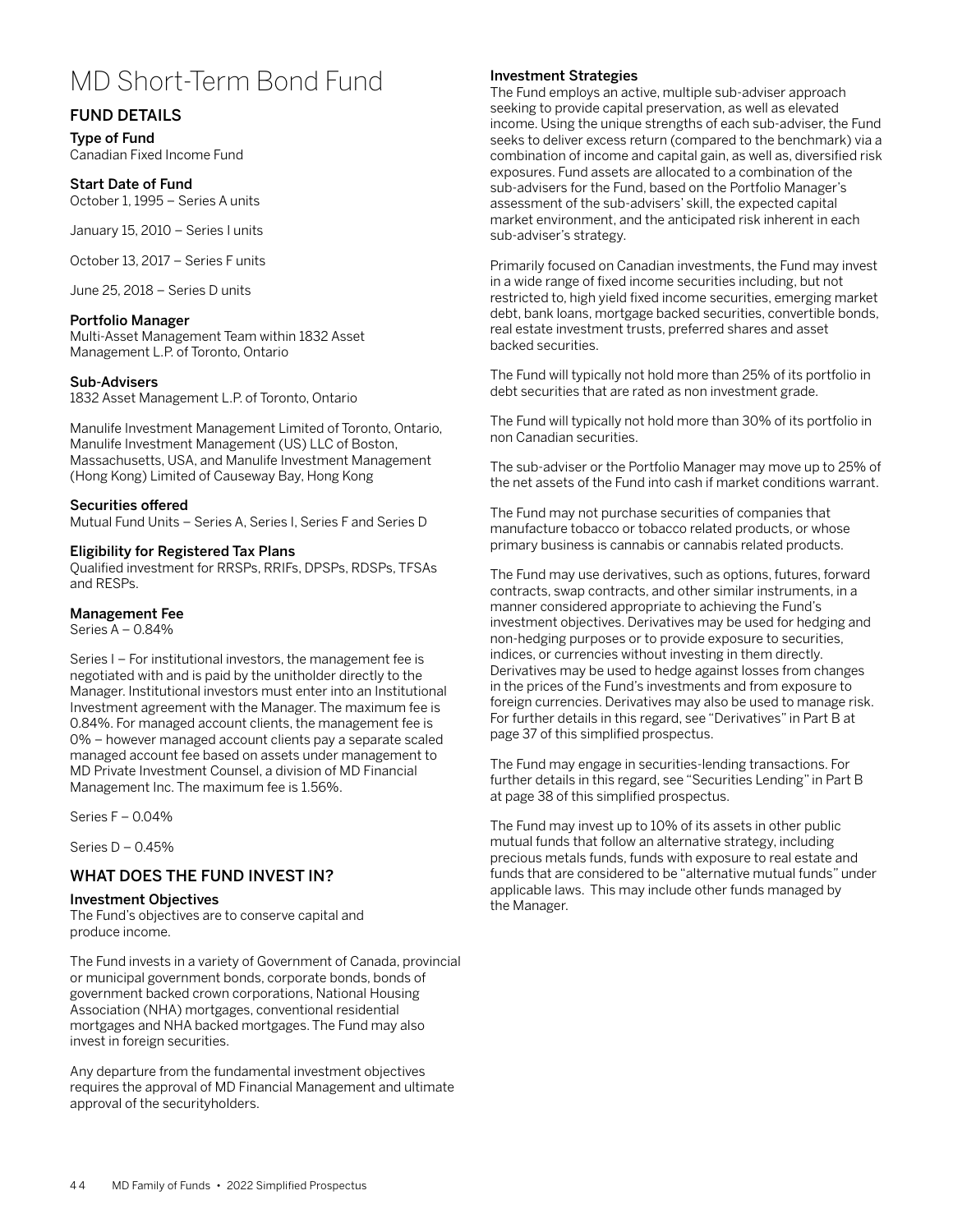The Fund is generally exposed to the following risks:

| <b>RISKS</b>                        | <b>MAIN</b><br><b>RISK</b> | SECONDARY<br><b>RISK</b> | MINIMAL<br><b>RISK</b> |
|-------------------------------------|----------------------------|--------------------------|------------------------|
| Commodities risk                    |                            |                          |                        |
| Concentration risk                  |                            |                          |                        |
| Cybersecurity risk                  |                            |                          |                        |
| Derivatives risk                    |                            |                          |                        |
| Emerging markets risk               |                            |                          |                        |
| Exchange-traded fund (ETF) risk     |                            |                          |                        |
| Fixed income investments risk       |                            |                          |                        |
| Foreign currency risk               |                            |                          |                        |
| Foreign securities risk             |                            |                          |                        |
| Fund of funds risk                  |                            |                          |                        |
| High-yield bond risk                |                            |                          |                        |
| <b>IBOR transition risk</b>         |                            |                          |                        |
| Income trust risk                   |                            |                          |                        |
| Large capitalization companies risk |                            |                          |                        |
| Large investor risk                 |                            |                          |                        |
| Liquidity risk                      |                            |                          |                        |
| Market risk                         |                            |                          |                        |
| Securities lending risk             |                            | ٠                        |                        |
| Series risk                         |                            |                          |                        |
| Short-selling risk                  |                            |                          |                        |
| Sovereign debt risk                 |                            |                          |                        |
| <b>Tax risk</b>                     |                            |                          |                        |
| Underlying fund risk                |                            |                          |                        |

As at April 30, 2022, MD Precision Balanced Income Portfolio and MD Precision Conservative Portfolio held approximately 18.73% and 61.13% of the units of the Fund, respectively. Please see "Large investor risk" for a description of the risks associated with possible redemption requests by either of these investors.

For the specific Fund risk-rating classification methodology used by the Manager, see the section titled "Investment Risk Classification Methodology" at page 38 of this simplified prospectus.

# DISTRIBUTION POLICY

Mutual funds earn income and capital gains. You receive these earnings through distributions. Capital gains are distributed annually after December 15 in each year. Income distributions may be made several times a year.

When any of the MD Funds makes a distribution, we automatically reinvest the distribution by issuing additional units of the MD Fund equal in value to the amount of the distribution, unless you elect to receive your distribution in cash. We will only pay cash if the distribution is at least \$15.

# NAME AND HISTORY

The name of MD Short-Term Bond Fund in French is "Fonds d'obligations à court terme MD".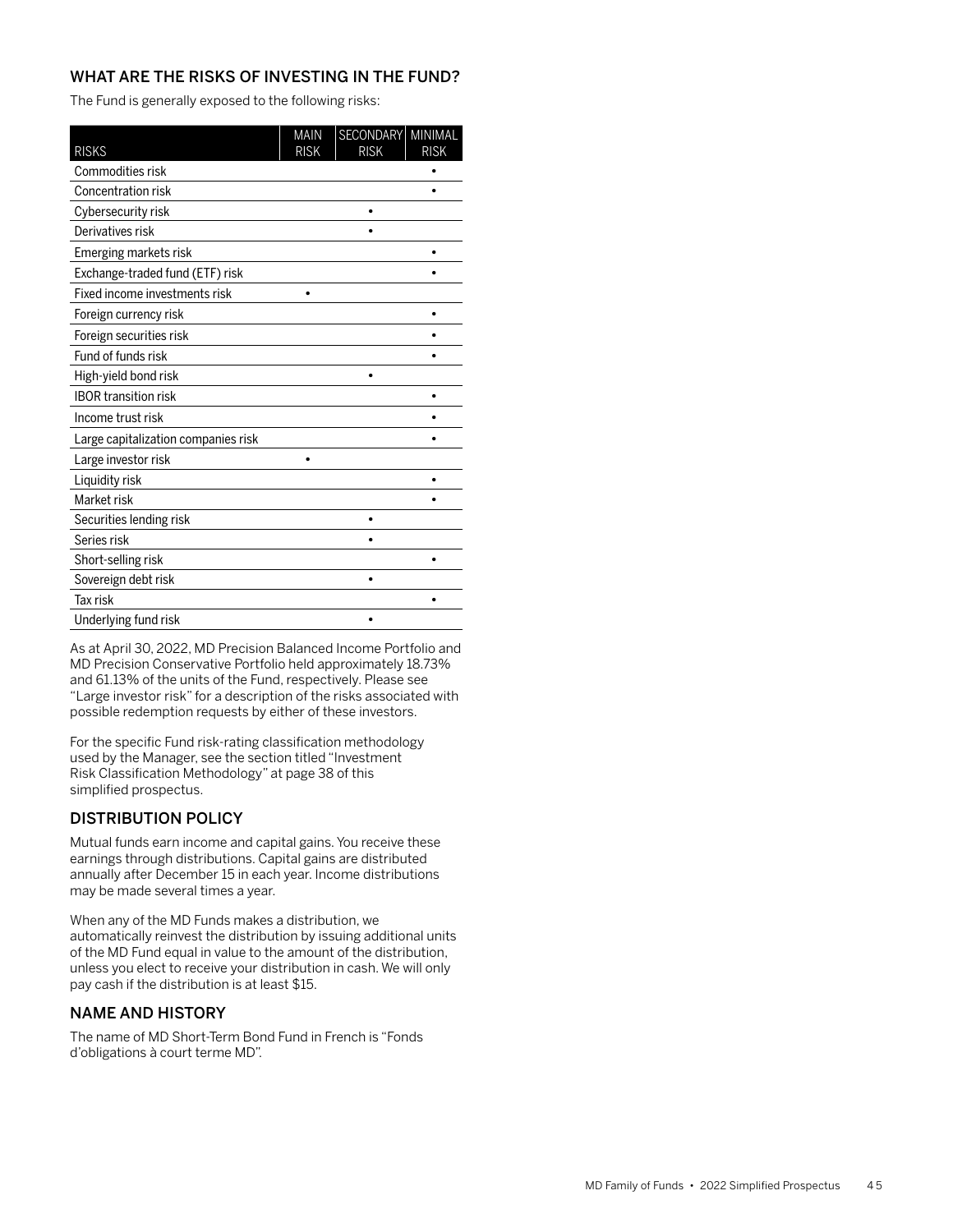# MD Precision Canadian Moderate Growth Fund

# FUND DETAILS

Type of Fund Canadian Equity Balanced Fund

Start Date of Fund September 25, 1992 – Series A units

October 12, 2017 – Series I units

October 2, 2017 – Series F units

June 25, 2018 – Series D units

#### Portfolio Manager

Multi-Asset Management Team within 1832 Asset Management L.P. of Toronto, Ontario

#### Sub-Advisers

Manulife Investment Management Limited, Toronto, Ontario, Manulife Investment Management (US) LLC of Boston, Massachusetts, USA, and Manulife Investment Management (Hong Kong) Limited of Causeway Bay, Hong Kong

1832 Asset Management of Toronto, Ontario

Montrusco Bolton Investments Inc. of Montréal, Québec

#### Securities offered

Mutual Fund Units – Series A, Series I, Series F and Series D

#### Eligibility for Registered Tax Plans

Qualified investment for RRSPs, RRIFs, DPSPs, RDSPs, TFSAs and RESPs.

#### Management Fee

Series A – 1.24%

Series I – For institutional investors, the management fee is negotiated with and is paid by the unitholder directly to the Manager. Institutional investors must enter into an Institutional Investment agreement with the Manager. The maximum fee is 1.24%. For managed account clients, the management fee is 0% – however managed account clients pay a separate scaled managed account fee based on assets under management to MD Private Investment Counsel, a division of MD Financial Management Inc. The maximum fee is 1.56%.

Series F – 0.29%

Series D – 0.89%

## WHAT DOES THE FUND INVEST IN?

#### Investment Objectives

The Fund's investment objective is to maximize dividend income in a manner consistent with capital conservation.

The Fund invests primarily in high quality dividend producing preferred and common shares of Canadian corporations on a diversified industry basis. The Fund may also invest in bonds and short-term debt securities and income trusts.

Any departure from the fundamental investment objectives requires the approval of MD Financial Management and ultimate approval of the securityholders.

#### Investment Strategies

Investments are made in Canadian and foreign equities, as well as fixed income investments. The Fund emphasizes equities for capital appreciation plus income generation and maintains exposure to fixed income investments for capital preservation and income generation.

The Fund employs an active, multiple sub-adviser approach to leverage the individual strengths of each sub-adviser. Fund assets are allocated to a combination of sub-adviser for the Fund, based on the Portfolio Manager's assessment of the sub-advisers' skills, the expected capital market environment, and the anticipated risk inherent in each sub-adviser's strategy.

Using quantitative and qualitative techniques, the Portfolio Manager and sub-advisers complete a top down and a bottomup analysis to produce a well-diversified portfolio that seeks to deliver excess return (compared to its benchmark) and to provide diversification (by avoiding overconcentration in any single style, sector or market trend).

The Fund may invest up to 30% of its net assets in foreign securities.

The Fund will typically not hold more than 25% of its portfolio in debt securities that are rated as non investment grade.

The Fund may invest up to 25% of the net assets into cash if market conditions warrant.

The Fund may not purchase securities of companies that manufacture tobacco or tobacco related products, or whose primary business is cannabis or cannabis related products.

The Fund may use derivatives, such as options, futures, forward contracts, swap contracts, and other similar instruments, in a manner considered appropriate to achieving the Fund's investment objectives. Derivatives may be used for hedging and non-hedging purposes or to provide exposure to securities, indices, or currencies without investing in them directly. Derivatives may be used to hedge against losses from changes in the prices of the Fund's investments and from exposure to foreign currencies. Derivatives may also be used to manage risk. For further details in this regard, see "Derivatives" in Part B at page 37 of this simplified prospectus.

The Fund may engage in securities-lending transactions. For further details in this regard, see "Securities Lending" in Part B at page 38 of the simplified prospectus.

The Fund may invest up to 10% of its assets in other public mutual funds that follow an alternative strategy, including precious metals funds, funds with exposure to real estate and funds that are considered to be "alternative mutual funds" under applicable laws. This may include other funds managed by the Manager.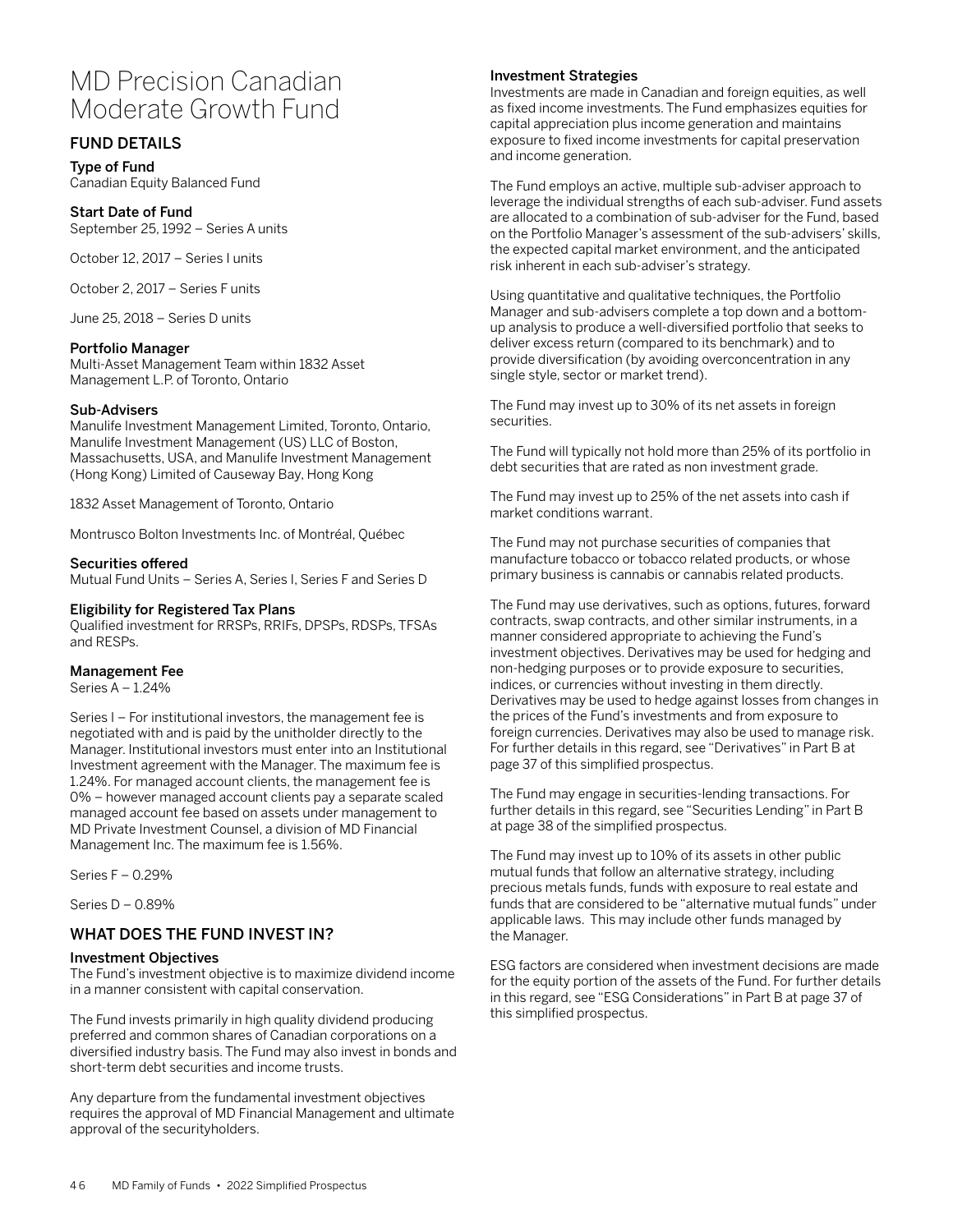The Fund is generally exposed to the following risks:

| <b>RISKS</b>                        | <b>MAIN</b><br><b>RISK</b> | <b>SECONDARY</b><br><b>RISK</b> | MINIMAL<br><b>RISK</b> |
|-------------------------------------|----------------------------|---------------------------------|------------------------|
| Commodities risk                    |                            |                                 |                        |
| Concentration risk                  |                            |                                 |                        |
| Cybersecurity risk                  |                            |                                 |                        |
| Derivatives risk                    |                            |                                 |                        |
| Emerging markets risk               |                            |                                 |                        |
| <b>ESG factor risk</b>              |                            |                                 |                        |
| Exchange-traded fund (ETF) risk     |                            |                                 |                        |
| Fixed income investments risk       |                            |                                 |                        |
| Foreign currency risk               |                            |                                 |                        |
| Foreign securities risk             |                            |                                 |                        |
| Fund of funds risk                  |                            |                                 |                        |
| High-yield bond risk                |                            |                                 |                        |
| <b>IBOR transition risk</b>         |                            |                                 |                        |
| Income trust risk                   |                            | $\bullet$                       |                        |
| Large capitalization companies risk |                            |                                 |                        |
| Large investor risk                 |                            | ٠                               |                        |
| Liquidity risk                      |                            |                                 |                        |
| Market risk                         |                            |                                 |                        |
| Securities lending risk             |                            |                                 |                        |
| Series risk                         |                            |                                 |                        |
| Short-selling risk                  |                            |                                 |                        |
| Sovereign debt risk                 |                            | ٠                               |                        |
| <b>Tax risk</b>                     |                            |                                 |                        |
| Underlying fund risk                |                            |                                 |                        |

For the specific Fund risk-rating classification methodology used by the Manager, see the section titled "Investment Risk Classification Methodology" at page 38 of this simplified prospectus.

# DISTRIBUTION POLICY

Mutual funds earn income and capital gains. You receive these earnings through distributions. Capital gains are distributed annually after December 15 in each year. Income distributions may be made several times a year.

When any of the MD Funds makes a distribution, we automatically reinvest the distribution by issuing additional units of the MD Fund equal in value to the amount of the distribution, unless you elect to receive your distribution in cash. We will only pay cash if the distribution is at least \$15.

# NAME AND HISTORY

The name of the MD Fund was changed on March 19, 2018 from MD Dividend Income Fund to MD Precision Canadian Moderate Growth Fund.

The name MD Precision Canadian Moderate Growth Fund in French is "Fonds canadien de croissance modérée Précision MD".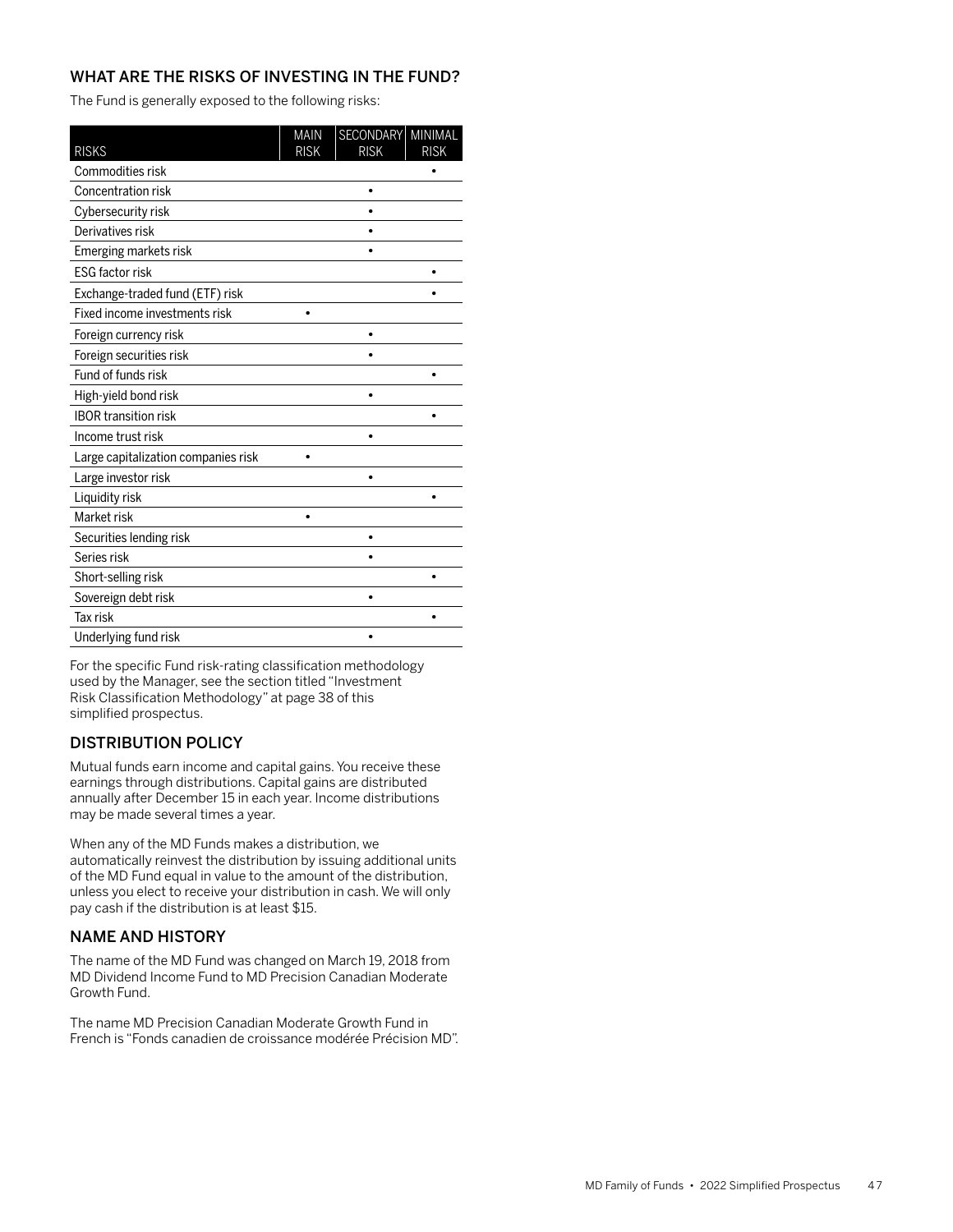# MD Equity Fund

## FUND DETAILS

Type of Fund Canadian Equity Fund

#### Start Date of Fund

February 28, 1966 – Series A units

January 15, 2010 – Series I units

October 3, 2017 – Series F units

June 25, 2018 – Series D units

#### Portfolio Manager

Multi-Asset Management Team within 1832 Asset Management L.P. of Toronto, Ontario

#### Sub-Advisers

For Canadian securities: Hillsdale Investment Management Inc. of Toronto, Ontario; Jarislowsky, Fraser Limited of Montréal, Québec; Triasima Portfolio Management Inc. of Montréal, Québec.

For foreign securities: Fiduciary Management Inc. of Milwaukee, Wisconsin, USA; Jarislowsky, Fraser Limited of Montréal, Québec; Jensen Investment Management Inc. of Lake Oswego, Oregon, USA; Janus Henderson Investors US LLC of Denver, Colorado, USA; Columbia Management Investment Advisers, LLC of Boston, Massachusetts, USA.

#### Securities offered

Mutual Fund Units – Series A, Series I, Series F and Series D

#### Eligibility for Registered Tax Plans

Qualified investment for RRSPs, RRIFs, DPSPs, RDSPs, TFSAs and RESPs.

#### Management Fee

Series A – 1.24%

Series I – For institutional investors, the management fee is negotiated with and is paid by the unitholder directly to the Manager. Institutional investors must enter into an Institutional Investment agreement with the Manager. The maximum fee is 1.24%. For managed account clients, the management fee is 0% – however managed account clients pay a separate scaled managed account fee based on assets under management to MD Private Investment Counsel, a division of MD Financial Management Inc. The maximum fee is 1.56%.

Series F – 0.29%

Series D – 0.70%

# WHAT DOES THE FUND INVEST IN?

#### Investment Objectives

The Fund's objectives are to provide long-term capital growth, having due regard to the preservation of capital, with income production as a secondary consideration.

The Fund invests in a diversified portfolio of Canadian equity securities of small, mid and large cap companies.

The Fund may invest up to 30% of its portfolio in non-Canadian securities.

Any departure from the fundamental investment objectives requires the approval of MD Financial Management and ultimate approval of the securityholders.

#### Investment Strategies

The Fund employs an active multiple sub-adviser approach to leverage the individual strengths of each sub-adviser. Fund assets are allocated to a combination of the sub-advisers for the Fund, based on the Portfolio Manager's assessment of the sub-advisers' skills, the expected capital market environment, and the anticipated risk inherent in each sub-adviser's strategy.

The sub-advisers aim to produce a well-diversified portfolio that seeks to deliver excess returns (compared to the benchmark) and to provide diversification (by avoiding overconcentration in any single style, sector or market trend).

The Fund primarily invests in equity securities of quality Canadian companies at reasonable prices, across the market capitalization spectrum.

The Fund may invest up to 30% of its portfolio in non-Canadian securities.

The Fund may invest up to 25% of the net assets into cash if market conditions warrant.

The Fund may not purchase securities of companies that manufacture tobacco or tobacco related products, or whose primary business is cannabis or cannabis related products.

The Fund may use derivatives, such as options, futures, forward contracts, swap contracts, and other similar instruments, in a manner considered appropriate to achieving the Fund's investment objectives. Derivatives may be used for hedging and non-hedging purposes or to provide exposure to securities, indices, or currencies without investing in them directly. Derivatives may be used to hedge against losses from changes in the prices of the Fund's investments and from exposure to foreign currencies. Derivatives may also be used to manage risk. For further details in this regard, see "Derivatives" in Part B at page 37 of this simplified prospectus.

The Fund may engage in securities-lending transactions. For further details in this regard, see "Securities Lending" in Part B at page 38 of this simplified prospectus."

The Fund may invest up to 10% of its assets in other public mutual funds that follow an alternative strategy, including precious metals funds, funds with exposure to real estate and funds that are considered to be "alternative mutual funds" under applicable laws. This may include other funds managed by the Manager.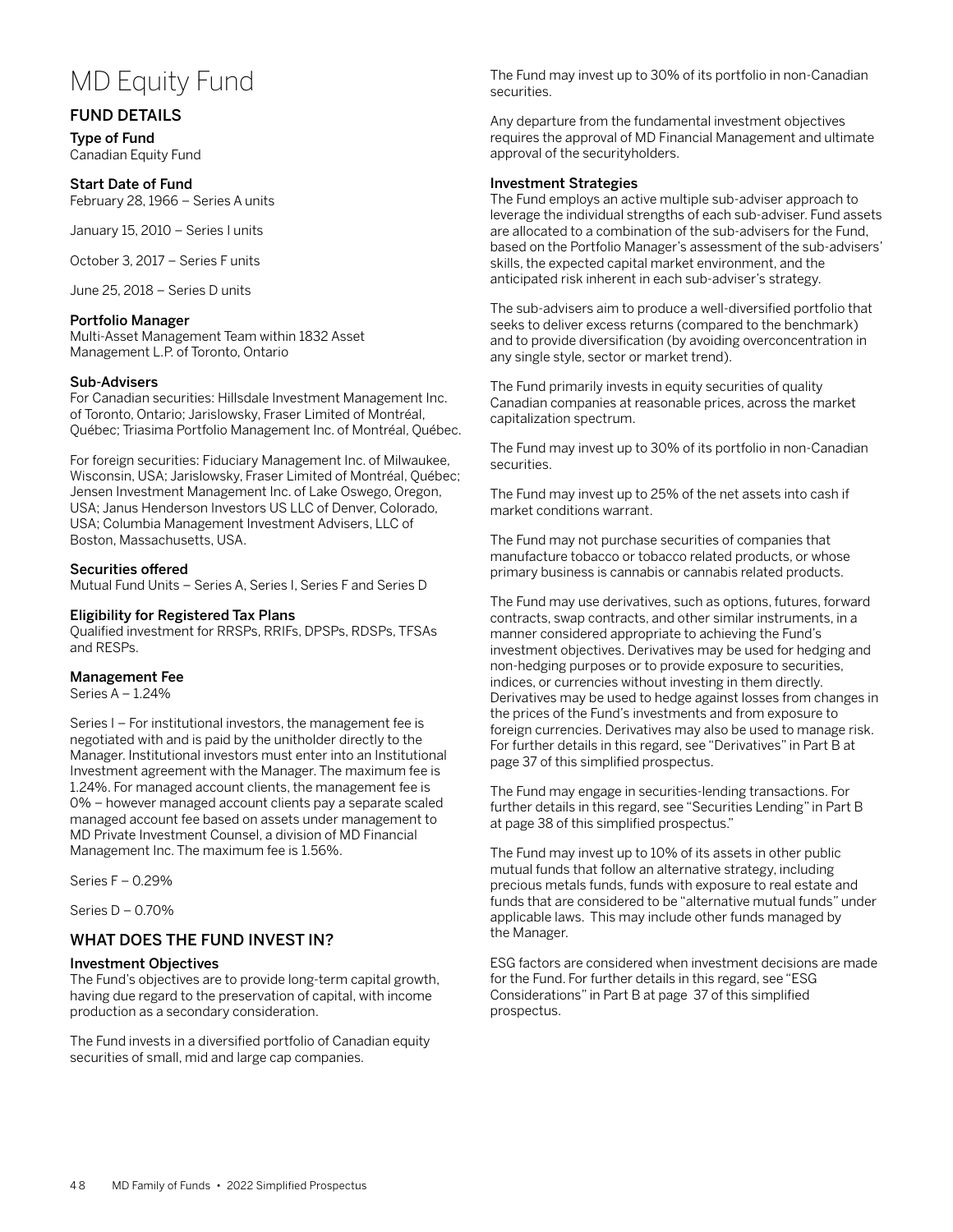The Fund is generally exposed to the following risks:

| <b>RISKS</b>                        | <b>MAIN</b><br><b>RISK</b> | SECONDARY MINIMAL<br><b>RISK</b> | <b>RISK</b> |
|-------------------------------------|----------------------------|----------------------------------|-------------|
| Commodities risk                    |                            |                                  |             |
| <b>Concentration risk</b>           |                            |                                  |             |
| Cybersecurity risk                  |                            | ٠                                |             |
| Derivatives risk                    |                            |                                  |             |
| Emerging markets risk               |                            |                                  |             |
| <b>ESG factor risk</b>              |                            |                                  |             |
| Exchange-traded fund (ETF) risk     |                            | ٠                                |             |
| Fixed income investments risk       |                            |                                  |             |
| Foreign currency risk               |                            |                                  |             |
| Foreign securities risk             |                            |                                  |             |
| Fund of funds risk                  |                            |                                  |             |
| High-yield bond risk                |                            | ٠                                |             |
| <b>IBOR transition risk</b>         |                            |                                  |             |
| Income trust risk                   |                            | ٠                                |             |
| Large capitalization companies risk |                            |                                  |             |
| Large investor risk                 |                            | ٠                                |             |
| Liquidity risk                      |                            |                                  |             |
| Market risk                         |                            |                                  |             |
| Securities lending risk             |                            |                                  |             |
| Series risk                         |                            |                                  |             |
| Short-selling risk                  |                            |                                  |             |
| Sovereign debt risk                 |                            |                                  |             |
| <b>Tax risk</b>                     |                            |                                  |             |
| Underlying fund risk                |                            |                                  |             |

For the specific Fund risk-rating classification methodology used by the Manager, see the section titled "Investment Risk Classification Methodology" at page 38 of this simplified prospectus.

# DISTRIBUTION POLICY

Mutual funds earn income and capital gains. You receive these earnings through distributions. Capital gains are distributed annually after December 15 in each year. Income distributions may be made several times a year.

When any of the MD Funds makes a distribution, we automatically reinvest the distribution by issuing additional units of the MD Fund equal in value to the amount of the distribution, unless you elect to receive your distribution in cash. We will only pay cash if the distribution is at least \$15.

# NAME AND HISTORY

The name of MD Equity Fund in French is "Fonds d'actions MD".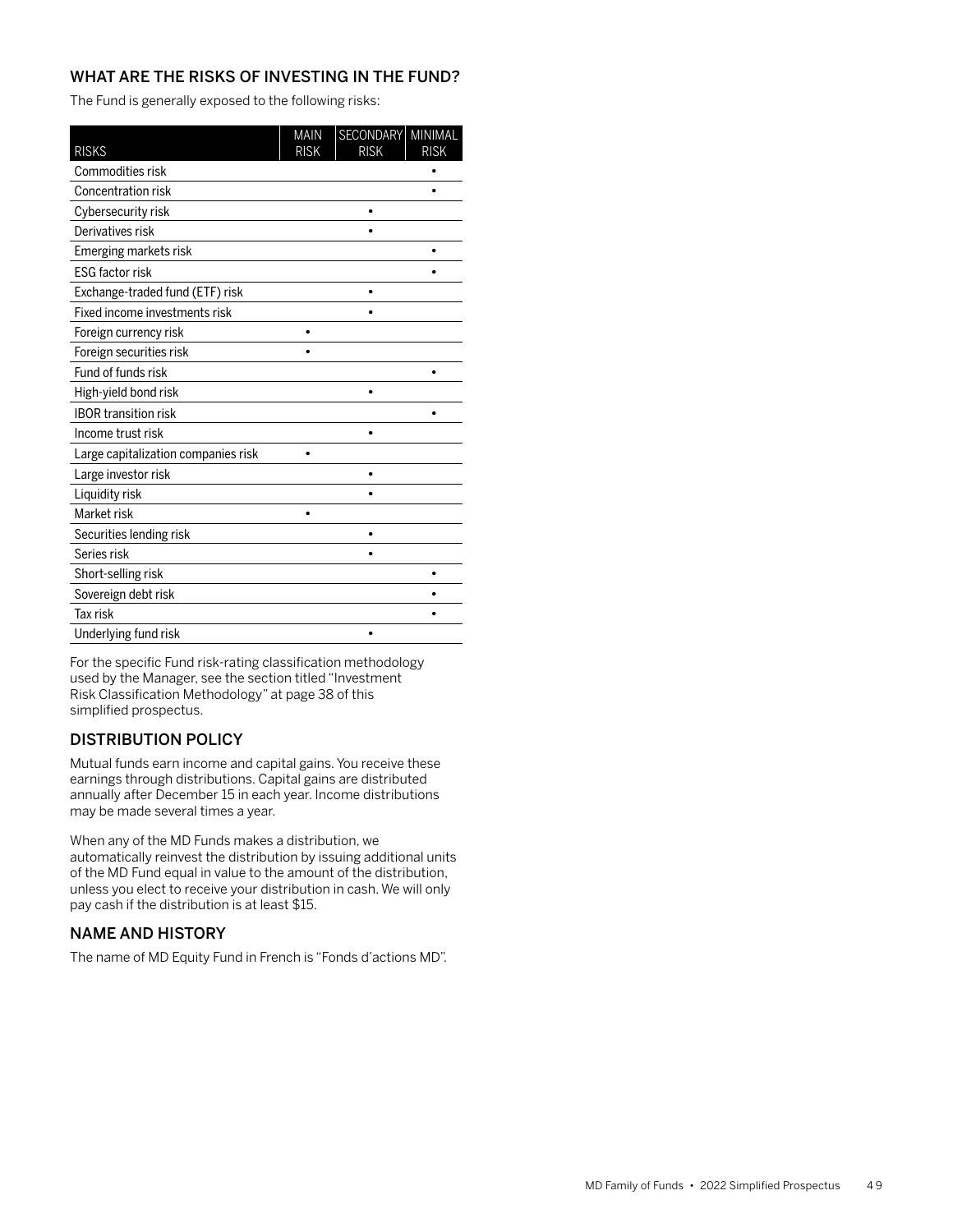# MD Growth Investments Limited

# FUND DETAILS

Type of Fund Global Equity Fund

#### Start Date of Fund

December 1, 1969 – Series A shares \*

January 15, 2010 – Series I shares

October 2, 2017 – Series F shares

June 25, 2018 – Series D shares

\*Prior to September 28, 2007, the Series A shares were called Class A shares

#### Portfolio Manager

Multi-Asset Management Team within 1832 Asset Management L.P. of Toronto, Ontario

#### Sub-Advisers

Jarislowsky, Fraser Limited of Montréal, Québec

Walter Scott & Partners Limited of Edinburgh, Scotland

## Securities offered

Shares – Series A, Series I, Series F and Series D

## Eligibility for Registered Tax Plans

Qualified investment for RRSPs, RRIFs, DPSPs, RDSPs, TFSAs and RESPs.

## Management Fee

Series A – 1.24%

Series I – For institutional investors, the management fee is negotiated with and is paid by the shareholder directly to the Manager. Institutional investors must enter into an Institutional Investment agreement with the Manager. The maximum fee is 1.24%. For managed account clients, the management fee is 0% – however managed account clients pay a separate scaled managed account fee based on assets under management to MD Private Investment Counsel, a division of MD Financial Management Inc. The maximum fee is 1.56%.

Series F – 0.29%

Series D – 0.84%

## WHAT DOES THE FUND INVEST IN?

#### Investment Objectives

The Fund's objectives are to provide long-term capital growth, with due regard to the conservation of capital and with income production as a secondary consideration.

The Fund invests in a diversified portfolio of equity securities from around the world. Assets are invested in mainly mid to large cap companies in industrialized nations; however up to 15% of net assets may be invested in emerging markets.

Any departure from the fundamental investment objectives requires the approval of MD Financial Management and ultimate approval of the securityholders.

## Investment Strategies

The Fund employs an active multiple sub-adviser approach to leverage the individual strengths of each sub-adviser. Fund assets are allocated to a combination of the sub-advisers for the Fund, based on the Portfolio Manager's assessment of the sub-adviser' skills, the expected capital market environment, and the anticipated risk inherent in each sub-adviser's strategy.

The sub-advisers aim to produce a well-diversified portfolio that seeks to deliver excess returns (compared to the benchmark) and to provide diversification (by avoiding overconcentration in any single style, sector or market trend).

The Fund may invest up to 25% of the net assets into cash if market conditions warrant.

The Fund may not purchase securities of companies that manufacture tobacco or tobacco related products, or whose primary business is cannabis or cannabis related products.

The Fund may use derivatives, such as options, futures, forward contracts, swap contracts, and other similar instruments, in a manner considered appropriate to achieving the Fund's investment objectives. Derivatives may be used for hedging and non-hedging purposes or to provide exposure to securities, indices, or currencies without investing in them directly. Derivatives may be used to hedge against losses from changes in the prices of the Fund's investments and from exposure to foreign currencies. Derivatives may also be used to manage risk. For further details in this regard, see "Derivatives" in Part B at page 37 of this simplified prospectus.

The Fund may engage in securities-lending transactions. For further details in this regard, see "Securities Lending" in Part B at page 38 of the simplified prospectus.

The Fund may invest up to 10% of its assets in other public mutual funds that follow an alternative strategy, including precious metals funds, funds with exposure to real estate and funds that are considered to be "alternative mutual funds" under applicable laws. This may include other funds managed by the Manager.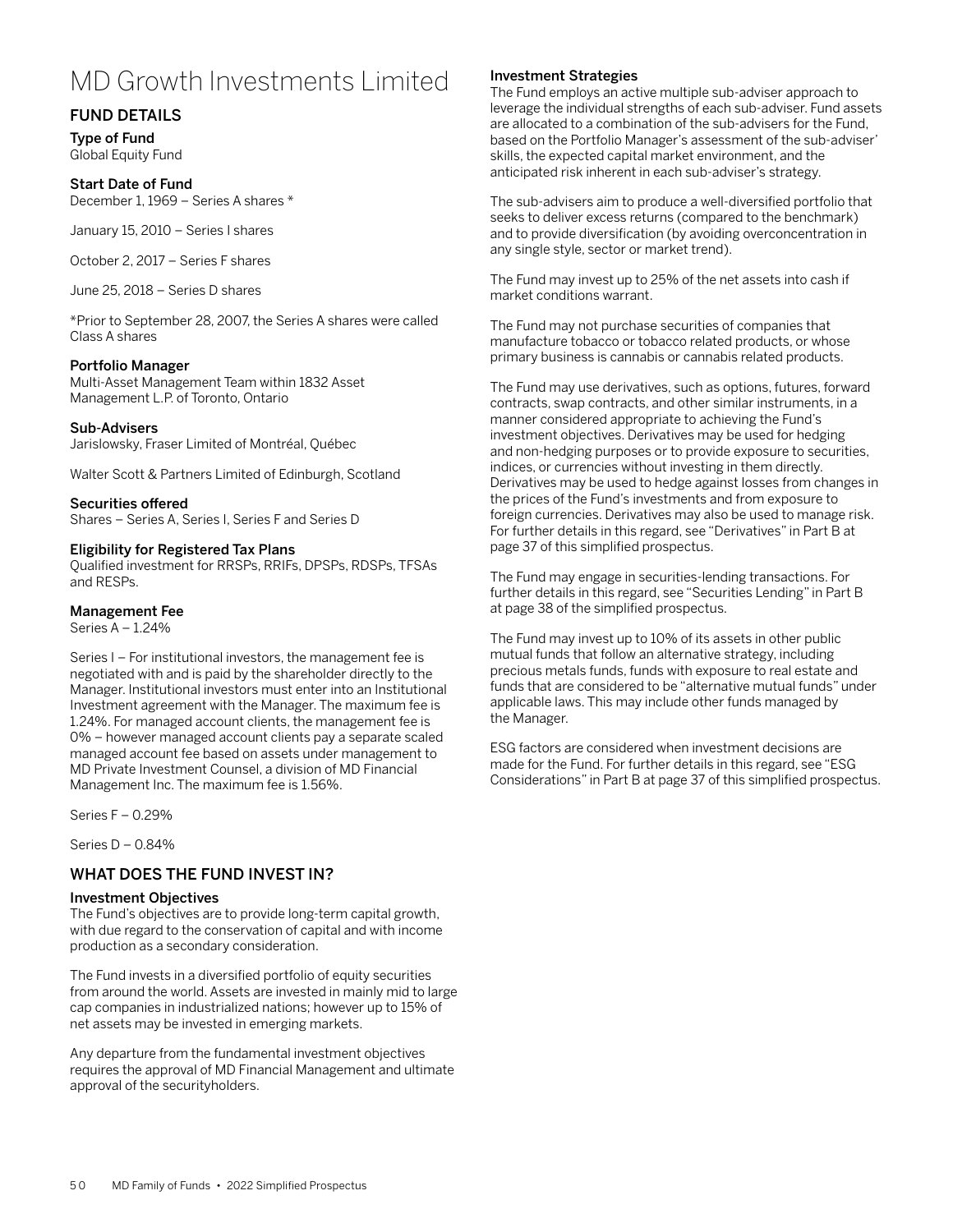The Fund is generally exposed to the following risks:

| <b>RISKS</b>                        | <b>MAIN</b><br><b>RISK</b> | SECONDARY MINIMAL<br><b>RISK</b> | <b>RISK</b> |
|-------------------------------------|----------------------------|----------------------------------|-------------|
| Commodities risk                    |                            |                                  |             |
| Concentration risk                  |                            |                                  |             |
| Cybersecurity risk                  |                            | $\bullet$                        |             |
| Derivatives risk                    |                            |                                  |             |
| Emerging markets risk               |                            |                                  |             |
| <b>ESG factor risk</b>              |                            |                                  |             |
| Exchange-traded fund (ETF) risk     |                            | ٠                                |             |
| Fixed income investments risk       |                            |                                  |             |
| Foreign currency risk               |                            |                                  |             |
| Foreign securities risk             |                            |                                  |             |
| Fund of funds risk                  |                            |                                  |             |
| High-yield bond risk                |                            |                                  |             |
| <b>IBOR transition risk</b>         |                            |                                  |             |
| Income trust risk                   |                            |                                  |             |
| Large capitalization companies risk |                            |                                  |             |
| Large investor risk                 |                            | ٠                                |             |
| Liquidity risk                      |                            |                                  |             |
| Market risk                         |                            |                                  |             |
| Securities lending risk             |                            |                                  |             |
| Series risk                         |                            |                                  |             |
| Short-selling risk                  |                            |                                  |             |
| Sovereign debt risk                 |                            |                                  |             |
| <b>Tax risk</b>                     |                            |                                  |             |
| Underlying fund risk                |                            |                                  |             |

For the specific Fund risk-rating classification methodology used by the Manager, see the section titled "Investment Risk Classification Methodology" at page 38 of this simplified prospectus.

# DISTRIBUTION POLICY

This Fund usually retains its earnings, but may occasionally pay out earnings in the form of dividends. When the Fund pays a dividend, it is automatically reinvested in additional shares of the Fund, unless you elect to receive your dividend in cash. We will only pay cash if the dividend is at least \$15.

# NAME AND HISTORY

The name of MD Growth Investments Limited in French is "Placements d'avenir MD Limitée.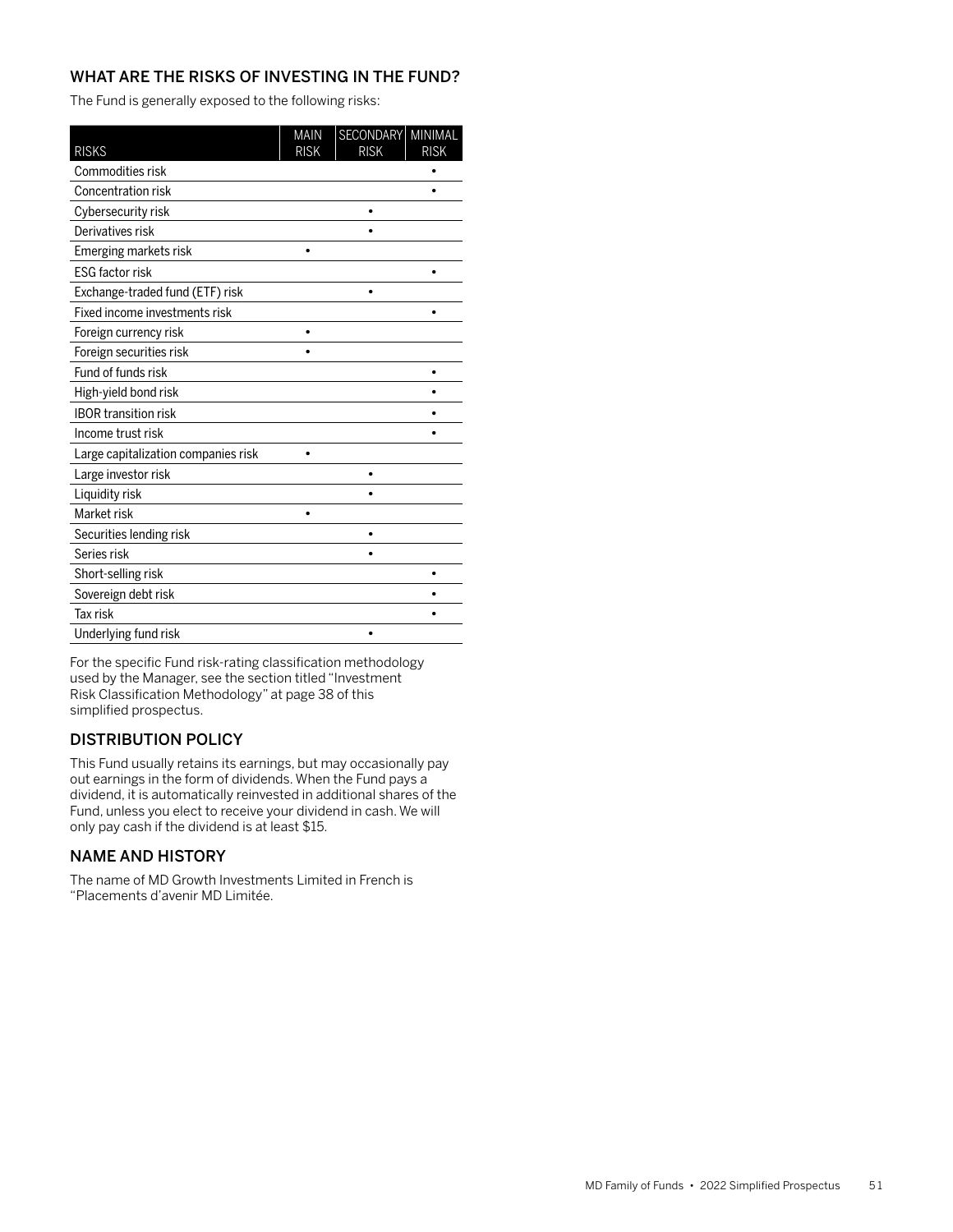# MD Dividend Growth Fund

# FUND DETAILS

Type of Fund Canadian Dividend and Income Equity

## Start Date of Fund

January 22, 2007 – Series A units

February 10, 2012 – Series I units

October 3, 2017 – Series F units

June 25, 2018 – Series D units

## Portfolio Manager

Multi-Asset Management Team within 1832 Asset Management L.P. of Toronto, Ontario

## Sub-Advisers

Montrusco Bolton Investments Inc. of Montréal, Québec

1832 Asset Management L.P. of Toronto, Ontario

## Securities Offered

Mutual Fund Units – Series A, Series I, Series F and Series D

## Eligibility for Registered Tax Plans

Qualified investment for RRSPs, RRIFs, DPSPs, RDSPs TFSAs and RESPs.

## Management Fee

Series A – 1.24%

Series I – For institutional investors, the management fee is negotiated with and is paid by the unitholder directly to the Manager. Institutional investors must enter into an Institutional Investment agreement with the Manager. The maximum fee is 1.24%. For managed account clients, the management fee is 0% – however managed account clients pay a separate scaled managed account fee based on assets under management to MD Private Investment Counsel, a division of MD Financial Management Inc. The maximum fee is 1.56%.

Series F – 0.29%

Series D – 0.85%

# WHAT DOES THE FUND INVEST IN?

#### Investment Objectives

The Fund's investment objectives are to produce a high level of consistent income while providing long-term capital appreciation by investing primarily in high quality dividend producing common shares, preferred shares, income trusts, and other income producing securities.

Any departure from the fundamental investment objectives requires the approval of MD Financial Management and ultimate approval of securityholders.

## Investment Strategies

The Fund employs an active multiple sub-adviser approach to leverage the individual strengths of each sub-adviser. Fund assets are allocated to a combination of the sub-advisers for the Fund, based on the Portfolio Manager's assessment of the sub-adviser' skills, the expected capital market environment, and the anticipated risk inherent in each sub-adviser's strategy.

The sub-advisers aim to produce a well-diversified portfolio that seeks to deliver excess returns (compared to the benchmark) and to provide diversification (by avoiding overconcentration in any single style, sector or market trend).

The Fund invests in equity securities of quality companies, at reasonable prices, that have a high dividend yield and also demonstrated an ability to deliver a consistent and growing level of dividends over time, in income trusts that are expected to have stable and growing distributions over time, and may invest in other income paying securities.

The Fund may invest up to 30% of its portfolio in foreign securities.

The Fund may invest up to 25% of the net assets into cash if market conditions warrant.

The Fund may not purchase securities of companies that manufacture tobacco or tobacco related products, or whose primary business is cannabis or cannabis related products.

The Fund may use derivatives, such as options, futures, forward contracts, swap contracts, and other similar instruments, in a manner considered appropriate to achieving the Fund's investment objectives. Derivatives may be used for hedging and non-hedging purposes or to provide exposure to securities, indices, or currencies without investing in them directly. Derivatives may be used to hedge against losses from changes in the prices of the Fund's investments and from exposure to foreign currencies. Derivatives may also be used to manage risk. For further details in this regard, see "Derivatives" in Part B at page 37 of this simplified prospectus.

The Fund may engage in securities-lending transactions. For further details in this regard, see "Securities Lending" in Part B at page 38 of this simplified prospectus.

The Fund may invest up to 10% of its assets in other public mutual funds that follow an alternative strategy, including precious metals funds, funds with exposure to real estate and funds that are considered to be "alternative mutual funds" under applicable laws. This may include other funds managed by the Manager.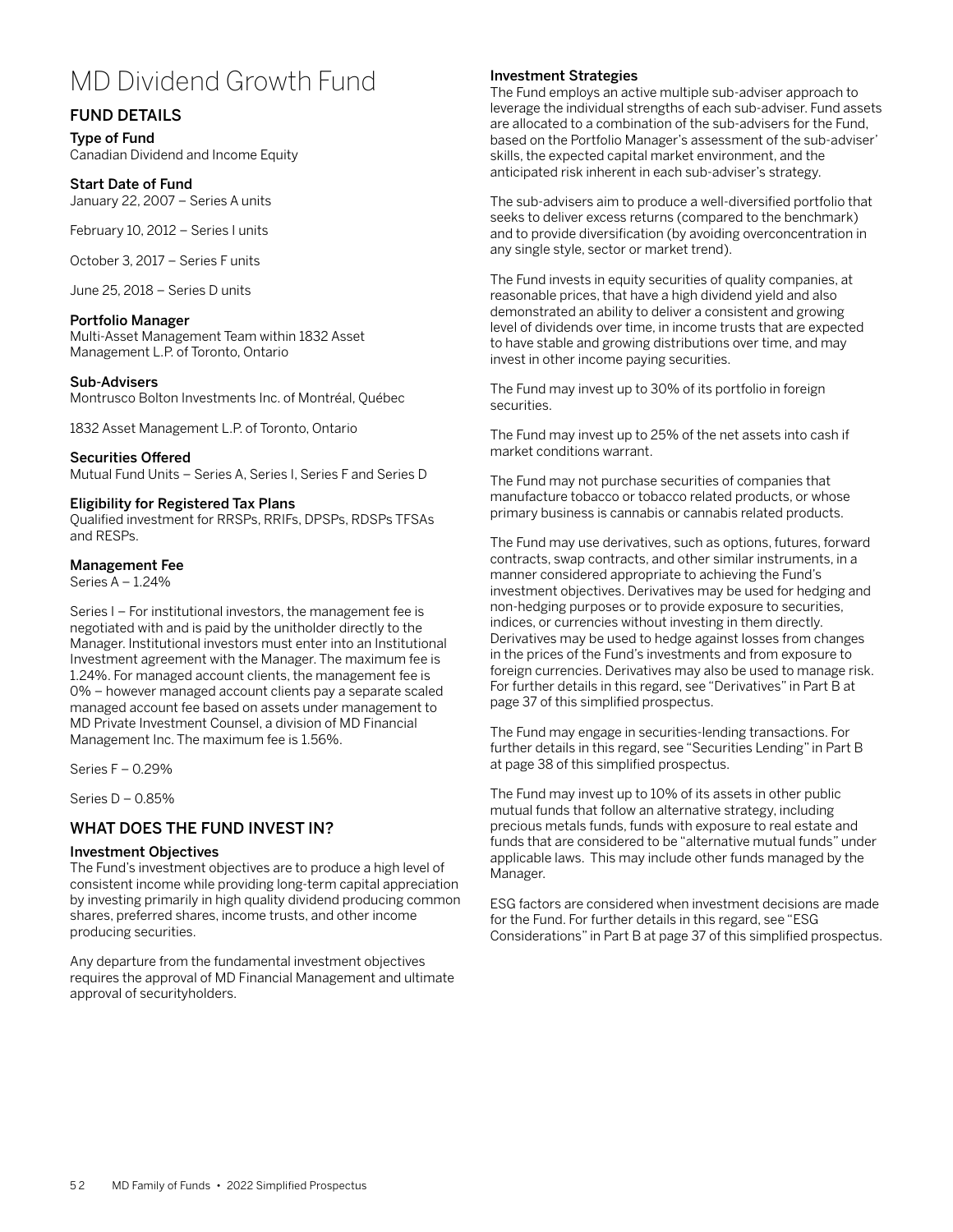The Fund is generally exposed to the following risks:

| <b>RISKS</b>                        | <b>MAIN</b><br><b>RISK</b> | SECONDARY MINIMAL<br><b>RISK</b> | <b>RISK</b> |
|-------------------------------------|----------------------------|----------------------------------|-------------|
| Commodities risk                    |                            |                                  |             |
| Concentration risk                  |                            |                                  |             |
| Cybersecurity risk                  |                            |                                  |             |
| Derivatives risk                    |                            |                                  |             |
| Emerging markets risk               |                            |                                  |             |
| <b>ESG factor risk</b>              |                            |                                  |             |
| Exchange-traded fund (ETF) risk     |                            |                                  |             |
| Fixed income investments risk       |                            |                                  |             |
| Foreign currency risk               |                            |                                  |             |
| Foreign securities risk             |                            |                                  |             |
| Fund of funds risk                  |                            |                                  |             |
| High-yield bond risk                |                            |                                  |             |
| <b>IBOR transition risk</b>         |                            |                                  |             |
| Income trust risk                   |                            |                                  |             |
| Large capitalization companies risk |                            |                                  |             |
| Large investor risk                 |                            |                                  |             |
| Liquidity risk                      |                            |                                  |             |
| Market risk                         |                            |                                  |             |
| Securities lending risk             |                            |                                  |             |
| Series risk                         |                            |                                  |             |
| Short-selling risk                  |                            |                                  |             |
| Sovereign debt risk                 |                            |                                  |             |
| <b>Tax risk</b>                     |                            |                                  |             |
| Underlying fund risk                |                            |                                  |             |

For the specific Fund risk-rating classification methodology used by the Manager, see the section titled "Investment Risk Classification Methodology" at page 38 of this simplified prospectus.

# DISTRIBUTION POLICY

Mutual funds earn income and capital gains. You receive these earnings through distributions. Capital gains are distributed annually after December 15 in each year. Income distributions may be made several times a year.

When any of the MD Funds makes a distribution, we automatically reinvest the distribution by issuing additional units of the MD Fund equal in value to the amount of the distribution, unless you elect to receive your distribution in cash. We will only pay cash if the distribution is at least \$15.

# NAME AND HISTORY

The name of the MD Dividend Growth Fund in French is "Fonds croissance de dividends MD".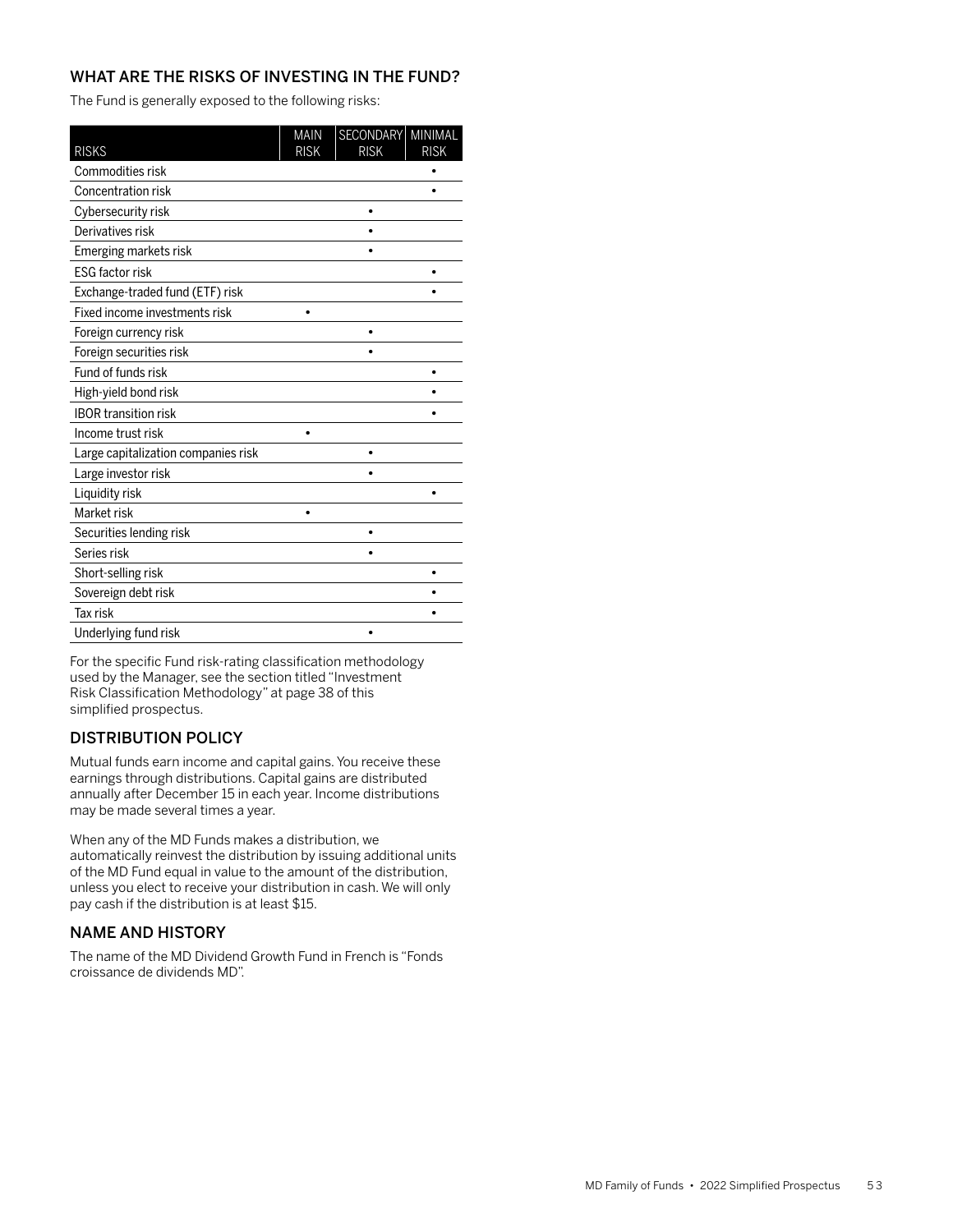# MD International Growth Fund

# FUND DETAILS

Type of Fund International Equity Fund

#### Start Date of Fund

August 11, 2000 – Series A units

January 15, 2010 – Series I units

October 12, 2017 – Series F units

June 25, 2018 – Series D units

## Portfolio Manager

Multi-Asset Management Team within 1832 Asset Management L.P. of Toronto, Ontario

## Sub-Advisers

Walter Scott & Partners Limited of Edinburgh, Scotland and Mawer Investment Management Ltd. of Calgary, Alberta advise on the Fund's international (excluding North American) equity securities.

## Securities offered

Mutual Fund Units – Series A, Series I, Series F and Series D

## Eligibility for Registered Tax Plans

Qualified investment for RRSPs, RRIFs, DPSPs, RDSPs, TFSAs and RESPs.

## Management Fee

Series A – 1.59%

Series I – For institutional investors, the management fee is negotiated with and is paid by the unitholder directly to the Manager. Institutional investors must enter into an Institutional Investment agreement with the Manager. The maximum fee is 1.59%. For managed account clients, the management fee is 0% – however managed account clients pay a separate scaled managed account fee based on assets under management to MD Private Investment Counsel, a division of MD Financial Management Inc. The maximum fee is 1.56%.

Series F – 0.64%

Series D – 0.87%

# WHAT DOES THE FUND INVEST IN?

#### Investment Objectives

The Fund's objective is to achieve long-term capital growth.

The Fund invests in equity securities of companies in industrialized nations outside of Canada and the United States. It may also invest up to 15% of its net assets in emerging markets.

Any departure from the fundamental investment objectives requires the approval of MD Financial Management and ultimate approval of the securityholders.

## Investment Strategies

The Fund employs an active multiple sub-adviser approach to leverage the individual strengths of each sub-adviser. Fund assets are allocated to a combination of the sub-advisers for the Fund, based on the Portfolio Manager's assessment of the sub-advisers' skills, the expected capital market environment, and the anticipated risk inherent in each sub-adviser's strategy.

The sub-advisers aim to produce a well-diversified portfolio that seeks to deliver excess returns (compared to the benchmark) and to provide diversification (by avoiding overconcentration in any single style, sector or market trend).

The Fund may invest up to 25% of the net assets of into cash if market conditions warrant.

The Fund may not purchase securities of companies that manufacture tobacco or tobacco related products, or whose primary business is cannabis or cannabis related products.

The Fund may use derivatives, such as options, futures, forward contracts, swap contracts, and other similar instruments, in a manner considered appropriate to achieving the Fund's investment objectives. Derivatives may be used for hedging and non-hedging purposes or to provide exposure to securities, indices, or currencies without investing in them directly. Derivatives may be used to hedge against losses from changes in the prices of the Fund's investments and from exposure to foreign currencies. Derivatives may also be used to manage risk. For further details in this regard, see "Derivatives" in Part B at page 37 of this simplified prospectus.

The Fund may engage in securities-lending transactions. For further details in this regard, see "Securities Lending" in Part B at page 38 of the simplified prospectus.

The Fund may invest up to 10% of its assets in other public mutual funds that follow an alternative strategy, including precious metals funds, funds with exposure to real estate and funds that are considered to be "alternative mutual funds" under applicable laws. This may include other funds managed by the Manager.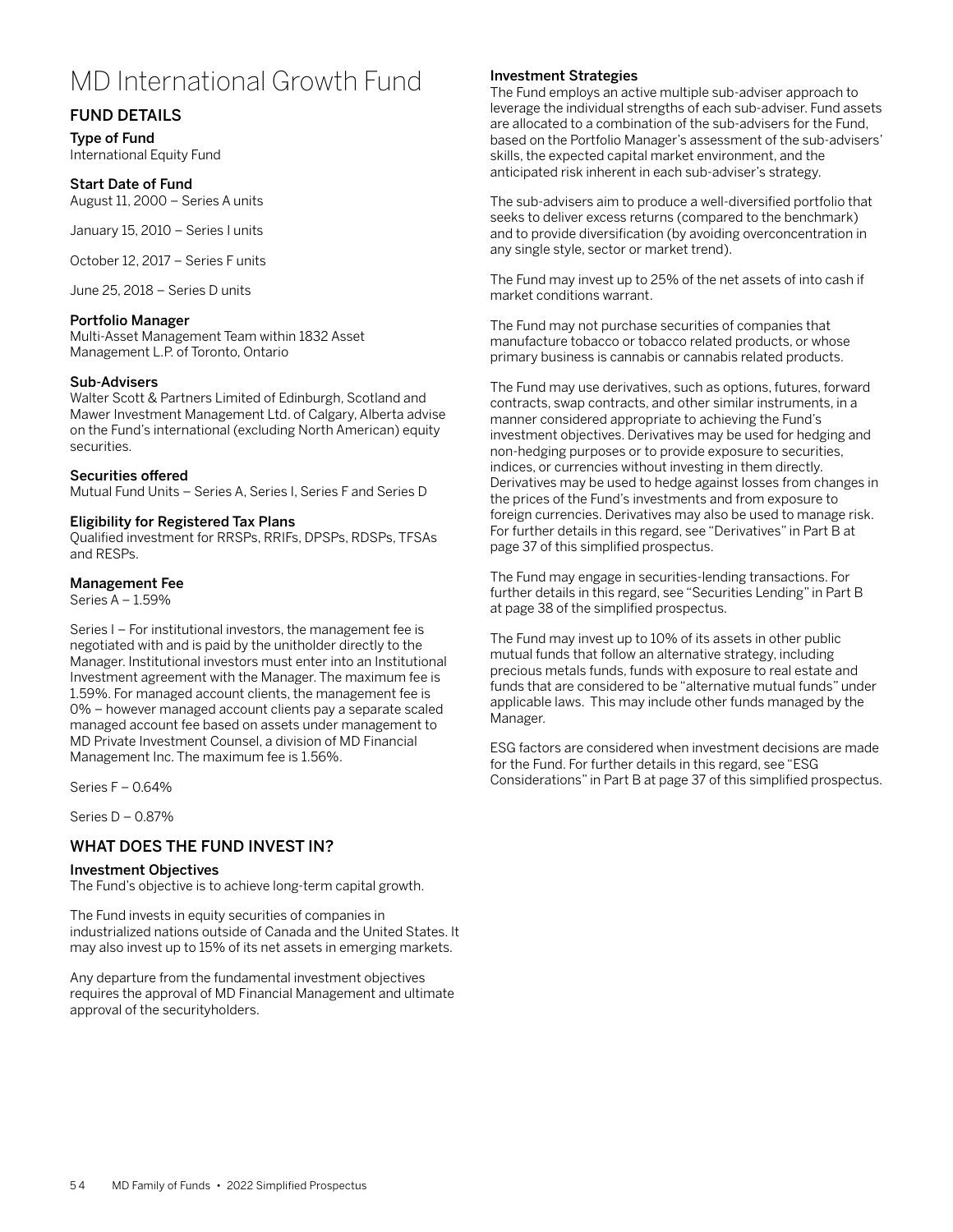The Fund is generally exposed to the following risks:

| <b>RISKS</b>                        | <b>MAIN</b><br><b>RISK</b> | SECONDARY MINIMAL<br><b>RISK</b> | <b>RISK</b> |
|-------------------------------------|----------------------------|----------------------------------|-------------|
| Commodities risk                    |                            |                                  |             |
| Concentration risk                  |                            |                                  |             |
| Cybersecurity risk                  |                            |                                  |             |
| Derivatives risk                    |                            |                                  |             |
| Emerging markets risk               |                            |                                  |             |
| <b>ESG factor risk</b>              |                            |                                  |             |
| Exchange-traded fund (ETF) risk     |                            | $\bullet$                        |             |
| Fixed income investments risk       |                            |                                  |             |
| Foreign currency risk               |                            |                                  |             |
| Foreign securities risk             |                            |                                  |             |
| Fund of funds risk                  |                            |                                  |             |
| High-yield bond risk                |                            |                                  |             |
| <b>IBOR transition risk</b>         |                            |                                  |             |
| Income trust risk                   |                            |                                  |             |
| Large capitalization companies risk |                            |                                  |             |
| Large investor risk                 |                            |                                  |             |
| Liquidity risk                      |                            |                                  |             |
| Market risk                         |                            |                                  |             |
| Securities lending risk             |                            |                                  |             |
| Series risk                         |                            |                                  |             |
| Short-selling risk                  |                            |                                  |             |
| Sovereign debt risk                 |                            |                                  |             |
| <b>Tax risk</b>                     |                            |                                  |             |
| Underlying fund risk                |                            |                                  |             |

As at April 30, 2022, MD Precision Moderate Balanced Portfolio, MD Precision Moderate Growth Portfolio, MD Precision Maximum Growth Portfolio and MD Precision Balanced Growth Portfolio held approximately 13.50%, 10.85%, 10.80% and 18.31% of the units of the Fund, respectively. Please see "Large investor risk" for a description of the risks associated with possible redemption requests by these investors.

For the specific Fund risk-rating classification methodology used by the Manager, see the section titled "Investment Risk Classification Methodology" at page 38 of this simplified prospectus.

# DISTRIBUTION POLICY

Mutual funds earn income and capital gains. You receive these earnings through distributions. Capital gains are distributed annually after December 15 in each year. Income distributions may be made several times a year.

When any of the MD Funds makes a distribution, we automatically reinvest the distribution by issuing additional units of the MD Fund equal in value to the amount of the distribution, unless you elect to receive your distribution in cash. We will only pay cash if the distribution is at least \$15.

# NAME AND HISTORY

The name of MD International Growth Fund in French is "Fonds international de croissance MD".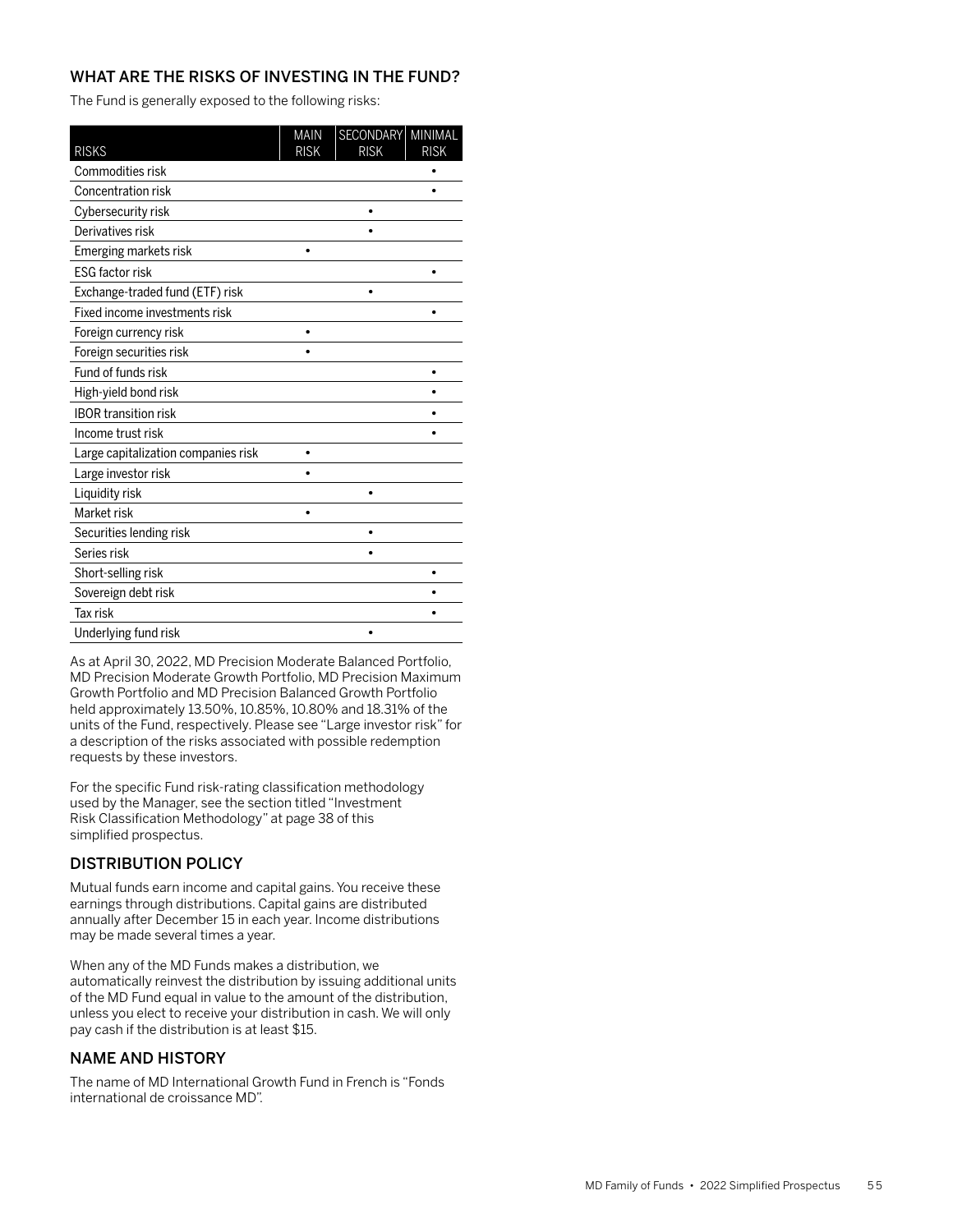# MD International Value Fund

# FUND DETAILS

Type of Fund International Equity Fund

## Start Date of Fund

January 29, 2004 – Series A units

January 15, 2010 – Series I units

October 4, 2017 – Series F units

June 25, 2018 – Series D units

#### Portfolio Manager

Multi-Asset Management Team within 1832 Asset Management L.P. of Toronto, Ontario

#### Sub-Advisers

EARNEST Partners LLC of Atlanta, Georgia, USA.

LSV Asset Management of Chicago, Illinois, USA.

Jarislowsky, Fraser Limited of Montréal, Québec.

#### Securities offered

Mutual Fund Units – Series A, Series I, Series F and Series D

#### Eligibility for Registered Tax Plans

Qualified investment for RRSPs, RRIFs, DPSPs, RDSPs, TFSAs and RESPs.

#### Management Fee

Series A – 1.59%

Series I – For institutional investors, the management fee is negotiated with and is paid by the unitholder directly to the Manager. Institutional investors must enter into an Institutional Investment agreement with the Manager. The maximum fee is 1.59%. For managed account clients, the management fee is 0% – however managed account clients pay a separate scaled managed account fee based on assets under management to MD Private Investment Counsel, a division of MD Financial Management Inc. The maximum fee is 1.56%.

Series F – 0.64%

Series D – 0.87%

## WHAT DOES THE FUND INVEST IN?

#### Investment Objectives

The Fund's objective is to achieve long-term growth of capital through investment in international equity markets. The Fund may hold one or more international equity mutual funds (the "Underlying Fund(s)") and/or international equity securities. The Fund may invest up to 20% of its net assets in emerging markets.

Any departure from these fundamental investment objectives requires the approval of MD Financial Management and the ultimate approval of the securityholders.

## Investment Strategies

The Fund employs an active multiple sub-adviser approach to leverage the individual strengths of each sub-adviser. Fund assets are allocated to a combination of the sub-advisers for the Fund, based on the Portfolio Manager's assessment of the sub-adviser' skills, the expected capital market environment, and the anticipated risk inherent in each sub-adviser's strategy.

The sub-advisers aim to produce a well-diversified portfolio that seeks to deliver excess returns (compared to the benchmark) and to provide diversification (by avoiding overconcentration in any single style, sector or market trend).

The Fund may not purchase securities of companies that manufacture tobacco or tobacco related products, or whose primary business is cannabis or cannabis related products.

The Fund may invest up to 25% of the net assets into cash if market conditions warrant.

The Fund may use derivatives, such as options, futures, forward contracts, swap contracts, and other similar instruments, in a manner considered appropriate to achieving the Fund's investment objectives. Derivatives may be used for hedging and non-hedging purposes or to provide exposure to securities, indices, or currencies without investing in them directly. Derivatives may be used to hedge against losses from changes in the prices of the Fund's investments and from exposure to foreign currencies. Derivatives may also be used to manage risk. For further details in this regard, see "Derivatives" in Part B page 37 at of this simplified prospectus.

The Fund may engage in securities-lending transactions as permitted by the Canadian securities regulatory authorities from time to time. There are certain risks associated with securitieslending transactions. In this regard, see "Securities Lending" in Part B at page 38 of the simplified prospectus.

The Fund may invest up to 10% of its assets in other public mutual funds that follow an alternative strategy, including precious metals funds, funds with exposure to real estate and funds that are considered to be "alternative mutual funds" under applicable laws. This may include other funds managed by the Manager.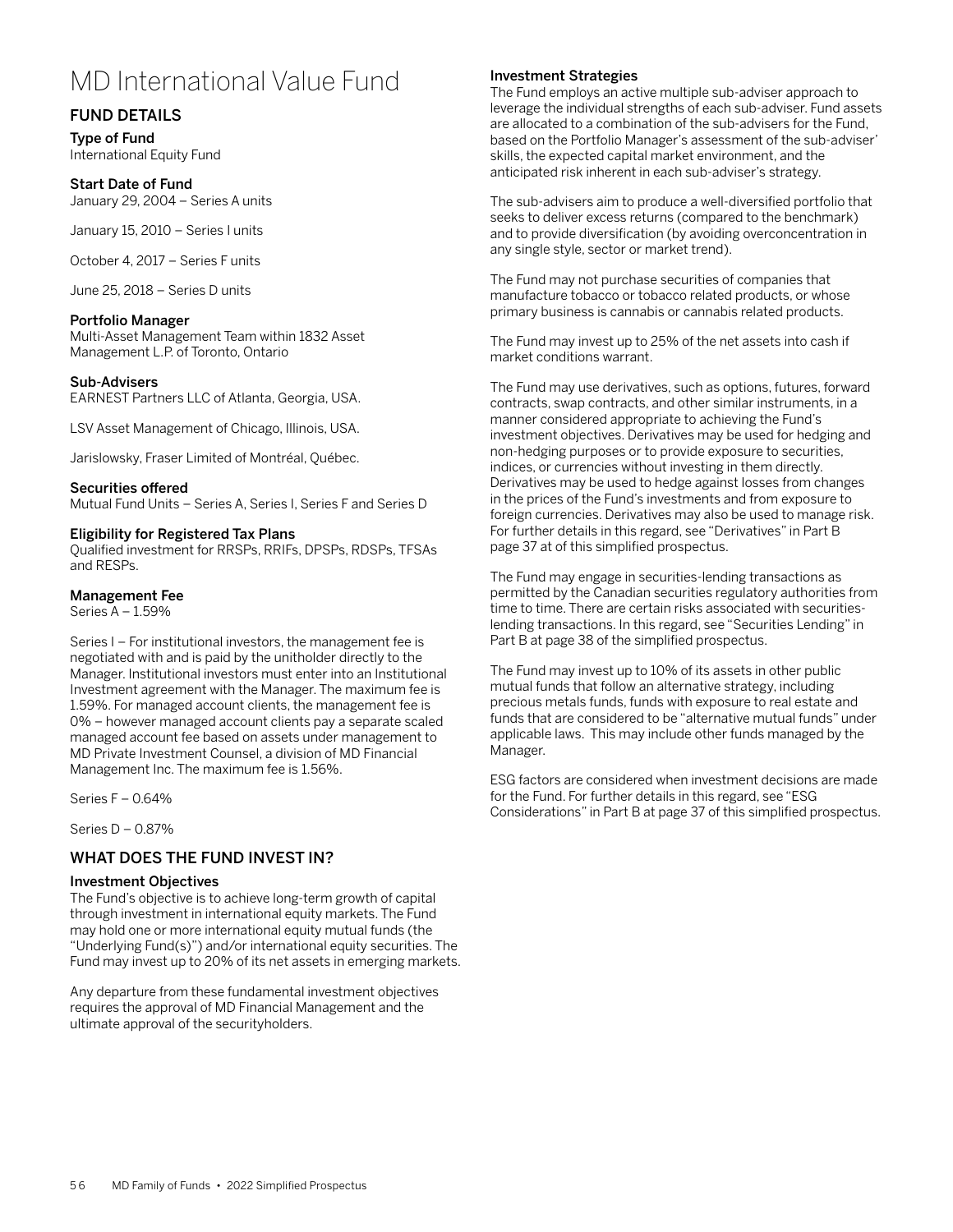The Fund is generally exposed to the following risks:

| <b>RISKS</b>                        | <b>MAIN</b><br><b>RISK</b> | SECONDARY<br><b>RISK</b> | MINIMAL<br><b>RISK</b> |
|-------------------------------------|----------------------------|--------------------------|------------------------|
| Commodities risk                    |                            |                          |                        |
| Concentration risk                  |                            |                          |                        |
| Cybersecurity risk                  |                            |                          |                        |
| Derivatives risk                    |                            |                          |                        |
| Emerging markets risk               |                            |                          |                        |
| <b>ESG factor risk</b>              |                            |                          |                        |
| Exchange-traded fund (ETF) risk     |                            | ٠                        |                        |
| Fixed income investments risk       |                            |                          |                        |
| Foreign currency risk               |                            |                          |                        |
| Foreign securities risk             |                            |                          |                        |
| Fund of funds risk                  |                            |                          |                        |
| High-yield bond risk                |                            |                          |                        |
| <b>IBOR transition risk</b>         |                            |                          |                        |
| Income trust risk                   |                            |                          |                        |
| Large capitalization companies risk |                            |                          |                        |
| Large investor risk                 |                            |                          |                        |
| Liquidity risk                      |                            |                          |                        |
| Market risk                         |                            |                          |                        |
| Securities lending risk             |                            |                          |                        |
| Series risk                         |                            |                          |                        |
| Short-selling risk                  |                            |                          |                        |
| Sovereign debt risk                 |                            |                          |                        |
| <b>Tax risk</b>                     |                            |                          |                        |
| Underlying fund risk                |                            |                          |                        |

As at April 30, 2022, MD Precision Moderate Growth Portfolio, MD Precision Balanced Growth Portfolio, MD Precision Moderate Balanced Portfolio and MD Precision Maximum Growth Portfolio held approximately 14.04%, 23.72%, 17.81% and 13.42% of the units of the Fund, respectively. Please see "Large investor risk" for a description of the risks associated with possible redemption requests by this investor.

For the specific Fund risk-rating classification methodology used by the Manager, see the section titled "Investment Risk Classification Methodology" at page 38 of this simplified prospectus.

# DISTRIBUTION POLICY

Mutual funds earn income and capital gains. You receive these earnings through distributions. Capital gains are distributed annually after December 15 in each year. Income distributions may be made several times a year.

When any of the MD Funds makes a distribution, we automatically reinvest the distribution by issuing additional units of the Fund equal in value to the amount of the distribution, unless you elect to receive your distribution in cash. We will only pay cash if the distribution is at least \$15.

# NAME AND HISTORY

The name of MD International Value Fund in French is "Fonds international de valeur MD".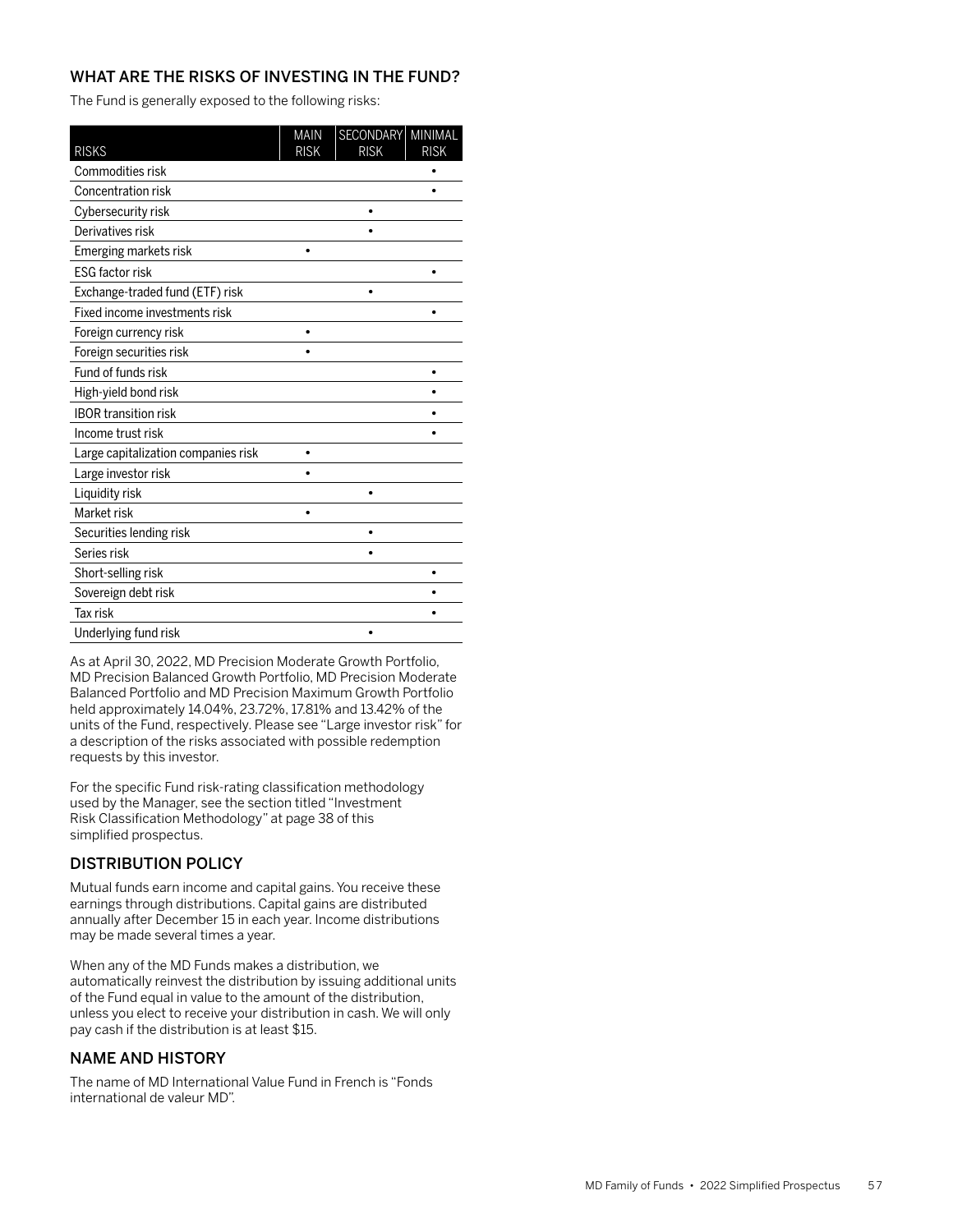# MD Money Fund

## FUND DETAILS

Type of Fund Canadian Money Market Fund

Start Date of Fund September 1, 1983 – Series A units

June 25, 2018 – Series D units

#### Portfolio Manager

Multi-Asset Management Team within 1832 Asset Management L.P. of Toronto, Ontario

Sub-Adviser 1832 Asset Management L.P., Toronto, Ontario

Securities offered Mutual Fund Units – Series A and Series D

#### Eligibility for Registered Tax Plans

Qualified investment for RRSPs, RRIFs, DPSPs, RDSPs, TFSAs and RESPs.

## Management Fee

Series A – 0.49%

Series D – 0.23%

## WHAT DOES THE FUND INVEST IN?

#### Investment Objectives

The Fund's objectives are conservation of principal and income production, with appreciation of capital a secondary objective.

The Fund invests in a variety of short-term debt instruments including Government of Canada and Provincial Treasury bills, Residuals, Government of Canada Crown Corporation Paper and Term Deposits, Commercial Paper and Asset-Backed Securities.

Any departure from the fundamental investment objectives requires the approval of MD Financial Management and ultimate approval of the securityholders.

## Investment Strategies

The Fund will have a weighted term to maturity of not more than 180 days.

Efforts are made to maintain the NAV of the Fund at \$10 by crediting the net income earned in the Fund to Securityholders on each Valuation Date and distributing to Securityholders monthly.

The Portfolio Manager and sub-adviser monitor, among other data, expected changes in monetary policy and Bank of Canada activity, crediting market conditions, and the position of the domestic bond yield curve to position the Fund to take advantage of anticipated changes in the interest rate structure.

The Fund may not purchase securities of companies that manufacture tobacco or tobacco related products, or whose primary business is cannabis or cannabis related products.

The Fund may engage in securities-lending transactions. For further details in this regard, see "Securities Lending" in Part B at page 38 of this simplified prospectus.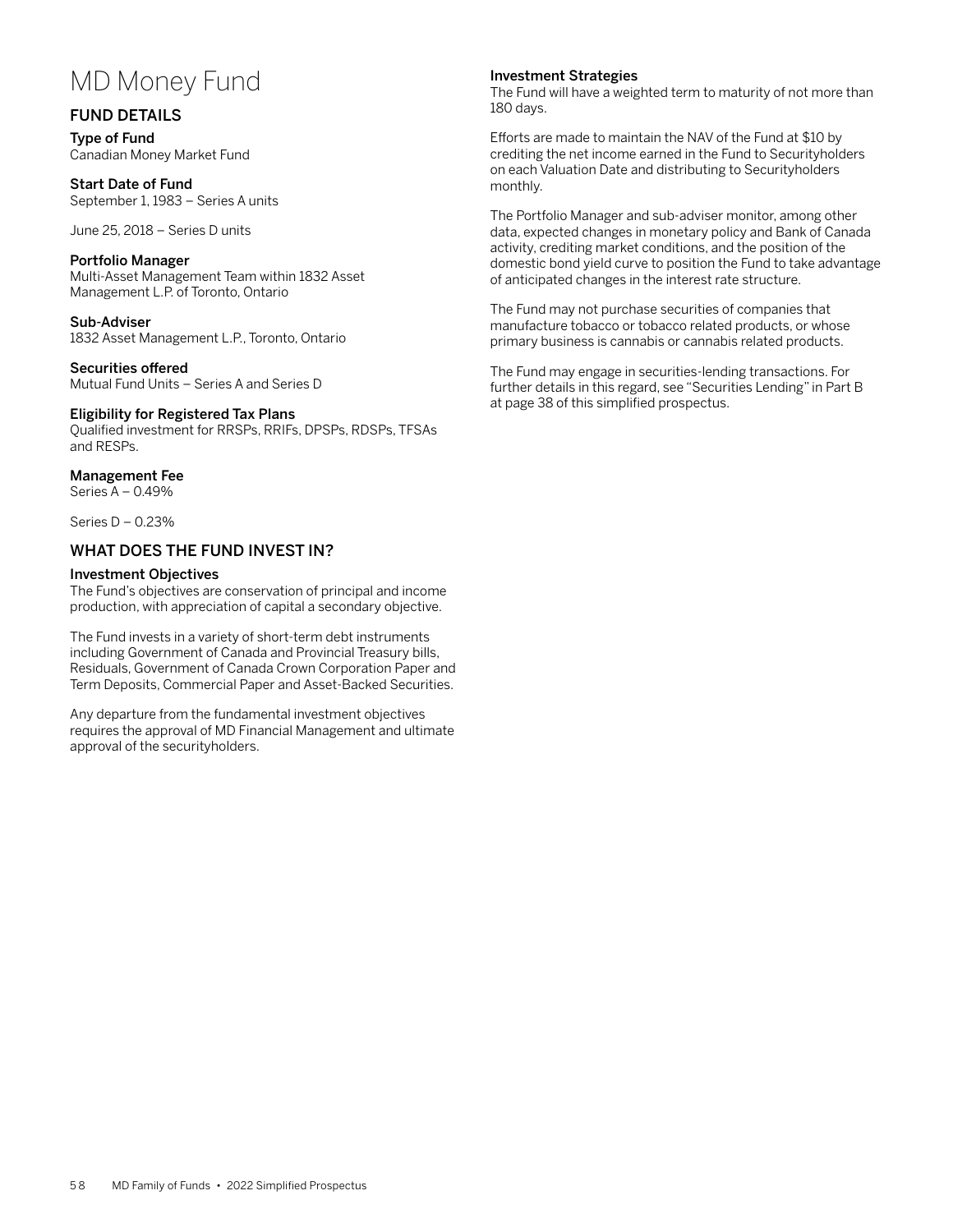There is a risk that in particular circumstances the NAV of the Fund could fall below \$10. This would mean that an investor seeking to withdraw his investment could lose a portion of his principal. While conservation of principal is one of MD Money Fund's objectives, the Fund is not guaranteed.

The Fund is generally exposed to the following risks:

| <b>RISKS</b>                        | <b>MAIN</b><br><b>RISK</b> | SECONDARY<br><b>RISK</b> | MINIMAL<br><b>RISK</b> |
|-------------------------------------|----------------------------|--------------------------|------------------------|
| Commodities risk                    |                            |                          |                        |
| Concentration risk                  |                            |                          |                        |
| Cybersecurity risk                  |                            |                          |                        |
| Derivatives risk                    |                            |                          |                        |
| Emerging markets risk               |                            |                          |                        |
| Exchange-traded fund (ETF) risk     |                            |                          |                        |
| Fixed income investments risk       |                            |                          |                        |
| Foreign currency risk               |                            |                          |                        |
| Foreign securities risk             |                            |                          |                        |
| Fund of funds risk                  |                            |                          |                        |
| High-yield bond risk                |                            |                          |                        |
| <b>IBOR transition risk</b>         |                            |                          |                        |
| Income trust risk                   |                            |                          |                        |
| Large capitalization companies risk |                            |                          |                        |
| Large investor risk                 |                            |                          |                        |
| Liquidity risk                      |                            |                          |                        |
| Market risk                         |                            |                          |                        |
| Securities lending risk             |                            | ٠                        |                        |
| Series risk                         |                            |                          |                        |
| Short-selling risk                  |                            |                          |                        |
| Sovereign debt risk                 |                            |                          |                        |
| Tax risk                            |                            |                          |                        |
| Underlying fund risk                |                            |                          |                        |

For the specific Fund risk-rating classification methodology used by the Manager, see the section titled "Investment Risk Classification Methodology" at page 38 of this simplified prospectus.

# DISTRIBUTION POLICY

The MD Fund credits net income to securityholders on each Valuation Date and distributes net income to securityholders monthly.

# NAME AND HISTORY

The name of MD Money Fund in French is "Fonds monétaire MD".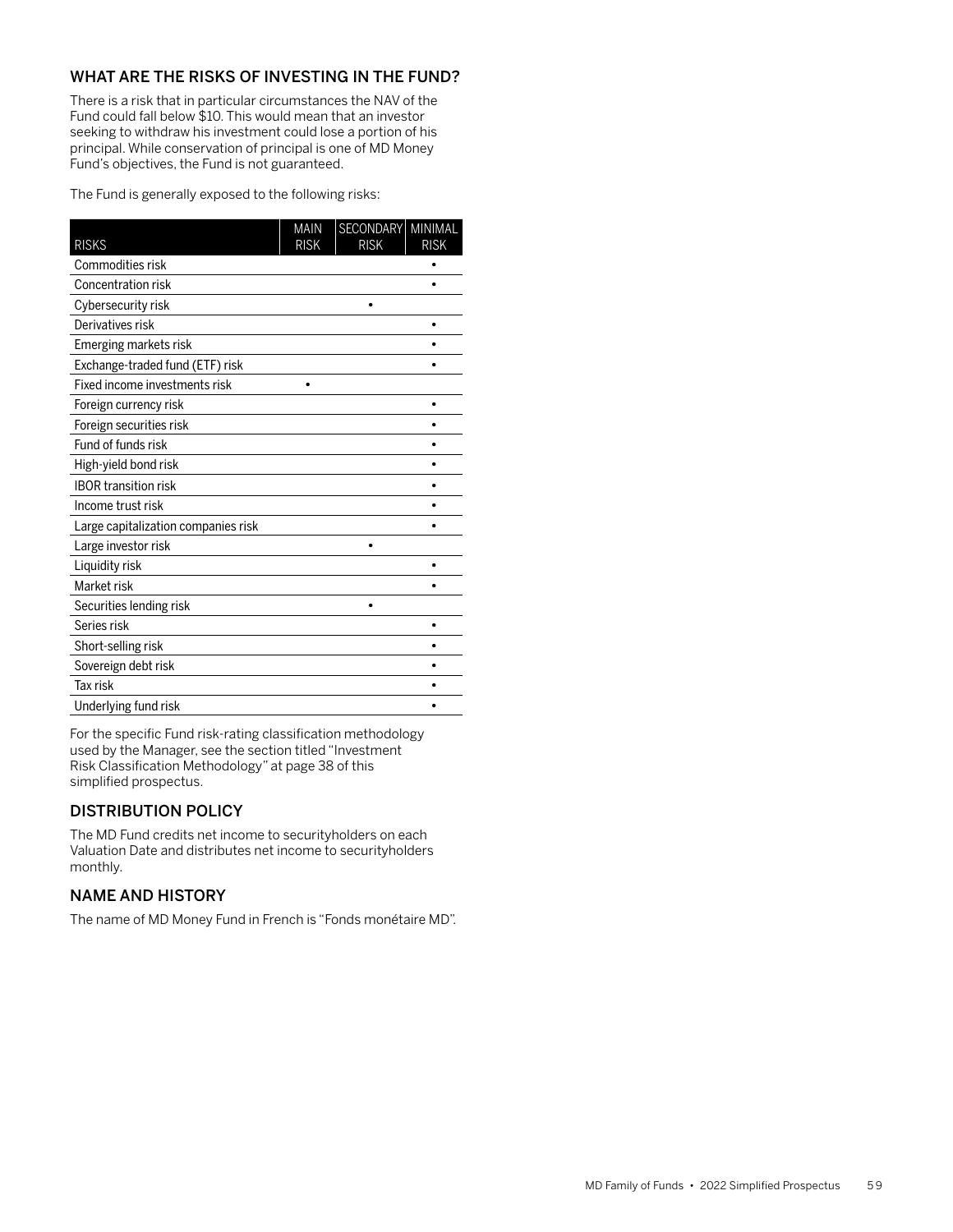# MD Canadian Equity Fund

## FUND DETAILS

Type of Fund Canadian Equity Fund

# Start Date of Fund

November 19, 1993 – Series A units

January 15, 2010 – Series I units

October 12, 2017 – Series F units

June 25, 2018 – Series D units

#### Portfolio Manager

Multi-Asset Management Team within 1832 Asset Management L.P. of Toronto, Ontario

#### Sub-Advisers

Hillsdale Investment Management Inc. of Toronto, Ontario.

Jarislowsky, Fraser Limited of Montréal, Québec.

Triasima Portfolio Management Inc. of Montréal, Québec.

#### Securities offered

Mutual Fund Units – Series A, Series I, Series F and Series D

#### Eligibility for Registered Tax Plans

Qualified investment for RRSPs, RRIFs, DPSPs, RDSPs, TFSAs and RESPs.

#### Management Fee

Series A – 1.24%

Series I – For institutional investors, the management fee is negotiated with and is paid by the unitholder directly to the Manager. Institutional investors must enter into an Institutional Investment agreement with the Manager. The maximum fee is 1.24%. For managed account clients, the management fee is 0% – however managed account clients pay a separate scaled managed account fee based on assets under management to MD Private Investment Counsel, a division of MD Financial Management Inc. The maximum fee is 1.56%.

Series F – 0.29%

Series D – 0.70%

# WHAT DOES THE FUND INVEST IN?

#### Investment Objectives

The Fund's objective is to provide long-term capital growth with income production as a secondary consideration.

The Fund invests in a diversified portfolio of equities, with the primary focus on Canadian companies.

Any departure from the fundamental investment objectives requires the approval of MD Financial Management and ultimate approval of the securityholders.

## Investment Strategies

The Fund employs an active multiple sub-adviser approach to leverage the individual strengths of each sub-adviser. Fund assets are allocated to a combination of the sub-adviser for the Fund, based on the Portfolio Manager's assessment of the sub-advisers' skills, the expected capital market environment, and the anticipated risk inherent in each sub-adviser's strategy.

The sub-advisers aim to produce a well-diversified portfolio that seeks to deliver excess returns (compared to the benchmark) and to provide diversification (by avoiding overconcentration in any single style, sector or market trend).

The Fund primarily invests in equity securities of quality Canadian companies, at reasonable prices, across the market capitalization spectrum.

The Fund may invest up to 10% of its portfolio in non-Canadian securities.

The Fund may invest up to 25% of the net assets into cash if market conditions warrant.

The Fund may not purchase securities of companies that manufacture tobacco or tobacco related products, or whose primary business is cannabis or cannabis related products.

The Fund may use derivatives, such as options, futures, forward contracts, swap contracts, and other similar instruments, in a manner considered appropriate to achieving the Fund's investment objectives. Derivatives may be used for hedging and non-hedging purposes or to provide exposure to securities, indices, or currencies without investing in them directly. Derivatives may be used to hedge against losses from changes in the prices of the Fund's investments and from exposure to foreign currencies. Derivatives may also be used to manage risk. For further details in this regard, see "Derivatives" in Part B at page 37 of this simplified prospectus.

The Fund may engage in securities-lending transactions. For further details in this regard, see "Securities Lending" in Part B at page 38 of this simplified prospectus.

The Fund may invest up to 10% of its assets in other public mutual funds that follow an alternative strategy, including precious metals funds, funds with exposure to real estate and funds that are considered to be "alternative mutual funds" under applicable laws. This may include other funds managed by the Manager.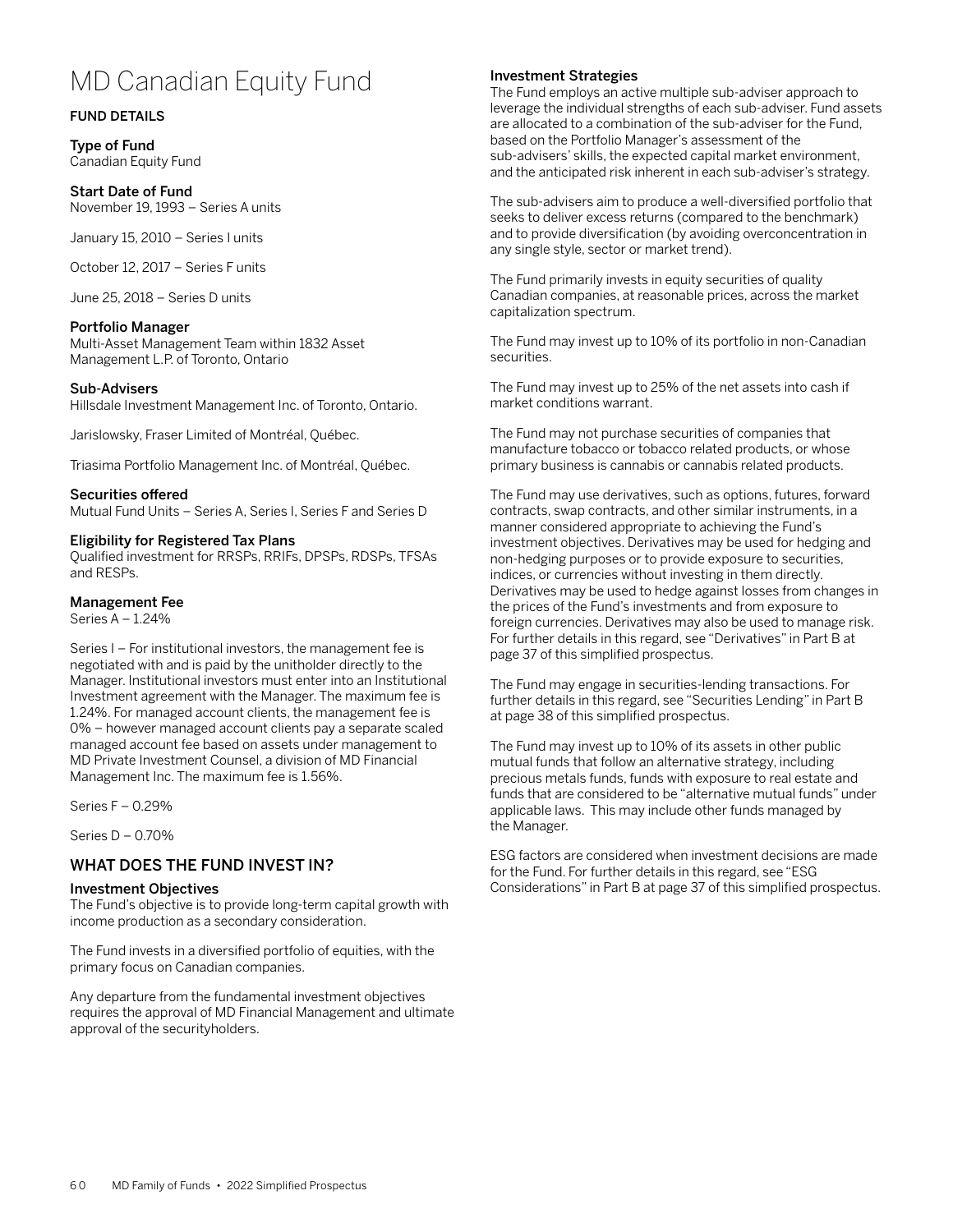The Fund is generally exposed to the following risks:

| <b>RISKS</b>                        | <b>MAIN</b><br><b>RISK</b> | SECONDARY MINIMAL<br><b>RISK</b> | <b>RISK</b> |
|-------------------------------------|----------------------------|----------------------------------|-------------|
| Commodities risk                    |                            |                                  |             |
| <b>Concentration risk</b>           |                            |                                  |             |
| Cybersecurity risk                  |                            |                                  |             |
| Derivatives risk                    |                            |                                  |             |
| Emerging markets risk               |                            |                                  |             |
| <b>ESG factor risk</b>              |                            |                                  |             |
| Exchange-traded fund (ETF) risk     |                            | $\bullet$                        |             |
| Fixed income investments risk       |                            |                                  |             |
| Foreign currency risk               |                            |                                  |             |
| Foreign securities risk             |                            |                                  |             |
| Fund of funds risk                  |                            |                                  |             |
| High-yield bond risk                |                            |                                  |             |
| <b>IBOR transition risk</b>         |                            |                                  |             |
| Income trust risk                   |                            | ٠                                |             |
| Large capitalization companies risk |                            |                                  |             |
| Large investor risk                 |                            |                                  |             |
| Liquidity risk                      |                            |                                  |             |
| Market risk                         |                            |                                  |             |
| Securities lending risk             |                            |                                  |             |
| Series risk                         |                            |                                  |             |
| Short-selling risk                  |                            |                                  |             |
| Sovereign debt risk                 |                            |                                  |             |
| <b>Tax risk</b>                     |                            |                                  |             |
| Underlying fund risk                |                            |                                  |             |

As at April 30, 2022, MD Precision Moderate Growth Portfolio, MD Precision Balanced Growth Portfolio, MD Precision Maximum Growth Portfolio and MD Precision Moderate Balanced Portfolio held approximately 13.05%, 23.19%, 13.24% and 17.26% of the units of the Fund, respectively. Please see "Large investor risk" for a description of the risks associated with possible redemption requests by any of these investors.

For the specific Fund risk-rating classification methodology used by the Manager, see the section titled "Investment Risk Classification Methodology" at page 38 of this simplified prospectus.

# DISTRIBUTION POLICY

Mutual funds earn income and capital gains. You receive these earnings through distributions. Capital gains are distributed annually after December 15 in each year. Income distributions may be made several times a year.

When any of the MD Funds makes a distribution, we automatically reinvest the distribution by issuing additional units of the MD Fund equal in value to the amount of the distribution, unless you elect to receive your distribution in cash. We will only pay cash if the distribution is at least \$15.

# NAME AND HISTORY

The name of the MD Fund was changed on June 17, 2019 from MD Select Fund to MD Canadian Equity Fund.

The name of MD Canadian Equity Fund in French is "Fonds d'actions canadiennes MD".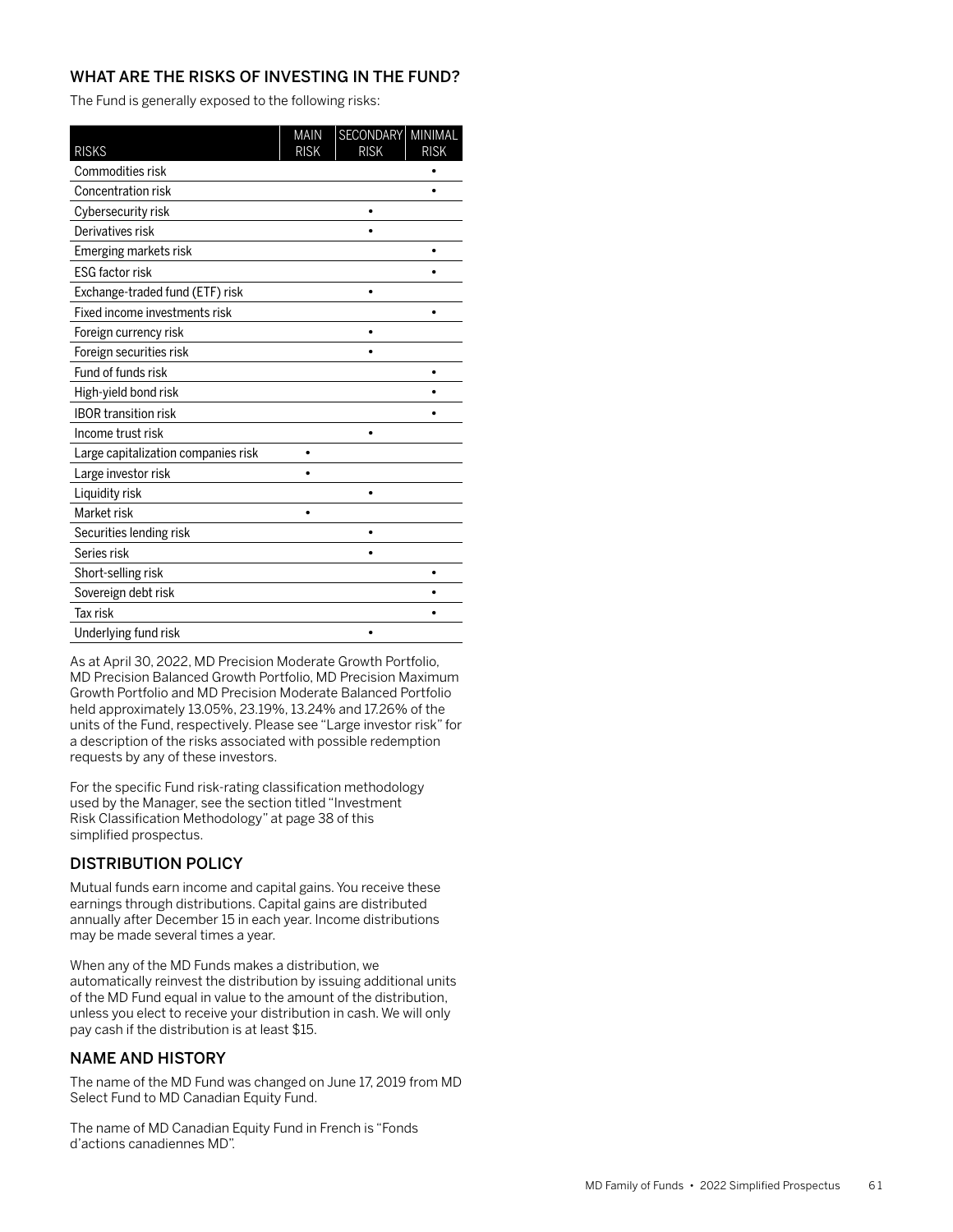# MD American Growth Fund

# FUND DETAILS

Type of Fund US Equity Fund

## Start Date of Fund

October 1, 1992 – Series A units

January 15, 2010 – Series I units

October 2, 2017 – Series F units

June 25, 2018 – Series D units

## Portfolio Manager

Multi-Asset Management Team within 1832 Asset Management L.P. of Toronto, Ontario

## Sub-Advisers

Jensen Investment Management Inc. of Lake Oswego, Oregon, USA.

Janus Henderson Investors US LLC of Denver, Colorado, USA.

Securities offered Mutual Fund Units – Series A, Series I, Series F and Series D

## Eligibility for Registered Tax Plans

Qualified investment for RRSPs, RRIFs, DPSPs, RDSPs, TFSAs and RESPs.

## Management Fee

Series A – 1.24%

Series I – For institutional investors, the management fee is negotiated with and is paid by the unitholder directly to the Manager. Institutional investors must enter into an Institutional Investment agreement with the Manager. The maximum fee is 1.24%. For managed account clients, the management fee is 0% – however managed account clients pay a separate scaled managed account fee based on assets under management to MD Private Investment Counsel, a division of MD Financial Management Inc. The maximum fee is 1.56%.

Series F – 0.29%

Series D – 0.72%

# WHAT DOES THE FUND INVEST IN?

#### Investment Objectives

The Fund's investment objective is to achieve long-term capital growth, with income production as a secondary consideration.

The Fund invests in a diversified portfolio of primarily US equity securities of large, mid and small cap companies.

Any departure from the fundamental investment objectives requires the approval of MD Financial Management and ultimate approval of the Fund's securityholders.

## Investment Strategies

The Fund employs an active multiple sub-adviser approach to leverage the individual strengths of each sub-adviser. Fund assets are allocated to a combination of the sub-advisers for the Fund, based on the Portfolio Manager's assessment of the sub-advisers' skills, the expected capital market environment, and the anticipated risk inherent in each sub-adviser's strategy.

The sub-advisers aim to produce a well-diversified portfolio that seeks to deliver excess returns (compared to the benchmark) and to provide diversification (by avoiding overconcentration in any single style, sector or market trend).

The Fund may invest up to 25% of the net assets into cash if market conditions warrant.

The Fund may not purchase securities of companies that manufacture tobacco or tobacco related products, or whose primary business is cannabis or cannabis related products.

The Fund may use derivatives, such as options, futures, forward contracts, swap contracts, and other similar instruments, in a manner considered appropriate to achieving the Fund's investment objectives. Derivatives may be used for hedging and non-hedging purposes or to provide exposure to securities, indices, or currencies without investing in them directly. Derivatives may be used to hedge against losses from changes in the prices of the Fund's investments and from exposure to foreign currencies. Derivatives may also be used to manage risk. For further details in this regard, see "Derivatives" in Part B at page 37 of this simplified prospectus.

The Fund may engage in securities-lending transactions. For further details in this regard, see "Securities Lending" in Part B at page 38 of this simplified prospectus.

The Fund may invest up to 10% of its assets in other public mutual funds that follow an alternative strategy, including precious metals funds, funds with exposure to real estate and funds that are considered to be "alternative mutual funds" under applicable laws. This may include other funds managed by the Manager.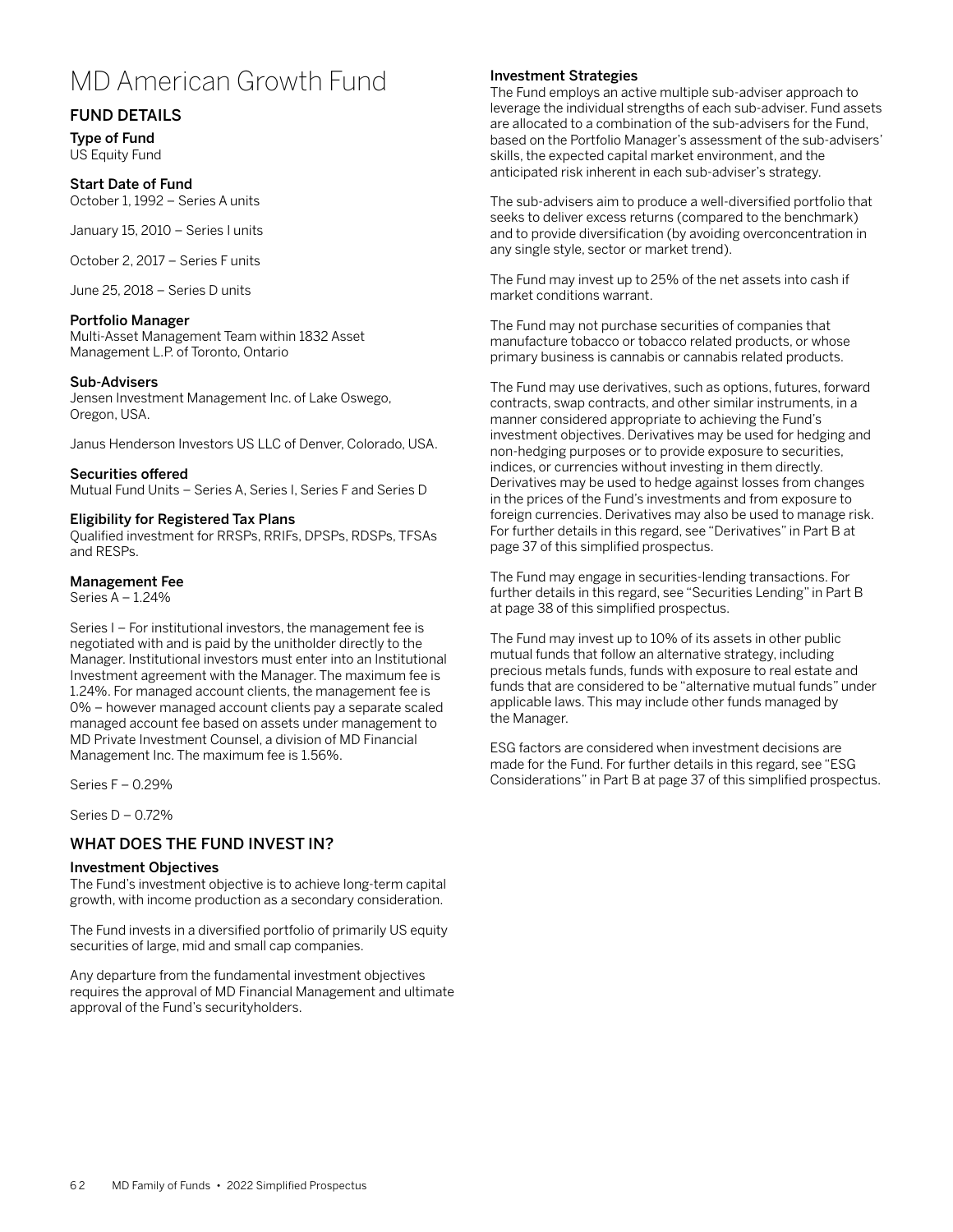The Fund is generally exposed to the following risks:

| <b>RISKS</b>                        | <b>MAIN</b><br><b>RISK</b> | SECONDARY MINIMAL<br><b>RISK</b> | <b>RISK</b> |
|-------------------------------------|----------------------------|----------------------------------|-------------|
| Commodities risk                    |                            |                                  |             |
| Concentration risk                  |                            |                                  |             |
| Cybersecurity risk                  |                            |                                  |             |
| Derivatives risk                    |                            |                                  |             |
| Emerging markets risk               |                            |                                  |             |
| <b>ESG factor risk</b>              |                            |                                  |             |
| Exchange-traded fund (ETF) risk     |                            | $\bullet$                        |             |
| Fixed income investments risk       |                            |                                  |             |
| Foreign currency risk               |                            |                                  |             |
| Foreign securities risk             |                            |                                  |             |
| Fund of funds risk                  |                            |                                  |             |
| High-yield bond risk                |                            |                                  |             |
| <b>IBOR transition risk</b>         |                            |                                  |             |
| Income trust risk                   |                            |                                  |             |
| Large capitalization companies risk |                            |                                  |             |
| Large investor risk                 |                            | ٠                                |             |
| Liquidity risk                      |                            |                                  |             |
| Market risk                         |                            |                                  |             |
| Securities lending risk             |                            |                                  |             |
| Series risk                         |                            |                                  |             |
| Short-selling risk                  |                            |                                  |             |
| Sovereign debt risk                 |                            |                                  |             |
| <b>Tax risk</b>                     |                            |                                  |             |
| Underlying fund risk                |                            |                                  |             |

As at April 30, 2022, MD Precision Balanced Growth Portfolio held approximately 10.99% of the units of the Fund. Please see "Large investor risk" for a description of the risks associated with possible redemption requests by any of these investors.

For the specific Fund risk-rating classification methodology used by the Manager, see the section titled "Investment Risk Classification Methodology" at page 38 of this simplified prospectus.

# DISTRIBUTION POLICY

Mutual funds earn income and capital gains. You receive these earnings through distributions. Capital gains are distributed annually after December 15 in each year. Income distributions may be made several times a year.

When any of the MD Funds makes a distribution, we automatically reinvest the distribution by issuing additional units of the MD Fund equal in value to the amount of the distribution, unless you elect to receive your distribution in cash. We will only pay cash if the distribution is at least \$15.

# NAME AND HISTORY

The name of MD American Growth Fund in French is "Fonds américain de croissance MD".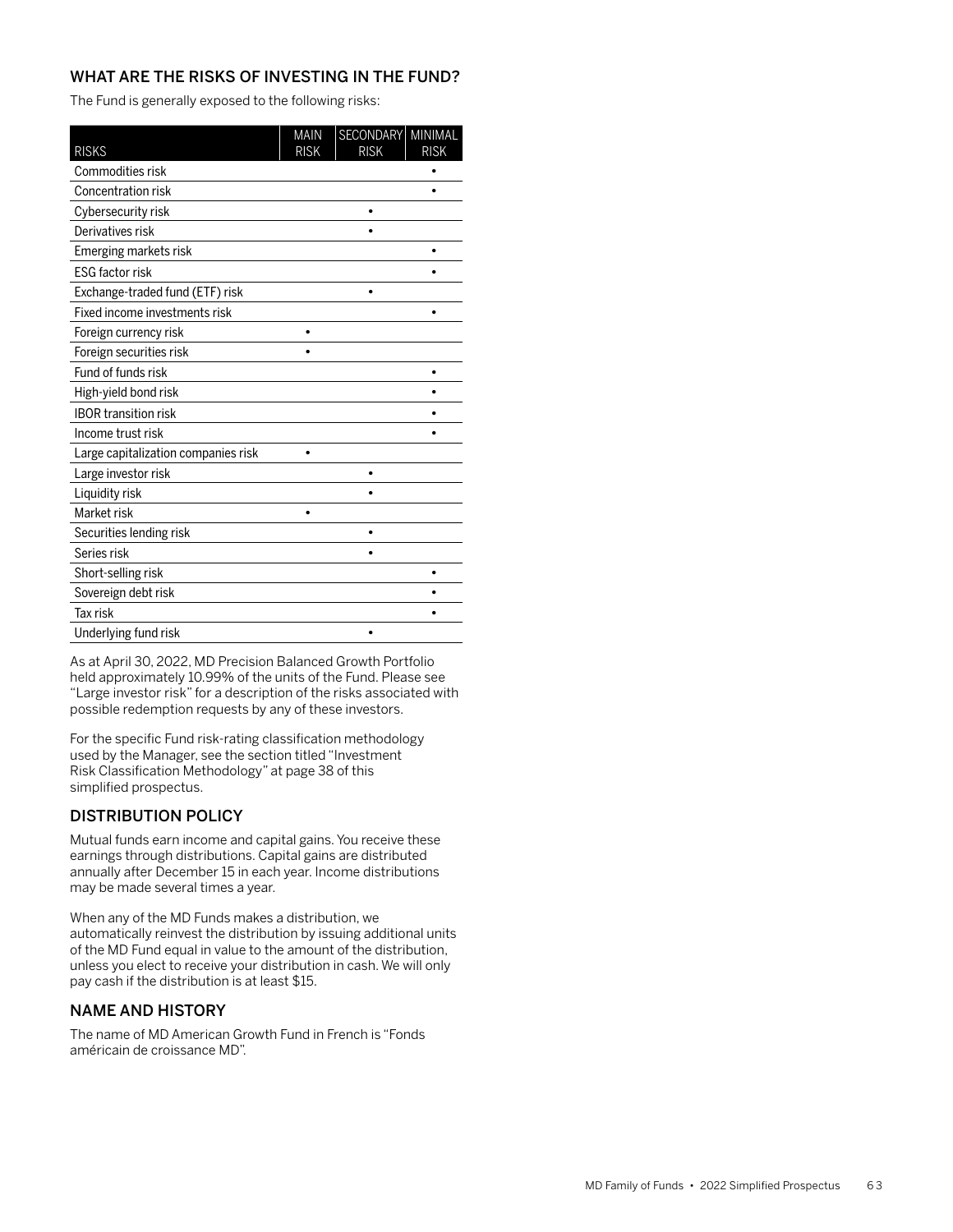# MD American Value Fund

# FUND DETAILS

Type of Fund US Equity Fund

## Start Date of Fund

August 11, 2000 – Series A units

January 15, 2010 – Series I units

October 4, 2017 – Series F units

June 25, 2018 – Series D units

## Portfolio Manager

Multi-Asset Management Team within 1832 Asset Management L.P. of Toronto, Ontario

## Sub-Advisers

Columbia Management Investment Advisers, LLC

Boston, Massachusetts, USA.

Fiduciary Management Inc. of Milwaukee, Wisconsin, USA.

Securities Offered Mutual Fund Units – Series A, Series I, Series F and Series D

## Eligibility for Registered Tax Plans

Qualified investment for RRSPs, RRIFs, DPSPs, RDSPs, TFSAs and RESPs.

## Management Fee

Series A - 1.44%

Series I - For institutional investors, the management fee is negotiated with and is paid by the unitholder directly to the Manager. Institutional investors must enter into an Institutional Investment agreement with the Manager. The maximum fee is 1.44%. For managed account clients, the management fee is 0% – however managed account clients pay a separate scaled managed account fee based on assets under management to MD Private Investment Counsel, a division of MD Financial Management Inc. The maximum fee is 1.56%.

Series F – 0.49%

Series D – 0.72%

# WHAT DOES THE FUND INVEST IN?

## Investment Objectives

The Fund's objectives are long-term capital growth with due regard for the conservation of capital, with income production as a secondary objective

The Fund invests in a diversified portfolio of primarily US equity securities of large, mid and small cap companies.

Any departure from the fundamental investment objectives requires the approval of MD Financial Management and ultimate approval of the Fund's securityholders.

## Investment Strategies

The Fund employs an active multiple sub-adviser approach to leverage the individual strengths of each sub-adviser. Fund assets are allocated to a combination of the sub-adviser for the Fund, based on the Portfolio Manager's assessment of the sub-adviser' skills, the expected capital market environment, and the anticipated risk inherent in each sub-adviser's strategy.

The sub-advisers aim to produce a well-diversified portfolio that seeks to deliver excess returns (compared to the benchmark) and to provide diversification (by avoiding overconcentration in any single style, sector or market trend).

The Fund may invest up to 25% of the net assets into cash if market conditions warrant.

The Fund may not purchase securities of companies that manufacture tobacco or tobacco related products, or whose primary business is cannabis or cannabis related products.

The Fund may use derivatives, such as options, futures, forward contracts, swap contracts, and other similar instruments, in a manner considered appropriate to achieving the Fund's investment objectives. Derivatives may be used for hedging and non-hedging purposes or to provide exposure to securities, indices, or currencies without investing in them directly. Derivatives may be used to hedge against losses from changes in the prices of the Fund's investments and from exposure to foreign currencies. Derivatives may also be used to manage risk. For further details in this regard, see "Derivatives" in Part B at page 37 of this simplified prospectus.

The Fund may engage in securities-lending transactions. For further details in this regard, see "Securities Lending" in Part B at page 38 of this simplified prospectus.

The Fund may invest up to 10% of its assets in other public mutual funds that follow an alternative strategy, including precious metals funds, funds with exposure to real estate and funds that are considered to be "alternative mutual funds" under applicable laws. This may include other funds managed by the Manager.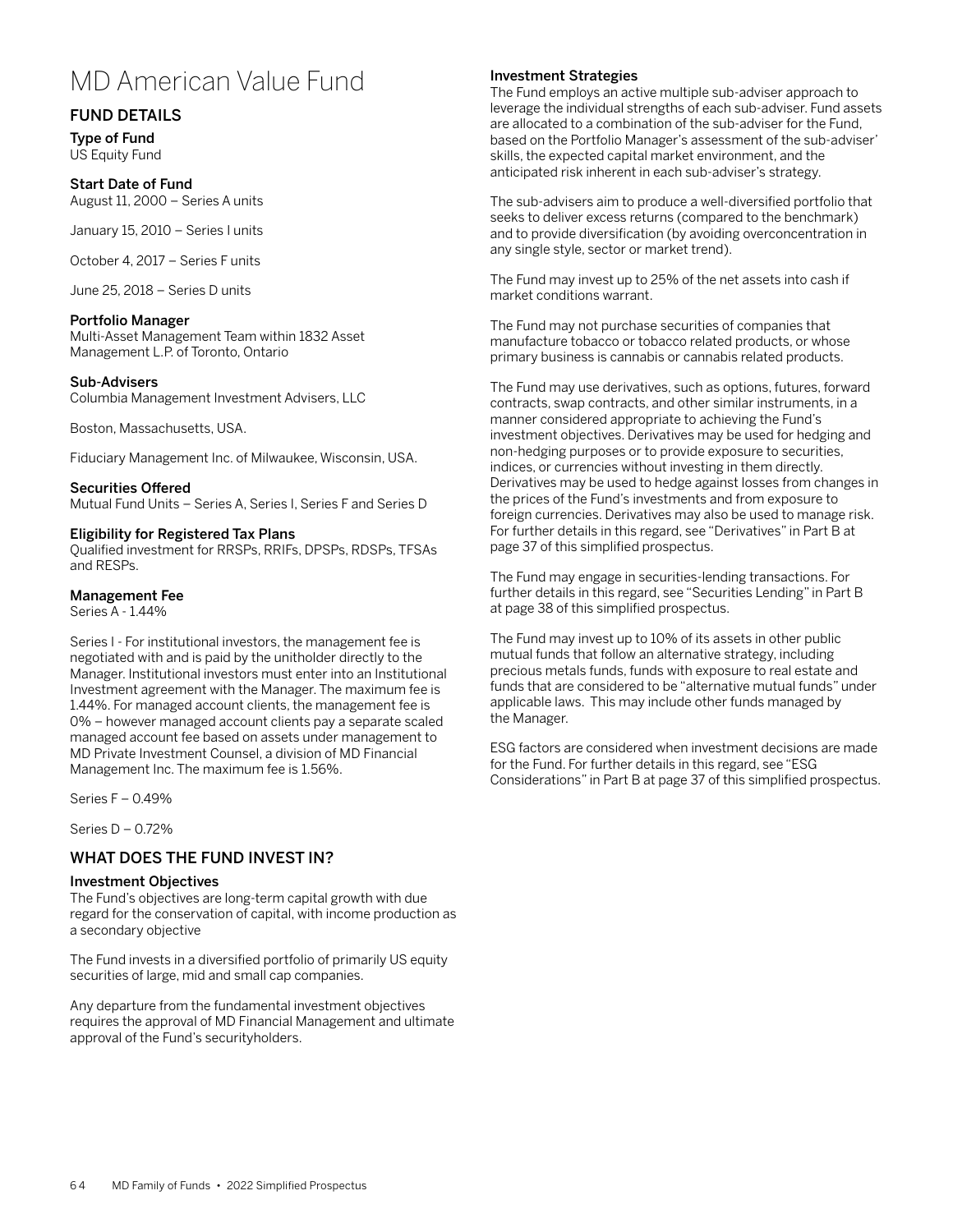The Fund is generally exposed to the following risks:

| <b>RISKS</b>                        | <b>MAIN</b><br><b>RISK</b> | SECONDARY MINIMAL<br><b>RISK</b> | <b>RISK</b> |
|-------------------------------------|----------------------------|----------------------------------|-------------|
| Commodities risk                    |                            |                                  |             |
| Concentration risk                  |                            |                                  |             |
| Cybersecurity risk                  |                            |                                  |             |
| Derivatives risk                    |                            |                                  |             |
| Emerging markets risk               |                            |                                  |             |
| <b>ESG factor risk</b>              |                            |                                  |             |
| Exchange-traded fund (ETF) risk     |                            | ٠                                |             |
| Fixed income investments risk       |                            |                                  |             |
| Foreign currency risk               |                            |                                  |             |
| Foreign securities risk             |                            |                                  |             |
| Fund of funds risk                  |                            |                                  |             |
| High-yield bond risk                |                            |                                  |             |
| <b>IBOR transition risk</b>         |                            |                                  |             |
| Income trust risk                   |                            |                                  |             |
| Large capitalization companies risk |                            |                                  |             |
| Large investor risk                 |                            | ٠                                |             |
| Liquidity risk                      |                            |                                  |             |
| Market risk                         |                            |                                  |             |
| Securities lending risk             |                            |                                  |             |
| Series risk                         |                            |                                  |             |
| Short-selling risk                  |                            |                                  |             |
| Sovereign debt risk                 |                            |                                  |             |
| <b>Tax risk</b>                     |                            |                                  |             |
| Underlying fund risk                |                            |                                  |             |

As at April 30, 2022, MD Precision Balanced Growth Portfolio and MD Precision Moderate Balanced Portfolio held approximately 13.64% and 10.44% of the units of the Fund, respectively. Please see "Large investor risk" for a description of the risks associated with possible redemption requests by any of these investors.

For the specific Fund risk-rating classification methodology used by the Manager, see the section titled "Investment Risk Classification Methodology" at page 38 of this simplified prospectus.

# DISTRIBUTION POLICY

Mutual funds earn income and capital gains. You receive these earnings through distributions. Capital gains are distributed annually after December 15 in each year. Income distributions may be made several times a year.

When any of the MD Funds makes a distribution, we automatically reinvest the distribution by issuing additional units of the MD Fund equal in value to the amount of the distribution, unless you elect to receive your distribution in cash. We will only pay cash if the distribution is at least \$15.

# NAME AND HISTORY

The name of MD American Value Fund in French is "Fonds américain de valeur MD".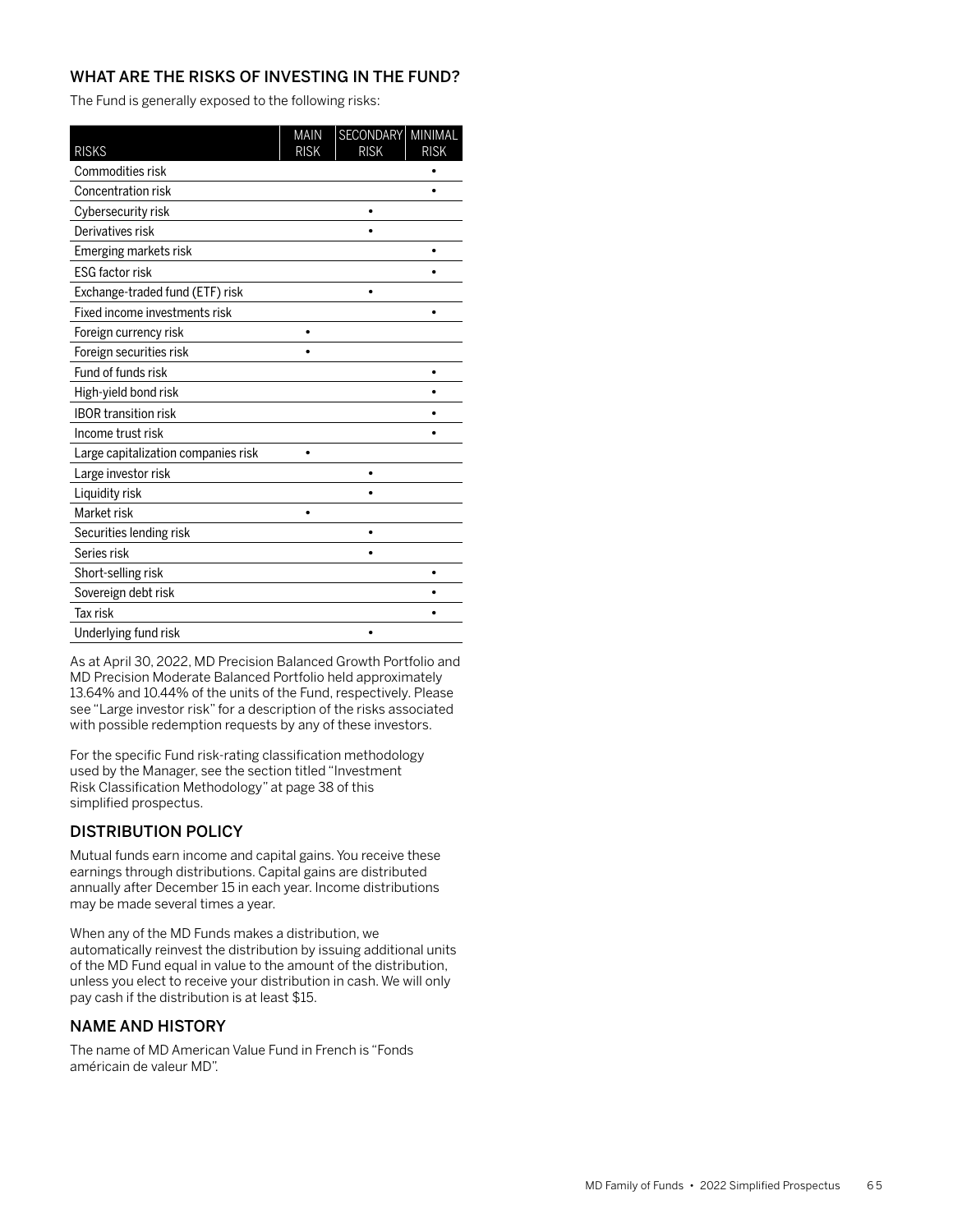# MD Strategic Yield Fund

# FUND DETAILS

Type of Fund Global Fixed Income

#### Start Date of Fund

June 20, 2014 – Series A units

February 13, 2014 – Series I units

October 13, 2017 – Series F units

June 25, 2018 – Series D units

## Portfolio Manager

Multi-Asset Management Team within 1832 Asset Management L.P. of Toronto, Ontario

#### Securities offered

Mutual Fund Units – Series A, Series I, Series F and Series D

#### Eligibility for Registered Tax Plans

Qualified investment for RRSPs, RRIFs, DPSPs, RDSPs, TFSAs and RESPs.

#### Management Fee

Series A – 1.39%

Series I – For institutional investors, the management fee is negotiated with and is paid by the unitholder directly to the Manager. Institutional investors must enter into an Institutional Investment agreement with the Manager. The maximum fee is 1.39%. For managed account clients, the management fee is 0% – however managed account clients pay a separate scaled managed account fee based on assets under management to MD Private Investment Counsel, a division of MD Financial Management Inc. The maximum fee is 1.56%.

Series F – 0.44%

Series D – 0.45%

## WHAT DOES THE FUND INVEST IN?

#### Investment Objectives

The Fund's objective is to provide income and long-term capital appreciation. The Fund invests primarily to obtain exposure to alternative or non-traditional asset classes or strategies that have a low correlation to traditional asset classes.

The Fund invests primarily in equity securities, exchange-traded funds ("ETFs") listed on a Canadian or U.S. stock exchange and fixed-income securities that emphasize alternative or nontraditional asset classes or strategies. The Fund will also have exposure to currencies and commodities.

Any departure from the fundamental investment objectives requires the approval of MD Financial Management and ultimate approval of the Fund's securityholders.

## Investment Strategies

The Fund may invest in any one alternative or non-traditional asset category which is expected to complement or have a low correlation to traditional asset categories within the following ranges: 0% to 50% equities, 0% to 100% ETFs, 0% to 100% fixed-income securities, 0% to 10% Commodity and U.S. ETFs (defined below), and 0% to 25% cash equivalents or debt instruments with a remaining term to maturity of 365 days or less.

The Fund may allocate its assets among, but not limited to, the following alternative or non-traditional asset categories or investment strategies: international investment grade, high-yield and inflation-protected bonds, preferred equities, convertible bonds and emerging market bonds. There is no limit on the amount of foreign securities that the Fund may invest in.

The Fund may invest in ETFs that are index participation units as defined in applicable securities regulation that invest in securities of companies involved in one or more sectors. The Fund may invest up to 100% of its net assets in securities of any ETF (despite it not being an index participation unit), so long as it is a reporting issuer in Canada.

In connection with the Fund's investments in commodities, the Fund may invest, in aggregate, up to 10% of its net assets in specified derivatives of which the underlying interests of which are physical commodities. The Fund may also invest in precious metals – gold, silver, platinum or palladium (up to 10% of the net assets of the Fund).

In addition, the Fund has obtained regulatory relief from certain provisions of NI 81-102, which permits the Fund to invest up to 10% of its net assets in securities of U.S. ETFs. The Fund has also obtained regulatory relief to invest, in aggregate, up to 10% of its net assets indirectly in physical commodities through investments in Gold/Silver ETFs and/or Other Physical Commodity ETFs (collectively, "Commodity ETFs"), which are described under "Commodities Risk" on page 28 of this simplified prospectus.

No more than 10% of the net assets of the Fund (i) will be invested, in aggregate, in U.S. ETFs, Commodity ETFs, permitted precious metals, permitted precious metals certificates and in specified derivatives the underlying interest of which is commodities ("Commodity Products"); and (ii) will have, in aggregate, market value exposure to all these instruments (whether direct or indirect) through the Commodity Products and U.S. ETFs.

The Fund uses a top-down approach combined with tactical asset allocation and currency management to increase exposure to asset classes and currencies that the Portfolio Manager believes to be the most favourable for achieving its investment objective depending on business conditions and market risk aversion. MD Financial Management's process integrates quantitative investment models, global macro perspective, and qualitative fundamental analysis to seek diversification across multiple investment approaches and geographic perspectives. To develop those, we use economic data, risk factors and information in the derivatives markets to establish optimal portfolios depending on the investment cycle. A risk-budgeting optimization process provides a structure on the most efficient way to implement those views that incorporates volatility of each underlying asset, liquidity of the instrument, and costs in seeking to achieve the risk-adjusted return of the Fund.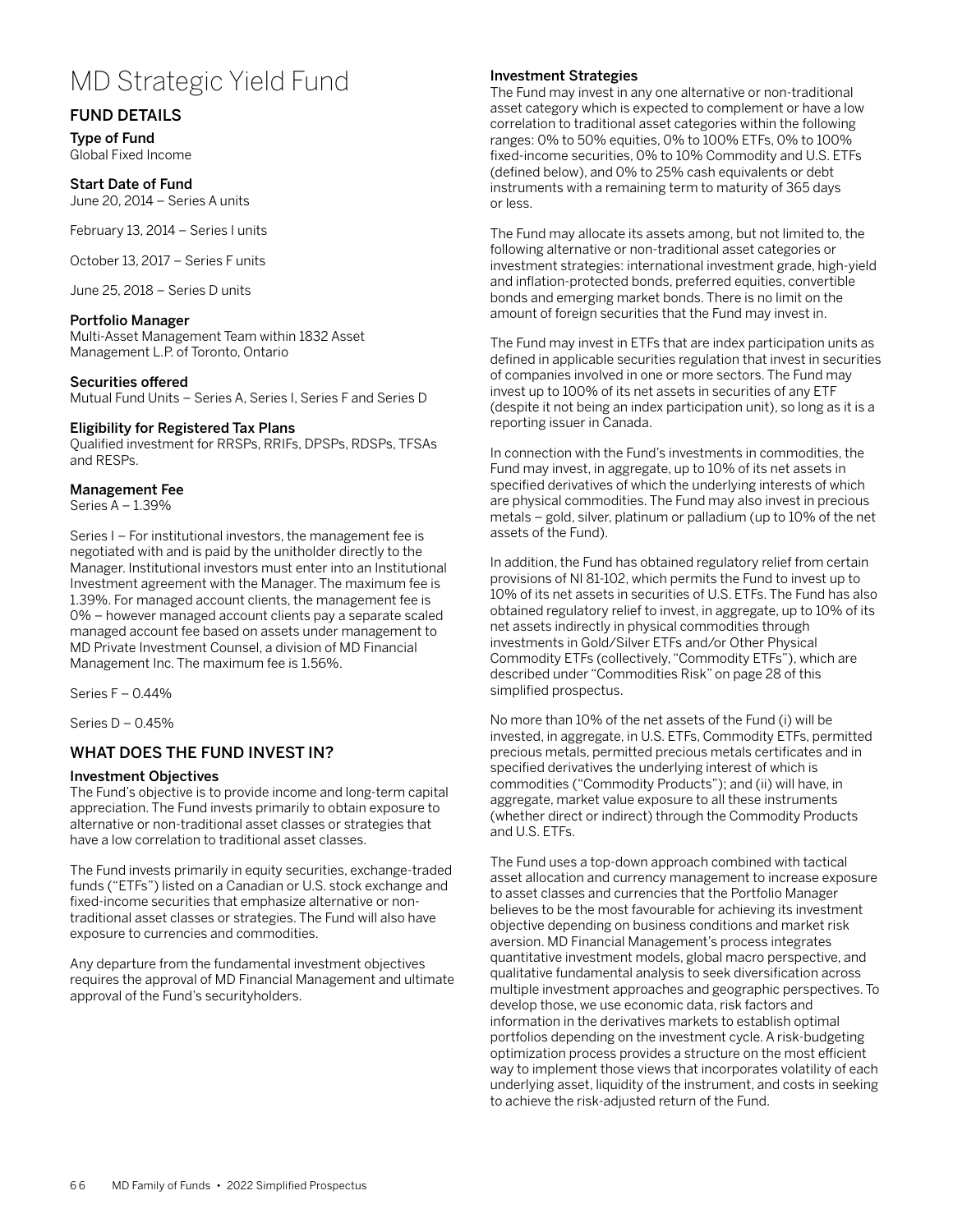The Fund may use derivatives such as options, futures, forward contracts, swap contracts, and other similar instruments, in a manner considered appropriate to achieving the Fund's investment objectives. Derivatives may be used for hedging and non-hedging purposes or to provide exposure to securities, indices, or currencies without investing in them directly. Derivatives may be used to hedge against losses from changes in the prices of the Fund's investments and from exposure to foreign currencies. Derivatives may also be used to manage risk. For further details in this regard, see "Derivatives" at page 37 of Part B of this simplified prospectus.

The Fund may sell securities short, by providing a security interest over fund assets in connection with the short sales and by depositing fund assets with a lender as security in connection with the short sale transaction. These transactions may be used in conjunction with the other investment strategies in a manner considered appropriate to achieving the Fund's investment objectives. The aggregate market value of all securities sold short by the Fund will not exceed 20% of its total net assets on a daily marked-to-market basis.

The Portfolio Manager will invest the Fund's assets in accordance with the investment objectives; however, the Portfolio Manager may temporarily invest any portion of the assets in cash or cash equivalents if it feels market conditions warrant.

The Fund may not purchase securities of companies that manufacture tobacco or tobacco related products, or whose primary business is cannabis or cannabis related products.

The underlying funds may engage in securities-lending transactions. For further details in this regard, see "Securities Lending" in Part B at page 38 of this simplified prospectus.

The Fund may invest up to 10% of its assets in other public mutual funds that follow an alternative strategy, including precious metals funds, funds with exposure to real estate and funds that are considered to be "alternative mutual funds" under applicable laws. This may include other funds managed by the Manager.

# WHAT ARE THE RISKS OF INVESTING IN THE FUND?

The Fund is generally exposed to the following risks:

| <b>RISKS</b>                        | <b>MAIN</b><br><b>RISK</b> | SECONDARY<br><b>RISK</b> | MINIMAL<br><b>RISK</b> |
|-------------------------------------|----------------------------|--------------------------|------------------------|
| Commodities risk                    |                            |                          |                        |
| Concentration risk                  |                            |                          | ٠                      |
| Cybersecurity risk                  |                            |                          |                        |
| Derivatives risk                    |                            |                          |                        |
| Emerging markets risk               |                            |                          |                        |
| Exchange-traded fund (ETF) risk     |                            |                          |                        |
| Fixed income investments risk       |                            |                          |                        |
| Foreign currency risk               |                            |                          |                        |
| Foreign securities risk             |                            |                          |                        |
| Fund of funds risk                  |                            |                          |                        |
| High-yield bond risk                |                            |                          |                        |
| <b>IBOR transition risk</b>         |                            |                          |                        |
| Income trust risk                   |                            |                          |                        |
| Large capitalization companies risk |                            |                          |                        |
| Large investor risk                 |                            |                          |                        |
| Liquidity risk                      |                            | ٠                        |                        |
| Market risk                         |                            |                          |                        |
| Securities lending risk             |                            |                          |                        |
| Series risk                         |                            |                          |                        |
| Short-selling risk                  |                            |                          |                        |
| Sovereign debt risk                 |                            |                          |                        |
| Tax risk                            |                            |                          |                        |
| Underlying fund risk                |                            |                          |                        |

As at April 30, 2022, MD Precision Balanced Growth Portfolio, MD Precision Conservative Portfolio, MD Precision Moderate Growth Portfolio and MD Precision Moderate Balanced Portfolio held approximately 13.25%, 20.62%, 13.90% and 24.42% of the units of the Fund, respectively. Please see "Large investor risk" for a description of the risks associated with possible redemption requests by any of these investors.

For the specific Fund risk-rating classification methodology used by the Manager, see the section titled "Investment Risk Classification Methodology" at page 38 of this simplified prospectus.

# DISTRIBUTION POLICY

Mutual funds earn income and capital gains. You receive these earnings through distributions. Capital gains are distributed annually after December 15 in each year. Income distributions may be made several times a year.

When any of the MD Funds makes a distribution, we automatically reinvest the distribution by issuing additional units of the MD Fund equal in value to the amount of the distribution, unless you elect to receive your distribution in cash. We will only pay cash if the distribution is at least \$15.

## NAME AND HISTORY

The name of MD Strategic Yield Fund in French is "Fonds stratégique de rendement MD."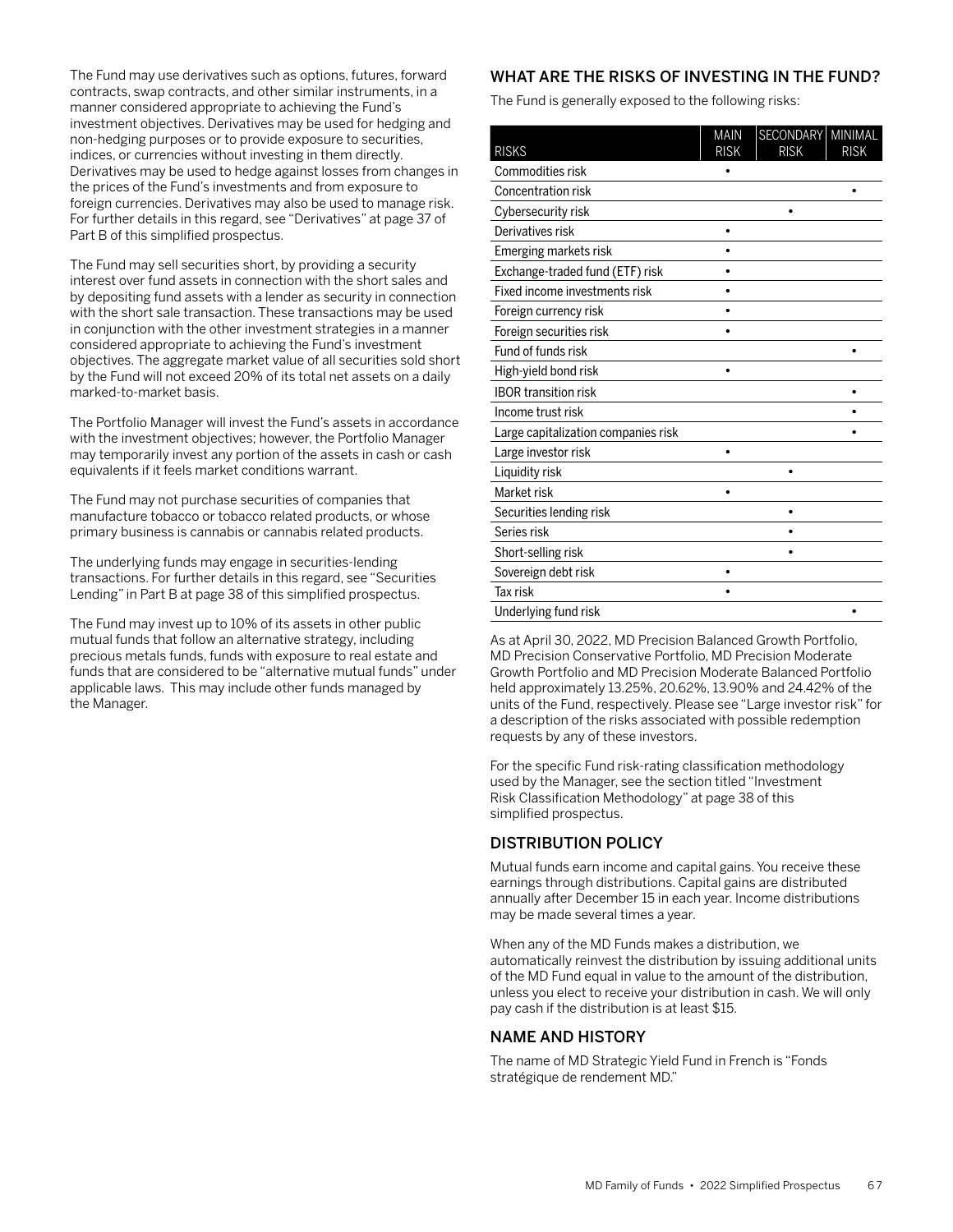# MD Strategic Opportunities Fund

# FUND DETAILS

Type of Fund Global Equity Fund

#### Start Date of Fund

June 20, 2014 – Series A units

February 13, 2014 – Series I units

October 13, 2017 – Series F units

June 25, 2018 – Series D units

## Portfolio Manager

Multi-Asset Management Team within 1832 Asset Management L.P. of Toronto, Ontario

## Securities offered

Mutual Fund Units – Series A, Series I, Series F and Series D

## Eligibility for Registered Tax Plans

Qualified investment for RRSPs, RRIFs, DPSPs, RDSPs, TFSAs and RESPs.

## Management Fee

Series A – 1.64%

Series I – For institutional investors, the management fee is negotiated with and is paid by the unitholder directly to the Manager. Institutional investors must enter into an Institutional Investment agreement with the Manager. The maximum fee is 1.64%. For managed account clients, the management fee is 0% – however managed account clients pay a separate scaled managed account fee based on assets under management to MD Private Investment Counsel, a division of MD Financial Management Inc. The maximum fee is 1.56%.

Series F – 0.69%

Series D – 0.46%

# WHAT DOES THE FUND INVEST IN?

## Investment Objectives

The Fund's objective is to provide long-term capital appreciation. The Fund invests primarily to obtain exposure to alternative or non-traditional asset classes or strategies that have a low correlation to traditional asset classes.

The Fund invests primarily in equity securities, exchange-traded funds (ETFs) listed on a Canadian or U.S. stock exchange and fixed-income securities that emphasize alternative or nontraditional asset classes or strategies. The Fund will also have exposure to currencies and commodities.

Any departure from the fundamental investment objectives requires the approval of MD Financial Management and ultimate approval of the Fund's securityholders.

## Investment Strategies

The Fund may invest in any one alternative or non-traditional asset category which is expected to complement or have a low correlation to traditional asset categories within the following ranges: 0% to 100% equities, 0% to 100% ETFs, 0% to 25% fixed-income securities, 0% to 10% Commodity and U.S. ETFs (defined below), and 0% to 25% cash equivalents or debt instruments with a remaining term to maturity of 365 days or less.

The Fund may allocate its assets among, but not limited to, the following alternative or non-traditional asset categories or investment strategies: small and micro-cap equities, infrastructure equities, natural resource equities, and real estate investment trusts (REITs). There is no limit on the amount of foreign securities that the Fund may invest in.

The Fund may invest in ETFs that are index participation units as defined in applicable securities regulation that invest in securities of companies involved in one or more sectors. The Fund may invest up to 100% of its net assets in securities of any ETF (despite it not being an index participation unit), so long as it is a reporting issuer in Canada.

In connection with the Fund's investments in commodities, the Fund may invest, in aggregate, up to 10% of its net assets in specified derivatives of which the underlying interests of which are physical commodities. The Fund may also invest in precious metals – gold, silver, platinum or palladium (up to 10% of the net assets of the Fund).

In addition, the Fund has obtained regulatory relief from certain provisions of NI 81-102, which permits the Fund to invest up to 10% of its net assets in securities of U.S. ETFs. The Fund has also obtained regulatory relief to invest, in aggregate, up to 10% of its net assets indirectly in physical commodities through investments in Gold/Silver ETFs and/or Other Physical Commodity ETFs (collectively, "Commodity ETFs"), which are described under "Commodities Risk" on page 28 of this simplified prospectus.

No more than 10% of the net assets of the Fund (i) will be invested, in aggregate, in U.S. ETFs, Commodity ETFs, permitted precious metals, permitted precious metals certificates and in specified derivatives the underlying interest of which is commodities ("Commodity Products"); and (ii) will have, in aggregate, market value exposure to all these instruments (whether direct or indirect) through the Commodity Products and U.S. ETFs.

The Fund uses a top-down approach combined with tactical asset allocation and currency management to increase exposure to asset classes and currencies that the Portfolio Manager believes to be the most favourable for achieving its investment objective depending on business conditions and market risk aversion. MD Financial Management's process integrates quantitative investment models, global macro perspective, and qualitative fundamental analysis to seek diversification across multiple investment approaches and geographic perspectives. To develop those, we use economic data, risk factors and information in the derivatives markets to establish optimal portfolios depending on the investment cycle. A risk-budgeting optimization process provides a structure on the most efficient way to implement those views that incorporates volatility of each underlying asset, liquidity of the instrument, and costs in seeking to achieve the risk-adjusted return of the Fund.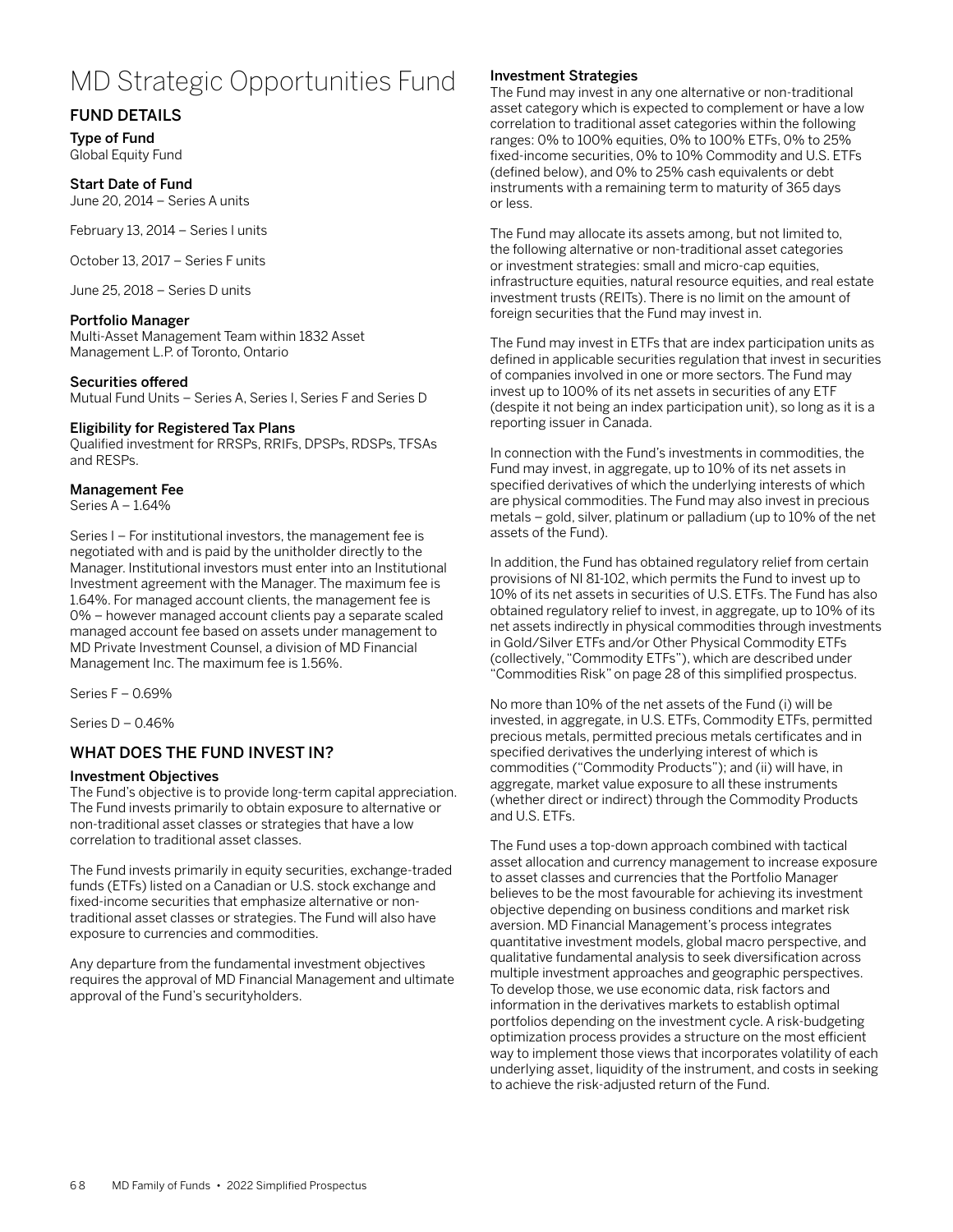The Fund may use derivatives such as options, futures, forward contracts, swap contracts, and other similar instruments, in a manner considered appropriate to achieving the Fund's investment objectives. Derivatives may be used for hedging and non-hedging purposes or to provide exposure to securities, indices, or currencies without investing in them directly. Derivatives may be used to hedge against losses from changes in the prices of the Fund's investments and from exposure to foreign currencies. Derivatives may also be used to manage risk. For further details in this regard, see "Derivatives" at page 37 of Part B of this simplified prospectus.

The Fund may sell securities short, by providing a security interest over fund assets in connection with the short sales and by depositing fund assets with a lender as security in connection with the short-sale transaction. These transactions may be used in conjunction with the other investment strategies in a manner considered appropriate to achieving the Fund's investment objectives. The aggregate market value of all securities sold short by the Fund will not exceed 20% of its total net assets on a daily marked-to-market basis.

The Portfolio Manager will invest the Fund's assets in accordance with the investment objectives; however, the Portfolio Manager may temporarily invest any portion of the assets in cash or cash equivalents if it feels market conditions warrant.

The Fund may not purchase securities of companies that manufacture tobacco or tobacco related products, or whose primary business is cannabis or cannabis related products.

The Fund may engage in securities-lending transactions. For further details in this regard, see "Securities Lending" in Part B at page 38 of this simplified prospectus.

The Fund may invest up to 10% of its assets in other public mutual funds that follow an alternative strategy, including precious metals funds, funds with exposure to real estate and funds that are considered to be "alternative mutual funds" under applicable laws. This may include other funds managed by the Manager.

# WHAT ARE THE RISKS OF INVESTING IN THE FUND?

The Fund is generally exposed to the following risks:

| <b>RISKS</b>                        | <b>MAIN</b><br><b>RISK</b> | SECONDARY<br><b>RISK</b> | MINIMAL<br><b>RISK</b> |
|-------------------------------------|----------------------------|--------------------------|------------------------|
| Commodities risk                    |                            |                          |                        |
| Concentration risk                  |                            |                          | $\bullet$              |
| Cybersecurity risk                  |                            |                          |                        |
| Derivatives risk                    |                            |                          |                        |
| Emerging markets risk               |                            |                          |                        |
| Exchange-traded fund (ETF) risk     |                            |                          |                        |
| Fixed income investments risk       |                            |                          |                        |
| Foreign currency risk               |                            |                          |                        |
| Foreign securities risk             |                            |                          |                        |
| Fund of funds risk                  |                            |                          |                        |
| High-yield bond risk                |                            |                          |                        |
| <b>IBOR transition risk</b>         |                            |                          |                        |
| Income trust risk                   |                            |                          |                        |
| Large capitalization companies risk |                            |                          |                        |
| Large investor risk                 |                            |                          |                        |
| Liquidity risk                      |                            | ٠                        |                        |
| Market risk                         |                            |                          |                        |
| Securities lending risk             |                            |                          |                        |
| Series risk                         |                            |                          |                        |
| Short-selling risk                  |                            |                          |                        |
| Sovereign debt risk                 |                            |                          |                        |
| Tax risk                            | ٠                          |                          |                        |
| Underlying fund risk                |                            |                          |                        |

As at April 30, 2022, MD Precision Balanced Growth Portfolio, MD Precision Maximum Growth Portfolio, MD Precision Moderate Balanced Portfolio, and MD Precision Moderate Growth Portfolio held approximately 26.24%, 14.67%, 19.25% and 15.17% of the units of the Fund, respectively. Please see "Large investor risk" for a description of the risks associated with possible redemption requests by any of these investors.

For the specific Fund risk-rating classification methodology used by the Manager, see the section titled "Investment Risk Classification Methodology" at page 38 of this simplified prospectus.

# DISTRIBUTION POLICY

Mutual funds earn income and capital gains. You receive these earnings through distributions. Capital gains are distributed annually after December 15 in each year. Income distributions may be made several times a year.

When any of the MD Funds makes a distribution, we automatically reinvest the distribution by issuing additional units of the MD Fund equal in value to the amount of the distribution, unless you elect to receive your distribution in cash. We will only pay cash if the distribution is at least \$15.

## NAME AND HISTORY

The name of the MD Strategic Opportunities Fund in French is "Fonds d'occasions stratégiques MD."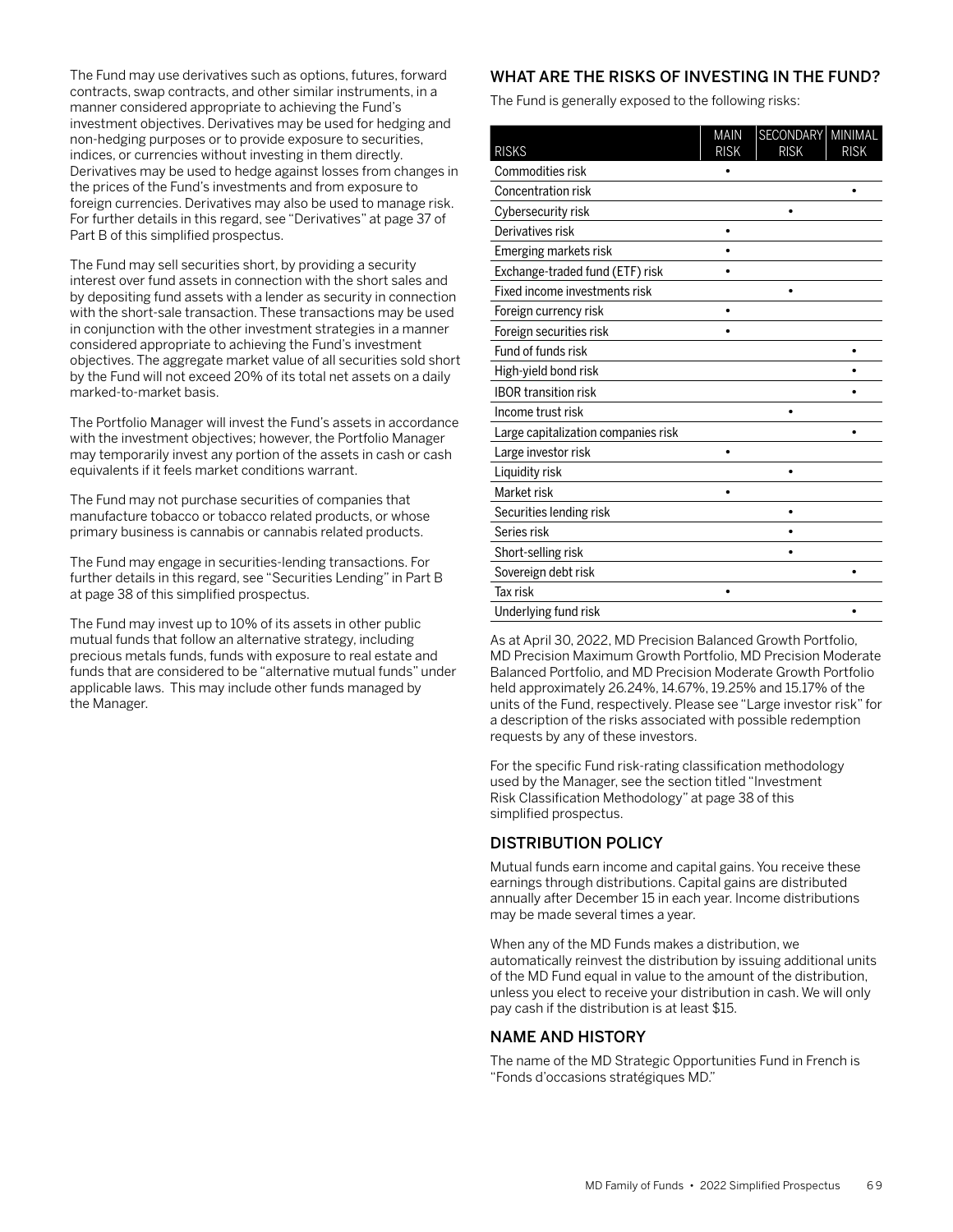# MD Fossil Fuel Free Bond Fund

# FUND DETAILS

Type of Fund Canadian Fixed Income Fund

#### Start Date of Fund June 1, 2016 – Series A units

June 1, 2016 – Series I units

October 13, 2017 – Series F units

June 25, 2018 – Series D units

## Portfolio Manager

Multi-Asset Management Team within 1832 Asset Management L.P. of Toronto, Ontario

## Sub-Adviser

1832 Asset Management L.P. of Toronto, Ontario

## Securities offered

Mutual Fund Units – Series A, Series I, Series F and Series D

## Eligibility for Registered Tax Plans

Qualified investment for RRSPs, RRIFs, DPSPs, RDSPs, TFSAs and RESPs.

## Management Fee

Series A – 0.84%

Series I – For institutional investors, the management fee is negotiated with and is paid by the unitholder directly to the Manager. Institutional investors must enter into an Institutional Investment agreement with the Manager. The maximum fee is 1.64%. For managed account clients, the management fee is 0% – however managed account clients pay a separate scaled managed account fee based on assets under management to MD Private Investment Counsel, a division of MD Financial Management Inc. The maximum fee is 1.56%.

Series F – 0.69%

Series D – 0.46

# WHAT DOES THE FUND INVEST IN?

## Investment Objectives

The Fund's objectives are to conserve principal and produce income with capital appreciation as a secondary consideration. The Fund will follow a fossil fuel free investment strategy.

The Fund invests in a variety of Government of Canada, provincial, municipal, corporate and asset-backed bonds with mid to long terms of maturity. The Fund may also invest in foreign securities.

Any departure from the fundamental investment objectives requires the approval of MD Financial Management and ultimate approval of the security holders.

## Investment Strategies

The Fund seeks to earn an elevated income commensurate with capital preservation. The Fund seeks to deliver excess return (compared to the benchmark) via a combination of income and capital gain, as well as, diversified risk exposures.

Primarily focused on Canadian investments, the Fund may invest in a wide range of fixed income securities, including, but not restricted to, high yield fixed income securities, emerging market debt, bank loans, mortgage backed securities, convertible bonds, real estate investment trusts, preferred shares and asset backed securities.

The Fund will seek to avoid investment in companies involved in extracting, transporting, processing of fossil fuels, such as:

- companies involved in oil and gas refining, marketing, storage & transportation
- oil, gas, coal & consumable fuels producers
- energy equipment & energy services companies
- companies that have significant involvement in transporting fossil fuels and the fossil fuel transportation infrastructure (includes marine, marine ports and services, railroads and trucking)
- any companies in the utilities sector that have significant involvement in the fossil fuel industry

The Fund will seek to avoid investing in companies involved in the creation, manufacturing and servicing of core controversial weapons systems, such as but not limited to:

- anti-personnel mines
- cluster weapons
- depleted uranium
- nuclear weapons
- white phosphorus
- biological and chemical weapons

The Fund has detailed investment guidelines and regular compliance monitoring in place to ensure the fund avoids investment in the restricted securities.

The Fund may invest up to 30% of its portfolio in non-Canadian securities.

The Fund may invest up to 25% of the net assets into cash if market conditions warrant.

The Fund will typically not hold more than 25% of its portfolio in debt securities that are rated as non-investment grade.

The Fund may not purchase securities of companies that manufacture tobacco or tobacco related products, or whose primary business is cannabis or cannabis related products.

The Fund may use derivatives, such as options, futures, forward contracts, swap contracts, and other similar instruments, in a manner considered appropriate to achieving the Fund's investment objectives. Derivatives may be used for hedging and non-hedging purposes or to provide exposure to securities, indices, or currencies without investing in them directly. Derivatives may be used to hedge against losses from changes in the prices of the Fund's investments and from exposure to foreign currencies. Derivatives may also be used to manage risk. For further details in this regard, see "Derivatives" in Part B at page 37 of this simplified prospectus.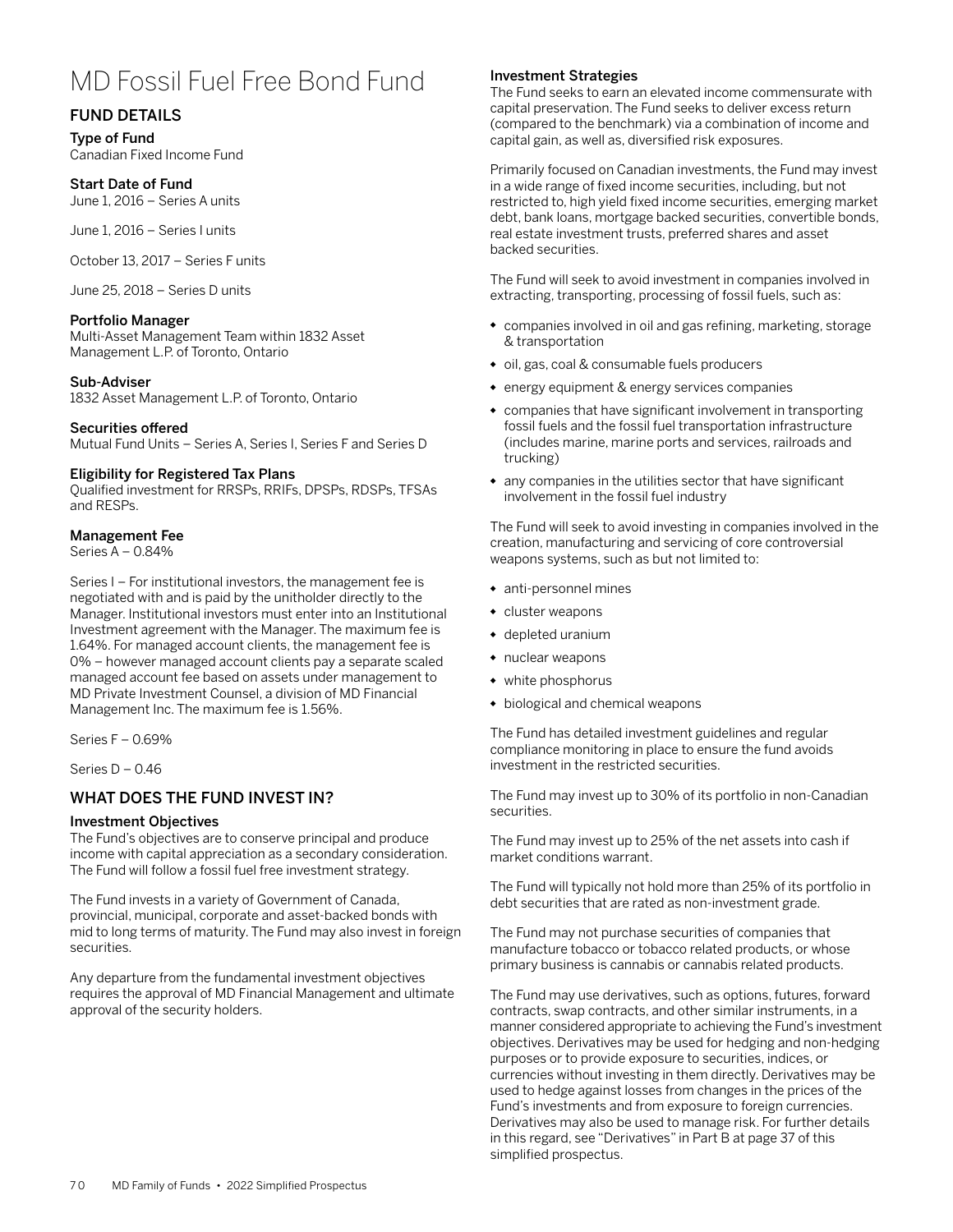The Fund may engage in securities-lending transactions. For further details in this regard, see "Securities Lending" in Part B at page 38 of this simplified prospectus.

The Fund may invest up to 10% of its assets in other public mutual funds that follow an alternative strategy, including precious metals funds, funds with exposure to real estate and funds that are considered to be "alternative mutual funds" under applicable laws. This may include other funds managed by the Manager.

ESG factors are considered when investment decisions are made for the Fund. For further details in this regard, see "ESG Considerations" in Part B at page 37 of this simplified prospectus.

# WHAT ARE THE RISKS OF INVESTING IN THE FUND?

The Fund is generally exposed to the following risks:

| <b>RISKS</b>                        | <b>MAIN</b><br><b>RISK</b> | SECONDARY<br><b>RISK</b> | MINIMAL<br><b>RISK</b> |
|-------------------------------------|----------------------------|--------------------------|------------------------|
| Cybersecurity risk                  |                            |                          |                        |
| Derivatives risk                    |                            |                          |                        |
| Emerging markets risk               |                            |                          |                        |
| Environmental policy risk           |                            |                          |                        |
| <b>ESG factor risk</b>              |                            |                          |                        |
| Exchange-traded fund (ETF) risk     |                            |                          |                        |
| Fixed income investments risk       |                            |                          |                        |
| Foreign currency risk               |                            |                          |                        |
| Foreign securities risk             |                            |                          |                        |
| Fund of funds risk                  |                            |                          |                        |
| High-yield bond risk                |                            |                          |                        |
| <b>IBOR transition risk</b>         |                            |                          |                        |
| Income trust risk                   |                            |                          |                        |
| Large capitalization companies risk |                            |                          |                        |
| Large investor risk                 |                            |                          |                        |
| Liquidity risk                      |                            |                          |                        |
| Market risk                         |                            |                          |                        |
| Securities lending risk             |                            |                          |                        |
| Series risk                         |                            |                          |                        |
| Short-selling risk                  |                            |                          |                        |
| Sovereign debt risk                 |                            |                          |                        |
| <b>Tax risk</b>                     |                            |                          |                        |
|                                     |                            |                          |                        |
| Underlying fund risk                |                            |                          |                        |

For the specific Fund risk-rating classification methodology used by the Manager, see the section titled "Investment Risk Classification Methodology" at page 38 of this simplified prospectus.

# DISTRIBUTION POLICY

Mutual funds earn income and capital gains. You receive those earnings through distributions. Capital gains are distributed annually after December 15 in each year. Income distributions may be made several times a year.

When any of the MD Funds makes a distribution, we automatically reinvest the distribution by issuing additional units of the MD Fund equal in value to the amount of the distribution, unless you elect to receive your distribution in cash. We will only pay cash if the distribution is at least \$15.

# NAME AND HISTORY

The name of the MD Fossil Fuel Free Bond Fund in French is "Fonds d'obligations sans combustibles fossiles MD".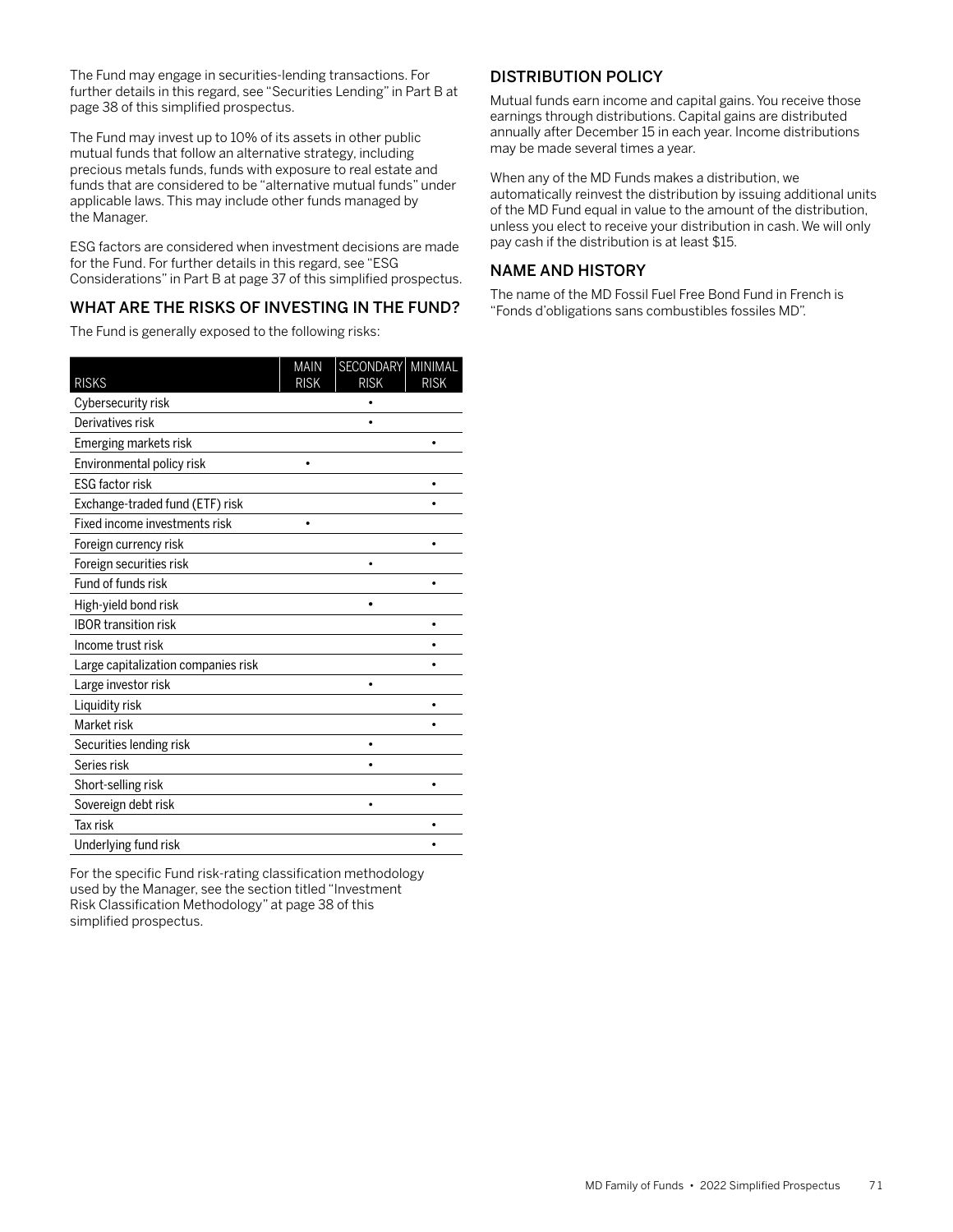# MD Fossil Fuel Free Equity Fund

# FUND DETAILS

Type of Fund Global Equity Fund

# Date of Establishment

June 1, 2016 - Series A units

June 1, 2016 – Series I units

October 13, 2017 – Series F units

June 25, 2018 – Series D units

## Portfolio Manager

Multi-Asset Management Team within 1832 Asset Management L.P. of Toronto, Ontario

## Sub-Advisers

Jarislowsky, Fraser Limited of Montréal, Québec

Comgest Asset Management International Limited of Dublin, Ireland

## Units offered

Mutual Fund Units – Series A, Series I, Series F and Series D

## Eligibility for Registered Tax Plans

Qualified investment for RRSPs, RRIFs, DPSPs, RDSPs, TFSAs and RESPs.

## Management Fee

Series A - 1.24%

Series I - For institutional investors, the management fee is negotiated with and is paid by the unitholder directly to the Manager. Institutional investors must enter into an Institutional Investment agreement with the Manager. The maximum fee is 1.24%. For managed account clients, the management fee is 0% – however managed account clients pay a separate scaled managed account fee based on assets under management to MD Private Investment Counsel, a division of MD Financial Management Inc. The maximum fee is 1.56%.

Series F – 0.29%

Series D – 0.87%

# WHAT DOES THE FUND INVEST IN?

## Investment Objectives

The Fund's objective is to provide long-term capital appreciation by investing primarily in a diversified portfolio of global equity securities that are appropriate for a fossil fuel free investment strategy. The Fund may also invest in companies that provide solutions to the problems caused by the use of fossil fuels.

Any departure from the fundamental investment objectives requires the approval of MD Financial Management and ultimate approval of the security holders.

## Investment Strategies

The Fund employs an active multiple sub-adviser approach to leverage the individual strengths of each sub-adviser. Fund assets are allocated to a combination of the sub-advisers for the Fund, based on the Portfolio Manager's assessment of the sub-advisers' skills, the expected capital market environment, and the anticipated risk inherent in each sub-adviser's strategy.

The sub-advisers aim to produce a well-diversified portfolio that seeks to deliver excess returns (compared to the benchmark) and to provide diversification (by avoiding overconcentration in any single style, sector or market trend).

The Fund will seek to avoid investment in companies involved in extracting, transporting, processing of fossil fuels, such as:

- companies involved in oil and gas refining, marketing, storage & transportation
- oil, gas, coal & consumable fuels producers
- energy equipment & energy services companies
- companies that have significant involvement in transporting fossil fuels and the fossil fuel transportation infrastructure (includes marine, marine ports and services, railroads and trucking)
- any companies in the utilities sector that have significant involvement in the fossil fuel industry

The Fund will seek to avoid investing in companies involved in the creation, manufacturing and servicing of core controversial weapons systems, such as but not limited to:

- anti-personnel mines
- cluster weapons
- depleted uranium
- nuclear weapons
- white phosphorus
- biological and chemical weapons

The Fund has detailed investment guidelines and regular compliance monitoring in place to ensure the fund avoids investment in the restricted securities.

The Fund may invest up to 25% of the net assets into cash if market conditions warrant.

The Fund may invest a maximum of 30% of its assets in emerging markets securities.

The Fund may not purchase securities of companies that manufacture tobacco or tobacco related products, or whose primary business is cannabis or cannabis related products.

The Fund may use derivatives, such as options, futures, forward contracts, swap contracts, and other similar instruments, in a manner considered appropriate to achieving the Fund's investment objectives. Derivatives may be used for hedging and non-hedging purposes or to provide exposure to securities, indices, or currencies without investing in them directly. Derivatives may be used to hedge against losses from changes in the prices of the Fund's investments and from exposure to foreign currencies. Derivatives may also be used to manage risk. For further details in this regard, see "Derivatives" in Part B at page 37 of this simplified prospectus.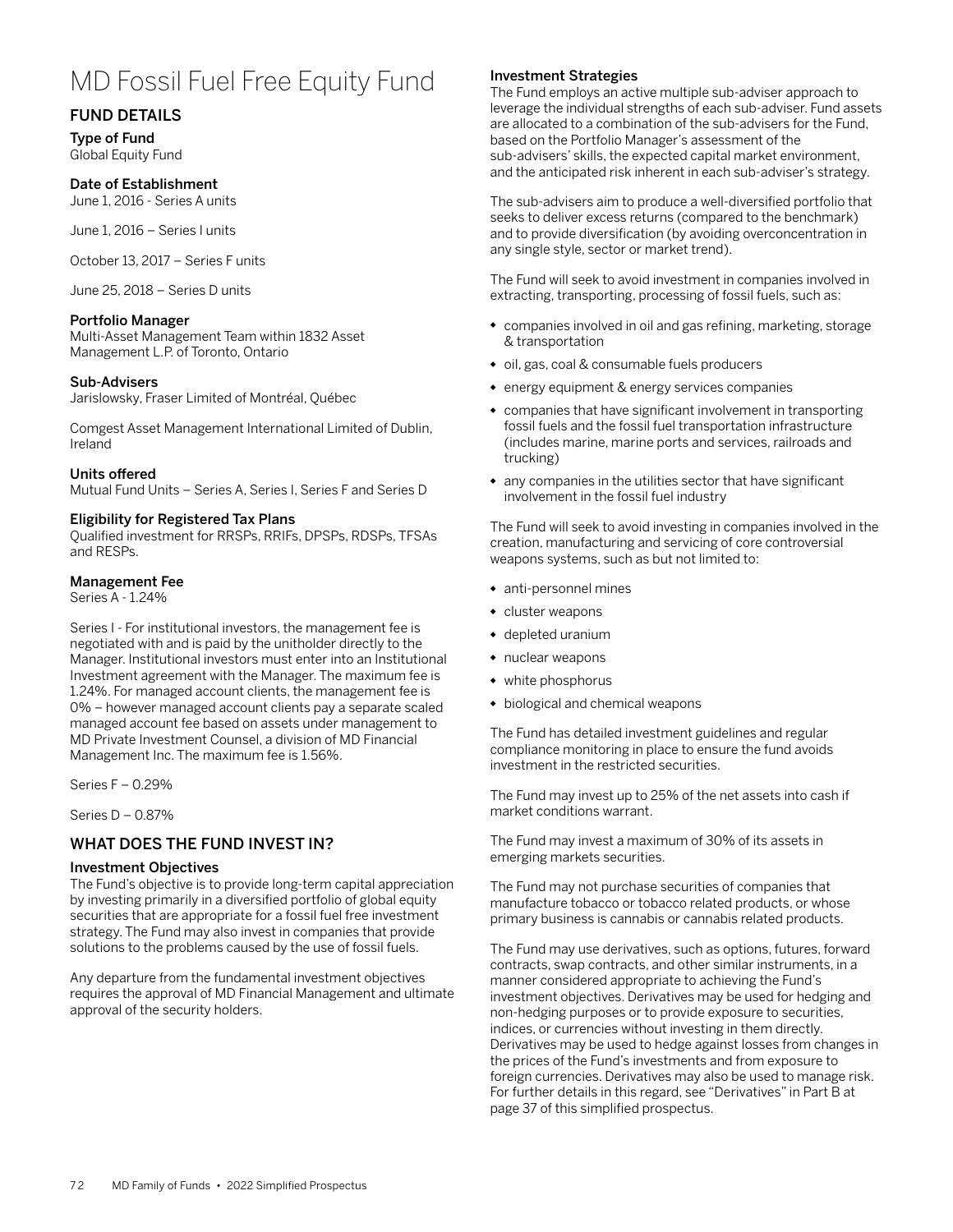The Fund may engage in securities-lending transactions. For further details in this regard, see "Securities Lending" in Part B at page 38 of this simplified prospectus.

The Fund may invest up to 10% of its assets in other public mutual funds that follow an alternative strategy, including precious metals funds, funds with exposure to real estate and funds that are considered to be "alternative mutual funds" under applicable laws. This may include other funds managed by the Manager.

ESG factors are considered when investment decisions are made for the Fund. For further details in this regard, see "ESG Considerations" in Part B at page 37 of this simplified prospectus.

# WHAT ARE THE RISKS OF INVESTING IN THE FUND?

The Fund is generally exposed to the following risks:

|                                     | <b>MAIN</b> | SECONDARY   | MINIMAL     |
|-------------------------------------|-------------|-------------|-------------|
| <b>RISKS</b>                        | <b>RISK</b> | <b>RISK</b> | <b>RISK</b> |
| Commodities risk                    |             |             |             |
| Concentration risk                  |             |             |             |
| Cybersecurity risk                  |             | $\bullet$   |             |
| Derivatives risk                    |             |             |             |
| Emerging markets risk               |             |             |             |
| Environmental policy risk           |             |             |             |
| <b>ESG factor risk</b>              |             |             |             |
| Exchange-traded fund (ETF) risk     |             | $\bullet$   |             |
| Fixed income investments risk       |             |             |             |
| Foreign currency risk               |             |             |             |
| Foreign securities risk             |             |             |             |
| Fund of Funds risk                  |             |             |             |
| High-yield bond risk                |             |             |             |
| <b>IBOR transition risk</b>         |             |             |             |
| Income trust risk                   |             |             |             |
| Large capitalization companies risk | ٠           |             |             |
| Large investor risk                 |             |             |             |
| Liquidity risk                      |             |             |             |
| Market risk                         |             |             |             |
| Securities lending risk             |             |             |             |
| Series risk                         |             |             |             |
| Short-selling risk                  |             |             | $\bullet$   |
| Sovereign debt risk                 |             |             |             |
| Tax risk                            |             |             |             |
| Underlying fund risk                |             |             |             |

For the specific Fund risk-rating classification methodology used by the Manager, see the section titled "Investment Risk Classification Methodology" at page 38 of this simplified prospectus.

# DISTRIBUTION POLICY

Mutual funds earn income and capital gains. You receive those earnings through distributions. Capital gains are distributed annually after December 15 in each year. Income distributions may be made several times a year.

When any of the MD Funds makes a distribution, we automatically reinvest the distribution by issuing additional units of the Fund equal in value to the amount of the distribution, unless you elect to receive your distribution in cash. We will only pay cash if the distribution is at least \$15.

# NAME AND HISTORY

The name of the MD Fossil Fuel Free Equity Fund in French is "Fonds d'actions sans combustibles fossiles MD".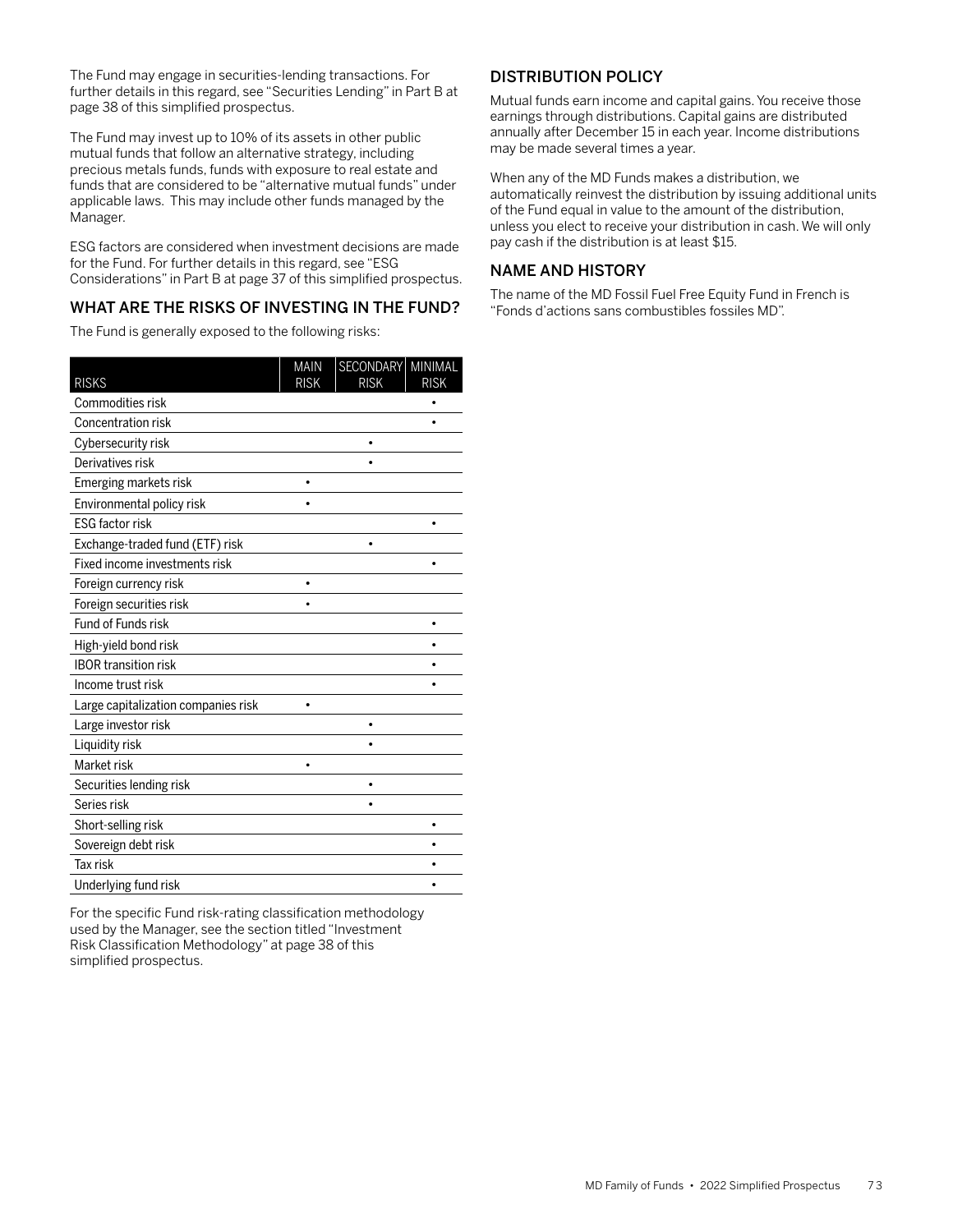# MD Precision Conservative Portfolio

# FUND DETAILS

Type of Fund Global Fixed Income Balanced

Start Date of Fund January 13, 2010 – Series A units

October 2, 2017 – Series F units

June 25, 2018 – Series D units

## Portfolio Manager

Multi-Asset Management Team within 1832 Asset Management L.P. of Toronto, Ontario

Securities offered Mutual Fund Units - Series A, Series F and Series D

## Eligibility for Registered Tax Plans

Qualified investment for RRSPs, RRIFs, DPSPs, RDSPs, TFSAs and RESPs.

## Management Fee

Series A – 1.13%

Series F – 0.18%

Series D – 0.52%

There will be no duplication of Management fees between the Fund and the underlying mutual funds.

# WHAT DOES THE FUND INVEST IN?

## Investment Objectives

This is a strategic asset allocation Fund with the objective to preserve investment value and generate income.

The Fund will invest primarily in units of other mutual funds managed by MD Financial Management, with an emphasis on fixed income mutual funds for capital preservation and income generation with some exposure to equity mutual funds for potential capital growth.

The Fund may also invest in other non-affiliated mutual funds and directly in fixed-income securities, cash or cash equivalents.

Any departure from the fundamental investment objectives requires the approval of MD Financial Management and ultimate approval of the securityholders.

## Investment Strategies

The Portfolio Manager uses strategic asset allocation as the principal investment strategy and allocates the Fund's assets among the underlying funds according to the target asset class weightings for the Fund as follows:

| <b>ASSET CLASS</b>            | <b>TARGET WEIGHTING</b> |  |  |  |
|-------------------------------|-------------------------|--|--|--|
| Cash and Equivalents          | $0\%$                   |  |  |  |
| <b>Fixed Income</b>           | 64%                     |  |  |  |
| Canadian Equity               | 7%                      |  |  |  |
| US Equity                     | 9%                      |  |  |  |
| <b>International Equity</b>   | 8%                      |  |  |  |
| Alternatives                  | 9%                      |  |  |  |
| <b>Emerging Market Equity</b> | 3%                      |  |  |  |

From time to time the Portfolio Manager may, at its discretion, employ its current investment strategies, and change the asset weightings of the portfolio but remain within 15 percent above or below the target asset class weighting.

The Fund is continually monitored and periodically rebalanced to ensure alignment with the investment strategies of the Fund.

The Fund may invest all of its assets in funds managed by MD Financial Management, and may also include mutual funds managed by non-affiliated investment companies.

The Fund and underlying mutual funds may temporarily depart from their investment objectives by holding a portion of their assets in cash or short-term money market instruments and/or high quality fixed-income securities while seeking investment opportunities or for defensive purposes to reflect economic and market conditions.

The Fund and underlying funds may use derivatives, such as options, futures, forward contracts, swap contracts, and other similar instruments, to reduce a risk associated with currency or market fluctuations. In addition, the Fund and underlying funds may use derivatives rather than direct investments to reduce transactions costs, achieve greater liquidity, reduce risk and create effective exposure to financial markets or increase speed and flexibility in making portfolio changes. Derivatives will not be used to create a portfolio with leverage or to create exposures not allowed by the portfolio guidelines. Cash equivalents will be held to fully support all derivative positions. The Fund and underlying funds will only use derivatives as permitted by Canadian securities regulators.

The Fund, and underlying MD Funds, may not purchase securities of companies that manufacture tobacco or tobacco-related products, or whose primary business is cannabis or cannabis related products. As Manager, we can only monitor non-affiliated funds for securities in these sectors and we cannot guarantee that an underlying fund may not hold securities in these sectors from time to time.

The underlying funds may engage in securities-lending transactions. For further details in this regard, see "Securities Lending" in Part B at page 38 of this simplified prospectus.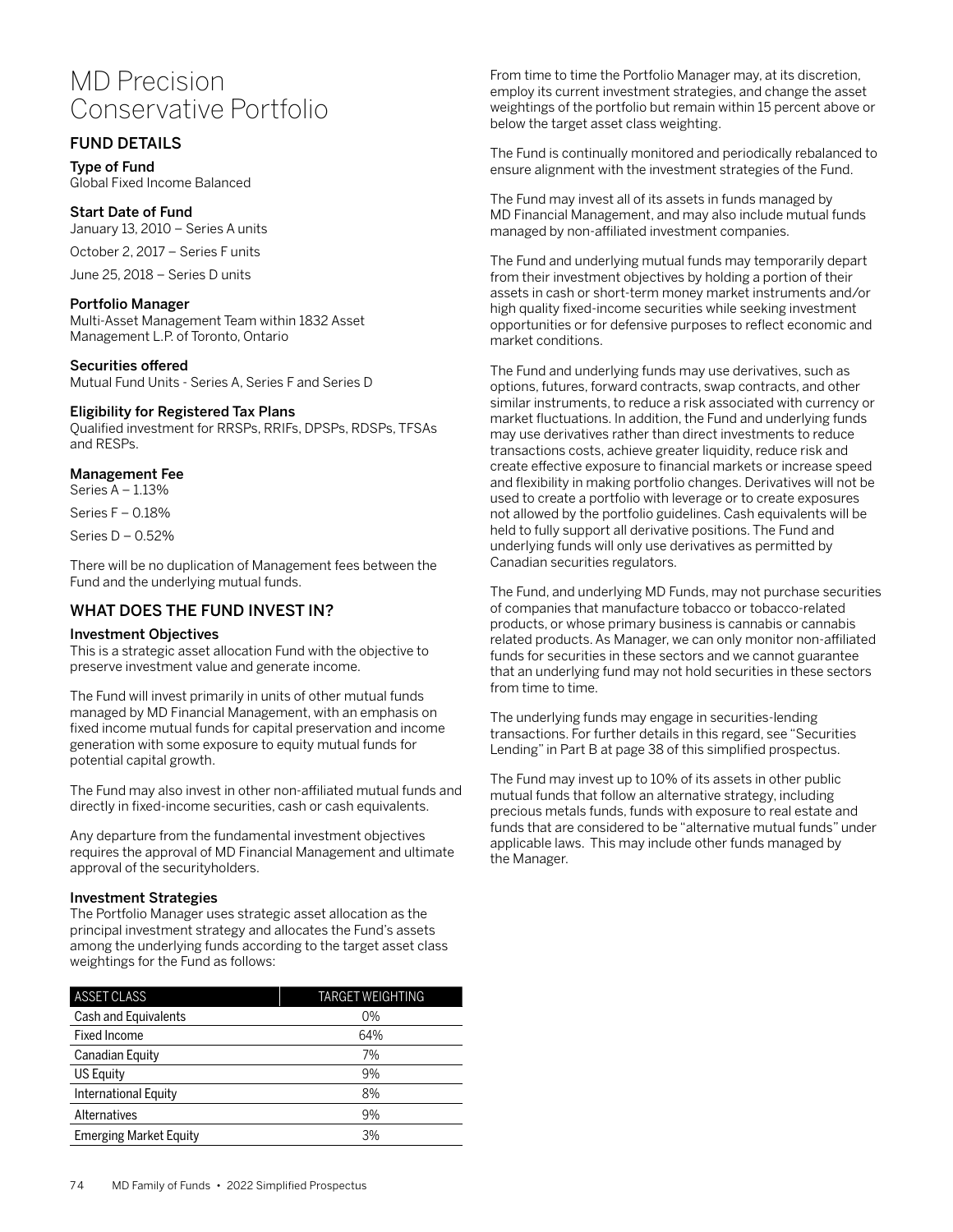The Fund is generally exposed to the following risks:

| <b>RISKS</b>                        | <b>MAIN</b><br><b>RISK</b> | <b>SECONDARY</b><br><b>RISK</b> | MINIMAL<br><b>RISK</b> |
|-------------------------------------|----------------------------|---------------------------------|------------------------|
| Commodities risk                    |                            |                                 |                        |
| Concentration risk                  |                            |                                 |                        |
| Cybersecurity risk                  |                            |                                 |                        |
| Derivatives risk                    |                            |                                 |                        |
| Emerging markets risk               |                            |                                 |                        |
| Exchange-traded fund (ETF) risk     |                            |                                 |                        |
| Fixed income investments risk       |                            |                                 |                        |
| Foreign currency risk               |                            |                                 |                        |
| Foreign securities risk             |                            |                                 |                        |
| Fund of funds risk                  |                            |                                 |                        |
| High-yield bond risk                |                            |                                 |                        |
| <b>IBOR transition risk</b>         |                            |                                 |                        |
| Income trust risk                   |                            |                                 |                        |
| Large capitalization companies risk |                            |                                 |                        |
| Large investor risk                 |                            |                                 |                        |
| Liquidity risk                      |                            |                                 |                        |
| Market risk                         |                            |                                 |                        |
| Securities lending risk             |                            | ٠                               |                        |
| Series risk                         |                            |                                 |                        |
| Short-selling risk                  |                            |                                 |                        |
| Sovereign debt risk                 |                            |                                 |                        |
| Tax risk                            |                            |                                 |                        |
| Underlying fund risk                |                            |                                 |                        |

For the specific Fund risk-rating classification methodology used by the Manager, see the section titled "Investment Risk Classification Methodology" at page 38 of this simplified prospectus.

# DISTRIBUTION POLICY

Mutual funds earn income and capital gains. You receive these earnings through distributions. Income and Capital gains are distributed annually after December 15 in each year.

When any of the MD Funds makes a distribution, we automatically reinvest the distribution by issuing additional units of the MD Fund equal in value to the amount of the distribution, unless you elect to receive your distribution in cash. We will only pay cash if the distribution is at least \$15.

## NAME AND HISTORY

The name of MD Precision Conservative Portfolio in French is "Portefeuille conservateur Précision MD".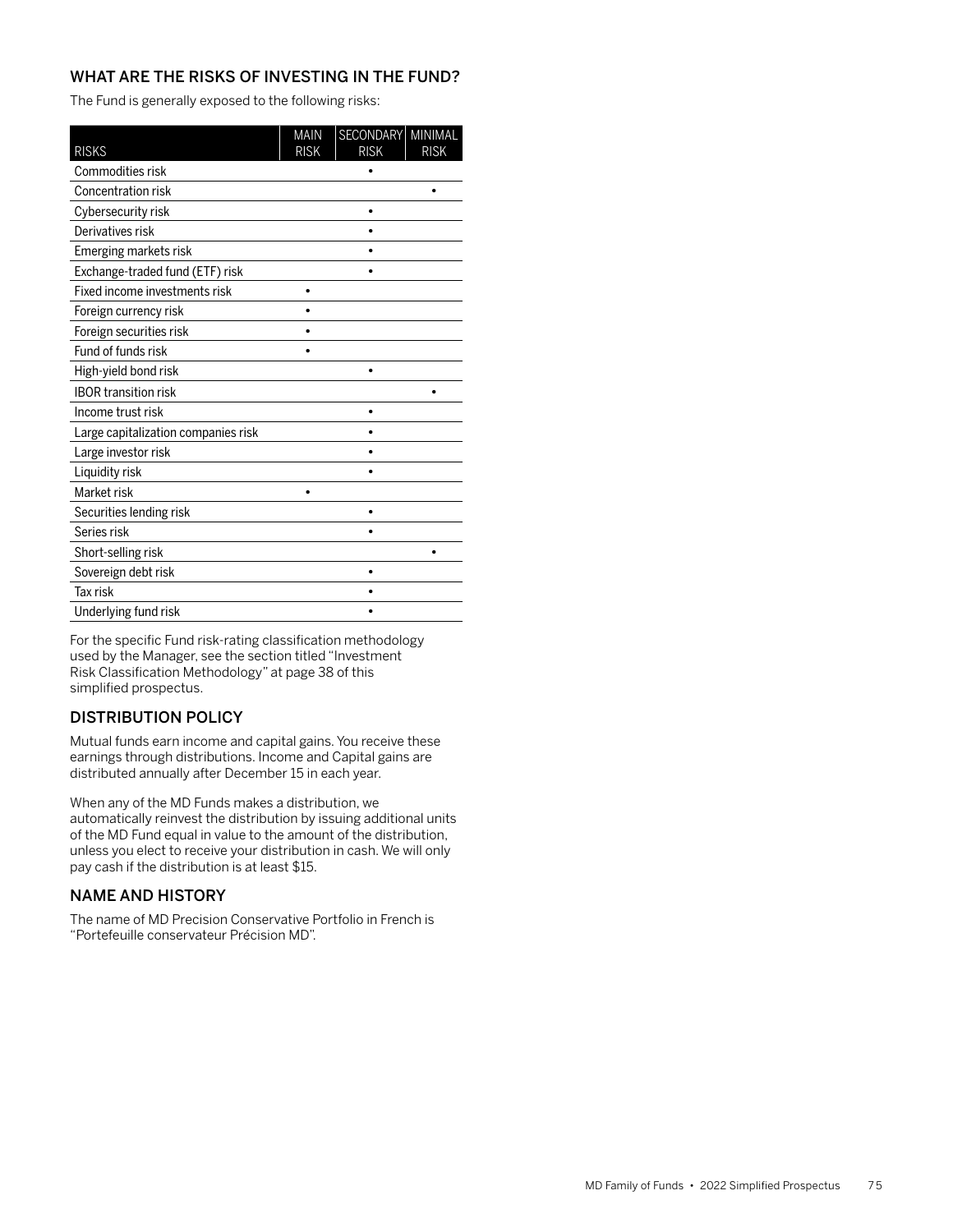# MD Precision Balanced Income Portfolio

# FUND DETAILS

Type of Fund Global Fixed Income Balanced

Start Date of Fund May 9, 2012 – Series A units

October 13, 2017 – Series F units

June 25, 2018 – Series D units

## Portfolio Manager

Multi-Asset Management Team within 1832 Asset Management L.P. of Toronto, Ontario

Securities offered

Mutual Fund Units - Series A, Series F and Series D

#### Eligibility for Registered Tax Plans

Qualified investment for RRSPs, RRIFs, DPSPs, RDSPs, TFSAs and RESPs.

## Management Fee

Series A – 1.18%

Series F – 0.23%

Series D – 0.59%

There will be no duplication of Management fees between the Fund and the underlying mutual funds.

## WHAT DOES THE FUND INVEST IN?

## Investment Objectives

This is a strategic asset allocation fund with the objective to preserve investment value, generate income and moderate capital growth by investing in fixed income and equity securities.

The Fund will invest primarily in units of mutual funds managed by MD Financial Management, with an emphasis on fixed income mutual funds for capital preservation and income generation, and in equity mutual funds for potential capital appreciation.

The Fund may also invest in other non-affiliated mutual funds and directly in fixed-income securities, cash or cash equivalents.

Any departure from the fundamental investment objectives requires the approval of MD Financial Management and ultimate approval of the securityholders.

## Investment Strategies

The Portfolio Manager uses strategic asset allocation as the principal investment strategy and allocates the Fund's assets among the underlying funds according to the target asset class weightings for the Fund as follows:

| <b>ASSET CLASS</b>            | <b>TARGET WEIGHTING</b> |  |  |
|-------------------------------|-------------------------|--|--|
| Cash and Equivalents          | $0\%$                   |  |  |
| <b>Fixed Income</b>           | 56%                     |  |  |
| Canadian Equity               | 10%                     |  |  |
| US Equity                     | 11%                     |  |  |
| International Equity          | 10%                     |  |  |
| Alternatives                  | 9%                      |  |  |
| <b>Emerging Market Equity</b> | 4%                      |  |  |

From time to time the Portfolio Manager may, at its discretion, employ its current investment strategies, and change the asset weightings of the portfolio but remain within 15 percent above or below the target asset class weighting.

The Fund is continually monitored and periodically rebalanced to ensure alignment with the investment strategies of the Fund.

The decision to invest in each underlying fund is based on our assessment of the underlying fund's ability to enable the portfolio to meet its stated investment objectives. We will monitor and review the underlying funds and may make changes from time to time.

The Fund may invest all of its assets in funds managed by MD Financial Management, and may also include mutual funds managed by non-affiliated investment companies.

The Fund and underlying mutual funds may temporarily depart from their investment objectives by holding a portion of their assets in cash or short-term money market instruments and/or high quality fixed-income securities while seeking investment opportunities or for defensive purposes to reflect economic and market conditions.

The Fund and underlying funds may use derivatives, such as options, futures, forward contracts, swap contracts, and other similar instruments, to reduce a risk associated with currency or market fluctuations. In addition, the Fund and underlying funds may use derivatives rather than direct investments to reduce transactions costs, achieve greater liquidity, reduce risk and create effective exposure to financial markets or increase speed and flexibility in making portfolio changes. Derivatives will not be used to create a portfolio with leverage or to create exposures not allowed by the portfolio guidelines. Cash equivalents will be held to fully support all derivative positions. The Fund and underlying funds will only use derivatives as permitted by Canadian securities regulators.

The Fund, and underlying MD Funds, may not purchase securities of companies that manufacture tobacco or tobacco-related products, or whose primary business is cannabis or cannabis related products. As Manager, we can only monitor non-affiliated funds for securities in these sectors and we cannot guarantee that an underlying fund may not hold securities in these sectors from time to time.

The underlying funds may engage in securities-lending transactions. For further details in this regard, see "Securities Lending" in Part B at page 38 of this simplified prospectus.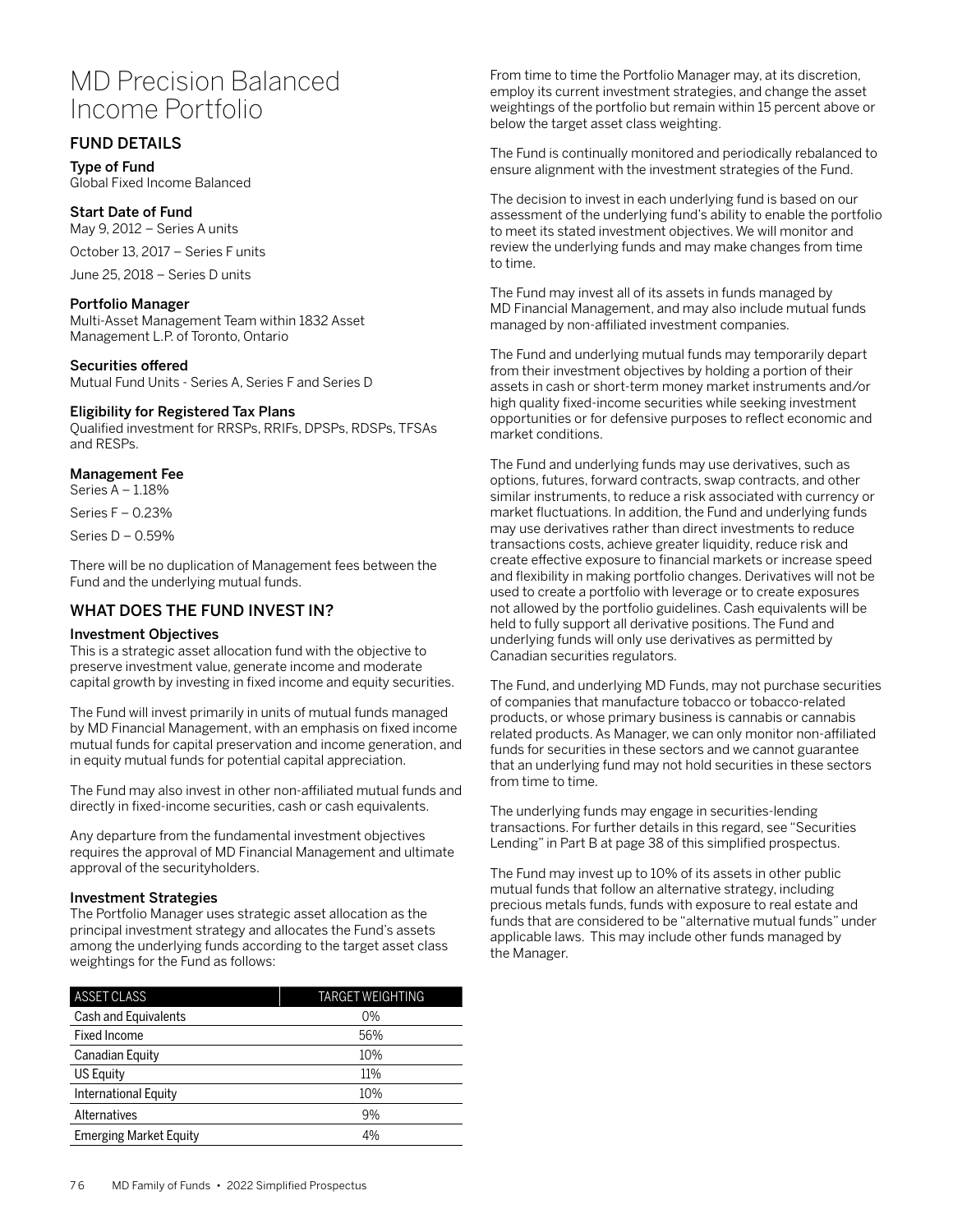The Fund is generally exposed to the following risks:

| <b>RISKS</b>                        | <b>MAIN</b><br><b>RISK</b> | <b>SECONDARY</b><br><b>RISK</b> | MINIMAL<br><b>RISK</b> |
|-------------------------------------|----------------------------|---------------------------------|------------------------|
| Commodities risk                    |                            |                                 |                        |
| Concentration risk                  |                            |                                 |                        |
| Cybersecurity risk                  |                            |                                 |                        |
| Derivatives risk                    |                            |                                 |                        |
| Emerging markets risk               |                            |                                 |                        |
| Exchange-traded fund (ETF) risk     |                            |                                 |                        |
| Fixed income investments risk       |                            |                                 |                        |
| Foreign currency risk               |                            |                                 |                        |
| Foreign securities risk             |                            |                                 |                        |
| Fund of funds risk                  |                            |                                 |                        |
| High-yield bond risk                |                            |                                 |                        |
| <b>IBOR transition risk</b>         |                            |                                 |                        |
| Income trust risk                   |                            |                                 |                        |
| Large capitalization companies risk |                            |                                 |                        |
| Large investor risk                 |                            |                                 |                        |
| Liquidity risk                      |                            |                                 |                        |
| Market risk                         |                            |                                 |                        |
| Securities lending risk             |                            | ٠                               |                        |
| Series risk                         |                            |                                 |                        |
| Short-selling risk                  |                            |                                 |                        |
| Sovereign debt risk                 |                            |                                 |                        |
| Tax risk                            |                            |                                 |                        |
| Underlying fund risk                |                            |                                 |                        |

For the specific Fund risk-rating classification methodology used by the Manager, see the section titled "Investment Risk Classification Methodology" at page 38 of this simplified prospectus.

# DISTRIBUTION POLICY

Mutual funds earn income and capital gains. You receive these earnings through distributions. Income and realized capital gains are distributed annually after December 15 in each year.

When any of the MD Funds makes a distribution, we automatically reinvest the distribution by issuing additional units of the MD Fund equal in value to the amount of the distribution, unless you elect to receive your distribution in cash. We will only pay cash if the distribution is at least \$15.

## NAME AND HISTORY

The name of MD Precision Balanced Income Portfolio in French is "Portefeuille de revenu équilibré Précision MD".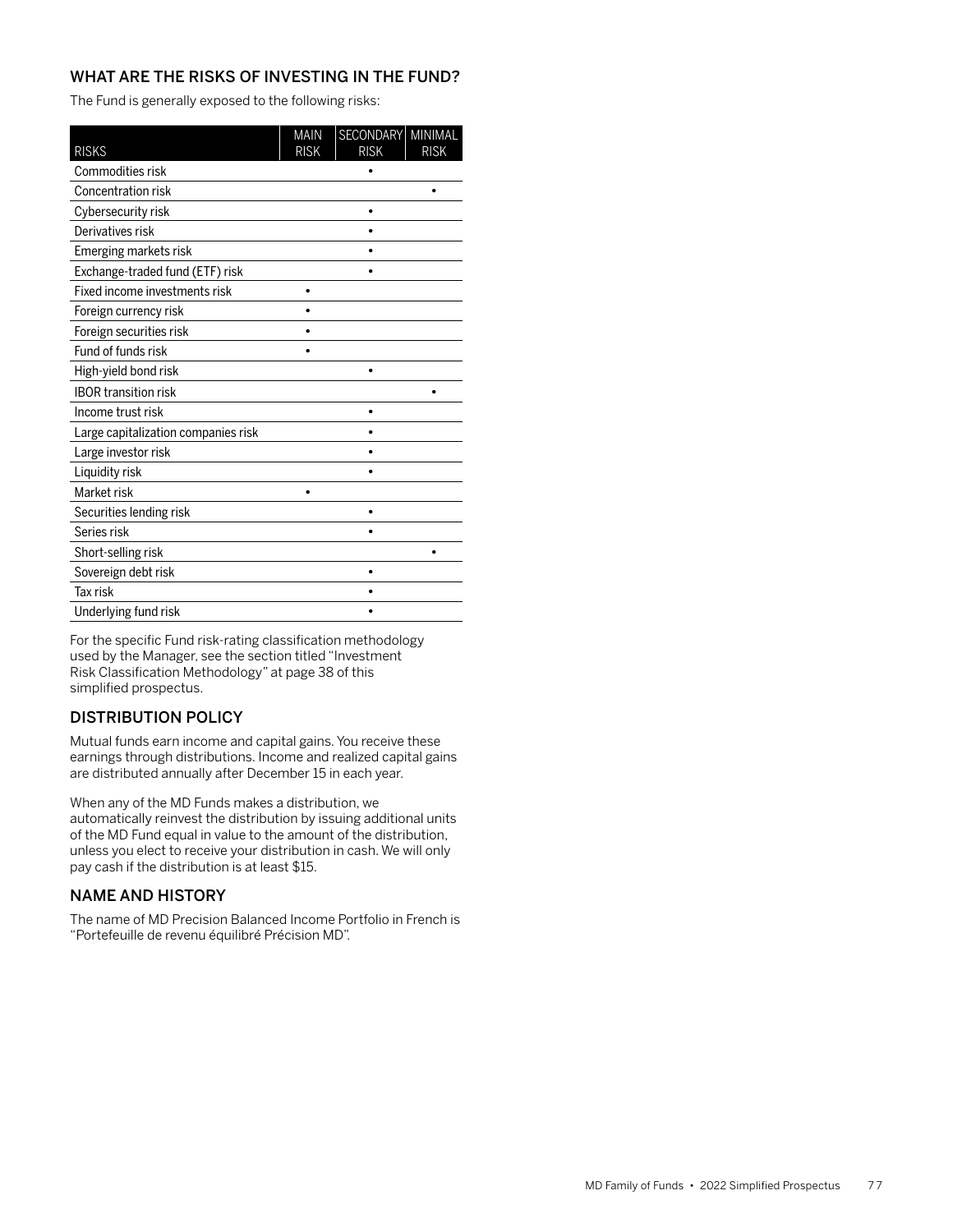# MD Precision Moderate Balanced Portfolio

# FUND DETAILS

Type of Fund Global Neutral Balanced

# Start Date of Fund

January 13, 2010 – Series A units

October 2, 2017 – Series F units

June 25, 2018 – Series D units

## Portfolio Manager

Multi-Asset Management Team within 1832 Asset Management L.P. of Toronto, Ontario

## Securities offered

Mutual Fund Units - Series A, Series F and Series D

## Eligibility for Registered Tax Plans

Qualified investment for RRSPs, RRIFs, DPSPs, RDSPs, TFSAs and RESPs.

## Management Fee

Series A – 1.25%

Series F – 0.30%

Series D – 0.68%

There will be no duplication of management fees between the Fund and the underlying mutual funds.

# WHAT DOES THE FUND INVEST IN?

## Investment Objectives

This is a strategic asset allocation fund with the objective to generate income and provide capital growth by investing in a balanced allocation of mutual funds invested in fixed income and equity securities.

The Fund will invest primarily in units of funds managed by MD Financial Management, with an even emphasis on fixed income funds for capital preservation and income generation, and in equity funds for potential capital appreciation.

The Fund may also invest in other non-affiliated mutual funds and directly in fixed-income securities, cash or cash equivalents.

Any departure from the fundamental investment objectives requires the approval of MD Financial Management and ultimate approval of the securityholders.

## Investment Strategies

The Portfolio Manager uses strategic asset allocation as the principal investment strategy and allocates the Fund's assets among the underlying funds according to the target asset class weightings for the Fund as follows:

| <b>ASSET CLASS</b>            | <b>TARGET WEIGHTING</b> |
|-------------------------------|-------------------------|
| Cash and Equivalents          | $0\%$                   |
| Fixed Income                  | 45%                     |
| Canadian Equity               | 13%                     |
| US Equity                     | 15%                     |
| International Equity          | 13%                     |
| Alternatives                  | 9%                      |
| <b>Emerging Market Equity</b> | 5%                      |

From time to time the Portfolio Manager may, at its discretion, employ its current investment strategies, and change the asset weightings of the portfolio but remain within 15 percent above or below the target asset class weighting.

The Fund is continually monitored and periodically rebalanced to ensure alignment with the investment strategies of the Fund.

The decision to invest in each underlying fund is based on our assessment of the underlying fund's ability to enable the portfolio to meet its stated investment objectives. We will monitor and review the underlying funds and may make changes from time to time.

The Fund may invest all of its assets in funds managed by MD Financial Management, and may also include mutual funds managed by non-affiliated investment companies.

The Fund and underlying mutual funds may temporarily depart from their investment objectives by holding a portion of their assets in cash or short-term money market instruments and/or high quality fixed-income securities while seeking investment opportunities or for defensive purposes to reflect economic and market conditions.

The Fund and underlying funds may use derivatives, such as options, futures, forward contracts, swap contracts, and other similar instruments, to reduce a risk associated with currency or market fluctuations. In addition, the Fund and underlying funds may use derivatives rather than direct investments to reduce transactions costs, achieve greater liquidity, reduce risk and create effective exposure to financial markets or increase speed and flexibility in making portfolio changes. Derivatives will not be used to create a portfolio with leverage or to create exposures not allowed by the portfolio guidelines. Cash equivalents will be held to fully support all derivative positions. The Fund and underlying funds will only use derivatives as permitted by Canadian securities regulators.

The Fund, and underlying MD Funds, may not purchase securities of companies that manufacture tobacco or tobacco-related products, or whose primary business is cannabis or cannabis related products. As Manager, we can only monitor non-affiliated funds for securities in these sectors and we cannot guarantee that an underlying fund may not hold securities in these sectors from time to time.

The underlying funds may engage in securities-lending transactions. For further details in this regard, see "Securities Lending" in Part B at page 38 of this simplified prospectus.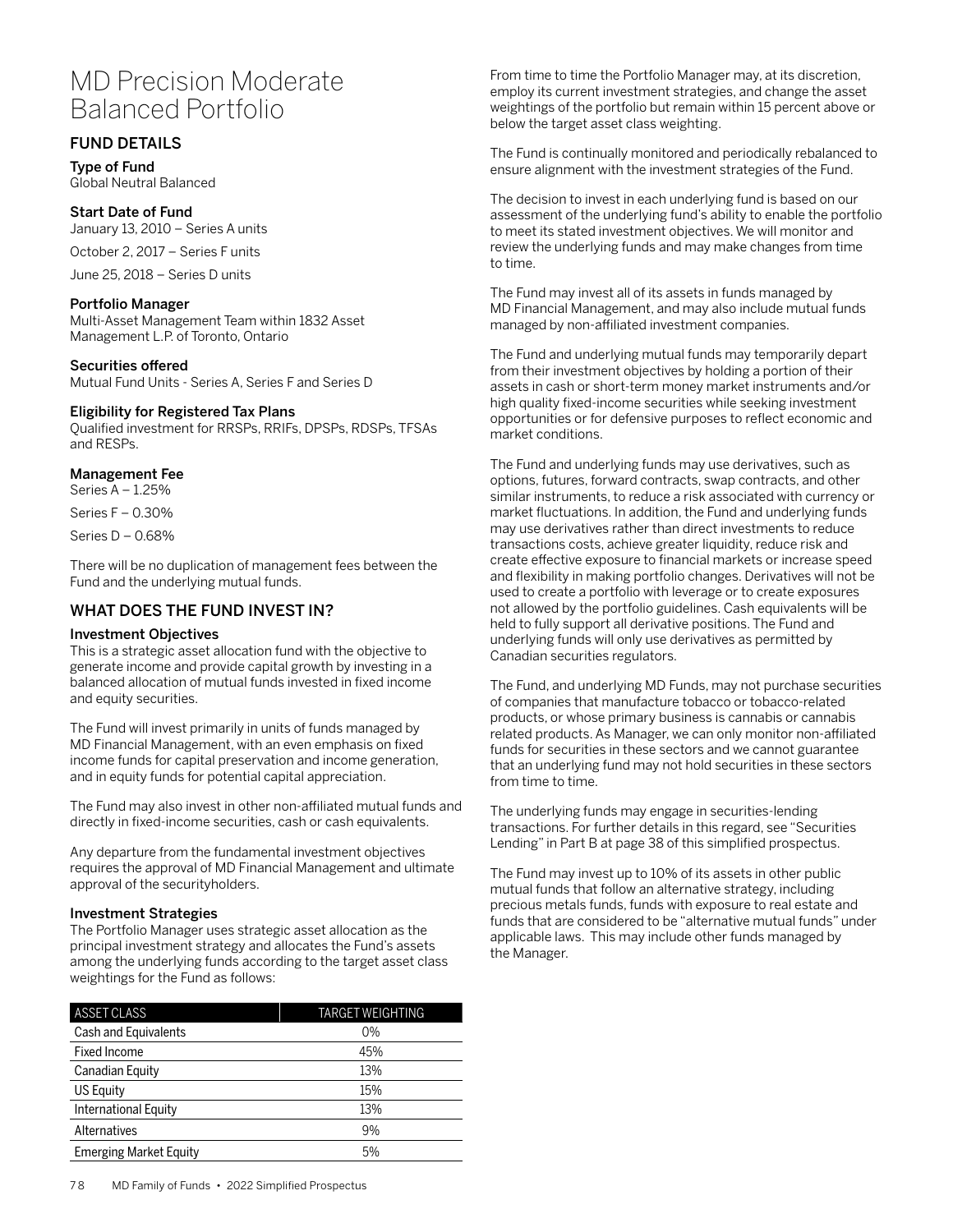The Fund is generally exposed to the following risks:

| <b>RISKS</b>                        | <b>MAIN</b><br><b>RISK</b> | <b>SECONDARY</b><br><b>RISK</b> | MINIMAL<br><b>RISK</b> |
|-------------------------------------|----------------------------|---------------------------------|------------------------|
| Commodities risk                    |                            |                                 |                        |
| Concentration risk                  |                            |                                 |                        |
| Cybersecurity risk                  |                            |                                 |                        |
| Derivatives risk                    |                            |                                 |                        |
| Emerging markets risk               |                            |                                 |                        |
| Exchange-traded fund (ETF) risk     |                            |                                 |                        |
| Fixed income investments risk       |                            |                                 |                        |
| Foreign currency risk               |                            |                                 |                        |
| Foreign securities risk             |                            |                                 |                        |
| Fund of funds risk                  |                            |                                 |                        |
| High-yield bond risk                |                            |                                 |                        |
| <b>IBOR transition risk</b>         |                            |                                 |                        |
| Income trust risk                   |                            |                                 |                        |
| Large capitalization companies risk |                            |                                 |                        |
| Large investor risk                 |                            |                                 |                        |
| Liquidity risk                      |                            |                                 |                        |
| Market risk                         |                            |                                 |                        |
| Securities lending risk             |                            | ٠                               |                        |
| Series risk                         |                            |                                 |                        |
| Short-selling risk                  |                            |                                 |                        |
| Sovereign debt risk                 |                            |                                 |                        |
| Tax risk                            |                            |                                 |                        |
| Underlying fund risk                |                            |                                 |                        |

For the specific Fund risk-rating classification methodology used by the Manager, see the section titled "Investment Risk Classification Methodology" at page 38 of this simplified prospectus.

# DISTRIBUTION POLICY

Mutual funds earn income and capital gains. You receive these earnings through distributions. Income and Capital gains are distributed annually after December 15 in each year.

When any of the MD Funds makes a distribution, we automatically reinvest the distribution by issuing additional units of the MD Fund equal in value to the amount of the distribution, unless you elect to receive your distribution in cash. We will only pay cash if the distribution is at least \$15.

## NAME AND HISTORY

The name of MD Precision Moderate Balanced Portfolio in French is "Portefeuille équilibré modéré Précision MD".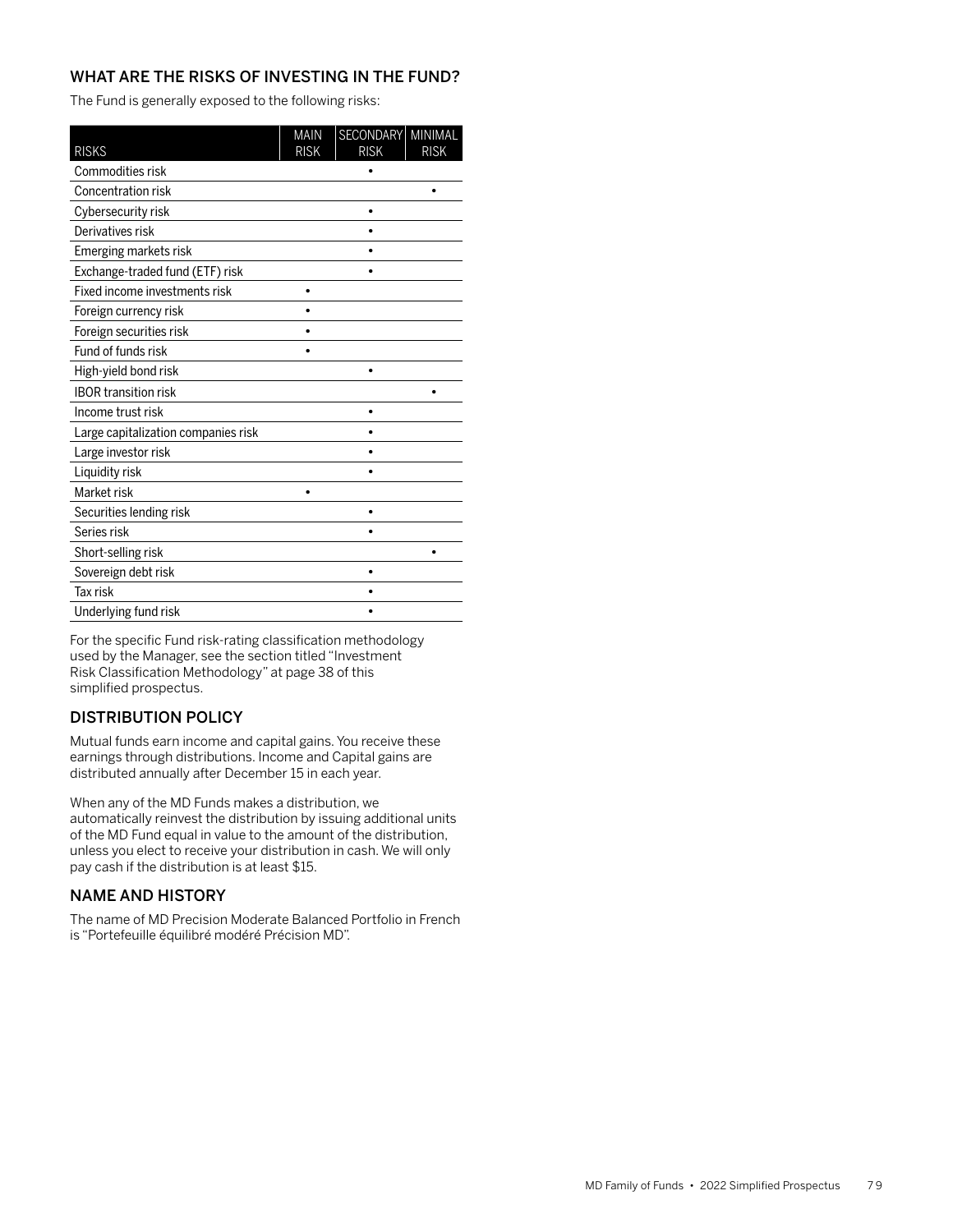# MD Precision Moderate Growth Portfolio

# FUND DETAILS

Type of Fund Global Neutral Balanced

## Start Date of Fund

May 9, 2012 – Series A units

October 3, 2017 – Series F units

June 25, 2018 – Series D units

## Portfolio Manager

Multi-Asset Management Team within 1832 Asset Management L.P. of Toronto, Ontario

## Securities offered

Mutual Fund Units – Series A, Series F and Series D

## Eligibility for Registered Tax Plans

Qualified investment for RRSPs, RRIFs, DPSPs, RDSPs, TFSAs and RESPs.

## Management Fee

Series A – 1.30%

Series F – 0.35%

Series D – 0.72%

There will be no duplication of Management fees between the Fund and the underlying mutual funds.

# WHAT DOES THE FUND INVEST IN?

## Investment Objectives

This is a strategic asset allocation fund with the objective to generate income and provide capital growth by investing in a balanced allocation of mutual funds invested in fixed income and equity securities.

The Fund will invest primarily in units of mutual funds managed by MD Financial Management, with an emphasis on equity mutual funds for potential capital appreciation with exposure to fixed income mutual funds for capital preservation and income generation.

The Fund may also invest in other non-affiliated mutual funds and directly in fixed-income securities, cash or cash equivalents.

Any departure from the fundamental investment objectives requires the approval of MD Financial Management and ultimate approval of the securityholders.

## Investment Strategies

The Portfolio Manager uses strategic asset allocation as the principal investment strategy and allocates the Fund's assets among the underlying funds according to the target asset class weightings for the Fund as follows:

| ASSET CLASS                   | <b>TARGET WEIGHTING</b> |
|-------------------------------|-------------------------|
| Cash and Equivalents          | $0\%$                   |
| <b>Fixed Income</b>           | 45%                     |
| Canadian Equity               | 13%                     |
| US Equity                     | 15%                     |
| International Equity          | 13%                     |
| Alternatives                  | 9%                      |
| <b>Emerging Market Equity</b> | 5%                      |

From time to time the Portfolio Manager may, at its discretion, employ its current investment strategies, and change the asset weightings of the portfolio but remain within 15 percent above or below the target asset class weighting.

The Fund is continually monitored and periodically rebalanced to ensure alignment with the investment strategies of the Fund.

The decision to invest in each underlying fund is based on our assessment of the underlying fund's ability to enable the portfolio to meet its stated investment objectives. We will monitor and review the underlying funds and may make changes from time to time.

The Fund may invest all of its assets in funds managed by MD Financial Management, and may also include mutual funds managed by non-affiliated investment companies.

The Fund and underlying mutual funds may temporarily depart from their investment objectives by holding a portion of their assets in cash or short-term money market instruments and/or high quality fixed-income securities while seeking investment opportunities or for defensive purposes to reflect economic and market conditions.

The Fund and underlying funds may use derivatives, such as options, futures, forward contracts, swap contracts, and other similar instruments, to reduce a risk associated with currency or market fluctuations. In addition, the Fund and underlying funds may use derivatives rather than direct investments to reduce transactions costs, achieve greater liquidity, reduce risk and create effective exposure to financial markets or increase speed and flexibility in making portfolio changes. Derivatives will not be used to create a portfolio with leverage or to create exposures not allowed by the portfolio guidelines. Cash equivalents will be held to fully support all derivative positions. The Fund and underlying funds will only use derivatives as permitted by Canadian securities regulators.

The Fund, and underlying MD Funds, may not purchase securities of companies that manufacture tobacco or tobacco-related products, or whose primary business is cannabis or cannabis related products. As Manager, we can only monitor non-affiliated funds for securities in these sectors and we cannot guarantee that an underlying fund may not hold securities in these sectors from time to time.

The underlying funds may engage in securities-lending transactions. For further details in this regard, see "Securities Lending" in Part B at page 38 of this simplified prospectus.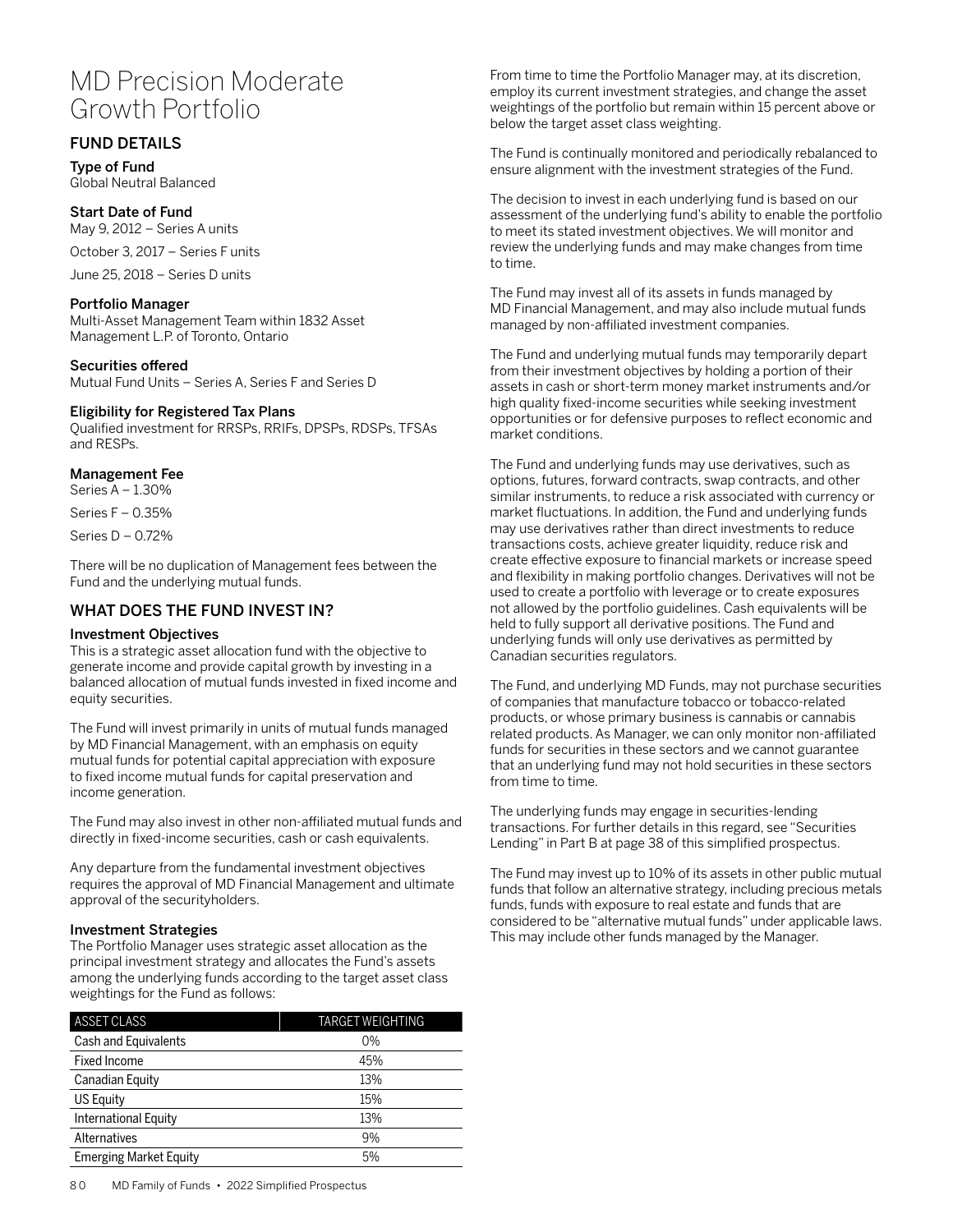The Fund is generally exposed to the following risks:

| <b>RISKS</b>                        | <b>MAIN</b><br><b>RISK</b> | <b>SECONDARY</b><br><b>RISK</b> | MINIMAL<br><b>RISK</b> |
|-------------------------------------|----------------------------|---------------------------------|------------------------|
| Commodities risk                    |                            |                                 |                        |
| Concentration risk                  |                            |                                 |                        |
| Cybersecurity risk                  |                            |                                 |                        |
| Derivatives risk                    |                            |                                 |                        |
| Emerging markets risk               |                            |                                 |                        |
| Exchange-traded fund (ETF) risk     |                            |                                 |                        |
| Fixed income investments risk       |                            |                                 |                        |
| Foreign currency risk               |                            |                                 |                        |
| Foreign securities risk             |                            |                                 |                        |
| Fund of funds risk                  |                            |                                 |                        |
| High-yield bond risk                |                            |                                 |                        |
| <b>IBOR transition risk</b>         |                            |                                 |                        |
| Income trust risk                   |                            |                                 |                        |
| Large capitalization companies risk |                            |                                 |                        |
| Large investor risk                 |                            |                                 |                        |
| Liquidity risk                      |                            |                                 |                        |
| Market risk                         |                            |                                 |                        |
| Securities lending risk             |                            | ٠                               |                        |
| Series risk                         |                            |                                 |                        |
| Short-selling risk                  |                            |                                 |                        |
| Sovereign debt risk                 |                            |                                 |                        |
| Tax risk                            |                            |                                 |                        |
| Underlying fund risk                |                            |                                 |                        |

For the specific Fund risk-rating classification methodology used by the Manager, see the section titled "Investment Risk Classification Methodology" at page 38 of this simplified prospectus.

# DISTRIBUTION POLICY

Mutual funds earn income and capital gains. You receive these earnings through distributions. Income and realized capital gains are distributed annually after December 15 in each year.

When any of the MD Funds makes a distribution, we automatically reinvest the distribution by issuing additional units of the MD Fund equal in value to the amount of the distribution, unless you elect to receive your distribution in cash. We will only pay cash if the distribution is at least \$15.

## NAME AND HISTORY

The name of MD Precision Moderate Growth Portfolio in French is "Portefeuille de croissance modérée Précision MD".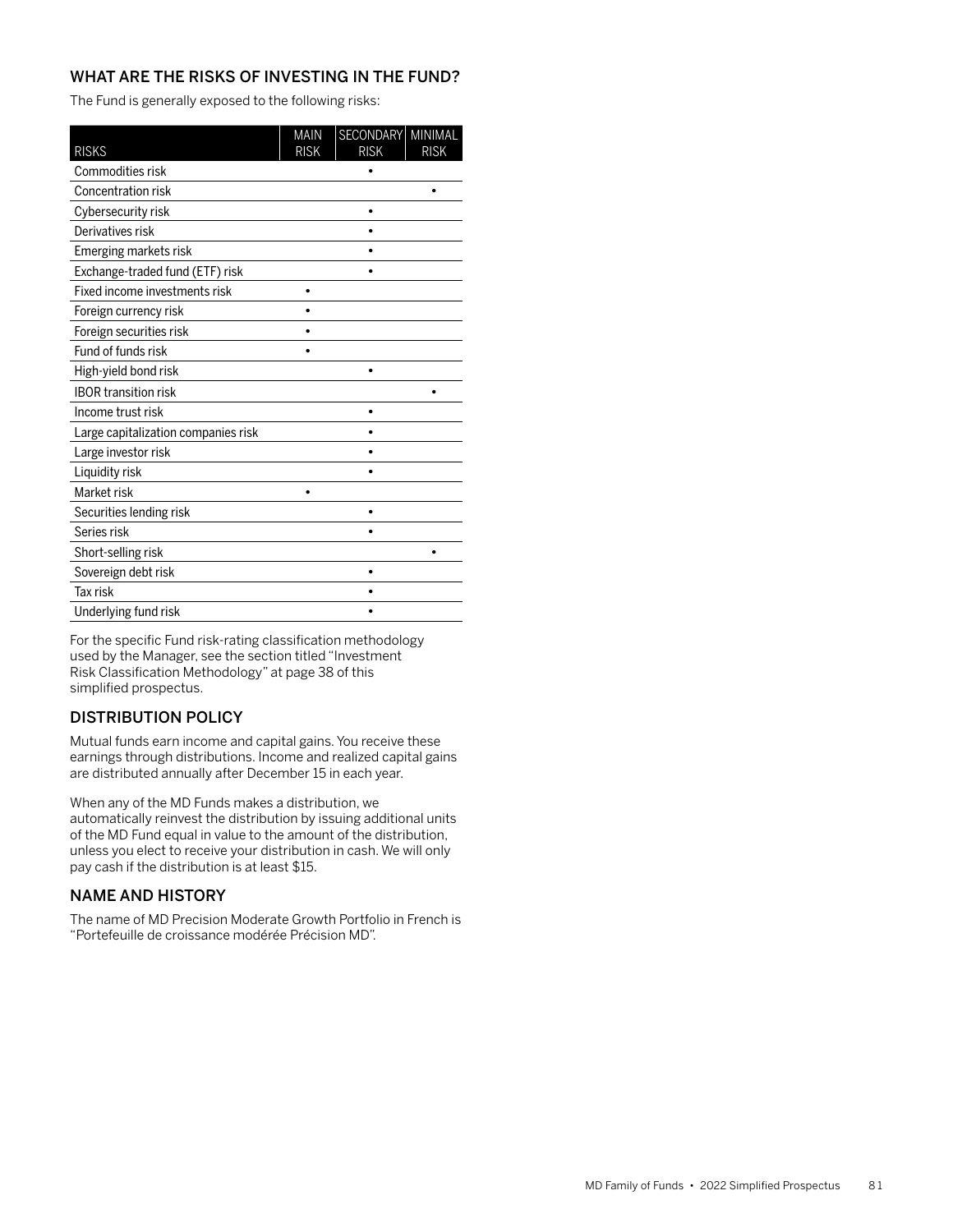# MD Precision Balanced Growth Portfolio

# FUND DETAILS

Type of Fund Global Equity Balanced

Start Date of Fund January 13, 2010 – Series A units

October 3, 2017 – Series F units

June 25, 2018 – Series D units

## Portfolio Manager

Multi-Asset Management Team within 1832 Asset Management L.P. of Toronto, Ontario

## Securities offered

Mutual Fund Units - Series A, Series F and Series D

## Eligibility for Registered Tax Plans

Qualified investment for RRSPs, RRIFs, DPSPs, RDSPs, TFSAs and RESPs.

## Management Fee

Series A – 1.32%

Series F – 0.37%

Series D – 0.80%

There will be no duplication of Management fees between the Fund and the underlying mutual funds.

## WHAT DOES THE FUND INVEST IN?

## Investment Objectives

This is a strategic asset allocation fund with the objective to provide growth of capital and income generation.

The Fund will invest primarily in units of funds managed by MD Financial Management, with an emphasis on equity funds for potential capital appreciation with some exposure to fixed income funds for capital preservation and income generation.

The Fund may also invest in other non-affiliated mutual funds and directly in fixed-income securities, cash or cash equivalents

Any departure from the fundamental investment objectives requires the approval of MD Financial Management and ultimate approval of the securityholders.

## Investment Strategies

The Portfolio Manager uses strategic asset allocation as the principal investment strategy and allocates the Fund's assets among the underlying funds according to the target asset class weightings for the Fund as follows:

| ASSET CLASS                   | <b>TARGET WEIGHTING</b> |  |  |
|-------------------------------|-------------------------|--|--|
| Cash and Equivalents          | $0\%$                   |  |  |
| Fixed Income                  | 26%                     |  |  |
| <b>Canadian Equity</b>        | 18%                     |  |  |
| US Equity                     | 21%                     |  |  |
| International Equity          | 19%                     |  |  |
| Alternatives                  | 9%                      |  |  |
| <b>Emerging Market Equity</b> | 7%                      |  |  |

From time to time the Portfolio Manager may, at its discretion, employ its current investment strategies, and change the asset weightings of the portfolio but remain within 15 percent above or below the target asset class weighting.

The Fund is continually monitored and periodically rebalanced to ensure alignment with the investment strategies of the Fund.

The decision to invest in each underlying fund is based on our assessment of the underlying fund's ability to enable the portfolio to meet its stated investment objectives. We will monitor and review the underlying funds and may make changes from time to time.

The Fund may invest all of its assets in funds managed by MD Financial Management, and may also include mutual funds managed by non-affiliated investment companies.

The Fund and underlying mutual funds may temporarily depart from their investment objectives by holding a portion of their assets in cash or short-term money market instruments and/or high quality fixed-income securities while seeking investment opportunities or for defensive purposes to reflect economic and market conditions.

The Fund and underlying funds may use derivatives, such as options, futures, forward contracts, swap contracts, and other similar instruments, to reduce a risk associated with currency fluctuations. In addition, the Fund and underlying funds may use derivatives rather than direct investments to reduce transactions costs, achieve greater liquidity, reduce risk and create effective exposure to financial markets or increase speed and flexibility in making portfolio changes. Derivatives will not be used to create a portfolio with leverage or to create exposures not allowed by the portfolio guidelines. Cash equivalents will be held to fully support all derivative positions. The Fund and underlying funds will only use derivatives as permitted by Canadian securities regulators.

The Fund, and underlying MD Funds, may not purchase securities of companies that manufacture tobacco or tobacco-related products, or whose primary business is cannabis or cannabis related products. As Manager, we can only monitor non-affiliated funds for securities in these sectors and we cannot guarantee that an underlying fund may not hold securities in these sectors from time to time.

The underlying funds may engage in securities-lending transactions. For further details in this regard, see "Securities Lending" in Part B at page 38 of this simplified prospectus.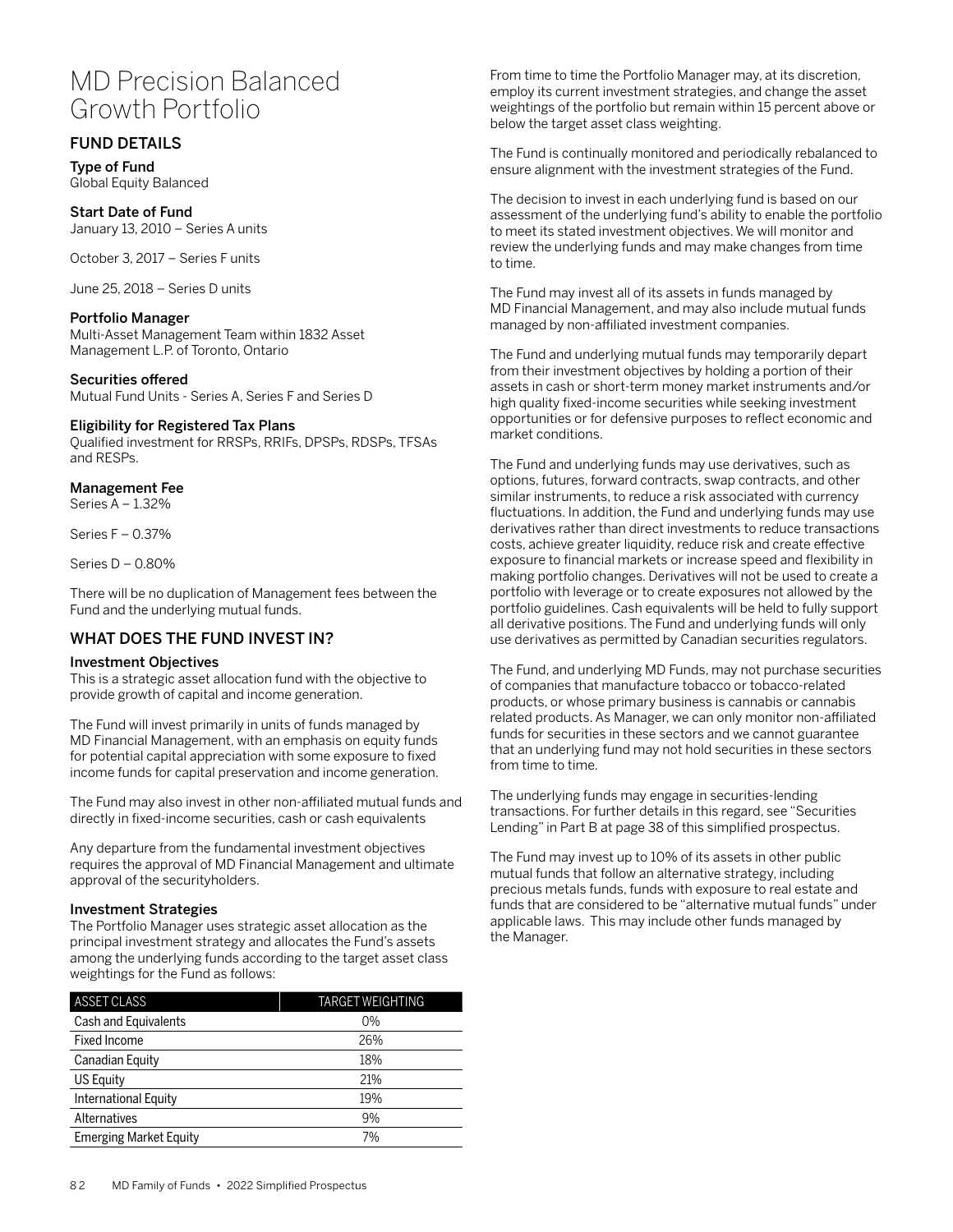The Fund is generally exposed to the following risks:

| <b>RISKS</b>                        | <b>MAIN</b><br><b>RISK</b> | SECONDARY<br><b>RISK</b> | MINIMAL<br><b>RISK</b> |
|-------------------------------------|----------------------------|--------------------------|------------------------|
| Commodities risk                    |                            |                          |                        |
| Concentration risk                  |                            |                          | ٠                      |
| Cybersecurity risk                  |                            |                          |                        |
| Derivatives risk                    |                            |                          |                        |
| Emerging markets risk               |                            |                          |                        |
| Exchange-traded fund (ETF) risk     |                            |                          |                        |
| Fixed income investments risk       |                            |                          |                        |
| Foreign currency risk               |                            |                          |                        |
| Foreign securities risk             |                            |                          |                        |
| Fund of funds risk                  |                            |                          |                        |
| High-yield bond risk                |                            |                          |                        |
| <b>IBOR transition risk</b>         |                            |                          |                        |
| Income trust risk                   |                            |                          |                        |
| Large capitalization companies risk |                            |                          |                        |
| Large investor risk                 |                            |                          |                        |
| Liquidity risk                      |                            |                          |                        |
| Market risk                         |                            |                          |                        |
| Securities lending risk             |                            | ٠                        |                        |
| Series risk                         |                            |                          |                        |
| Short-selling risk                  |                            |                          |                        |
| Sovereign debt risk                 |                            |                          |                        |
| <b>Tax risk</b>                     |                            |                          |                        |
| Underlying fund risk                |                            |                          |                        |

## Underlying fund risk

For the specific Fund risk-rating classification methodology used by the Manager, see the section titled "Investment Risk Classification Methodology" at page 38 of this simplified prospectus.

# DISTRIBUTION POLICY

Mutual funds earn income and capital gains. You receive these earnings through distributions. Income and Capital gains are distributed annually after December 15 in each year.

When any of the MD Funds makes a distribution, we automatically reinvest the distribution by issuing additional units of the MD Fund equal in value to the amount of the distribution, unless you elect to receive your distribution in cash. We will only pay cash if the distribution is at least \$15.

# NAME AND HISTORY

The name of MD Precision Balanced Growth Portfolio in French is "Portefeuille équilibré de croissance Précision MD".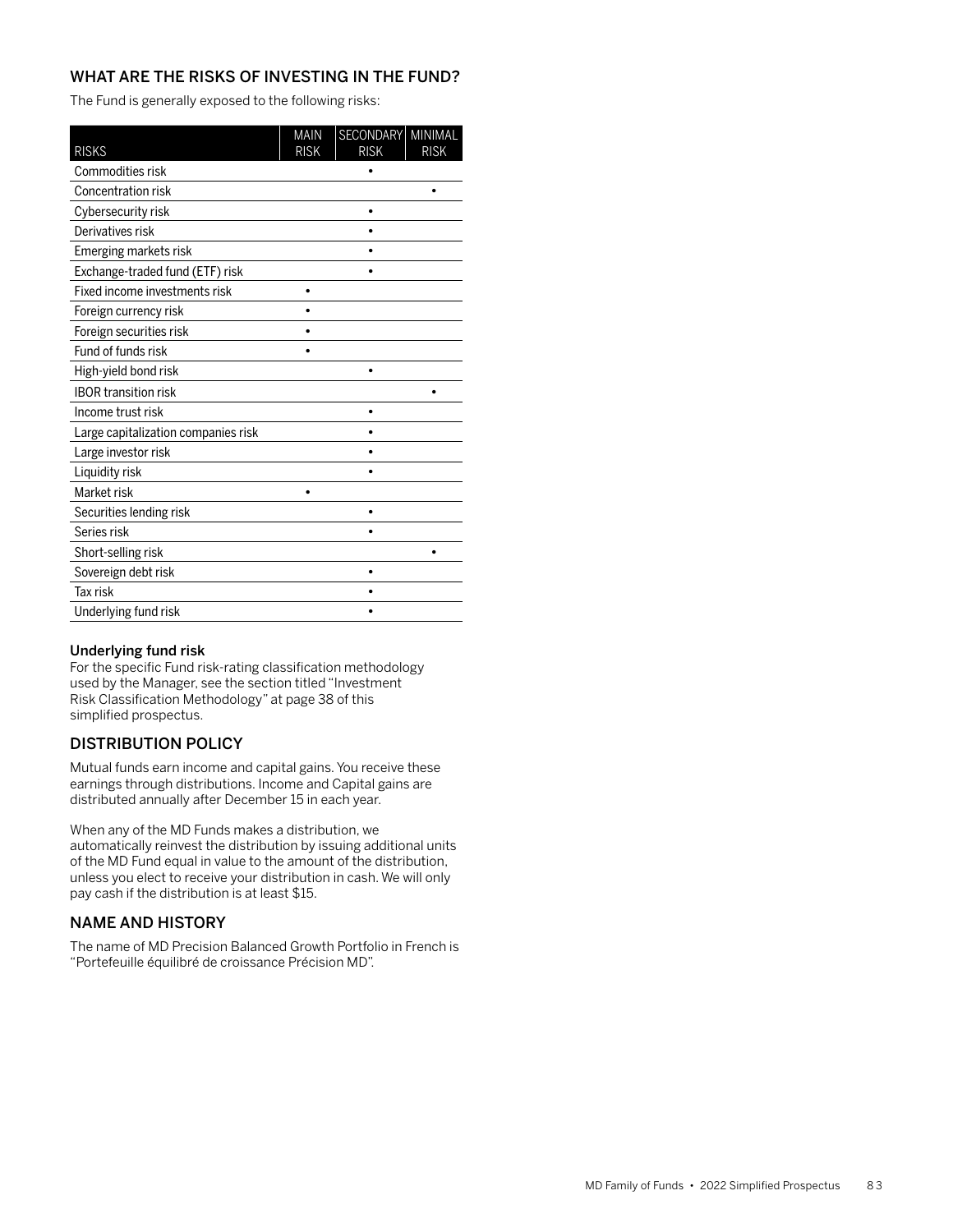# MD Precision Maximum Growth Portfolio

# FUND DETAILS

Type of Fund Global Equity Balanced

Start Date of Fund January 13, 2010 – Series A units

October 3, 2017 – Series F units

June 25, 2018 – Series D units

## Portfolio Manager

Multi-Asset Management Team within 1832 Asset Management L.P. of Toronto, Ontario

Securities offered

Mutual Fund Units – Series A, Series F and Series D

## Eligibility for Registered Tax Plans

Qualified investment for RRSPs, RRIFs, DPSPs, RDSPs, TFSAs and RESPs.

# Management Fee

Series A – 1.35%

Series F – 0.40%

Series D – 0.81%

There will be no duplication of Management fees between the Fund and the underlying mutual funds.

# WHAT DOES THE FUND INVEST IN?

## Investment Objectives

This is a strategic asset allocation fund with the objective to provide growth of capital.

The Fund will invest primarily in units of funds managed by MD Financial Management, with an emphasis on equity funds for potential capital appreciation and only a minor exposure to fixed income funds for income generation and capital preservation.

The Fund may also invest in other non-affiliated mutual funds and directly in fixed-income securities, cash or cash equivalents.

Any departure from the fundamental investment objectives requires the approval of MD Financial Management and ultimate approval of the securityholders.

## Investment Strategies

The Portfolio Manager uses strategic asset allocation as the principal investment strategy and allocates the Fund's assets among the underlying funds according to the target asset class weightings for the Fund as follows:

| <b>ASSET CLASS</b>            | TARGET WEIGHTING |  |  |  |
|-------------------------------|------------------|--|--|--|
| Cash and Equivalents          | $0\%$            |  |  |  |
| Fixed Income                  | 17%              |  |  |  |
| Canadian Equity               | 21%              |  |  |  |
| <b>US Equity</b>              | 24%              |  |  |  |
| International Equity          | 21%              |  |  |  |
| Alternatives                  | 9%               |  |  |  |
| <b>Emerging Market Equity</b> | 8%               |  |  |  |

From time to time the Portfolio Manager may, at its discretion, employ its current investment strategies, and change the asset weightings of the portfolio but remain within 15 percent above or below the target asset class weighting.

The Fund is continually monitored and periodically rebalanced to ensure alignment with the investment strategies of the Fund.

The decision to invest in each underlying fund is based on our assessment of the underlying fund's ability to enable the portfolio to meet its stated investment objectives. We will monitor and review the underlying funds and may make changes from time to time.

The Fund may invest all of its assets in funds managed by MD Financial Management, and may also include mutual funds managed by non-affiliated investment companies.

The Fund and underlying mutual funds may temporarily depart from their investment objectives by holding a portion of their assets in cash or short-term money market instruments and/or high quality fixed-income securities while seeking investment opportunities or for defensive purposes to reflect economic and market conditions.

The Fund and underlying funds may use derivatives, such as options, futures, forward contracts, swap contracts, and other similar instruments, to reduce a risk associated with currency or market fluctuations. In addition, the Fund and underlying funds may use derivatives rather than direct investments to reduce transactions costs, achieve greater liquidity, reduce risk and create effective exposure to financial markets or increase speed and flexibility in making portfolio changes. Derivatives will not be used to create a portfolio with leverage or to create exposures not allowed by the portfolio guidelines. Cash equivalents will be held to fully support all derivative positions. The Fund and underlying funds will only use derivatives as permitted by Canadian securities regulators.

The Fund, and underlying MD Funds, may not purchase securities of companies that manufacture tobacco or tobacco-related products, or whose primary business is cannabis or cannabis related products. As Manager, we can only monitor non-affiliated funds for securities in these sectors and we cannot guarantee that an underlying fund may not hold securities in these sectors from time to time.

The underlying funds may engage in securities-lending transactions. For further details in this regard, see "Securities Lending" in Part B at page 38 of this simplified prospectus.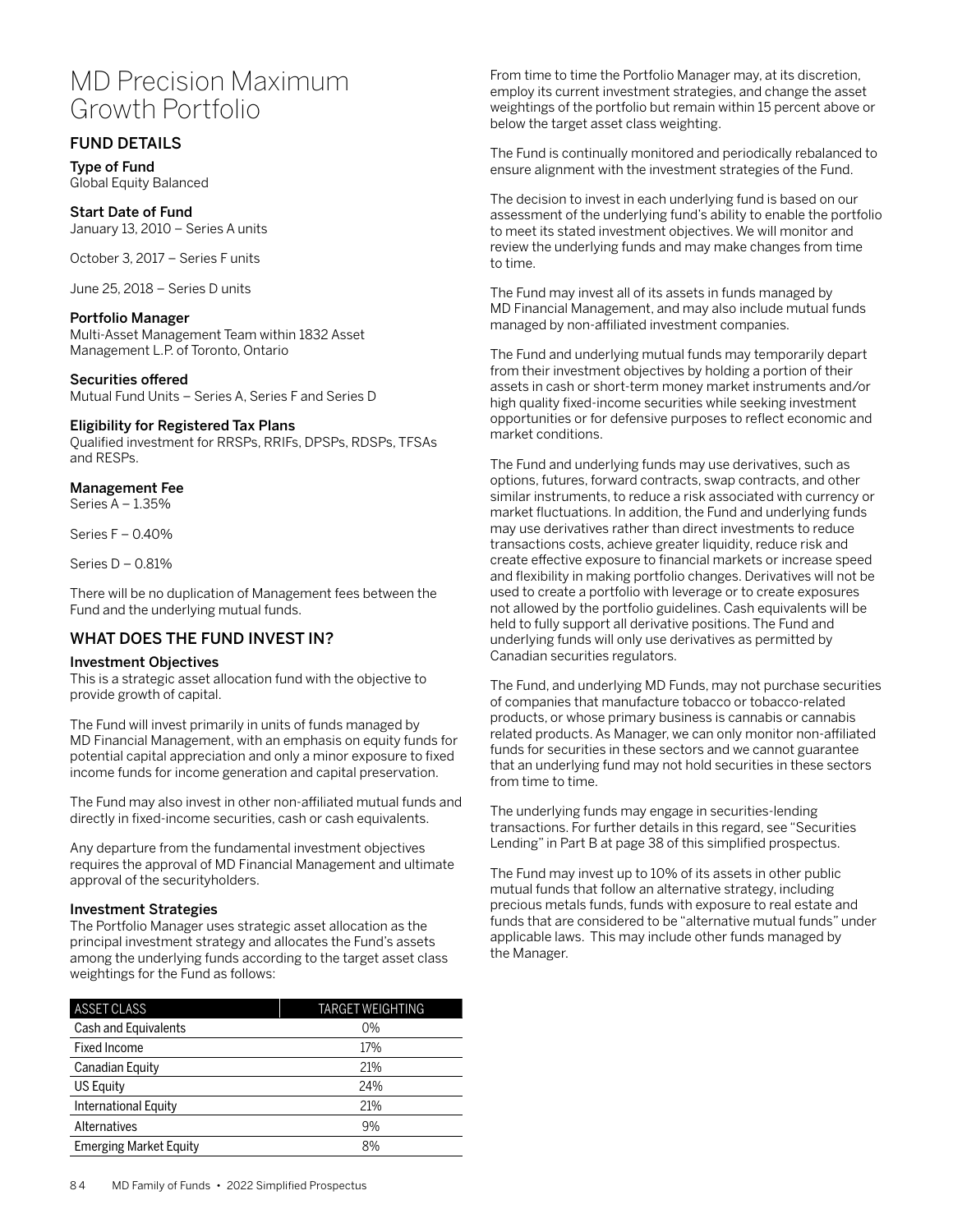The Fund is generally exposed to the following risks:

| <b>RISKS</b>                        | <b>MAIN</b><br><b>RISK</b> | <b>SECONDARY</b><br><b>RISK</b> | MINIMAL<br><b>RISK</b> |
|-------------------------------------|----------------------------|---------------------------------|------------------------|
| Commodities risk                    |                            |                                 |                        |
| Concentration risk                  |                            |                                 |                        |
| Cybersecurity risk                  |                            |                                 |                        |
| Derivatives risk                    |                            |                                 |                        |
| Emerging markets risk               |                            |                                 |                        |
| Exchange-traded fund (ETF) risk     |                            |                                 |                        |
| Fixed income investments risk       |                            |                                 |                        |
| Foreign currency risk               |                            |                                 |                        |
| Foreign securities risk             |                            |                                 |                        |
| Fund of funds risk                  |                            |                                 |                        |
| High-yield bond risk                |                            |                                 |                        |
| <b>IBOR transition risk</b>         |                            |                                 |                        |
| Income trust risk                   |                            |                                 |                        |
| Large capitalization companies risk |                            |                                 |                        |
| Large investor risk                 |                            |                                 |                        |
| Liquidity risk                      |                            |                                 |                        |
| Market risk                         |                            |                                 |                        |
| Securities lending risk             |                            | ٠                               |                        |
| Series risk                         |                            |                                 |                        |
| Short-selling risk                  |                            |                                 |                        |
| Sovereign debt risk                 |                            |                                 |                        |
| Tax risk                            |                            |                                 |                        |
| Underlying fund risk                |                            |                                 |                        |

For the specific Fund risk-rating classification methodology used by the Manager, see the section titled "Investment Risk Classification Methodology" at page 38 of this simplified prospectus.

# DISTRIBUTION POLICY

Mutual funds earn income and capital gains. You receive these earnings through distributions. Income and Capital gains are distributed annually after December 15 in each year.

When any of the MD Funds makes a distribution, we automatically reinvest the distribution by issuing additional units of the MD Fund equal in value to the amount of the distribution, unless you elect to receive your distribution in cash. We will only pay cash if the distribution is at least \$15.

## NAME AND HISTORY

The name of MD Precision Maximum Growth Portfolio in French is "Portefeuille de croissance maximale Précision MD".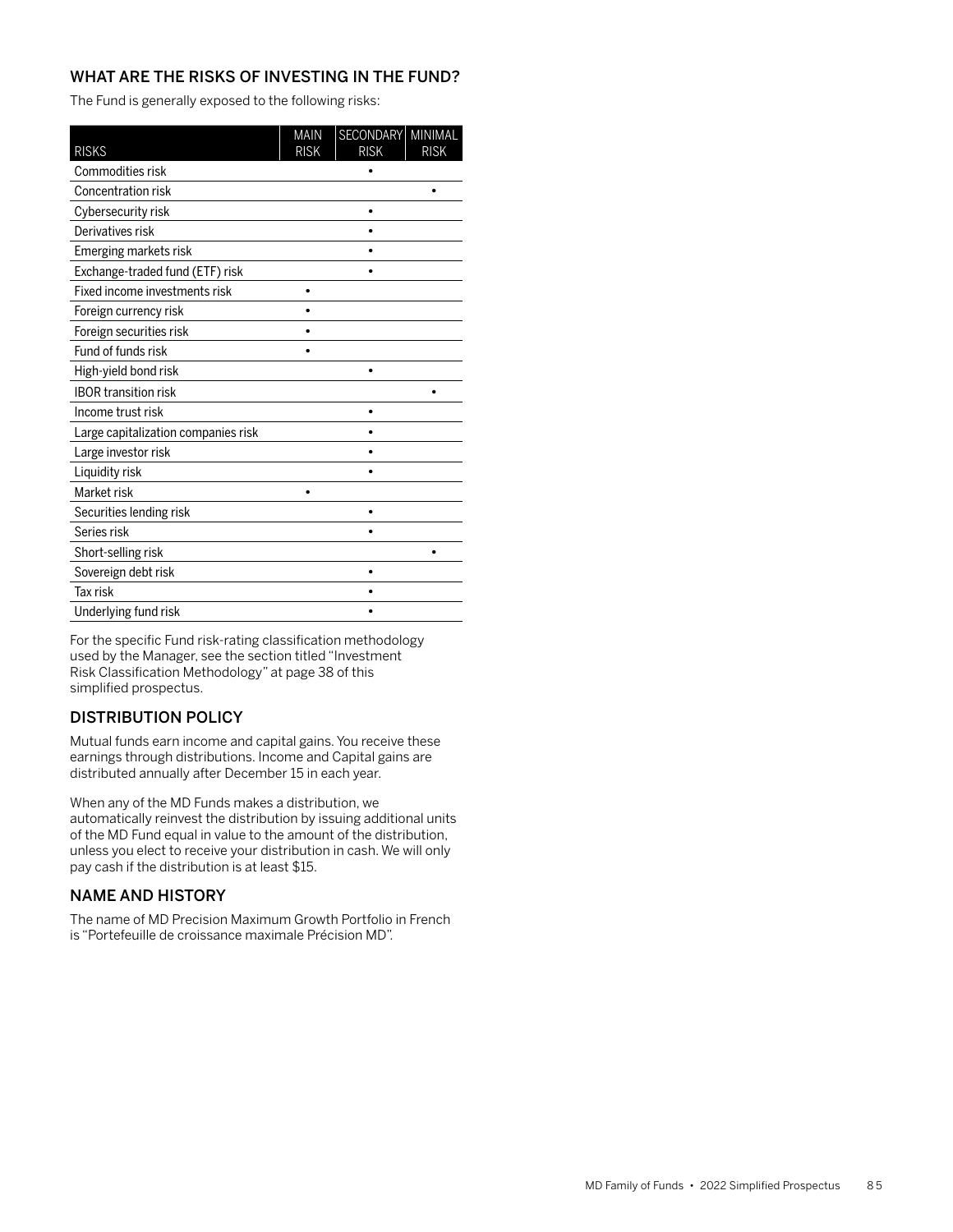# MDPIM Canadian Equity Pool

# FUND DETAILS

Type of Fund Canadian Equity Fund

#### Start Date of Fund

August 28, 2000\* - Series A units

\*Prior to this date the Fund was a private fund. Its units were not offered under a prospectus. The Fund was effectively established on June 16, 1999 as a private fund, but for the purposes of the offering of units under this prospectus we have indicated August 28, 2000, as the Start Date of Fund.

## Portfolio Manager

Multi-Asset Management Team within 1832 Asset Management L.P. of Toronto, Ontario

#### Sub-Advisers

Hillsdale Investment Management Inc. of Toronto, Ontario

Jarislowsky, Fraser Limited of Montréal, Québec

Triasima Portfolio Management Inc. of Montréal, Québec

## Securities offered

Mutual Fund Units – Series A and Private Trust Series\*\*

\*\*Only Series A units are offered in this prospectus. As of January 10, 2003, Series A units of this Fund are offered for sale to existing securityholders only. Offers for sale to new subscribers are prohibited.

Private Trust Series units of this Fund are offered for sale to discretionary managed account clients under a separate simplified prospectus.

#### Eligibility for Registered Tax Plans

Qualified investment for RRSPs, RRIFs, DPSPs, RDSPs, TFSAs and RESPs.

#### Management Fee

Series A – 1.25%

## WHAT DOES THE FUND INVEST IN?

#### Investment Objectives

The Fund's objective is long-term capital growth.

The Fund invests in Canadian equity securities issued primarily by large cap companies.

Any other departure from the fundamental investment objectives requires the approval of MD Financial Management and ultimate approval of the securityholders.

## Investment Strategies

The Fund employs an active multiple sub-adviser approach to leverage the individual strengths of each sub-adviser. Fund assets are allocated to a combination of the sub-advisers for the Fund, based on the Portfolio Manager's assessment of the sub-advisers' skills, the expected capital market environment, and the anticipated risk inherent in each sub-adviser's strategy.

The sub-advisers aim to produce a well-diversified portfolio that seeks to deliver excess returns (compared to the benchmark) and to provide diversification (by avoiding overconcentration in any single style, sector or market trend).

The Fund primarily invests in equity securities of quality Canadian companies, at reasonable prices, across the market capitalization spectrum.

The Fund may invest up to 30% of its portfolio in non-Canadian securities.

The Fund may invest up to 25% of the net assets into cash if market conditions warrant.

The Fund may not purchase securities of companies that manufacture tobacco or tobacco related products, or whose primary business is cannabis or cannabis related products.

The Fund may use derivatives, such as options, futures, forward contracts, swap contracts, and other similar instruments, in a manner considered appropriate to achieving the Fund's investment objectives. Derivatives may be used for hedging and non-hedging purposes or to provide exposure to securities, indices, or currencies without investing in them directly. Derivatives may be used to hedge against losses from changes in the prices of the Fund's investments and from exposure to foreign currencies. Derivatives may also be used to manage risk. For further details in this regard, see "Derivatives" in Part B at page 37 of this simplified prospectus.

The Fund may engage in securities-lending transactions. For further details in this regard, see "Securities Lending" in Part B at page 38 of this simplified prospectus.

The Fund may invest up to 10% of its assets in other public mutual funds that follow an alternative strategy, including precious metals funds, funds with exposure to real estate and funds that are considered to be "alternative mutual funds" under applicable laws. This may include other funds managed by the Manager.

ESG factors are considered when investment decisions are made for the Fund. For further details in this regard, see "ESG Considerations" in Part B at page 37 of this simplified prospectus.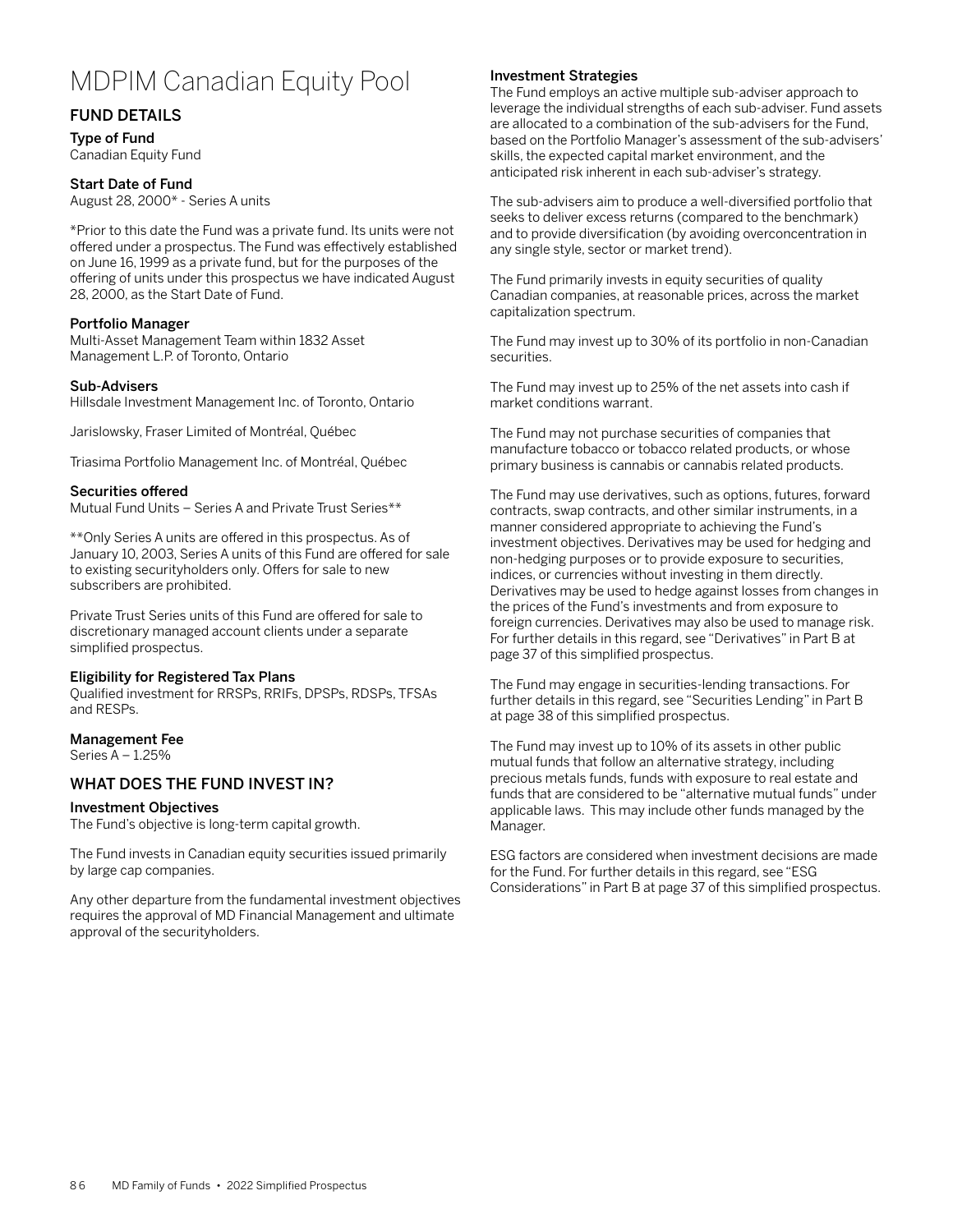The Fund is generally exposed to the following risks:

| <b>RISKS</b>                        | <b>MAIN</b><br><b>RISK</b> | <b>SECONDARY</b><br><b>RISK</b> | <b>MINIMAL</b><br><b>RISK</b> |
|-------------------------------------|----------------------------|---------------------------------|-------------------------------|
| Commodities risk                    |                            |                                 |                               |
| Concentration risk                  |                            |                                 |                               |
| Cybersecurity risk                  |                            |                                 |                               |
| Derivatives risk                    |                            |                                 |                               |
| Emerging markets risk               |                            |                                 |                               |
| <b>ESG factor risk</b>              |                            |                                 |                               |
| Exchange-traded fund (ETF) risk     |                            | $\bullet$                       |                               |
| Fixed income investments risk       |                            |                                 |                               |
| Foreign currency risk               |                            |                                 |                               |
| Foreign securities risk             |                            |                                 |                               |
| Fund of funds risk                  |                            |                                 |                               |
| High-yield bond risk                |                            |                                 |                               |
| <b>IBOR transition risk</b>         |                            |                                 |                               |
| Income trust risk                   |                            | ٠                               |                               |
| Large capitalization companies risk |                            |                                 |                               |
| Large investor risk                 |                            | $\bullet$                       |                               |
| Liquidity risk                      |                            |                                 |                               |
| Market risk                         |                            |                                 |                               |
| Securities lending risk             |                            |                                 |                               |
| Series risk                         |                            |                                 |                               |
| Short-selling risk                  |                            |                                 |                               |
| Sovereign debt risk                 |                            |                                 |                               |
| <b>Tax risk</b>                     |                            |                                 |                               |
| Underlying fund risk                |                            |                                 |                               |

For the specific Fund risk-rating classification methodology used by the Manager, see the section titled "Investment Risk Classification Methodology" at page 38 of this simplified prospectus.

# DISTRIBUTION POLICY

Mutual funds earn income and capital gains. You receive these earnings through distributions. Capital gains are distributed annually after December 15 in each year. Income distributions may be made several times a year.

When any of the MD Funds makes a distribution, we automatically reinvest the distribution by issuing additional units of the MD Fund equal in value to the amount of the distribution, unless you elect to receive your distribution in cash. We will only pay cash if the distribution is at least \$15.

# NAME AND HISTORY

The name of the MDPIM Canadian Equity Pool in French is "Fonds collectif d'actions canadiennes GPPMD".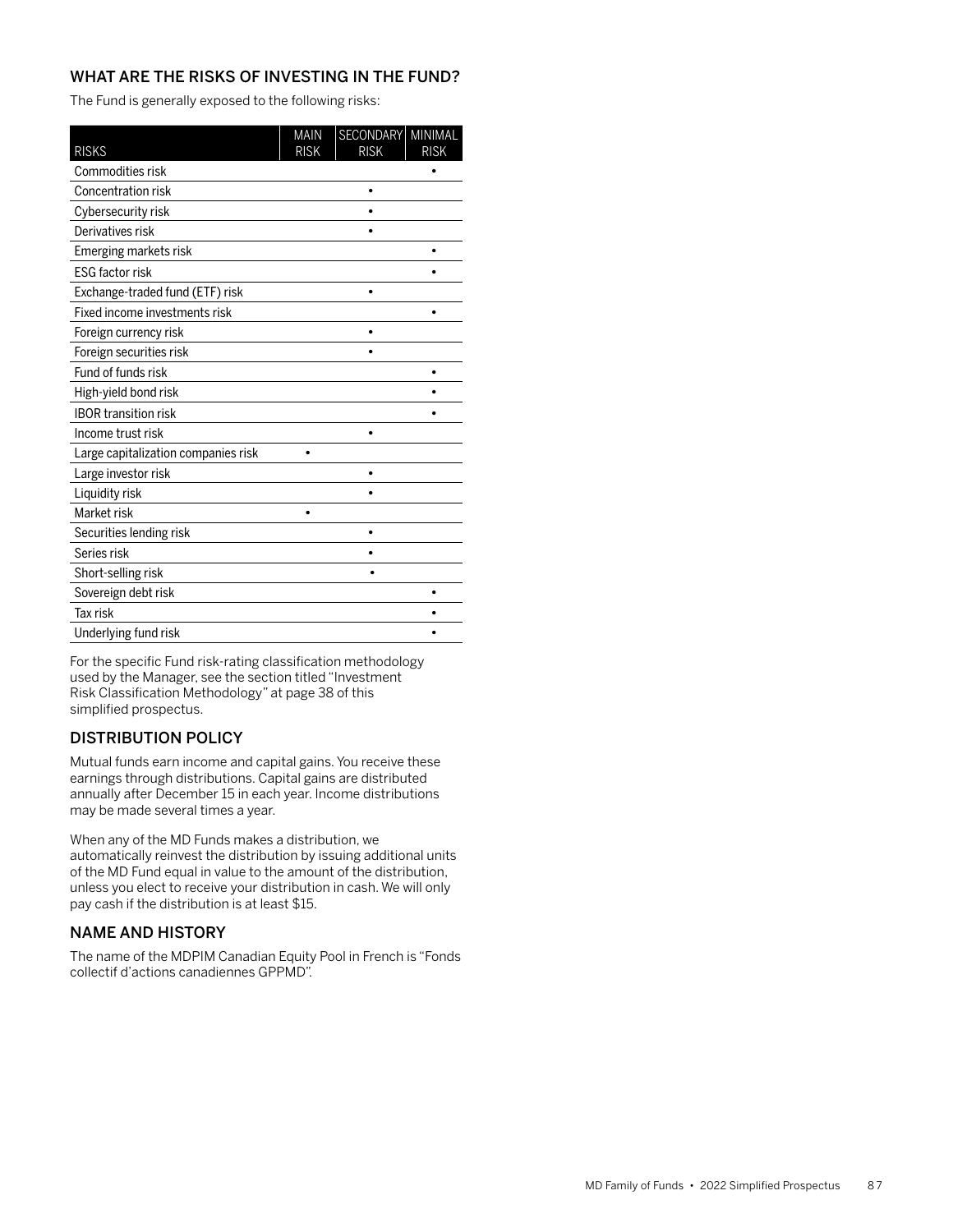# MDPIM US Equity Pool

# FUND DETAILS

Type of Fund US Equity Fund

## Start Date of Fund

April 2, 2001 – Private Trust Series units

August 28, 2000 – Series A units \*

\*Prior to this date the Fund was a private fund. Its units were not offered under a prospectus. The Fund was effectively established on June 16, 1999 as a private fund, but for the purposes of the offering of units under this prospectus we have indicated August 28, 2000, as the Start Date of Fund.

## Portfolio Manager

Multi-Asset Management Team within 1832 Asset Management L.P. of Toronto, Ontario

#### Sub-Advisers

Columbia Management Investment Advisers, LLC of

Boston, Massachusetts, USA

Jensen Investment Management Inc. of Lake Oswego, Oregon, USA

Janus Henderson Investors US LLC of Denver, Colorado, USA

Fiduciary Management Inc. of Milwaukee, Wisconsin, USA

#### Securities offered

Mutual Fund units – Series A and Private Trust Series\*\*

\*\*Only Series A units are offered in this prospectus.

Private Trust Series units of this Fund are offered for sale to discretionary managed account clients under a separate simplified prospectus.

## Eligibility for Registered Tax Plans

Qualified investment for RRSPs, RRIFs, DPSPs, RDSPs, TFSAs and RESPs.

# Management Fee

Series A – 1.25%

## WHAT DOES THE FUND INVEST IN?

## Investment Objectives

The Fund's objective is long-term capital growth through investment in U.S. equities with due regard to capital preservation.

The Fund invests primarily in equity securities of mid to large capitalization US companies. The Fund may also invest up to 25% of its net assets in Canadian or U.S. short-term money market instruments,

Any departure from the fundamental investment objectives requires the approval of MD Financial Management and ultimate approval of the securityholders.

#### Investment Strategies

The Fund employs an active multiple sub-adviser approach to leverage the individual strengths of each sub-adviser. Fund assets are allocated to a combination of the sub-advisers for the Fund, based on the Portfolio Manager's assessment of the sub-advisers' skills, the expected capital market environment, and the anticipated risk inherent in each sub-adviser's strategy.

The sub-advisers aim to produce a well-diversified portfolio that seeks to deliver excess returns (compared to the benchmark) and to provide diversification (by avoiding overconcentration in any single style, sector or market trend).

The Fund will primarily invest in U.S. domiciled equity securities, by combining both a growth and value style of investing.

The Fund may not purchase securities of companies that manufacture tobacco or tobacco related products, or whose primary business is cannabis or cannabis related products.

The Fund may invest up to 25% of the net assets into cash if market conditions warrant.

The Fund may use derivatives, such as options, futures, forward contracts, swap contracts, and other similar instruments, in a manner considered appropriate to achieving the Fund's investment objectives. Derivatives may be used for hedging and non-hedging purposes or to provide exposure to securities, indices, or currencies without investing in them directly. Derivatives may be used to hedge against losses from changes in the prices of the Fund's investments and from exposure to foreign currencies. Derivatives may also be used to manage risk. For further details in this regard, see "Derivatives" in Part B at page 37 of this simplified prospectus.

The Fund may engage in securities-lending transactions. For further details in this regard, see "Securities Lending" in Part B at page 38 of this simplified prospectus.

The Fund may invest up to 10% of its assets in other public mutual funds that follow an alternative strategy, including precious metals funds, funds with exposure to real estate and funds that are considered to be "alternative mutual funds" under applicable laws. This may include other funds managed by the Manager.

ESG factors are considered when investment decisions are made for the Fund. For further details in this regard, see "ESG Considerations" in Part B at page 37 of this simplified prospectus.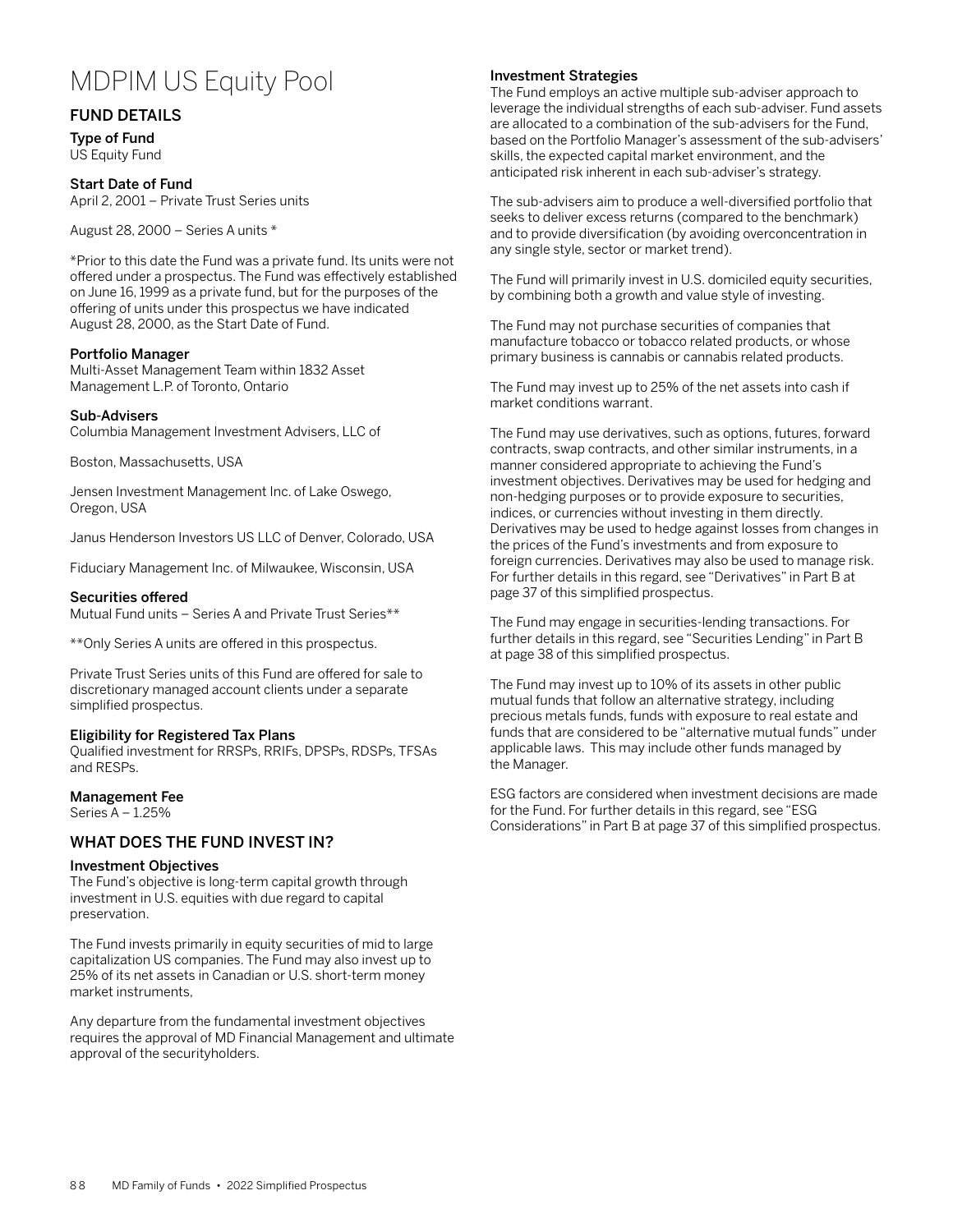The Fund is generally exposed to the following risks:

| <b>RISKS</b>                        | <b>MAIN</b><br><b>RISK</b> | SECONDARY<br><b>RISK</b> | MINIMAL<br><b>RISK</b> |
|-------------------------------------|----------------------------|--------------------------|------------------------|
| Commodities risk                    |                            |                          |                        |
| <b>Concentration risk</b>           |                            |                          |                        |
| Cybersecurity risk                  |                            |                          |                        |
| Derivatives risk                    |                            |                          |                        |
| Emerging markets risk               |                            |                          |                        |
| <b>ESG factor risk</b>              |                            |                          |                        |
| Exchange-traded fund (ETF) risk     |                            | $\bullet$                |                        |
| Fixed income investments risk       |                            |                          |                        |
| Foreign currency risk               |                            |                          |                        |
| Foreign securities risk             |                            |                          |                        |
| Fund of funds risk                  |                            |                          |                        |
| High-yield bond risk                |                            |                          |                        |
| <b>IBOR transition risk</b>         |                            |                          |                        |
| Income trust risk                   |                            | ٠                        |                        |
| Large capitalization companies risk |                            |                          |                        |
| Large investor risk                 |                            | $\bullet$                |                        |
| Liquidity risk                      |                            |                          |                        |
| Market risk                         |                            |                          |                        |
| Securities lending risk             |                            |                          |                        |
| Series risk                         |                            |                          |                        |
| Short-selling risk                  |                            |                          |                        |
| Sovereign debt risk                 |                            |                          |                        |
| <b>Tax risk</b>                     |                            |                          |                        |
| Underlying fund risk                |                            |                          |                        |

For the specific Fund risk-rating classification methodology used by the Manager, see the section titled "Investment Risk Classification Methodology" at page 38 of this simplified prospectus.

# DISTRIBUTION POLICY

Mutual funds earn income and capital gains. You receive these earnings through distributions. Capital gains are distributed annually after December 15 in each year. Income distributions may be made several times a year.

When any of the MD Funds makes a distribution, we automatically reinvest the distribution by issuing additional units of the MD Fund equal in value to the amount of the distribution, unless you elect to receive your distribution in cash. We will only pay cash if the distribution is at least \$15.

# NAME AND HISTORY

The name of the MDPIM US Equity Pool in French is "Fonds collectif d'actions américaines GPPMD".